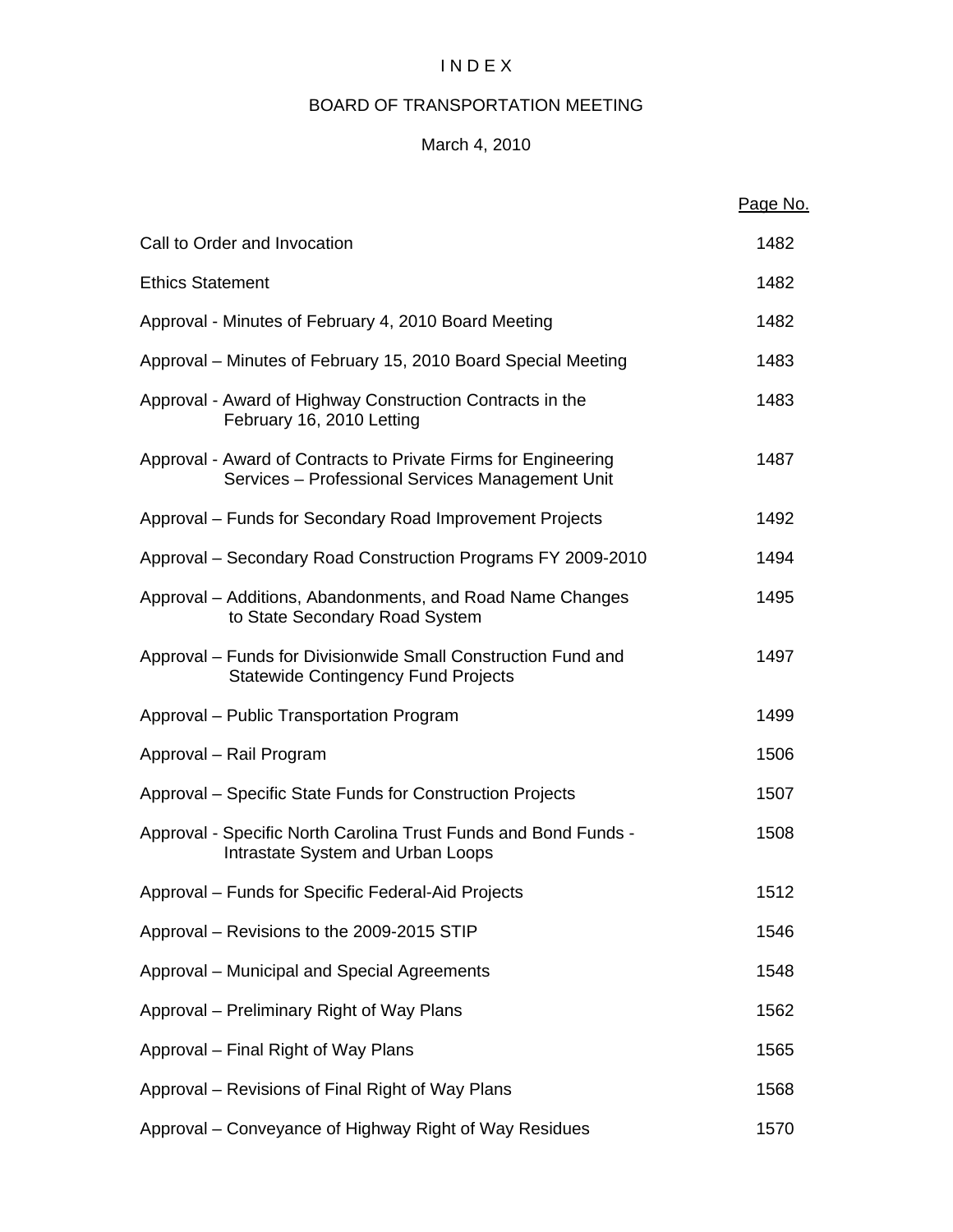| Approval – Conveyance of Surplus Highway Right of Way          | 1571 |
|----------------------------------------------------------------|------|
| Approval – Revision in Control of Access                       | 1571 |
| <b>Approval - Permanent Utility Easement</b>                   | 1572 |
| Approval - Town of Whitakers Comprehensive Transportation Plan | 1573 |
| Approval – Edgecombe County Comprehensive Transportation Plan  | 1573 |
| Approval – Pamlico County Comprehensive Transportation Plan    | 1574 |
| Approval – Brunswick County Comprehensive Transportation Plan  | 1574 |
| <b>Additional Business</b>                                     |      |
| Approval – Resolution for Benjamin F. Cox                      | 1575 |
| Approval – Resolution for Steven Boehm and Gene Thomas         | 1576 |
| <b>Chairman's Comments</b>                                     | 1577 |
| Adjournment                                                    | 1578 |
|                                                                |      |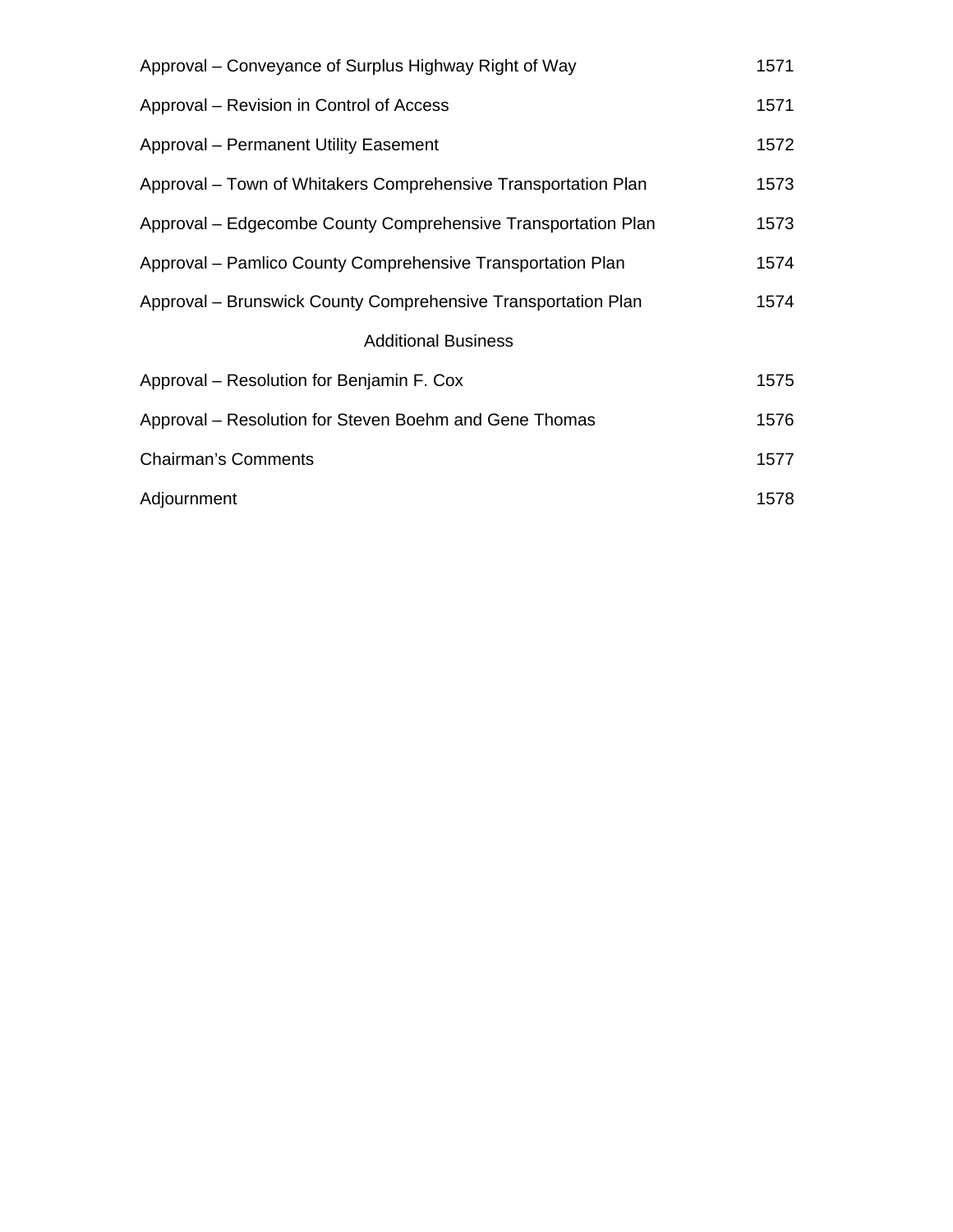#### **BOARD OF TRANSPORTATION MEETING**

#### **March 4, 2010**

### **Call to Order**

Chairman Collier called the meeting of the Board of Transportation to order at 9:04 a.m., Thursday, March 4, 2010 in Raleigh, North Carolina with the following members present:

Alford, Burns, Burrell, Ciccone, Collett, Collier, Fox, Halsey, McNairy, Overholt, Szlosberg-Landis, Tulloss, Wall, Watts, White, Womble

Members Perkins and Proffitt were absent.

### **Invocation**

The invocation was offered by Board Member Szlosberg-Landis.

#### **Ethics Statement**

Chairman Collier read the Ethics Statement advising any Board Member that may have a conflict of interest or appearance of conflict to abstain from participation in that particular item and to file the proper paper work with the Secretary to the Board.

#### **Approval - Minutes of February 4, 2010 Board Meeting**

The minutes of the February 4, 2010 Board of Transportation Meeting were unanimously approved upon a motion by Board Member Burrell and was seconded by Board Member White.

**Approval – Minutes of the February 15, 2010 Board of Transportation Special Meeting**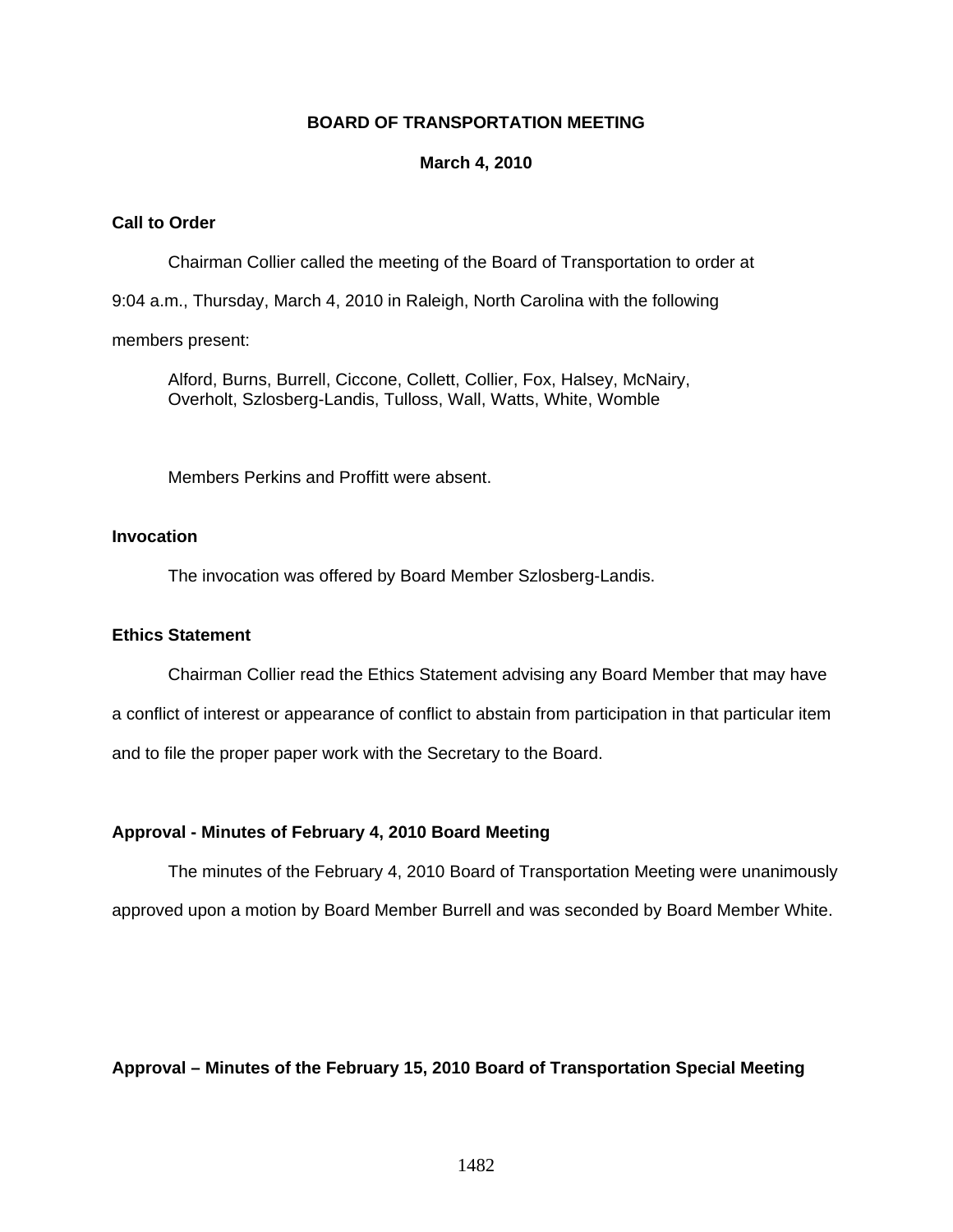The minutes of the February 15, 2010 Board of Transportation Special Meeting were unanimously approved upon a motion by Board Member Tulloss and was seconded by Board Member Overholt.

#### **Approval - Award of Highway Construction Contracts in the February 16, 2010 Letting**

Director of Preconstruction Debbie Barbour reviewed projects advertised in the

February 16, 2010 letting, noting on the basis of the low bids received that 30 projects would

cover all the work in the letting. After review of the projects, according to Executive Order No. 2

and G.S. 143B-350(g) the Board concurred with staff recommendations and delegated authority

to the Secretary to award the following highway construction projects:

Board Member Overholt abstained from voting on Projects B-4125 in Greene County, C202562 in Brunswick County, C202384 in Brunswick County, B-4680 in Wilson County, C202560 Guilford County and C202545 in Bumcombe County.

Award of all contracts covering the use of Federal-aid highway funds is subject to concurrence by the Federal Highway Administration.

| Project                                                       | <b>Contract Awarded To</b>                           | Amount         |
|---------------------------------------------------------------|------------------------------------------------------|----------------|
| C202268<br>33701.3.1<br><b>BERTIE</b><br>B-4435               | ROBERSON CONTRACTING, INC.<br><b>WILLIAMSTON, NC</b> | \$670,117.63   |
| C202516<br>45292.3.ST1<br><b>DARE</b><br>R-5198               | RPC CONTRACTING INC.<br>KITTY HAWK, NC               | \$1,296,125.45 |
| C <sub>202325</sub><br>33264.3.1<br><b>BEAUFORT</b><br>B-3809 | CAROLINA BRIDGE CO., INC.<br>ORANGEBURG, SC          | \$3,765,430.62 |
| C201638<br>33478.3.1<br><b>GREENE</b>                         | S. T. WOOTEN CORPORATION<br>WILSON, NC               | \$610,023.42   |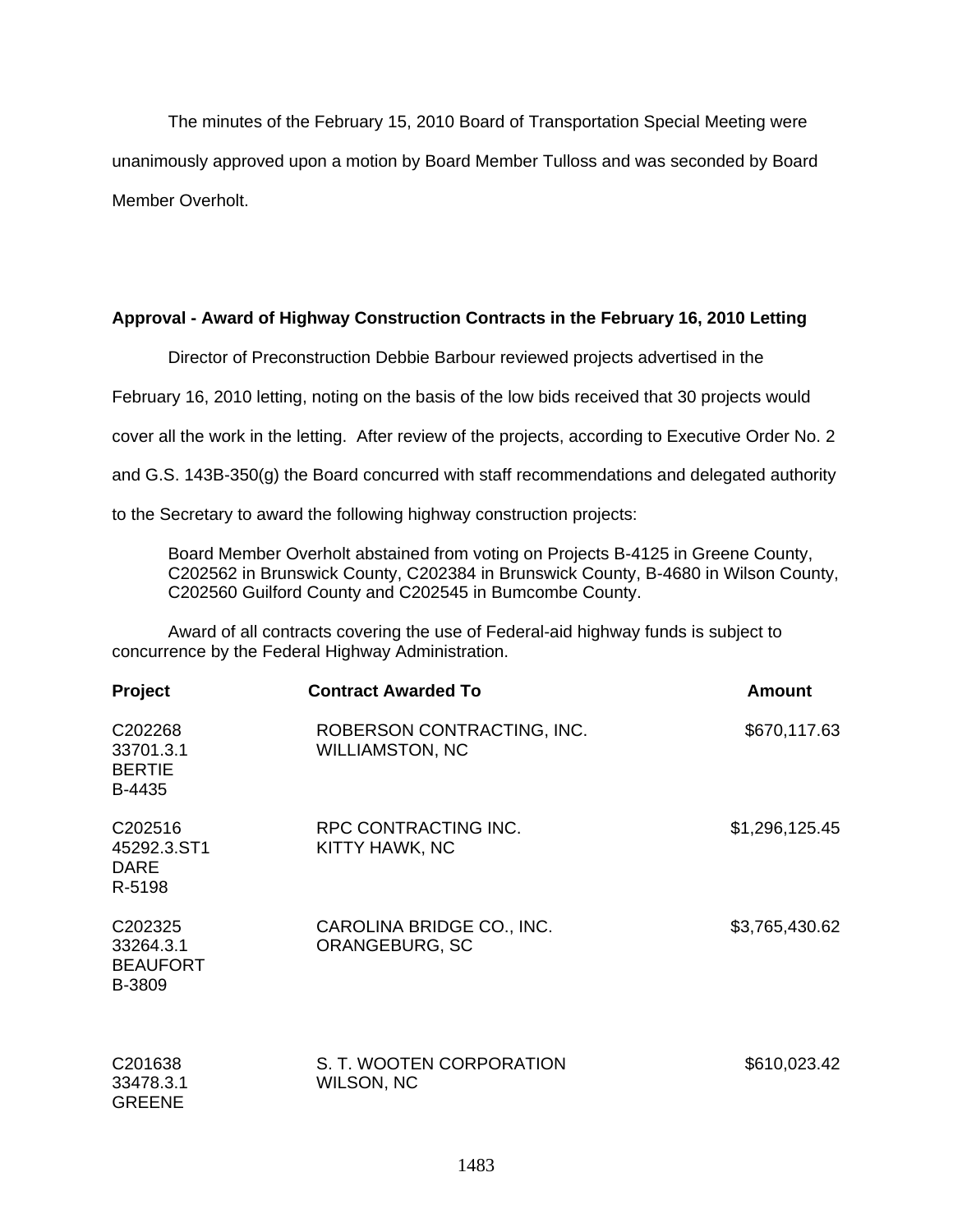| B-4125                                                                           |                                                                                 |                 |
|----------------------------------------------------------------------------------|---------------------------------------------------------------------------------|-----------------|
| C202402<br>38927.3.1<br><b>LENOIR</b><br>U-2928B                                 | HINKLE CONTRACTING COMPANY LLC<br>PARIS, KY                                     | \$14,288,757.30 |
| C202562<br>3CR.10101.88<br><b>BRUNSWICK</b>                                      | S. T. WOOTEN CORPORATION<br><b>WILSON, NC</b>                                   | \$3,421,208.38  |
| C202384<br>34491.3.GV2,<br>34491.3.ST1<br><b>BRUNSWICK</b><br>R-2633AA, R-2633AB | BARNHILL CONTRACTING COMPANY                                                    | \$81,664,356.02 |
| C202272<br>33827.3.1<br><b>WAYNE</b><br>B-4672                                   | SANFORD CONTRACTORS, INC.<br>SANFORD, NC                                        | \$618,688.04    |
| C202330<br>33834.3.1<br><b>WILSON</b><br>B-4680                                  | S. T. WOOTEN CORPORATION<br><b>WILSON, NC</b>                                   | \$544,867.71    |
| C202533<br>45324.3.1, 5.103931<br><b>GRANVILLE, VANCE</b><br>$I-5141$            | SAFETY GROOVING & GRINDING, L.P.<br>NAPOLEAN, OH                                | \$1,501,290.00  |
| C202560<br>7.104112,<br>7CR.10411.25,<br>7CR.20411.25<br><b>GUILFORD</b>         | APAC-ATLANTIC, INC.<br><b>THOMPSON ARTHUR DIVISION</b><br><b>GREENSBORO, NC</b> | \$1,720,961.93  |
| C202329<br>33810.3.1<br><b>SCOTLAND</b><br>B-4642                                | DANE CONSTRUCTION, INC.<br>MOORESVILLE, NC                                      | \$613,137.86    |
| C202271<br>33802.3.1<br><b>ROWAN</b><br>B-4627                                   | DANE CONSTRUCTION, INC.<br>MOORESVILLE, NC                                      | \$1,098,408.31  |
| C202129<br>34871.3.2<br><b>FORSYTH</b>                                           | BLYTHE CONSTRUCTION, INC.<br>CHARLOTTE, NC                                      | \$19,038,186.78 |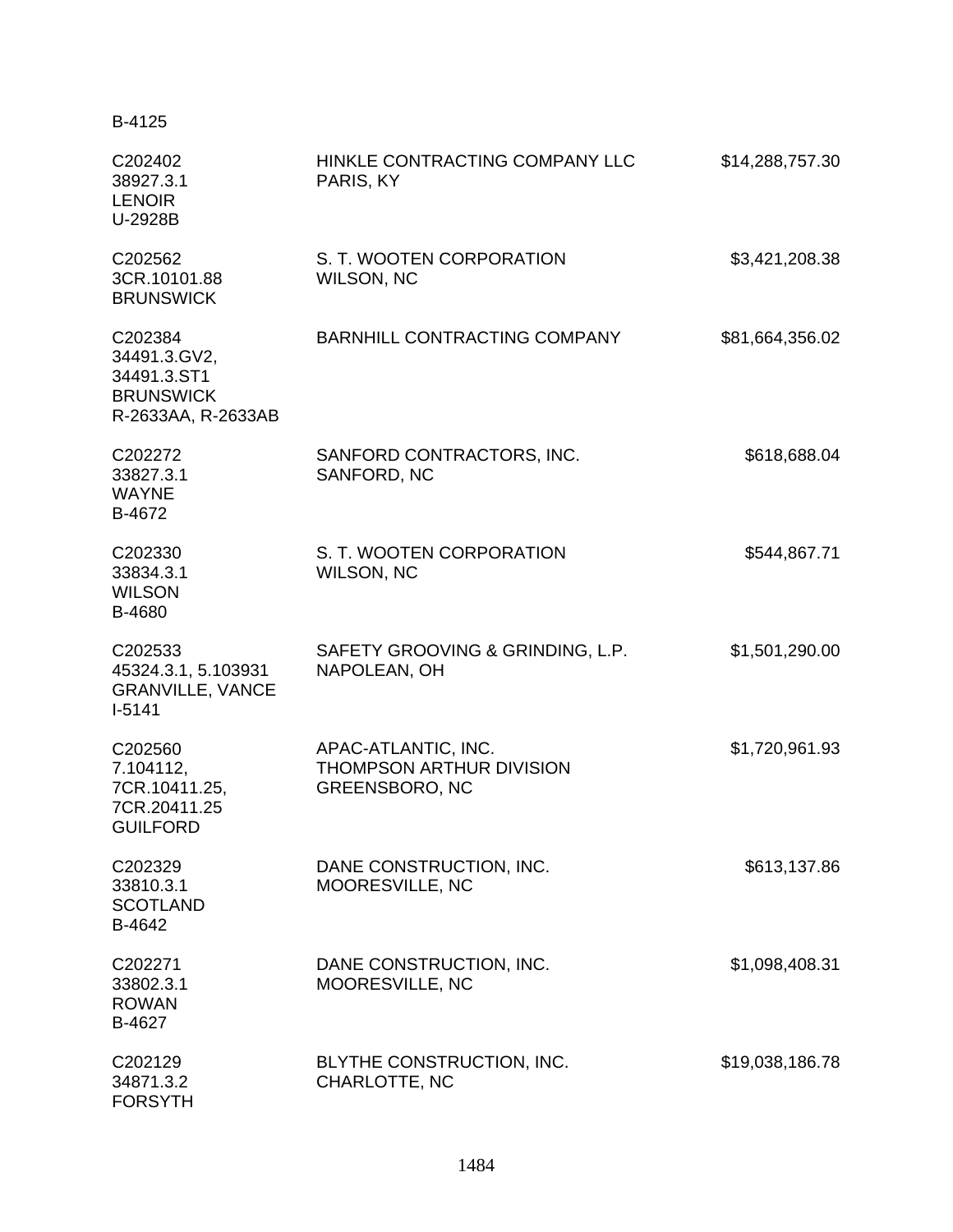### U-2826A

| C202166<br>33344.3.ST1<br><b>STANLY</b><br>B-3909         | DANE CONSTRUCTION, INC.<br>MOORESVILLE, NC             | \$967,325.89   |
|-----------------------------------------------------------|--------------------------------------------------------|----------------|
| C202524<br>45313.3.ST1<br><b>ANSON</b><br>U-5196          | BOGGS PAVING, INC.<br>MONROE, NC                       | \$290,530.42   |
| C202445<br>10CR.10041.23<br>10CR.20041.23<br><b>ANSON</b> | <b>BOGGS PAVING, INC.</b><br>MONROE, NC                | \$1,035,114.91 |
| C202517<br>10CR.10901.20<br><b>UNION</b>                  | <b>BOGGS PAVING, INC.</b><br>MONROE, NC                | \$1,080,768.00 |
| C202324<br>33161.3.1<br><b>AVERY</b><br>B-3608            | DANE CONSTRUCTION, INC.<br>MOORESVILLE, NC             | \$836,106.54   |
| C202167<br>33361.3.1<br>ASHE, WATAUGA<br>B-3928           | DANE CONSTRUCTION, INC.<br>MOORESVILLE, NC             | \$1,465,876.86 |
| C202158<br>32669.3.3<br><b>IREDELL</b><br>B-2576          | DANE CONSTRUCTION, INC.<br>MOORESVILLE, NC             | \$2,953,160.92 |
| C202171<br>39893.3.ST1<br><b>CATAWBA</b><br>K-4907        | DAVE'S CONSTRUCTION SERVICE,<br>INC.<br>EDEN, NC       | \$1,304,484.50 |
| C202561<br>45329.3.1<br><b>CATAWBA</b><br>$I-5143$        | TRAFFIC CONTROL DEVICES, INC.<br>ALTAMONTE SPRINGS, FL | \$1,532,050.00 |
| C202552<br>12CR.10491.9<br>12CR.20491.9<br><b>IREDELL</b> | MAYMEAD, INC.<br><b>MOUNTAIN CITY, TN</b>              | \$4,324,840.20 |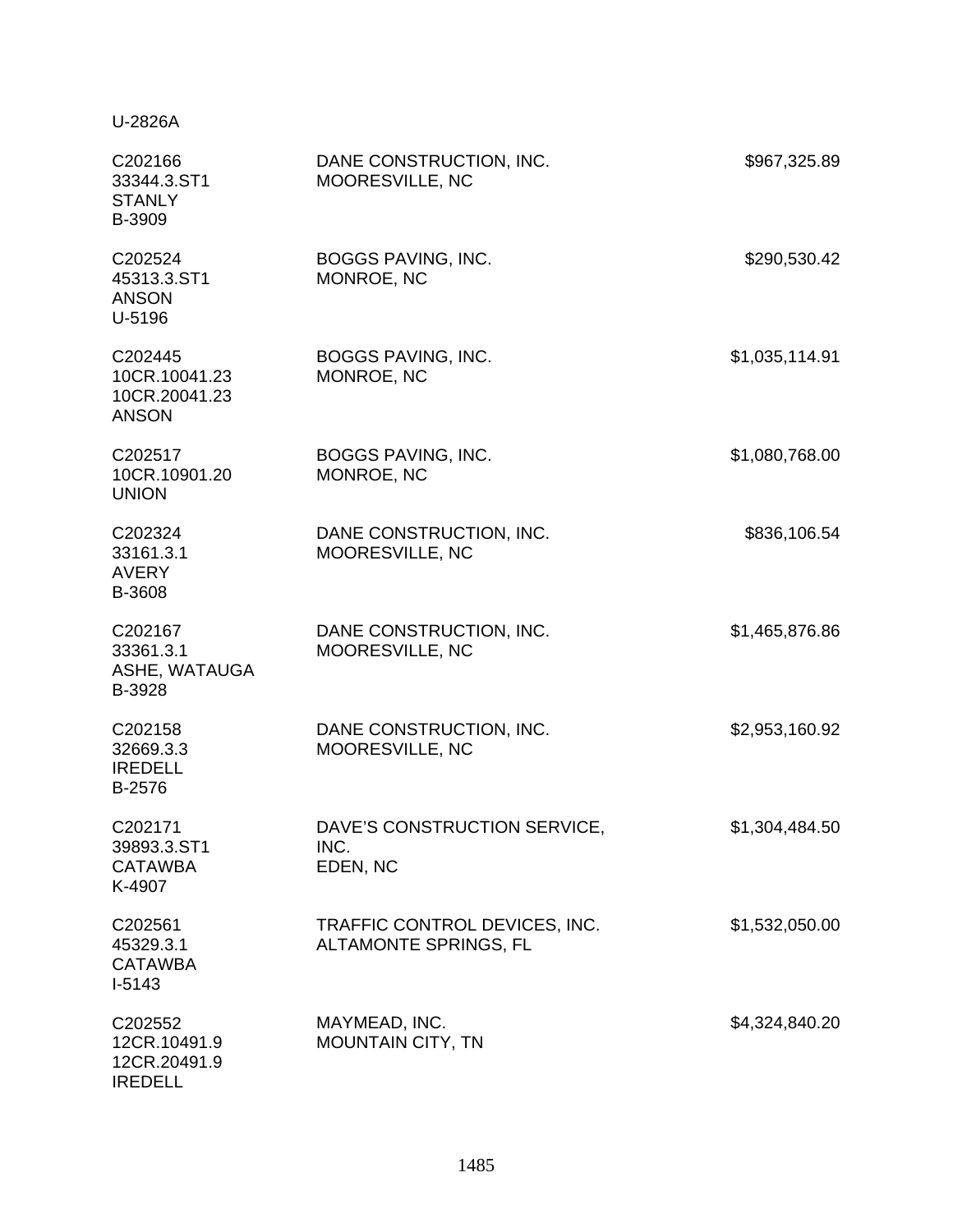| C202545<br>45279.3.ST1<br><b>BUNCOMBE</b><br>I-5139                                                 | APAC-ATLANTIC, INC.<br><b>ASHEVILLE DIVISION</b><br>ASHEVILLE, NC                 | \$5,265,162.42 |
|-----------------------------------------------------------------------------------------------------|-----------------------------------------------------------------------------------|----------------|
| C202261<br>33476.2.1<br><b>GRAHAM</b><br>B-4123                                                     | <b>ADAMS CONTRACTING</b><br>ROBBINSVILLE, NC                                      | \$487,750.70   |
| C202251<br>42803.3.ST1<br><b>JACKSON</b><br>R-5202                                                  | <b>TAYLOR &amp; MURPHY CONSTRUCTION</b><br>CO., INC.<br><b>ASHEVILLE, NC</b>      | \$2,473,381.56 |
| C202534<br>45326.3.ST1<br><b>CLAY</b><br>R-5204                                                     | WATSON CONTRACTING, INC.<br><b>FRANKLIN, NC</b>                                   | \$1,354,046.05 |
| C202535<br>14CR.10441.4,<br>14CR.20441.6<br><b>HAYWOOD</b>                                          | <b>HARRISON CONSTRUCTION</b><br><b>COMPANY</b><br>DIVISION OF APAC-ATLANTIC, INC. | \$3,871,550.84 |
| C202559<br>14CR.10501.5,<br>14CR.10871.4,<br>14CR.20501.6,<br>14CR.20871.6<br><b>JACKSON, SWAIN</b> | <b>HARRISON CONSTRUCTION</b><br><b>COMPANY</b><br>DIVISION OF APAC-ATLANTIC, INC. | \$5,835,428.11 |

**According to Executive Order No. 2 and G. S. 143B-350 (g) the Board is requested to concur with staff recommendations and delegate authority to the Secretary to award contracts to private firms for engineering services.** 

**Approval - Professional Services Management Unit**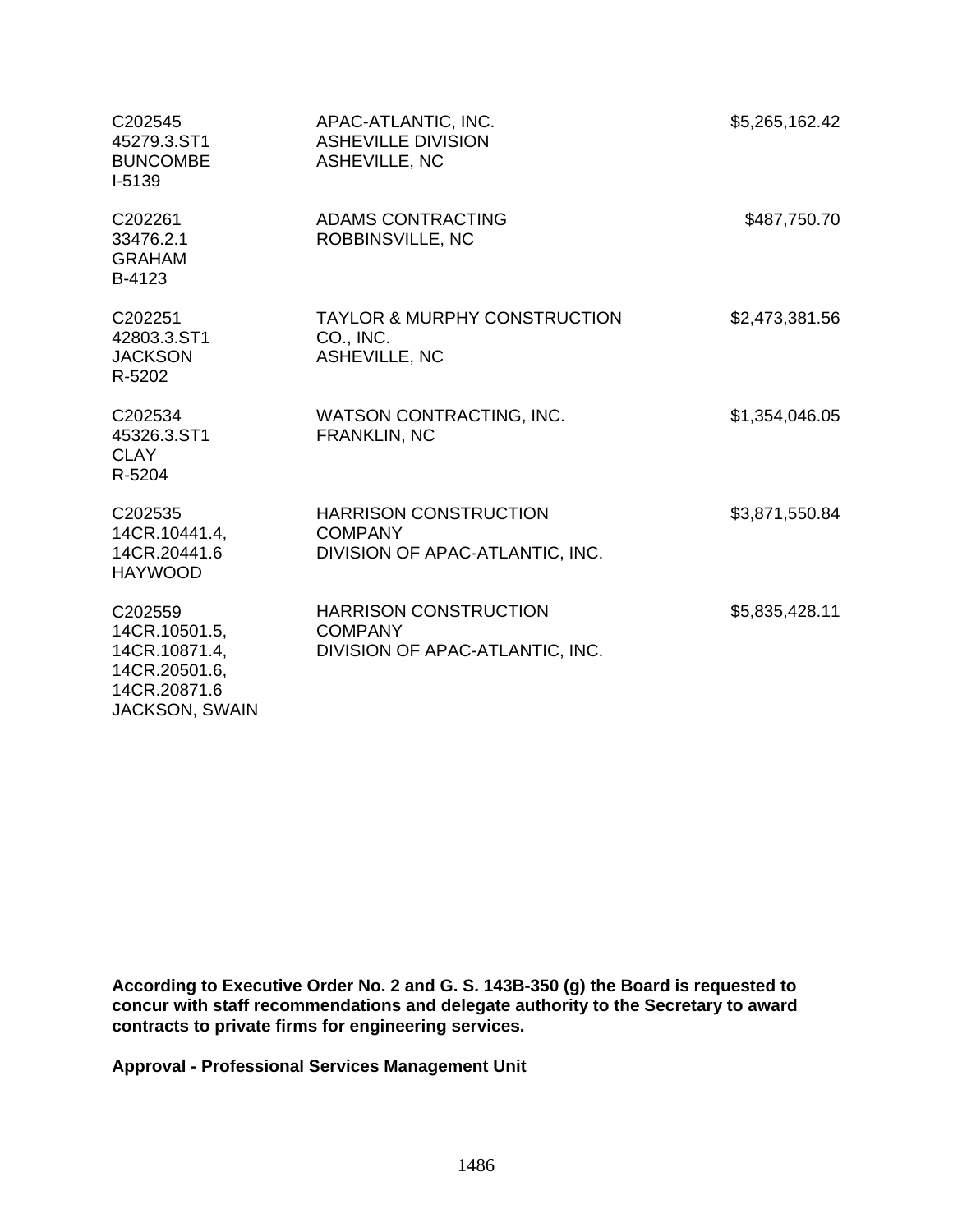Pursuant to the recommendation of Scott Blevins, Manager of the Professional Services

Management Unit, the Board concurred with the staff recommendations and delegated authority

to the Secretary to award the following contracts. Award of contracts is subject to approval by

the Advisory Budget Commission pursuant to G.S. 136-28(f).

Board Member Collett abstained from voting on Projects R-2707AA and R-2707AB in Cleveland County.

#### **Asset Management - Fleet and Material Management**

After careful evaluation of the workload and schedules of the work that can be accomplished by our staff, it was determined necessary to employ private firms for Environmental Services on an as needed basis for various federal-aid and state funded projects to support the Fleet and Material Management Unit. These contracts will expire two years after the date of execution or after the contract amount has been depleted, whichever occurs first. Our staff has completed the actions for employing private firms in accordance with the policies and procedures adopted by the Board on May 7, 2009. These are for information only.

#### **STATEWIDE**

| (1) | Firm:<br>Maximum Engineering Fee:<br><b>SPSF Utilization:</b>        | Hart & Hickman, Charlotte, NC<br>\$250,000.00<br>100%                         |
|-----|----------------------------------------------------------------------|-------------------------------------------------------------------------------|
| (2) | Firm:<br><b>Maximum Engineering Fee:</b><br><b>SPSF Utilization:</b> | Catlin Engineers and Scientists, Wilmington, NC<br>\$250,000.00<br>100%       |
| (3) | Firm:<br>Maximum Engineering Fee:<br><b>SPSF Utilization:</b>        | MACTEC Engineering and Consulting, Inc., Raleigh, NC<br>\$250,000.00<br>$0\%$ |

### **Asset Management - Bridge Management**

After careful evaluation of the workload and schedules of the work that can be accomplished by our staff, it was determined necessary to employ a private firm for moveable bridge engineering services on an as needed basis for various federal-aid and state funded projects to support the Bridge Management Unit. This contract will expire two years after the date of execution or after the contract amount has been depleted, whichever occurs first. Our staff has completed the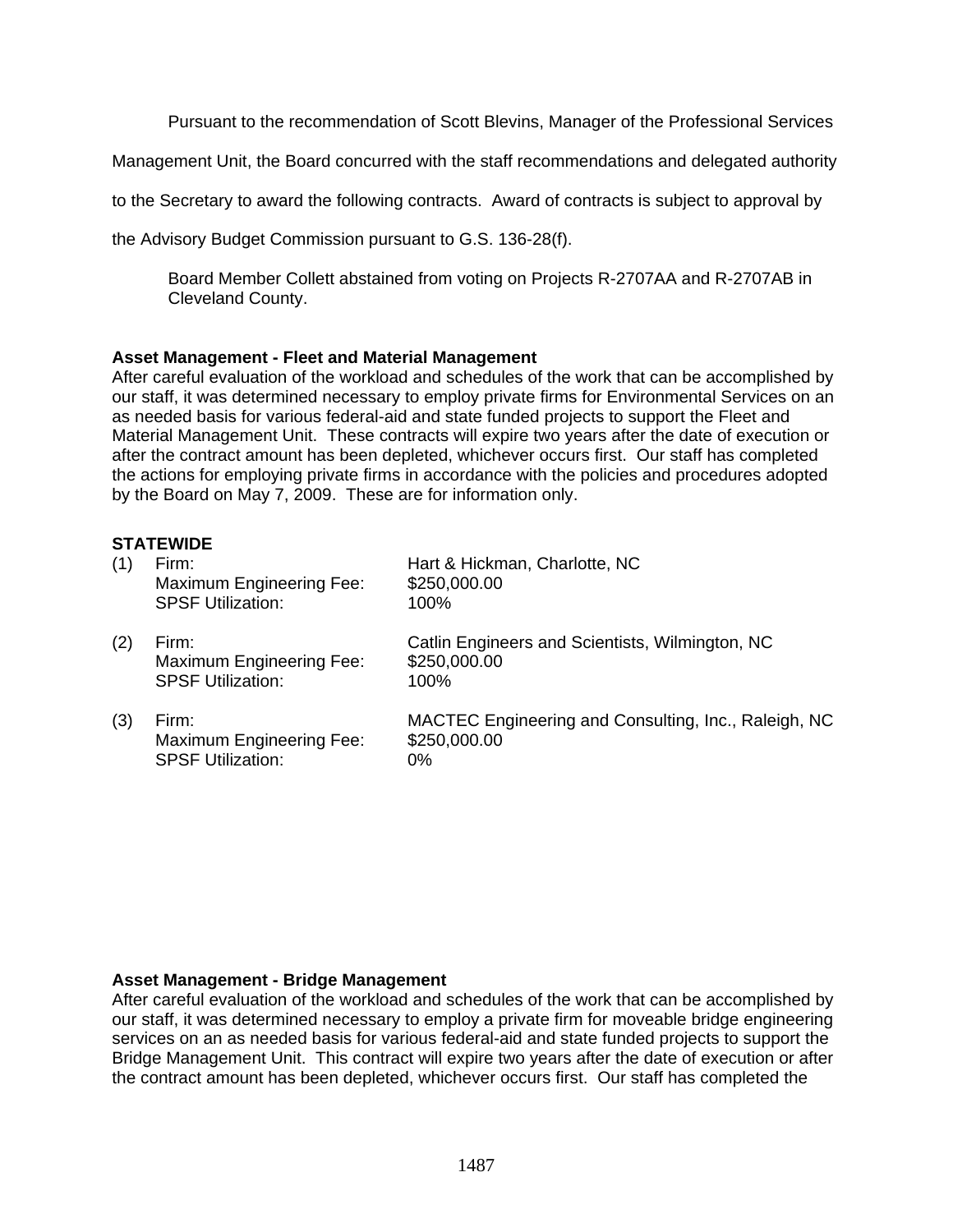actions for employing a private firm in accordance with the policies and procedures adopted by the Board on May 7, 2009. This is for information only.

### **STATEWIDE**

| (4) | Firm:                     | Modjeski and Masters, Inc., Mechanicsburg, |              |
|-----|---------------------------|--------------------------------------------|--------------|
|     |                           | Pennsylvania                               |              |
|     | Maximum Engineering Fee:  | \$3,000,000.00                             |              |
|     | SPSF/DBE/WBE Utilization: | Wetherill Engineering, Inc.                | \$300,000.00 |
|     |                           | 10%                                        |              |

After careful evaluation of the workload and schedules of the work that can be accomplished by our staff, it was determined necessary to employ private firms for Bridge Painting QA/QC Inspection Services on an as needed basis for various federal-aid and state funded projects to support the Bridge Management Unit. These contracts will expire two years after the date of execution or after the contract amount has been depleted, whichever occurs first. Our staff has completed the actions for employing private firms in accordance with the policies and procedures adopted by the Board on May 7, 2009. These are for information only.

#### **STATEWIDE**

| (5) | Firm:<br>Maximum Engineering Fee:<br><b>SPSF Utilization:</b> | Greenhorne & O'Mara, Inc., Raleigh, NC<br>\$3,000,000.00<br>$0\%$               |
|-----|---------------------------------------------------------------|---------------------------------------------------------------------------------|
| (6) | Firm:<br>Maximum Engineering Fee:<br><b>SPSF Utilization:</b> | MACTEC Engineering and Consulting, Inc., Raleigh, NC<br>\$1,000,000.00<br>$0\%$ |
| (7) | Firm:<br>Maximum Engineering Fee:<br><b>SPSF Utilization:</b> | S&ME, Inc., Greensboro, NC<br>\$2,000,000.00<br>$0\%$                           |

#### **Division of Aviation**

The following is a supplemental contract to a previous contract approved by the Board with the same engineering firm. This supplemental contract was necessary due to approved additional work that was unknown at the inception and is required of the firm to complete the project. Our staff has completed the actions for employing a private firm in accordance with the policies and procedures adopted by the Board on May 7, 2009. This is for information only.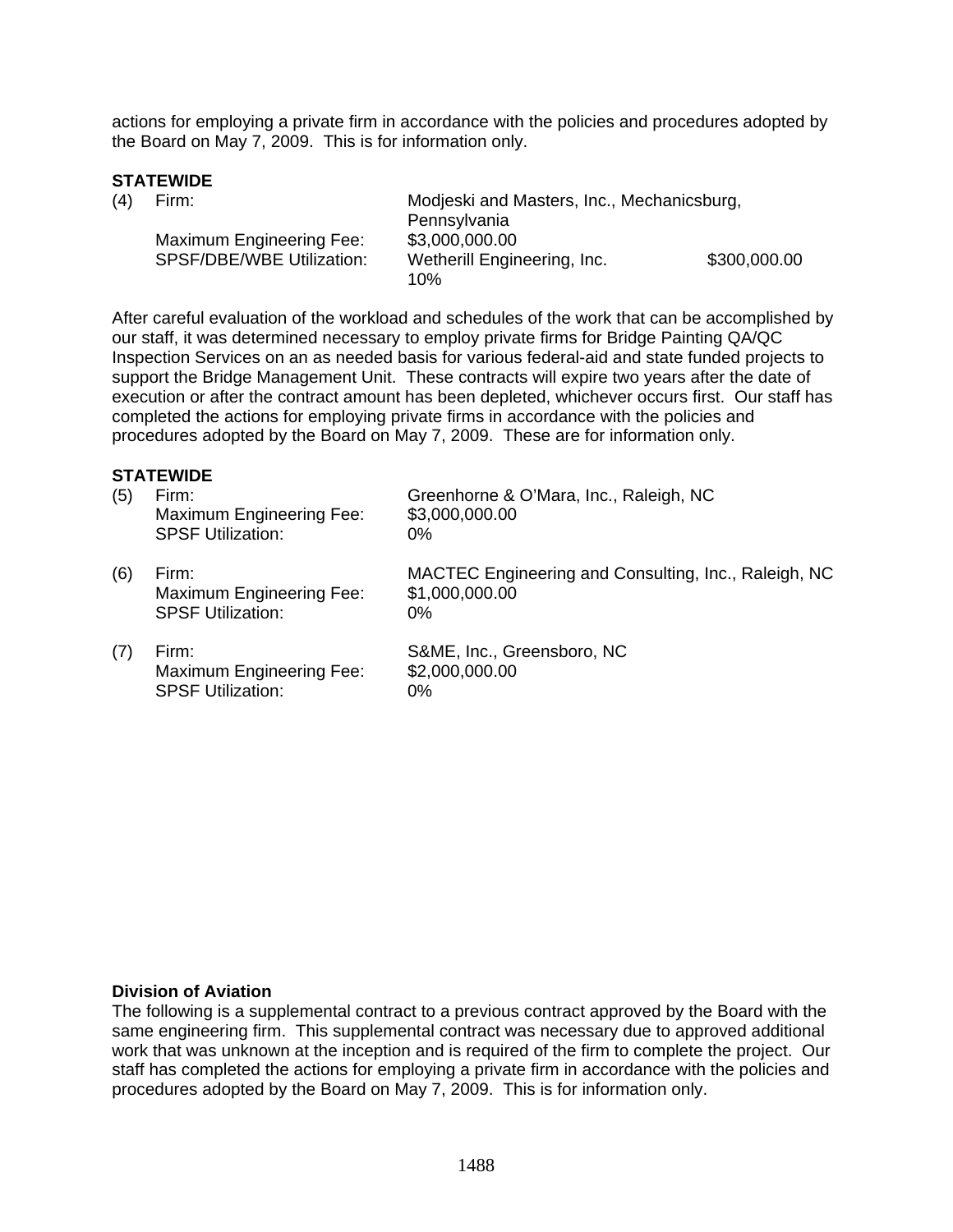### **STATEWIDE**

(8) Firm: CNS Technologies, Inc., Cary, NC Original Fee: \$200,000.00 Previous Supplemental Fees: \$161,700.00 Supplemental Fee: \$ 10,500.00 Scope of Work: Aviation Services SPSF Utilization: 0%

### **Highway Design - Structure Design**

The following is a Professional Services Contract. This contract is required professional services to support the Structure Design Unit. Our staff has completed the actions for employing a private firm in accordance with the policies and procedures adopted by the Board on May 7, 2009. This is for information only.

#### **STATEWIDE**

| (9) | Project:                 | 46489.1.1.9                                                                                                                                                                                          |
|-----|--------------------------|------------------------------------------------------------------------------------------------------------------------------------------------------------------------------------------------------|
|     | Firm:                    | Max Shepperd & Associates, Gainesville, Florida                                                                                                                                                      |
|     | Maximum Engineering Fee  | \$50,000.00                                                                                                                                                                                          |
|     | Scope of Work:           | Screen and determine which North Carolina coastal<br>bridges that are susceptible to wave/surge loading,<br>then determine the appropriate wave heights and<br>loadings which apply to these bridges |
|     | <b>SPSF Utilization:</b> | $0\%$                                                                                                                                                                                                |

# **Highway Design - Roadway Design**

After careful evaluation of the workload and schedules of the work that can be accomplished by our staff, it was determined necessary to employ private firms for the following projects to support the Roadway Design Unit. Our staff has completed the actions for employing private firms in accordance with the policies and procedures adopted by the Board on May 7, 2009. These are for information only.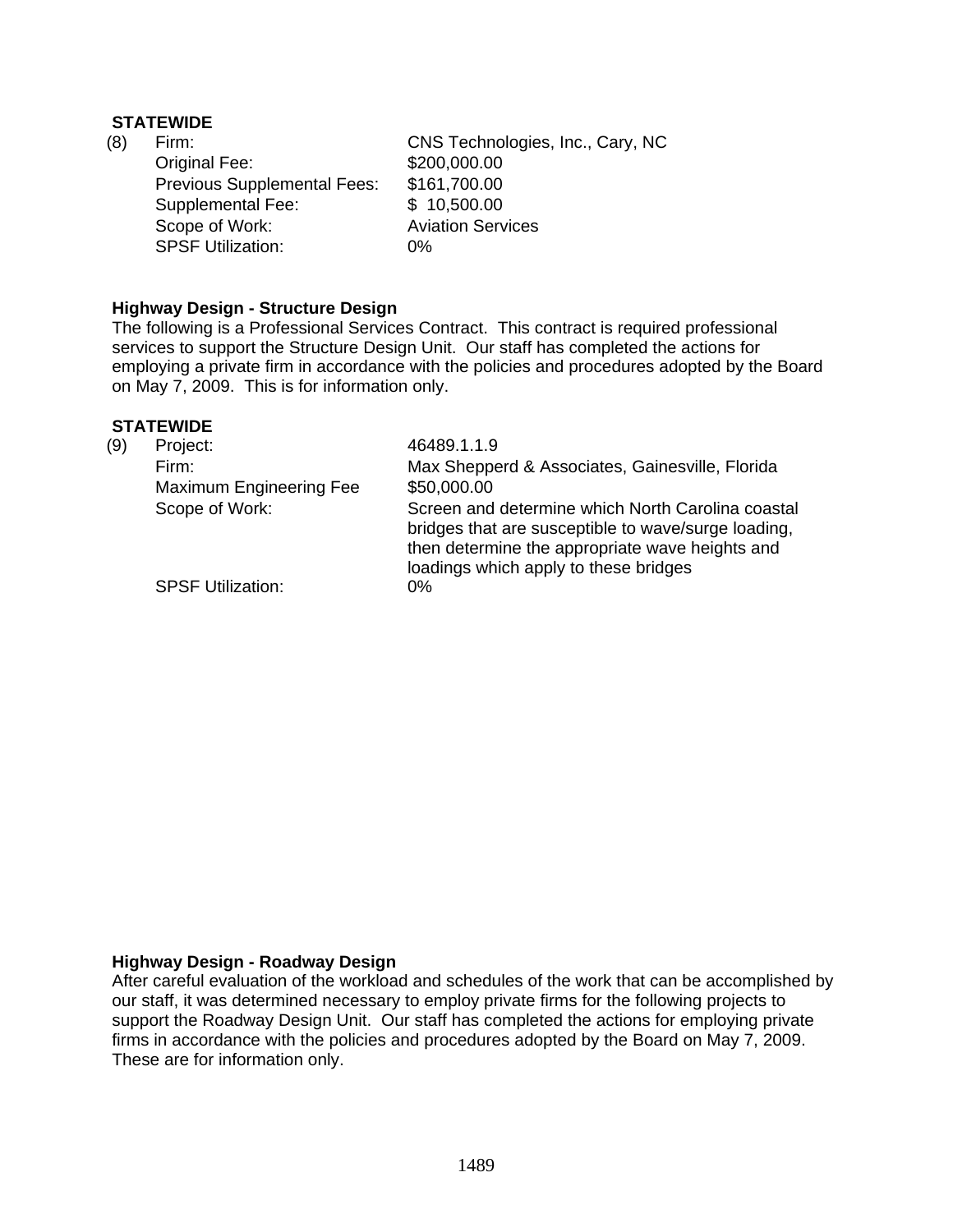# **DIVISION 12**

| (10) | Project:<br><b>Estimated Construction Cost:</b><br>Firm:<br>Scope of Work:<br><b>Maximum Engineering Fee:</b>          | 34497.1.2 (R-2707AA) Cleveland County<br>US 74 Shelby Bypass from west of SR 1162 (Peachtree<br>Road) to west of SR 1161 (Pleasant Ridge Road)<br>\$29,800,000.00<br>Arcadis Geraghty & Miller of North Carolina, Inc.,<br>Raleigh, NC<br>Roadway and Hydraulic Design and Traffic Control<br>\$152,244.03 |
|------|------------------------------------------------------------------------------------------------------------------------|------------------------------------------------------------------------------------------------------------------------------------------------------------------------------------------------------------------------------------------------------------------------------------------------------------|
|      | SPSF/DBE/WBE Utilization:                                                                                              | Sepi Engineering & Construction, Inc.<br>\$32,172.14<br>21%                                                                                                                                                                                                                                                |
| (11) | Project:                                                                                                               | 34497.1.2 (R-2707AB) Cleveland County<br>US 74 Shelby Bypass from west SR 1161 (Pleasant<br>Ridge Road) to west of SR 1314 (Hoyle Road                                                                                                                                                                     |
|      | <b>Estimated Construction Cost:</b><br>Firm:                                                                           | \$13,300,000.00<br>Arcadis Geraghty & Miller of North Carolina, Inc.,<br>Raleigh, NC                                                                                                                                                                                                                       |
|      | Scope of Work:<br>Maximum Engineering Fee:                                                                             | Roadway Design and Traffic Control<br>\$88,927.49                                                                                                                                                                                                                                                          |
|      | <b>SPSF/DBE/WBE Utilization:</b>                                                                                       | Sepi Engineering & Construction, Inc.<br>\$13,433.95<br>15%                                                                                                                                                                                                                                                |
| (12) | Project:                                                                                                               | 34497.1.2 (R-2707B) Cleveland County<br>US 74 Shelby Bypass from west of SR 1314 to west of<br><b>NC 226</b>                                                                                                                                                                                               |
|      | <b>Estimated Construction Cost:</b><br>Firm:<br>Scope of Work:<br>Maximum Engineering Fee:<br><b>SPSF Utilization:</b> | \$37,600,000.00<br>HNTB NC P.C., Raleigh, NC<br>Roadway and Hydraulic Design and Traffic Control<br>\$183,424.54<br>0%                                                                                                                                                                                     |

# **Ferry Division**

The following is a Professional Services Contract. This contract is required professional services to perform inspection and surveying activities for construction of a new sound class ferry. Our staff has completed the actions for employing a private firm in accordance with the policies and procedures adopted by the Board on May 7, 2009. This is for information only.

#### **DIVISIONS 1 & 2**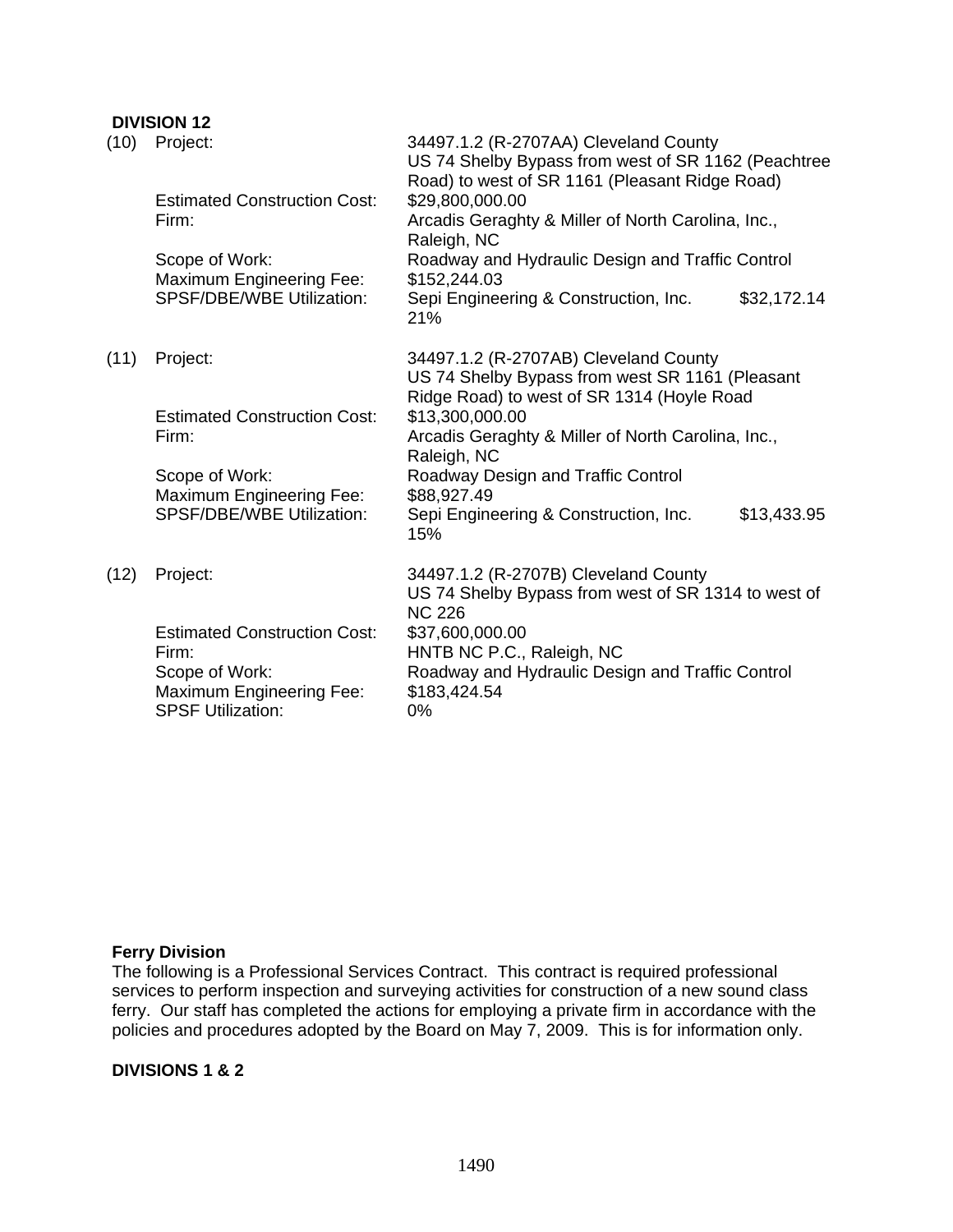| (13) | Project: |
|------|----------|
|------|----------|

Maximum Engineering Fee: \$105,000.00 SPSF Utilization: 0%

38683.3.3 (F-4004C) Hyde-Carteret Counties Sound Class Ferry for NC 12 at Ocracoke-Cedar Island Firm: Jasco Marine, Orange, Texas

### **Operations Field Support - Right of Way**

After careful evaluation of the workload and schedules of the work that can be accomplished by our staff, it was determined necessary to employ private firms for the following project to support the Right of Way Branch. Our staff has completed the actions for employing private firms in accordance with the policies and procedures adopted by the Board on May 7, 2009. These are for information only.

# **DIVISION 3**

| (14) | Project:                                                    | 35801.2.1 (U-3810) Onslow County<br>SR 1406 (Piney Green Road) from US 17 to<br><b>NC 24</b> |
|------|-------------------------------------------------------------|----------------------------------------------------------------------------------------------|
|      | Scope of Work:                                              | Right of Way acquisition, appraisals, negotiations<br>and relocation assistance              |
|      | Firm:                                                       | Right of Way Consultants, LLC,<br>Winston-Salem, NC                                          |
|      | <b>Maximum Engineering Fee:</b><br><b>SPSF Utilization:</b> | \$1,485,585.00<br>$0\%$                                                                      |
| (15) | Project:                                                    | 35801.2.1 (U-3810) Onslow County<br>SR 1406 (Piney Green Road) from US 17 to<br><b>NC 24</b> |
|      | Scope of Work:                                              | Right of Way acquisition, appraisals, negotiations<br>and relocation assistance              |
|      | Firm:<br><b>Maximum Engineering Fee:</b>                    | Telics, Charlotte, NC<br>\$569,562.00                                                        |

**According to Executive Order No. 2 and G.S. 143B-350(g) the Board is requested to concur with staff recommendations and delegate authority to the Secretary to approve funds for secondary road improvement projects.** 

### **Approval – Funds for Secondary Road Improvement Projects**

Secondary Roads Program Manager Delbert Roddenberry reviewed secondary road

improvement projects. The Board concurred with staff recommendations and delegated

authority to the Secretary to approve the following secondary road improvement projects.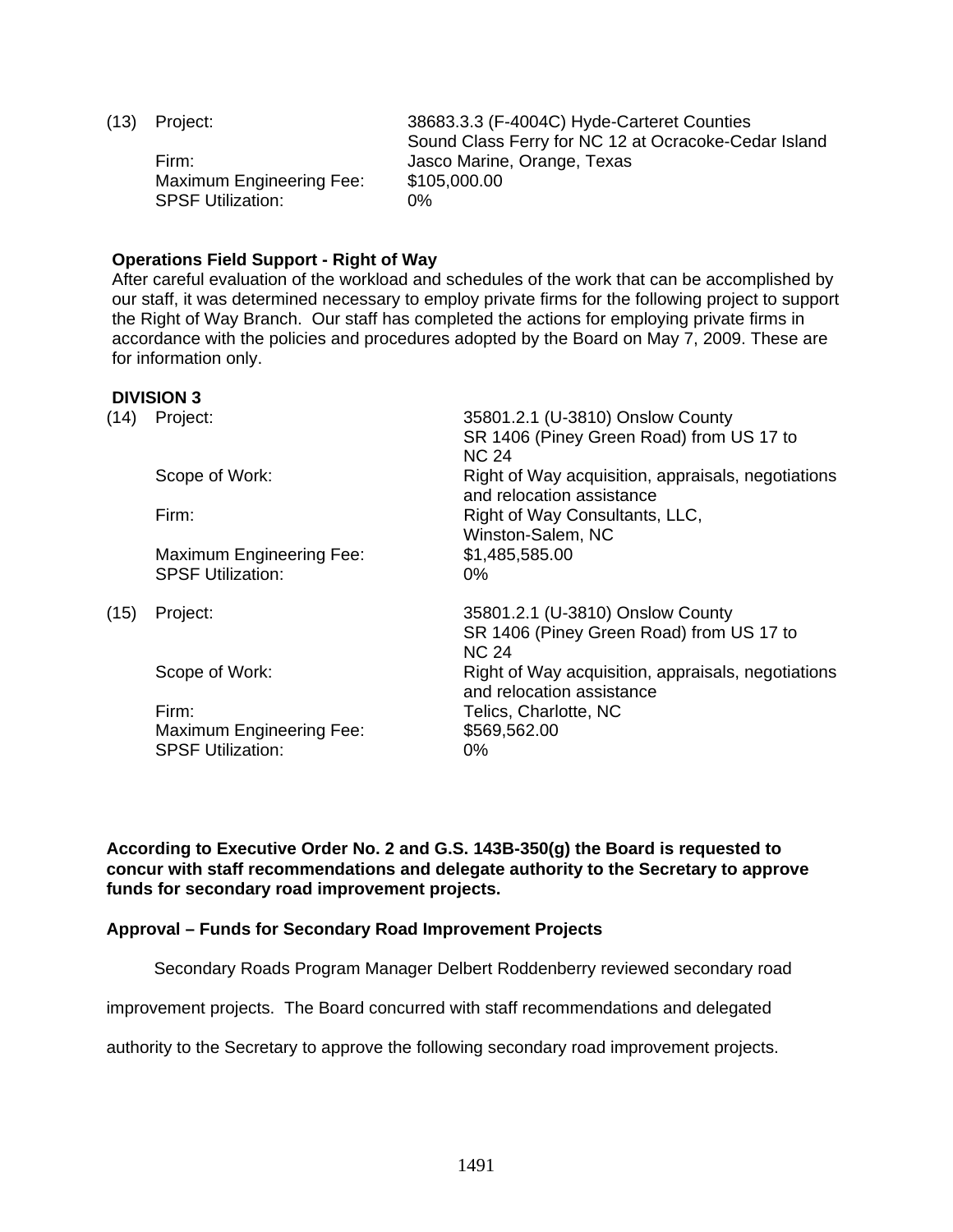# **Highway Fund**

| County                   | SR No.                                         | Length<br>(Miles) | <b>Description</b>                                                                                                                                | <b>Amount</b> |
|--------------------------|------------------------------------------------|-------------------|---------------------------------------------------------------------------------------------------------------------------------------------------|---------------|
| Lenoir<br>Div. 2         | SR 1547<br>Parrott<br><b>Dickerson</b><br>Road | 0.64              | G, D, B from SR 2021 to SR 1546.<br>Increase Funds<br>WBS 2C.054057                                                                               | \$500,000.00  |
| Lenoir<br>Div. 2         | SR 1511<br>N. Charles<br><b>Street</b>         | 0.60              | G, D, B, P from SR 1511 to NC 903.<br>Increase Funds<br>WBS 2C.054052                                                                             | \$4,000.00    |
| Onslow<br>Div. 3         | SR 1550,<br>Jumping Run<br>Road                | 0.40              | G, D, B, P from SR 1509 to Dead End.<br><b>Increase Funds</b><br>WBS 3C.067054                                                                    | \$48,000.00   |
| Onslow<br>Div. 3         | SR 1443<br><b>Kirk Holland</b><br>Road         | 0.09              | G, D, B, P from SR 1450 to Dead End.<br><b>Increase Funds</b><br>WBS 3C.067064                                                                    | \$50,000.00   |
| Cumberlan<br>d<br>Div. 6 | SR 2010<br>John Carter<br>Road                 | 0.90              | Full depth reclamation and resurface,<br>from SR 2000 to SR 2012.<br>WBS 6C. 026076                                                               | \$220,000.00  |
| Alamance<br>Div. 7       | N/A                                            |                   | Swepsonville Fire Department<br>driveway<br>WBS 7C.001095                                                                                         | \$14,315.00   |
| Iredell<br>Div. 12       | SR 2300<br>Page Farm<br>Road                   | 0.08              | Grade and pave 400 ft. of unpaved<br>section of SR 2300 from end of<br>existing pavement<br><b>Property Owner Participation</b><br>WBS 12C.049108 | \$39,978.75   |

| <b>Highway Trust Fund</b> |                                 |                   |                                                                             |              |
|---------------------------|---------------------------------|-------------------|-----------------------------------------------------------------------------|--------------|
| County                    | SR No.                          | Length<br>(Miles) | <b>Description</b>                                                          | Amount       |
| Lenoir<br>Div. 2          | SR 1730<br>Humphrey<br>Road     | 1.3               | G, D, B, P from NC 58 to SR 1004.<br><b>Increase Funds</b><br>WBS 2C.054045 | \$160,000.00 |
| Lenoir<br>Div. 2          | SR 1716<br>Harvey<br>Rouse Road | 0.3               | G, D, B, P from NC 11 to SR 1757.<br>Increase Funds<br>WBS 2C.054050        | \$65,000.00  |
| Lenoir                    | SR 1511                         | 0.60              | G, D, B, P from SR 1511 to NC 903.                                          | \$146,000.00 |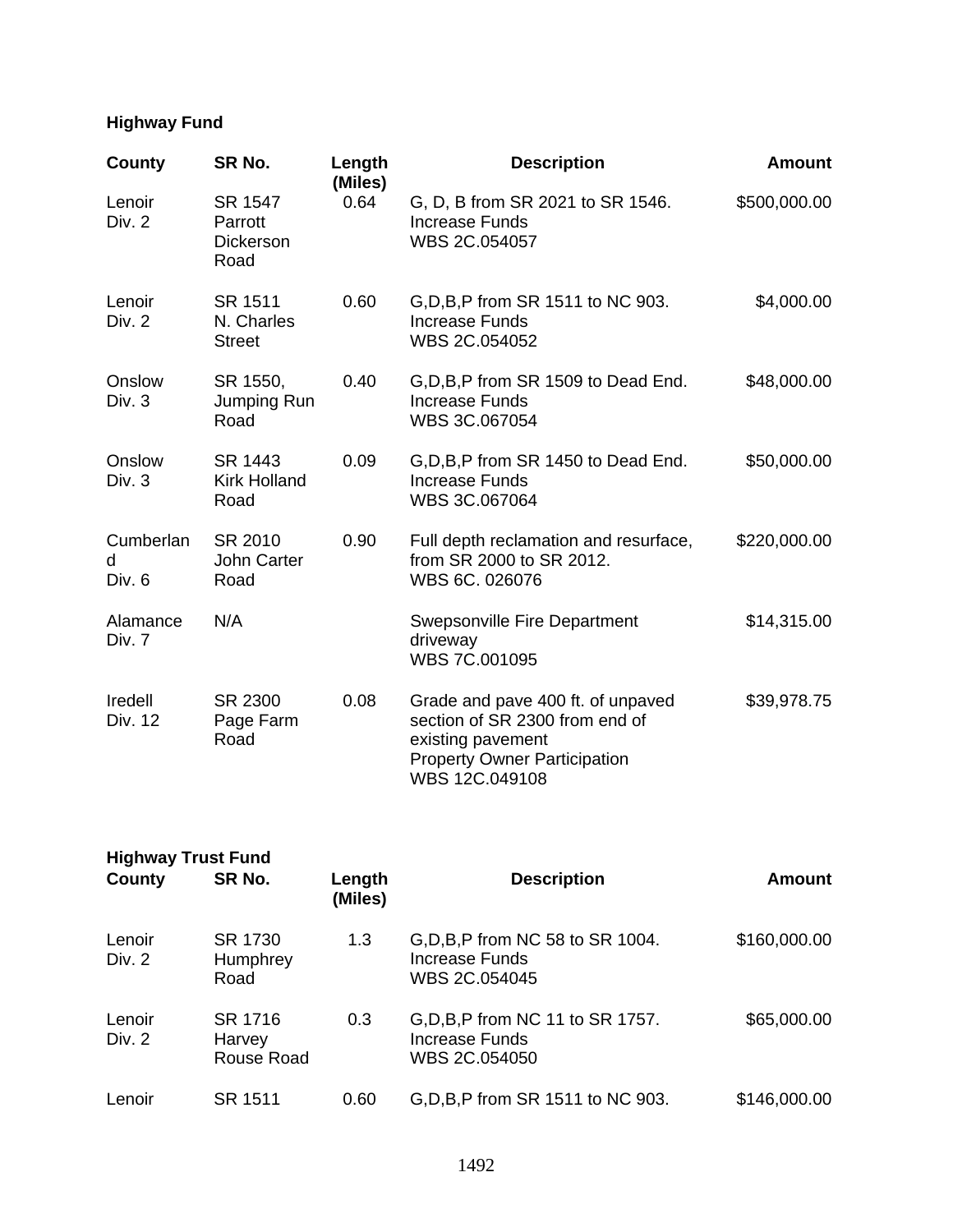| Div. 2           | N. Charles<br><b>Street</b>     |      | Increase Funds<br>WBS 2C.054052                                         |             |
|------------------|---------------------------------|------|-------------------------------------------------------------------------|-------------|
| Onslow<br>Div. 3 | SR 1550,<br>Jumping Run<br>Road | 0.40 | G, D, B, P from SR 1509 to Dead End.<br>Increase Funds<br>WBS 3C.067054 | \$27,000.00 |
| Pender<br>Div. 3 | SR 1368<br>Gore Road            | 0.18 | G, D, B, P from SR 1349 to Dead End.<br>Increase Funds<br>WBS 3C.071069 | \$12,000.00 |

# **Closings**

| <b>Division</b> | County     | <b>WBS Element</b> | <b>Road Name/ Number</b>          | <b>Amount</b> |
|-----------------|------------|--------------------|-----------------------------------|---------------|
| 5               | Durham     | 5C. 032063         | <b>SR 1809A</b><br>Southview Road | \$133,736.98  |
| 7               | Caswell    | 7C.017071          | SR 1726<br>Wade Hooper Road       | \$34,304.85   |
| 7               | Rockingham | 7C.079166          | SR 2607<br><b>Gardner Road</b>    | \$15,471.08   |
| 7               | Rockingham | 7C.079155          | SR 1144<br>Sally Loop Road        | \$62,308.97   |
| 7               | Rockingham | 7C.079150          | SR 2147<br><b>Irving Road</b>     | \$41,726.80   |

# **Deletions**

| County            | SR No.                       | Length<br>(Miles) | <b>Description</b>                                                                            | Amount       |
|-------------------|------------------------------|-------------------|-----------------------------------------------------------------------------------------------|--------------|
| Pender<br>Div. 3  | SR 1518<br>Mooretown<br>Road | 0.60              | Grade, Drain, Base, Pave from<br>EOP to Dead End<br>Unavailable Right of Way<br>WBS 3C.071051 | \$243,360.07 |
| Caswell<br>Div. 7 | SR 1604<br>Ware Road         | 0.5               | Grade, Drain, Base, Pave from<br>SR 1503 to EOM<br>Unavailable Right of Way.<br>WBS 7C.017075 | \$199,798.99 |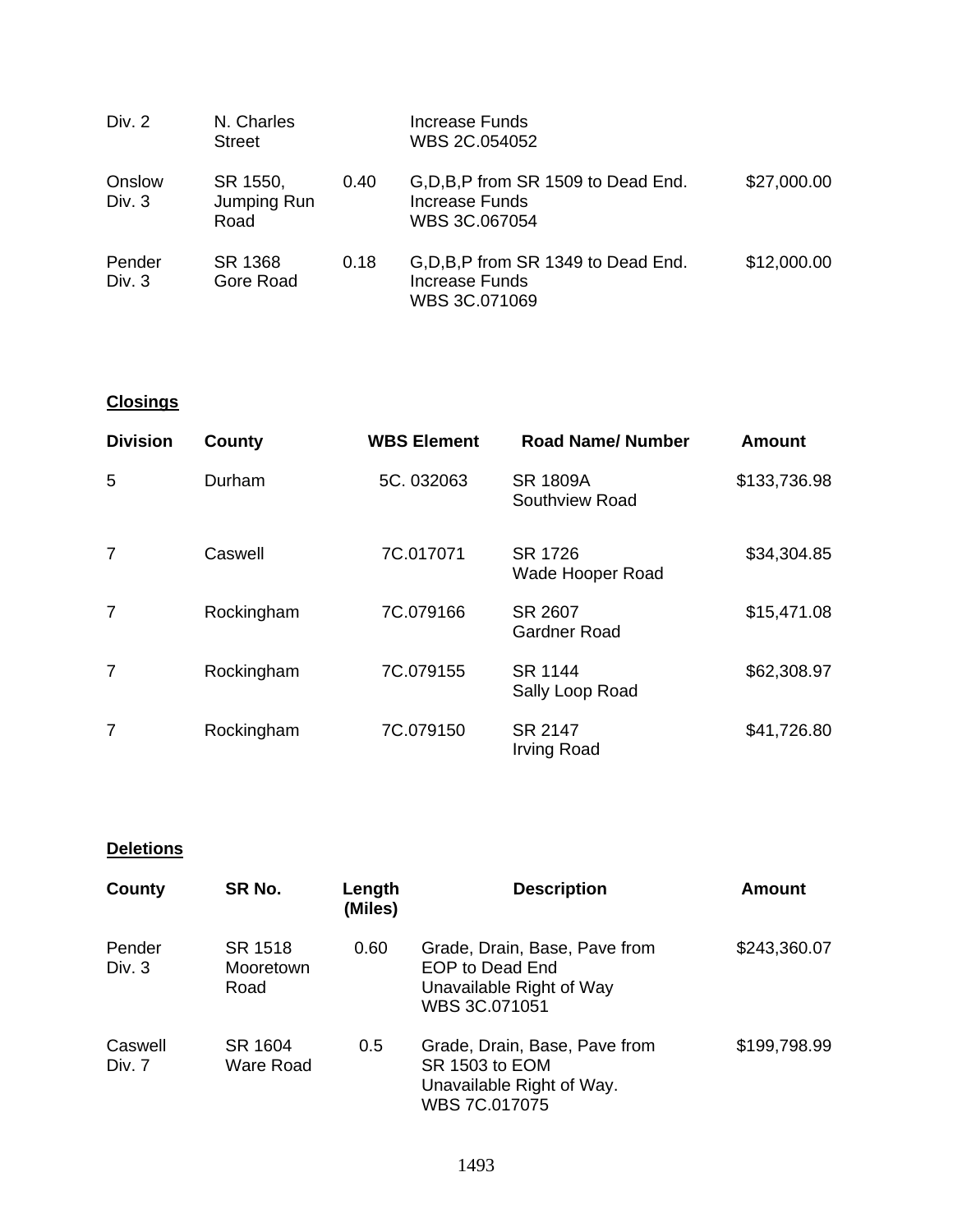Caswell Div. 7

SR 1716 Henry Daniels Road

# **Approval – Secondary Road Construction Programs FY 2009-2010**

Secondary Roads Program Manager Delbert Roddenberry reviewed Secondary Road Construction Programs FY 2009-2010. Pursuant to his recommendation, the Board concurred with the staff recommendations and delegated authority to the Secretary to approve Secondary Road Construction Programs for the following counties:

| <b>Division 2</b> | <b>Total Amount Programmed</b> |  |
|-------------------|--------------------------------|--|
| Greene            | \$972,000.00                   |  |
| Jones             | \$399,000.00                   |  |
| Lenoir            | \$1,545,000.00                 |  |
| <b>TOTAL</b>      | \$2,916,000.00                 |  |

A copy of this agenda item is made a part of the record of this meeting and filed as an

addendum to Minute Book 26A.

#### **Approval - Additions, Abandonments, and Road Name Changes to State Secondary Road System**

Secondary Roads Program Manager Delbert Roddenberry reviewed proposed additions

and abandonments to the State Secondary Road System. Following his review, a motion was

made by Board Member Burrell, seconded by Board Member Halsey, and the vote was

unanimous to approve the following changes in the State Secondary Road System:

**Road Additions:** 

| County            | Pet. No. | Length  | <b>Description</b> | Date of |
|-------------------|----------|---------|--------------------|---------|
|                   |          | (Miles) |                    | Report  |
| <b>Division 1</b> |          |         |                    |         |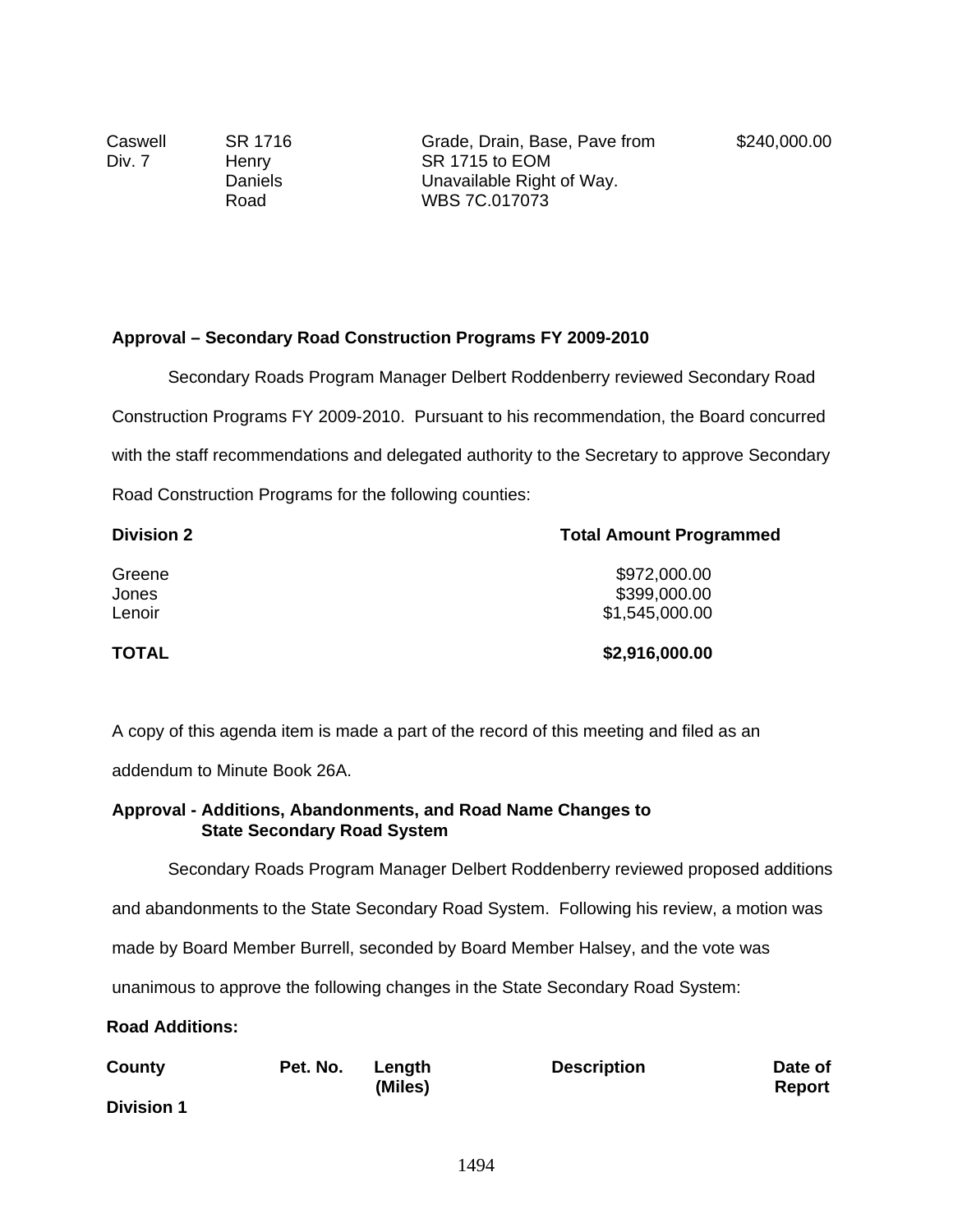| Perquimans                       | 49359 | 0.09                         | <b>North Shore Subdivision</b><br><b>Perquimans River Landing</b>                                                                                             | 9/1/09   |
|----------------------------------|-------|------------------------------|---------------------------------------------------------------------------------------------------------------------------------------------------------------|----------|
| <b>Division 2</b><br>Lenoir      | 49360 | 0.27                         | <b>Lenoir County Industrial Park</b><br>Industrial Drive, Ext. of SR 2003                                                                                     | 1/11/10  |
| <b>Division 3</b><br>New Hanover | 49361 | 0.09<br>0.06<br>0.06<br>0.07 | <b>North Chase Subdivision</b><br>Miranda Court<br><b>Caesar Court</b><br><b>Hobart Court</b><br>John Yeaman Road                                             | 1/8/10   |
| Onslow                           | 49362 | 0.10<br>0.15<br>0.32<br>0.08 | <b>Pebble Grove Subdivision</b><br>Pebble Grove Drive<br><b>Quarry Trail</b><br>Shady Rock Path<br><b>Boulder Court</b>                                       | 12/21/09 |
| Onslow                           | 49363 | 0.15                         | <b>Golden Estates Subdivision</b><br>Maready Road, Ext. of SR 2217                                                                                            | 12/21/09 |
| <b>Division 4</b><br>Johnston    | 49364 | 0.32<br>0.37<br>0.06<br>0.20 | <b>Ole Mill Stream Subdivision</b><br>Brookhill Drive, Ext. of SR 2620<br>Christopher Drive, Ext. of SR 2623<br>Claire Drive, Ext. of SR 2624<br>Debbar Drive | 11/12/09 |

| <b>Division 6</b><br>Cumberland | 49365 | 0.47<br>0.28<br>0.10                 | <b>Roslin Farms Subdivision</b><br><b>Valley Falls Road</b><br><b>Hillbrook Road</b><br><b>Flatwood Court</b>                                                                           | 2/3/10 |
|---------------------------------|-------|--------------------------------------|-----------------------------------------------------------------------------------------------------------------------------------------------------------------------------------------|--------|
| Harnett                         | 49366 | 0.38<br>0.21<br>0.09<br>0.16<br>0.12 | <b>Overhills Creek Subdivision</b><br>Lenoir Road, Ext. of SR 2485<br>Pender Road, Ext. of SR 2454<br><b>Bladen Street</b><br><b>Haywood Street</b><br>Hillandale Road, Ext. of SR 2428 | 2/5/10 |
| Harnett                         | 49367 | 0.08<br>0.14                         | <b>Forest Trails Subdivision</b><br>Wild Oaks Court, Ext. of SR 2263<br>Kinsman Court                                                                                                   | 2/5/10 |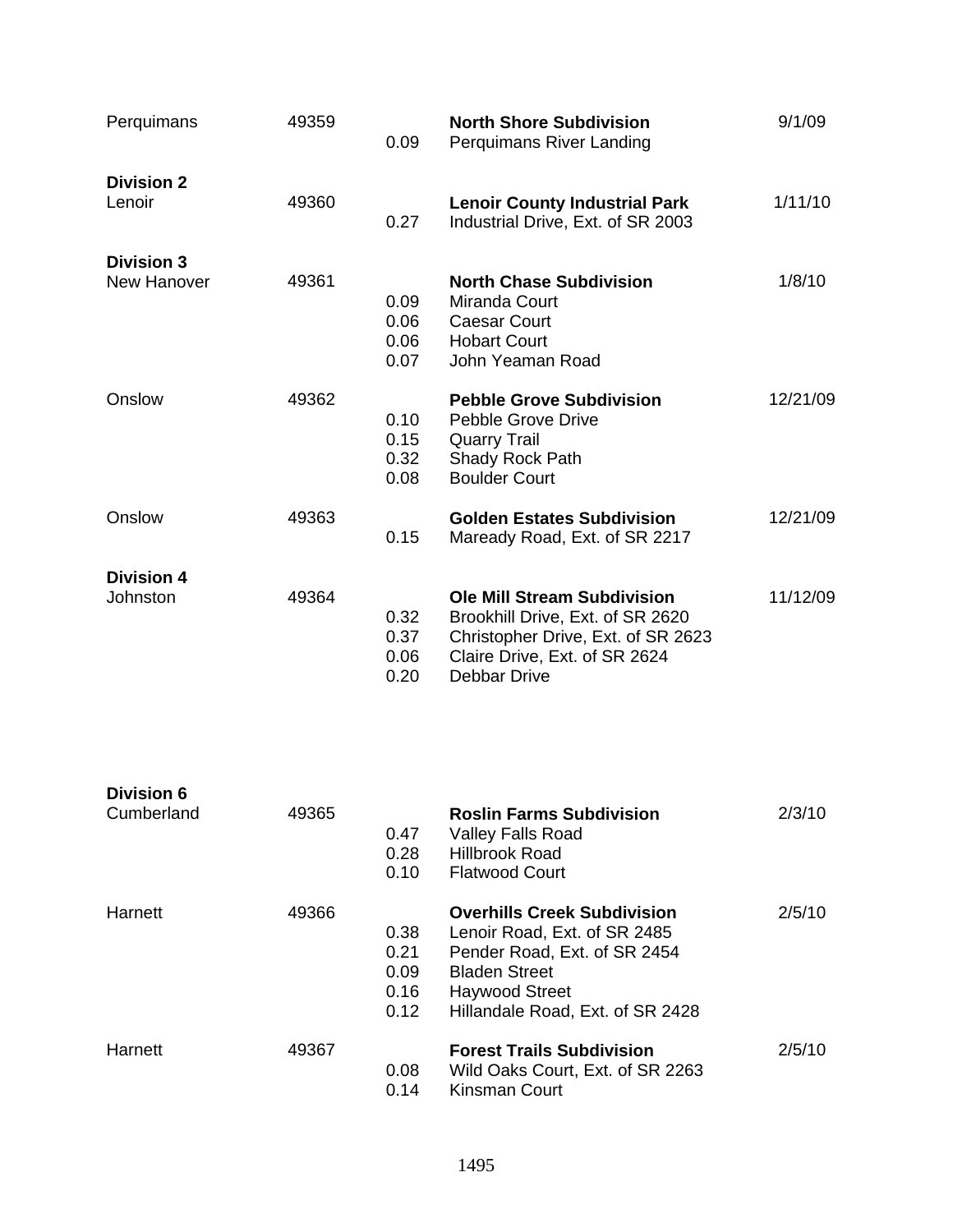| <b>Division 7</b><br>Guilford         | 49368 | 0.06                 | <b>Sedgefield Subdivision</b><br>Postbridge Drive, Ext. of SR 1489                                            | 10/19/09 |
|---------------------------------------|-------|----------------------|---------------------------------------------------------------------------------------------------------------|----------|
| Guilford                              | 49369 | 0.23<br>0.12         | <b>Brown Summit Industrial Park</b><br>Chickasha Drive<br><b>Choctaw Court</b>                                | 11/23/09 |
| Guilford                              | 49370 | 0.35<br>0.07         | <b>Pheasant Ridge Subdivision</b><br><b>Pheasant Ridge Drive</b><br><b>Hunters Creek Drive</b>                | 11/20/09 |
| <b>Division 9</b><br>Forsyth          | 49371 | 0.48<br>0.13<br>0.45 | <b>Weatherstone Subdivision</b><br><b>Woodway Drive</b><br><b>Parkcrest Circle</b><br><b>Weatherton Drive</b> | 1/20/10  |
| <b>Division 13</b><br><b>Buncombe</b> | 49372 | 0.60                 | <b>Foster Estates Subdivision</b><br>Foster Drive, Ext. of SR 1372                                            | 12/10/10 |

#### **Mileage Correction:**

Division 12 - Cleveland County, SR 1640 Rose Drive was abandoned for a length of 0.10 miles. The correct length to be abandoned should have been 0.06 miles, with 0.45 miles retained.

> **Date of Report**

12/1/09

| <b>Road Abandonments:</b> |          |                   |                    |  |  |  |  |  |
|---------------------------|----------|-------------------|--------------------|--|--|--|--|--|
| County                    | Pet. No. | Length<br>(Miles) | <b>Description</b> |  |  |  |  |  |
| <b>Division 1</b>         |          |                   |                    |  |  |  |  |  |
| Martin                    | 49373    | 0.01              | Section of SR 1101 |  |  |  |  |  |

**According to Executive Order No. 2 and G.S. 143B-350(g), the Board is requested to concur with staff recommendations and delegate authority to the Secretary to approve funds for specific divisionwide small construction/statewide contingency projects.** 

Huldy Taylor Road

**Approval – Divisionwide Small Construction, Statewide Contingency, Public Access,**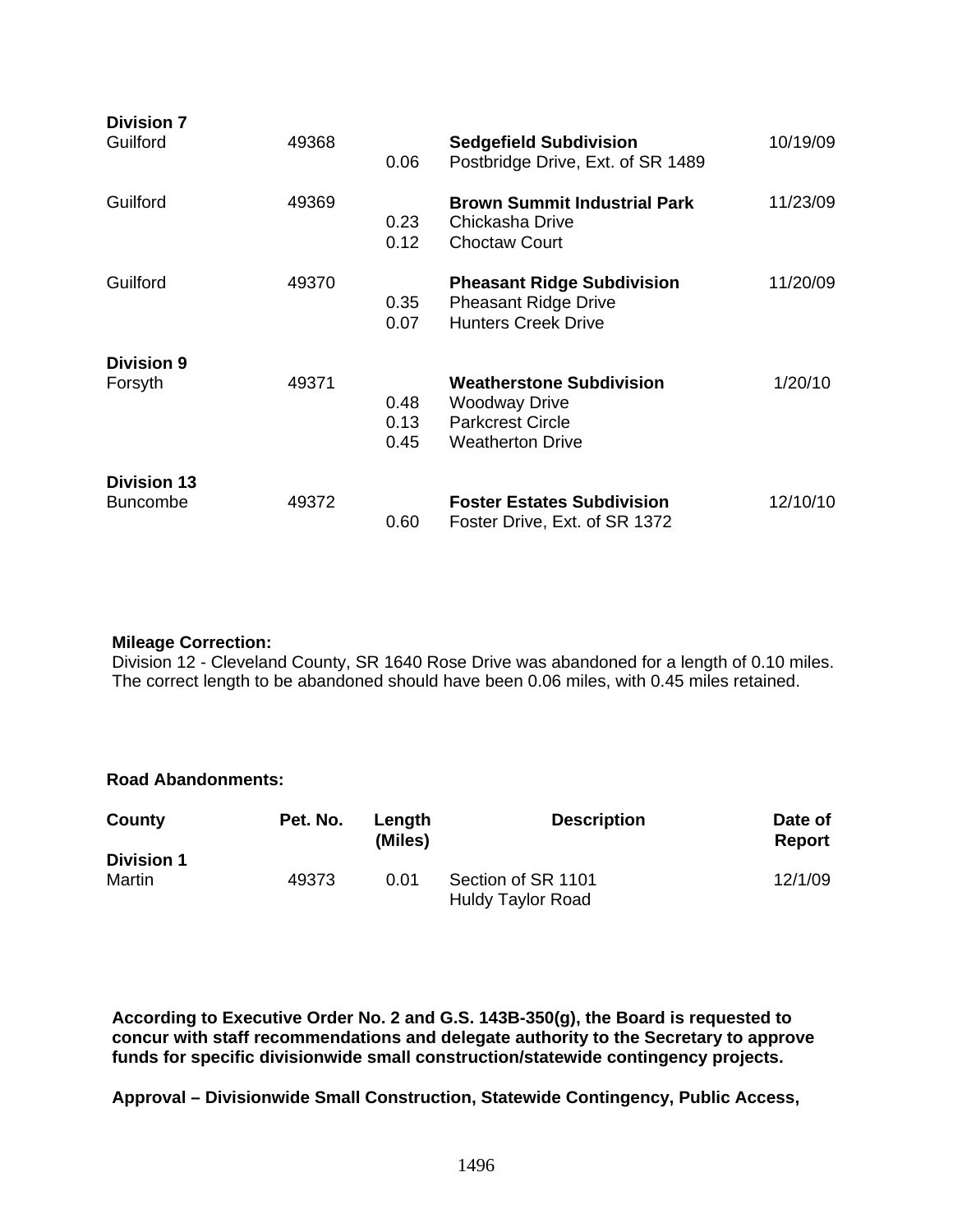# **Economic Development**

Following the recommendation of Chief Engineer – Operations Jon Nance, the Board

concurred with staff recommendations and delegated authority to the Secretary to allocate funds

to the following projects:

| County             | <b>Description</b>                                                                                                                                                                                                                                                     | <b>Type</b>                           | <b>Amount</b>                |
|--------------------|------------------------------------------------------------------------------------------------------------------------------------------------------------------------------------------------------------------------------------------------------------------------|---------------------------------------|------------------------------|
| Carteret<br>Div. 2 | Widen and install turning lane for NC Wildlife<br>Resources Commission boat ramp - from 500'<br>north of intersection of Scotch<br>Bonnet Avenue and NC 58 and end at 450'<br>south of intersection of Scotch Bonnet Avenue<br>& NC 58 - .20 mile.<br><b>WBS 42901</b> | Small<br>Construction<br><b>TOTAL</b> | \$250,000.00<br>\$250,000.00 |
| Carteret<br>Div. 2 | Driveway access construction/paving at Cedar<br>Island Fire Department.<br><b>WBS 44083</b>                                                                                                                                                                            | <b>Public Access</b><br><b>TOTAL</b>  | \$14,850.00<br>\$14,850.00   |
| Lenoir<br>Div. 2   | Pave Industrial Drive Extension from end of<br>pavement to SR 2021 (Smithfield Way).<br>Secondary Road Funds - \$65,000 (partial<br>funding from 09/10 Program)<br><b>WBS 42683</b>                                                                                    | Small<br>Construction<br><b>TOTAL</b> | \$30,000.00<br>\$30,000.00   |
| Nash<br>Div. 4     | Rocky Mount - Install a traffic signal at SR 1603<br>(Old Carriage Road) at US 64 WB ramps.<br><b>WBS 59005</b>                                                                                                                                                        | Small<br>Construction<br><b>TOTAL</b> | \$50,000.00<br>\$50,000.00   |
| Davidson<br>Div. 9 | Construct left and right turn lanes on SR 1798<br>(Old Greensboro Road) to accommodate traffic<br>using new access road into Davidson County<br>Community College.<br><b>WBS 42921</b>                                                                                 | Contingency<br><b>TOTAL</b>           | \$150,000.00<br>\$150,000.00 |
| Forsyth<br>Div. 9  | Winston-Salem - WBS 42767 was established<br>(8/09) for street and drainage improvements on<br>Spruce Street to accommodate the new<br>Downtown Center for the Arts.<br><b>Increase Funds</b>                                                                          | Contingency<br><b>TOTAL</b>           | \$30,000.00<br>\$30,000.00   |
| Rowan<br>Div. 9    | Spencer - Replace existing 30" crossline which<br>has collapsed on US 29/70. Two additional                                                                                                                                                                            | Small<br>Construction                 | \$55,000.00                  |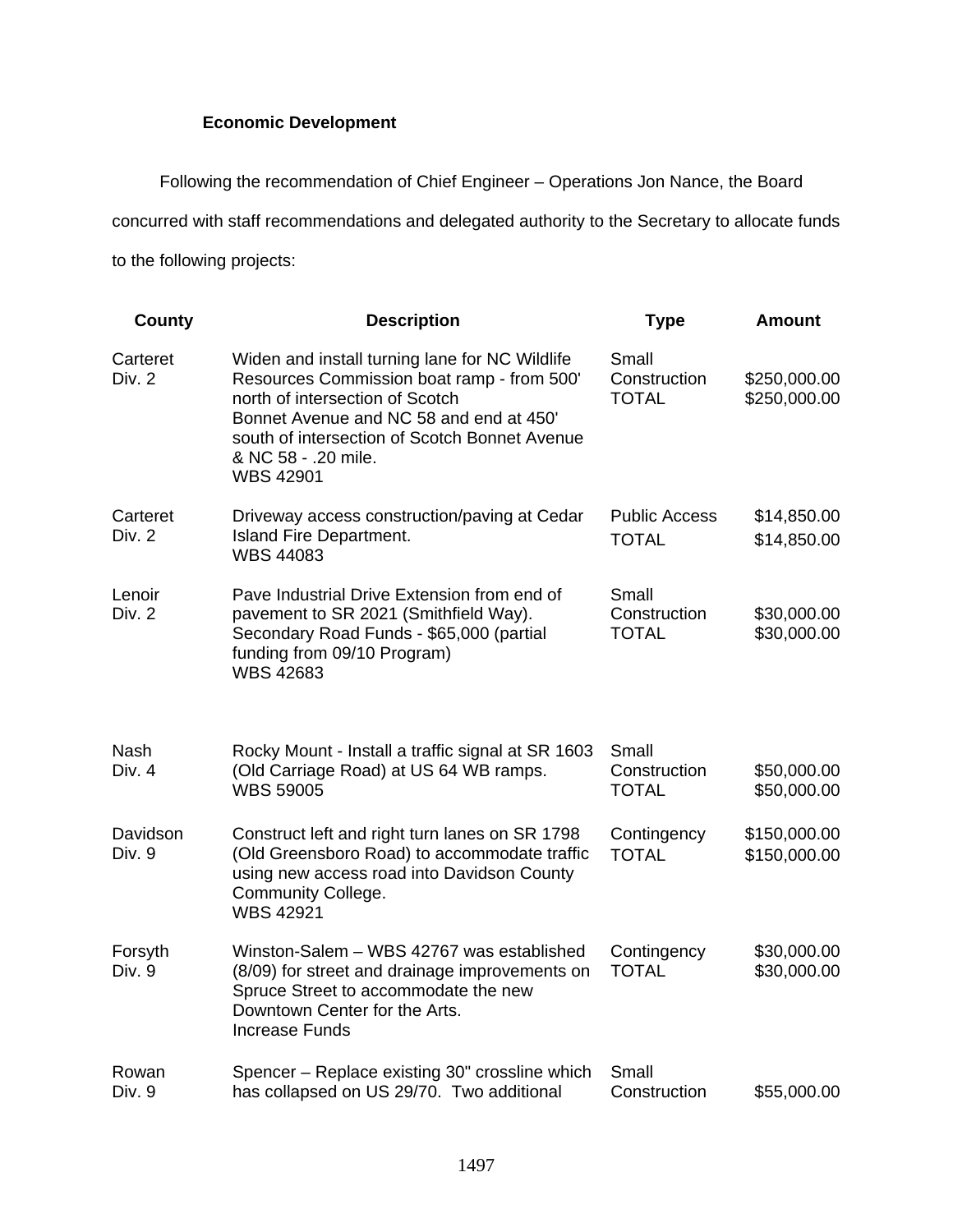|                        | curb inlets are needed to adequately drain the<br>roadway.<br><b>WBS 42922</b>                                                                                                                                  | <b>TOTAL</b>                         | \$55,000.00                  |
|------------------------|-----------------------------------------------------------------------------------------------------------------------------------------------------------------------------------------------------------------|--------------------------------------|------------------------------|
| Mecklenburg<br>Div. 10 | Charlotte – Construct school bus drive and<br>stabilize bus parking at Elizabeth Traditional<br><b>Elementary School.</b><br><b>WBS 42860</b>                                                                   | <b>Public Access</b><br><b>TOTAL</b> | \$3,259.26<br>\$3,259.26     |
| Mecklenburg<br>Div. 10 | Charlotte – Construct school bus drive and<br>stabilize bus parking at Flat Branch Elementary<br>School.<br><b>WBS 42862</b>                                                                                    | <b>Public Access</b><br><b>TOTAL</b> | \$31,713.61<br>\$31,713.61   |
| Mecklenburg<br>Div. 10 | Charlotte – Construct school bus drive and<br>stabilize bus parking at Hickory Grove<br>Elementary School.<br><b>WBS 42864</b>                                                                                  | <b>Public Access</b><br><b>TOTAL</b> | \$21,080.24<br>\$21,080.24   |
| Watauga<br>Div. 11     | Boone – WBS 43016 was established $(8/08)$ to<br>purchase right of way on Old US421 to<br>accommodate sidewalks as part of roadway<br>improvements to the new Watauga County<br>High School.<br>Increase Funds. | Contingency<br><b>TOTAL</b>          | \$200,000.00<br>\$200,000.00 |

| Watauga<br>Div. 11 | Boone – Install guardrail on Brookshire Road<br>adiacent to the Ted Makorell Soccer Complex.<br>WBS 43019 | Contingency<br>TOTAL | \$15,000.00<br>\$15,000.00 |
|--------------------|-----------------------------------------------------------------------------------------------------------|----------------------|----------------------------|
|                    |                                                                                                           |                      |                            |

| Summary: | <b>Number of Projects</b>            | 12           |
|----------|--------------------------------------|--------------|
|          | <b>Number of Divisions</b>           | 5            |
|          | <b>Small Construction Commitment</b> | \$385,000.00 |
|          | <b>Contingency Commitment</b>        | \$395,000.00 |
|          | <b>Public Access Commitment</b>      | 70,903.11    |
|          | <b>TOTAL COMMITMENT:</b>             | \$850,903.11 |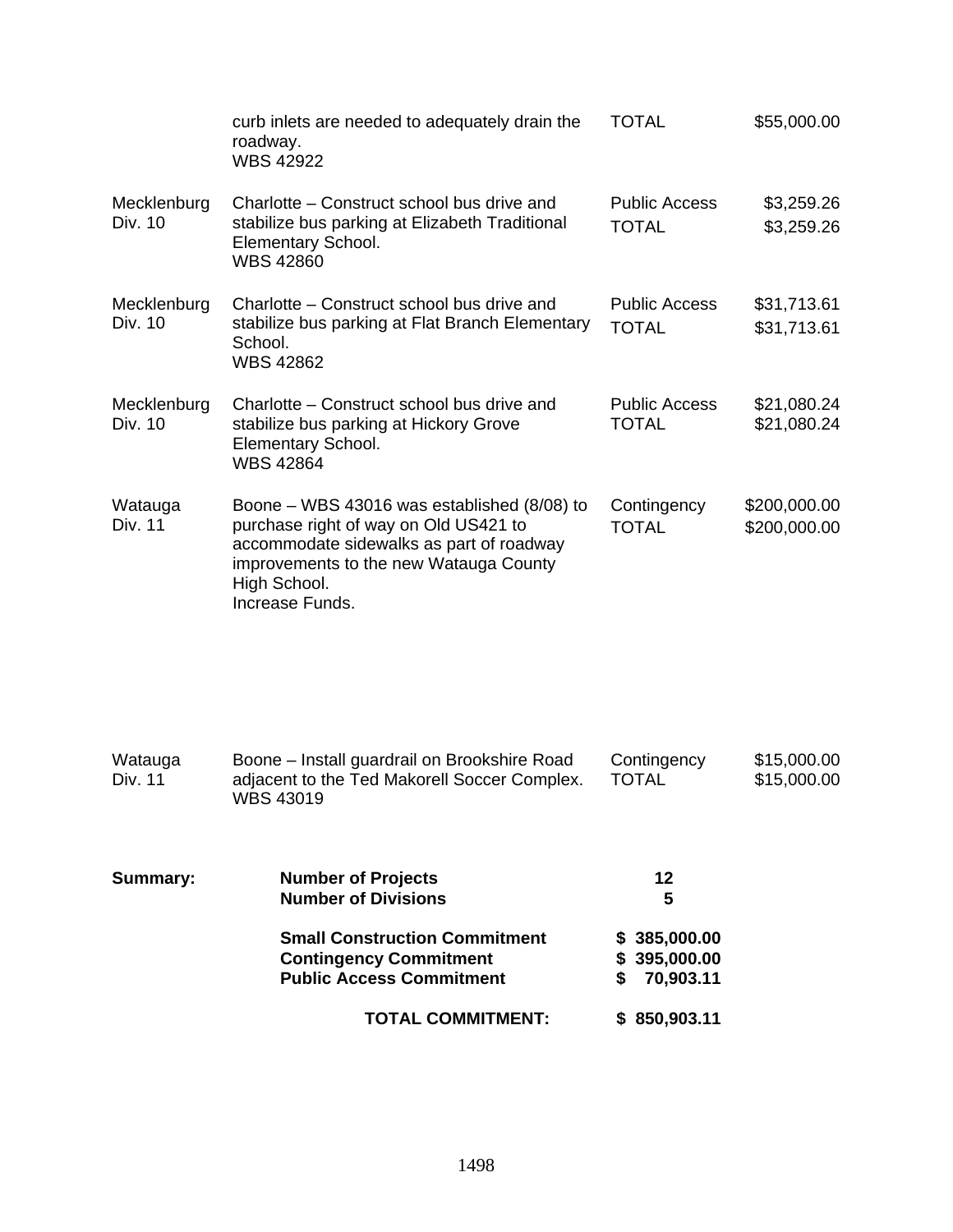### **Approval – Public Transportation Program**

Following the recommendation of Miriam Perry, Director of Public Transportation

Division, a motion was made by Board Member Szlosberg-Landis, seconded by Board Member

Tulloss, and the vote was unanimous to allocate funds to the following projects:

### **InterCity Bus Program**

#### **Division 7**

Project No. **Salvation Army Center of Greensboro** is seeking funds 10-IC-008 to continue their travelers' aid program that services the Greensboro area. The Travelers' Aid program provides intercity bus and train tickets to the disadvantaged, homeless, stranded or indigent travelers in need of transportation to other locations. The recommended effective date of the project will be January 1, 2010. \$20,000 Total \$10,000 State \$10,000 Local

# **Division 7 & 9**

| Project No. | <b>Piedmont Authority for Regional Transportation</b>       | \$535,000       | Total |
|-------------|-------------------------------------------------------------|-----------------|-------|
| 10-IC-001   | (operating as PART) requests funds to provide regional      | \$475,000 State |       |
|             | bus service from Mt. Airy to Lexington along US 52 with     | \$60,000 Local  |       |
|             | stops at Pilot Mountain Park & Ride lots, Winston Salem     |                 |       |
|             | <b>Transportation Center, Wake Forest Baptist Medical</b>   |                 |       |
|             | Center, Forsyth Hospital, Hanes Mall, the Veterans          |                 |       |
|             | Administration and Lexington Park & Ride Lots. The          |                 |       |
|             | service will consist of multiple trips, Monday through      |                 |       |
|             | Friday throughout the day. This route connects with         |                 |       |
|             | services to Piedmont Triad International Airport,           |                 |       |
|             | Greyhound/Carolina Trailways, and Winston Salem             |                 |       |
|             | Transportation Authority fixed route bus service. In FY 09- |                 |       |
|             | 10, ridership is projected to exceed 82,700 passengers.     |                 |       |
|             | The recommended effective date for reimbursement of         |                 |       |
|             | eligible project costs is July 1, 2009.                     |                 |       |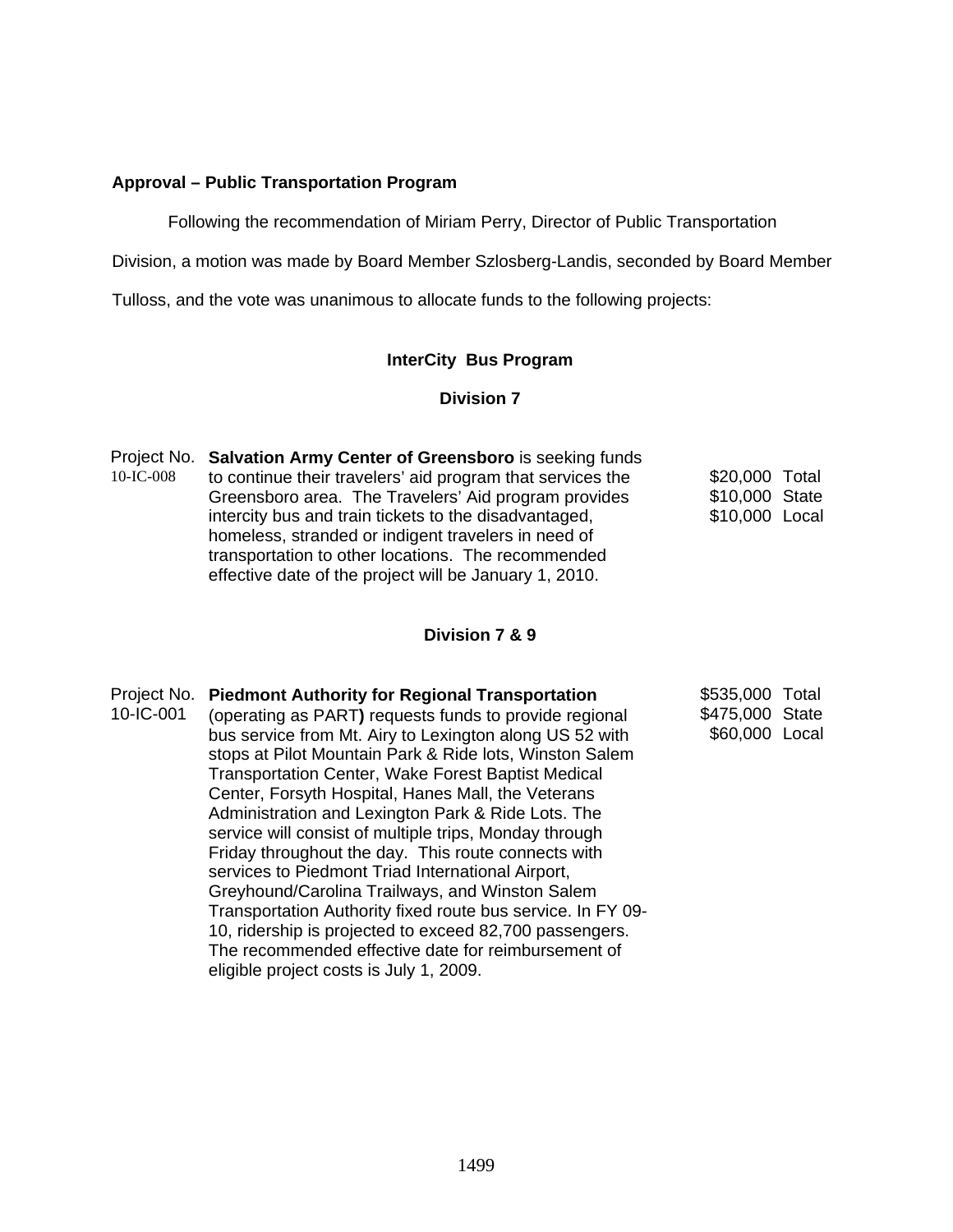#### Project No. **Piedmont Authority for Regional Transportation**  10-IC-002 (operating as PART**)** requests funds to continue to provide regional bus service from Greensboro to Boone along US 421 with stops at Winston Salem Transportation Center, \$441,200 Total \$381,200 State \$60,000 Local

Wake Forest Baptist Medical Center, Forsyth Hospital, Yadkinville, Wilkes Community College, Appalachian State University and Boone Mall. The service will consist of two round trips daily Monday through Sunday between the hours of 5:30 AM and 9:30 PM. This route connects with services to the Douglas Galyon Depot, Piedmont Triad International Airport, Greyhound/Carolina Trailways, and Winston Salem Transportation Authority fixed route bus service. In FY 09-10 ridership is projected to exceed 17,400 passengers. The recommended effective date for reimbursement of eligible project costs is July 1, 2009.

# **Community Transportation Grant Program**

### **Division 4**

|              |                                                                                                                       | Admin          |  |
|--------------|-----------------------------------------------------------------------------------------------------------------------|----------------|--|
|              | Project No. The City of Wilson is seeking funds to continue to                                                        | \$28,810 Total |  |
| $10$ -DG-007 | provide fixed route service for the general public and                                                                | \$24,488 State |  |
|              | complementary paratransit service for the disabled in the<br>City of Wilson and to provide funds to assist in its bus | \$4,322 Local  |  |
|              | purchase. These state funds will supplement the federal                                                               | Operating      |  |
|              | transit funds. The recommended effective date of the                                                                  | \$65,789 Total |  |
|              | project will be July 1, 2009.                                                                                         | \$18,421 State |  |
|              |                                                                                                                       | \$47,368 Local |  |
|              |                                                                                                                       | Capital        |  |
|              |                                                                                                                       | \$2,388 Total  |  |
|              |                                                                                                                       | \$2,149 State  |  |
|              |                                                                                                                       |                |  |

\$239 Local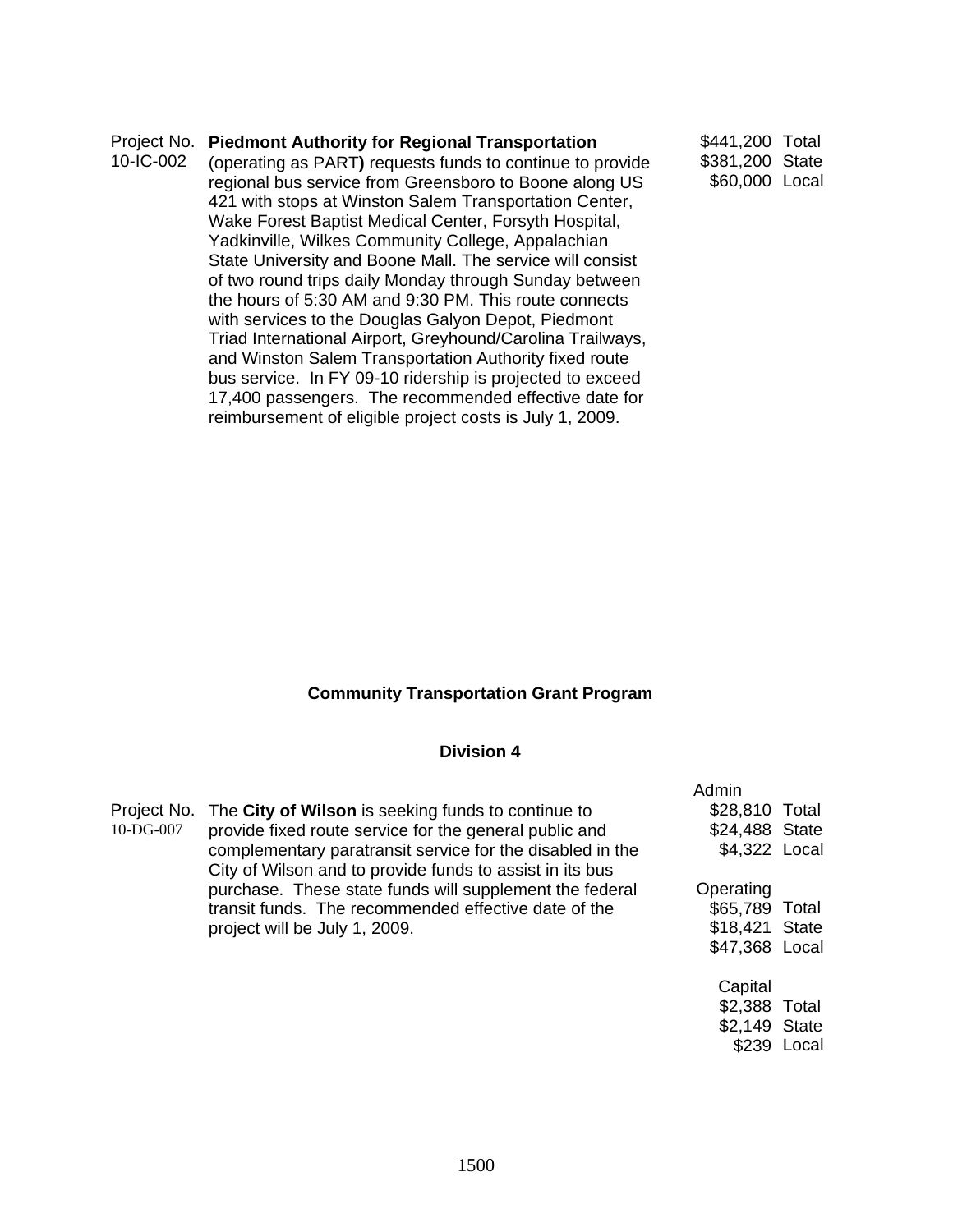# **Division 5**

|           |                                                             | Admin          |             |
|-----------|-------------------------------------------------------------|----------------|-------------|
|           | Project No. Person County is seeking funds to continue      | \$37,632 Total |             |
| 10-DG-008 | transportation services to five human service agencies      | \$31,987 State |             |
|           | and the general public through subscription and dial-a-ride | \$5,645 Local  |             |
|           | routes. These state funds will supplement the system's      |                |             |
|           | federal transit funds. The recommended effective date of    | Capital        |             |
|           | the project will be July 1, 2009.                           | \$7,962 Total  |             |
|           |                                                             | \$7,166 State  |             |
|           |                                                             |                | \$796 Local |

# **Public Transportation Grant Program**

# **Division 5**

|           | Project No. The City of Raleigh (operating as Capital Area Transit - | \$1,326,081 Total   |  |
|-----------|----------------------------------------------------------------------|---------------------|--|
| 10-09-460 | CAT) received approval for a Federal Transit                         | \$1,060,865 Federal |  |
|           | Administration Urbanized Area Formula Program (Section               | \$132,608 State     |  |
|           | 5307) capital grant. This grant requests a State match of            | \$132,608 Local     |  |
|           | 10% for costs associated with construction of the new                |                     |  |
|           | maintenance facility. The recommended effective date for             |                     |  |
|           | reimbursement of eligible costs is July 1, 2009 through              |                     |  |
|           | June 30, 2011 to coincide with the period of performance             |                     |  |
|           | authorized by the Federal Transit Administration.                    |                     |  |
|           |                                                                      |                     |  |
|           |                                                                      |                     |  |

| Item $I - 1$ Summary | 6 Projects |           | <b>Federal Funds Administered</b> |  |  |
|----------------------|------------|-----------|-----------------------------------|--|--|
|                      |            | By NCDOT: | SO.                               |  |  |
|                      |            | State:    | \$1,083,019                       |  |  |
|                      |            |           |                                   |  |  |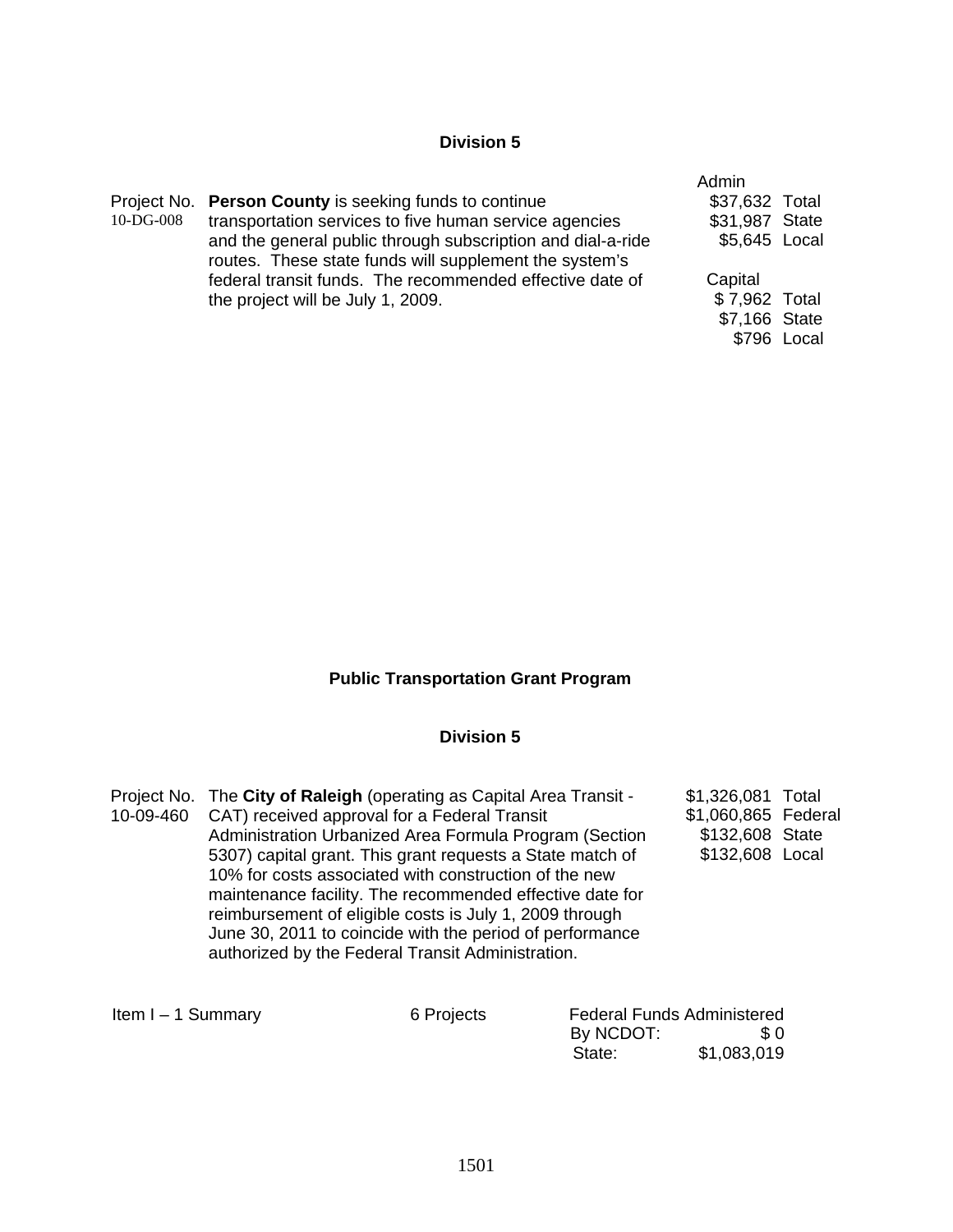#### **PUBLIC TRANSPORTATION PROGRAM STIP MODIFICATIONS**

| STIP#        | <b>DIV</b>     | <b>COUNTY</b>                                | <b>MUNICIPALITY/S</b><br><b>YSTEM</b>                            | <b>DESCRIPTION</b>                                                                                                      | funds            | <b>FY10</b><br>(\$000) | <b>FY11</b><br>(\$000) | <b>FY12</b><br>(\$000) |
|--------------|----------------|----------------------------------------------|------------------------------------------------------------------|-------------------------------------------------------------------------------------------------------------------------|------------------|------------------------|------------------------|------------------------|
| TG-4738      | 5              | Durham                                       | Durham/DATA                                                      | Routine Capital: preventive<br>maintenance, spare parts,<br>equipment, passenger<br>amenities, service vehicles         | <b>FBUS</b>      | \$475                  |                        |                        |
|              |                |                                              |                                                                  |                                                                                                                         | L                | \$119                  |                        |                        |
|              |                |                                              | <b>FUZ</b>                                                       | FY13=\$2582,<br>FY14+15=\$2670                                                                                          | <b>FUZ</b>       | \$2,535                | \$2,535                | \$2,535                |
|              |                |                                              | L                                                                | FY13=\$646 FY14+15=\$668                                                                                                | L                | \$634                  | \$634                  | \$634                  |
| TR-4931      | 5              | Durham                                       | Durham County<br>Access                                          | Provide operating<br>assistance for community<br>transportation systems to<br>serve the rural public<br>$FY13-15 = $35$ | <b>RGP</b>       | \$35                   | \$35                   | \$35                   |
| TP-4733      | 12             | Alexander,<br>Burke,<br>Caldwell,<br>Catawba | Western<br>Piedmont<br><b>Regional Transit</b><br>AuthorityWPRTA | Planning Assistance - Short<br>and Long Range Transit<br>Planning - Hickory MPO                                         | <b>FUZ</b>       | \$180                  |                        |                        |
|              |                |                                              |                                                                  |                                                                                                                         | <b>STAT</b>      | \$23<br>\$23           |                        |                        |
| TA-4991      | 7.9            | Guilford<br>Alamance                         | <b>PART</b>                                                      | Expansion buses -<br>Greensboro MPO                                                                                     | <b>STPDA</b>     | \$620                  |                        |                        |
|              |                |                                              |                                                                  |                                                                                                                         | <b>STAT</b>      | \$78                   |                        |                        |
|              |                |                                              |                                                                  |                                                                                                                         |                  | \$78                   |                        |                        |
| TD-4723      | $\overline{7}$ | Guilford<br>Forsyth                          | <b>PART</b>                                                      | Facility: Regional<br>Multimodal Center -<br>Greensboro MPO                                                             | <b>FBUS</b>      | \$10,466               |                        |                        |
|              |                |                                              |                                                                  |                                                                                                                         | FEDU             |                        | \$8,000                |                        |
|              |                |                                              |                                                                  |                                                                                                                         | <b>STAT</b>      | \$3,058<br>\$3,058     | \$1,000<br>\$1,000     |                        |
| TD-4920      | $\overline{7}$ | Guilford<br>Forsyth                          | <b>PART</b>                                                      | Facility Regional Park and<br>Ride lots - Greensboro MPO                                                                | <b>STPDA</b>     | \$520                  |                        |                        |
|              |                |                                              |                                                                  |                                                                                                                         | <b>STAT</b>      | \$65<br>\$65           |                        |                        |
| TA-<br>4767B | $\overline{7}$ | Guilford                                     | Greensboro<br><b>Transit Authority</b>                           | Replacement buses:<br>paratransit FY13=\$1,569,<br>FY14=\$808, FY15=\$984                                               | FEDU             | \$740                  | \$874                  | \$0                    |
|              |                |                                              | <b>STAT</b>                                                      | FY13=\$151, FY14=\$78,<br>FY15=\$95                                                                                     | <b>STAT</b>      | \$71                   | \$84                   | \$0                    |
|              |                |                                              | L                                                                | FY13=\$170, FY14=\$88,<br>FY15=\$107                                                                                    | L                | \$80                   | \$95                   | \$0                    |
| TA-4771      | 7              | Guilford                                     | Greensboro<br><b>Transit Authority</b>                           | Replacement buses: fixed<br>route alternative fuel<br>FY13=\$5,230,<br>FY15=\$5,549                                     | <b>FEDU</b>      | \$0                    | \$1,479                | \$5,078                |
|              |                |                                              | <b>STAT</b><br>L                                                 | FY13=\$504, FY15=\$535<br>FY13=\$567, FY15=\$602                                                                        | <b>STAT</b><br>L | \$0<br>\$0             | \$143<br>\$160         | \$489<br>\$551         |
| TA-4914      | 7              | Guilford                                     | Greensboro                                                       | Expansion buses: fixed                                                                                                  | FEDU             | \$2,075                | \$0                    | \$0                    |
|              |                |                                              | <b>Transit Authority</b>                                         | route alternative fuel<br>FY14=\$2,201                                                                                  |                  |                        |                        |                        |
|              |                |                                              | <b>STAT</b>                                                      | FY14=\$212<br>FY14=\$239                                                                                                | <b>STAT</b><br>L | \$200<br>\$225         | \$0<br>\$0             | \$0<br>\$0             |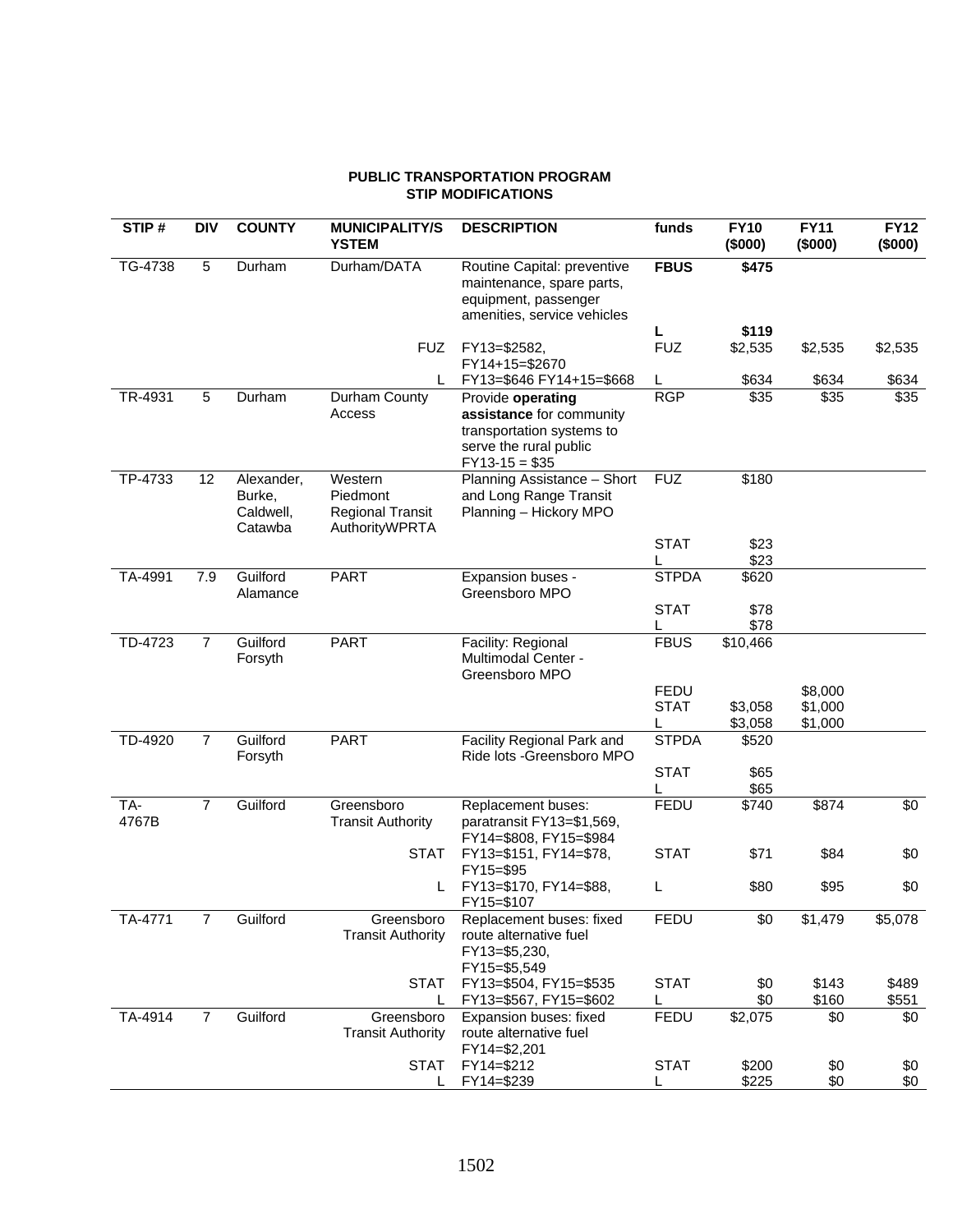These items are for informational purposes only and subject to future NC Board of Transportation approval. It is anticipated that these items will be considered for NC Board of Transportation approval in 30 days.

| STIP#   | <b>DIV</b>     | <b>COUNTY</b> | <b>MUNICIPALITY/</b><br><b>SYSTEM</b>              | <b>DESCRIPTION</b>                                                                                                 | funds              | <b>FY10</b><br>(\$000) | <b>FY11</b><br>(\$000) | <b>FY12</b><br>(\$000) |
|---------|----------------|---------------|----------------------------------------------------|--------------------------------------------------------------------------------------------------------------------|--------------------|------------------------|------------------------|------------------------|
| TG-5105 | $\overline{7}$ | Guilford      | Greensboro<br><b>Transit Authority</b>             | Routine Capital: bus stop<br>shelters, benches, shop<br>equip., spare parts,<br>engines, service vehicles,<br>etc. | <b>FEDU</b>        |                        | \$800                  |                        |
|         |                |               |                                                    | unfunded                                                                                                           | <b>STAT</b>        |                        | \$100<br>\$100         |                        |
| TD-5114 | $\overline{7}$ | Guilford      | Greensboro<br><b>Transit Authority</b>             | Facility: transfer station                                                                                         | <b>FEDU</b>        |                        | \$1,686                |                        |
|         |                |               |                                                    | unfunded                                                                                                           | <b>STATU</b><br>LU |                        | \$211<br>\$211         |                        |
| TD-5115 | 3              | New Hanover   | Cape Fear<br>Public<br>Transportation<br>Authority | Facility: Independence<br>Station - acquisition, design<br>and construction                                        | <b>FUZJA</b>       |                        | \$100                  |                        |
| TG-5105 | $\overline{7}$ | Guilford      | Greensboro<br><b>Transit Authority</b>             | Routine Capital: bus stop<br>shelters, benches, shop<br>equip., spare parts,<br>engines, service vehicles,<br>etc. | <b>FEDU</b>        |                        | \$800                  |                        |
|         |                |               |                                                    | unfunded                                                                                                           | <b>STAT</b>        |                        | \$100<br>\$100         |                        |
| TD-5116 | 5              | Wake          | Capital Area<br>Transit                            | Park & Ride<br>unfunded                                                                                            | <b>FEDU</b>        | \$2,800                |                        |                        |
|         |                |               |                                                    |                                                                                                                    | <b>STATU</b><br>LU | \$350<br>\$350         |                        |                        |
| TX-5100 | 5              | Wake          | Capital Area<br>Transit                            | Urban Circulator: New Bern<br>Ave/College Park Corridor<br>$(5309$ application = FBUS)                             | <b>FEDU</b>        | \$11,158               |                        |                        |
|         |                |               |                                                    | unfunded                                                                                                           | <b>STATU</b><br>LU | \$1,395<br>\$1,395     |                        |                        |

### **STIP ADDITIONS**

#### **STIP MODIFICATIONS**

| STIP#   | <b>DIV</b> | <b>COUNTY</b> | <b>MUNICIPALITY/</b><br><b>SYSTEM</b> | <b>DESCRIPTION</b>                                                        | funds        | <b>FY10</b><br>(\$000) | <b>FY11</b><br>(\$000) | <b>FY12</b><br>(\$000) |
|---------|------------|---------------|---------------------------------------|---------------------------------------------------------------------------|--------------|------------------------|------------------------|------------------------|
| TD-4708 | 6          | Cumberland    | Fayetteville                          | Facility - new Intermodal<br>Center: design, acquisition,<br>construction | <b>FUZ</b>   | \$400                  |                        |                        |
|         |            |               |                                       |                                                                           | <b>STAT</b>  | \$50                   |                        |                        |
|         |            |               |                                       |                                                                           |              | \$50                   |                        |                        |
|         |            |               |                                       |                                                                           | <b>FBUS</b>  | \$900                  |                        |                        |
|         |            |               |                                       |                                                                           | <b>STAT</b>  | \$113<br>\$113         |                        |                        |
|         |            |               |                                       | unfunded                                                                  | <b>FEDU</b>  |                        |                        | \$10,960               |
|         |            |               |                                       |                                                                           |              |                        |                        |                        |
|         |            |               |                                       |                                                                           | <b>STATU</b> |                        |                        | \$1,370                |
|         |            |               |                                       |                                                                           | LU           |                        |                        | \$1,370                |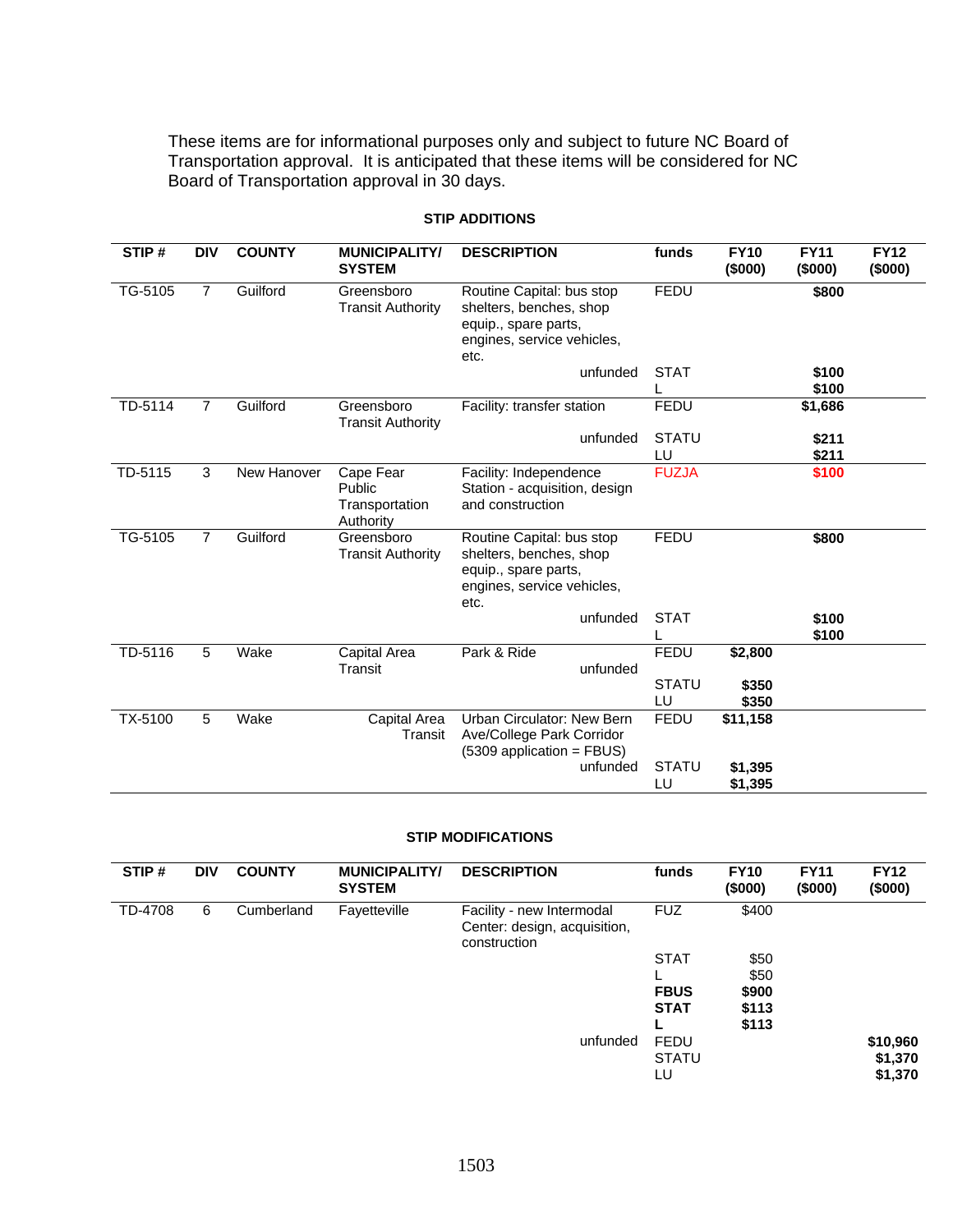| TN-4706 | $\overline{7}$            | Guilford    | Greensboro<br><b>Transit Authority</b>             | New Freedom - beyond<br>Americans Disability Act<br>requirements                                                                   | <b>FNF</b>       | \$85         |         |         |
|---------|---------------------------|-------------|----------------------------------------------------|------------------------------------------------------------------------------------------------------------------------------------|------------------|--------------|---------|---------|
|         |                           |             |                                                    |                                                                                                                                    | <b>STAT</b><br>L | \$11<br>\$11 |         |         |
| TA-4907 | $\mathbf{3}$              | New Hanover | Cape Fear<br>Public<br>Transportation              | Replacement buses                                                                                                                  | <b>FUZST</b>     | \$1,100      |         |         |
|         |                           |             |                                                    |                                                                                                                                    | <b>FUZJA</b>     | \$110        |         |         |
|         |                           |             |                                                    | unfunded<br>FY12= \$144, FY14= \$4,696                                                                                             | <b>FEDU</b>      |              | \$722   | \$72    |
|         |                           |             |                                                    | $FY12 = $18, FY14 = $587$                                                                                                          | <b>STATU</b>     |              | \$90    | \$9     |
|         |                           |             |                                                    | $FY12 = $18, FY14 = $587$                                                                                                          | LU               |              | \$90    | \$9     |
| TD-4721 | 3                         | New Hanover | Cape Fear                                          | Facility: Intermodal Center                                                                                                        | <b>FUZJA</b>     | \$635        |         |         |
|         |                           |             |                                                    | unfunded                                                                                                                           | <b>STATU</b>     |              |         | \$7,200 |
|         |                           |             |                                                    |                                                                                                                                    | LU               |              |         | \$800   |
| TD-4917 | $\mathbf{3}$              | New Hanover | Cape Fear                                          | Facility - Transfer/Admin -<br>Cando St. Ext.                                                                                      | <b>FUZJA</b>     | \$860        |         |         |
|         |                           |             |                                                    |                                                                                                                                    | <b>FUZST</b>     | \$650        |         |         |
| TD-4942 | 3                         | New Hanover | Cape Fear                                          | Facility - new operations<br>center - design and<br>construction                                                                   | <b>FUZJA</b>     | \$500        |         |         |
|         |                           |             |                                                    |                                                                                                                                    | <b>FUZST</b>     | \$409        |         |         |
|         |                           |             |                                                    | unfunded                                                                                                                           | <b>FEDU</b>      |              | \$6,000 |         |
|         |                           |             |                                                    |                                                                                                                                    | <b>STATU</b>     |              | \$750   |         |
|         |                           |             |                                                    |                                                                                                                                    | LU               |              | \$750   |         |
| TD-4942 | 3                         | New Hanover | Cape Fear<br>Public<br>Transportation<br>Authority | Routine Capital: automated<br>fuel system, radio system<br>upgrade, shelter and bus<br>stop improvements,<br>computer replacements | <b>FUZJA</b>     | \$30         |         |         |
|         |                           |             |                                                    |                                                                                                                                    | <b>FUZST</b>     | \$144        |         |         |
|         |                           |             |                                                    | $FY13-15 = $32$                                                                                                                    | <b>FUZ</b>       | \$32         | \$32    | \$32    |
|         |                           |             |                                                    | $FY13-15 = $8$                                                                                                                     | L                | \$8          | \$8     | \$8     |
| TO-4751 | $\ensuremath{\mathsf{3}}$ | New Hanover | Cape Fear<br>Public                                | <b>Operating Assistance</b>                                                                                                        | <b>FUZJA</b>     |              | \$250   |         |
|         |                           |             | Transportation<br>Authority                        |                                                                                                                                    | <b>FUZST</b>     | \$139        |         |         |
|         |                           |             |                                                    | $FY13-15 = $1,500$                                                                                                                 | <b>FUZ</b>       | \$1,500      | \$1,500 | \$1,500 |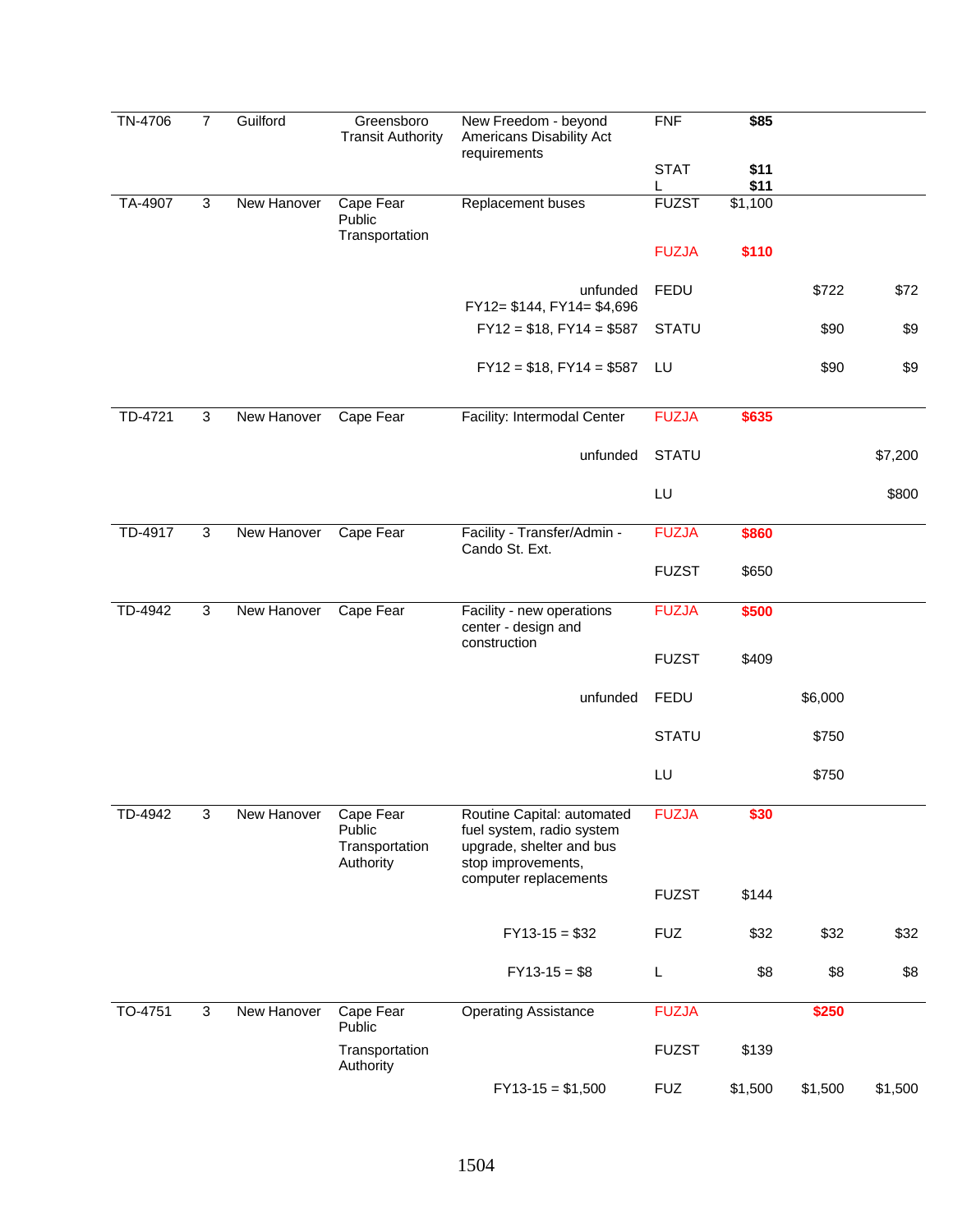| $FY13-15 = $1,180$ | <b>SMAP</b> | \$1.180 | \$1.180 | \$1,180 |
|--------------------|-------------|---------|---------|---------|
| $FY13-15 = $1,623$ | L.          | \$1.623 | \$1,623 | \$1,623 |

| TA-4795A | 9 | Forsyth | Winston-Salem<br>Transportation<br>Authority | Replacement Buses: small                                                                                     | <b>FUZ</b>   |       | \$740 |       |
|----------|---|---------|----------------------------------------------|--------------------------------------------------------------------------------------------------------------|--------------|-------|-------|-------|
|          |   |         |                                              |                                                                                                              | <b>STAT</b>  |       | \$93  |       |
|          |   |         |                                              |                                                                                                              | L            |       | \$93  |       |
|          |   |         |                                              | Unfunded $FY15 = $155$                                                                                       | FEDU         |       |       | \$465 |
|          |   |         |                                              | $FY15 = $19$                                                                                                 | <b>STATU</b> |       |       | \$58  |
|          |   |         |                                              | $FY15 = $19$                                                                                                 | LU           |       |       | \$58  |
| TG-4805  | 9 | Forsyth | Winston-Salem<br>Transportation<br>Authority | Routine Capital: spare<br>engines and transmissions,<br>supervisor vans, fareboxes,<br>security enhancements | <b>STPDA</b> | \$340 | \$500 | \$500 |
|          |   |         |                                              |                                                                                                              | ┗            | \$85  | \$125 | \$125 |

# **Approval – Rail Program**

Following the recommendation of Pat Simmons, Director of the Rail Division, a motion

was made by Board Member Szlosberg-Landis, seconded by Board Member Tulloss, and the

vote was unanimous to allocate funds to the following projects:

# **Rail Program**

| <b>Town/County</b> |                                                         | <b>Estimated Cost</b> |
|--------------------|---------------------------------------------------------|-----------------------|
| Division           | <b>Project Description</b>                              |                       |
| Wake County        | State Rail funds are needed for property acquisition to | \$550,000             |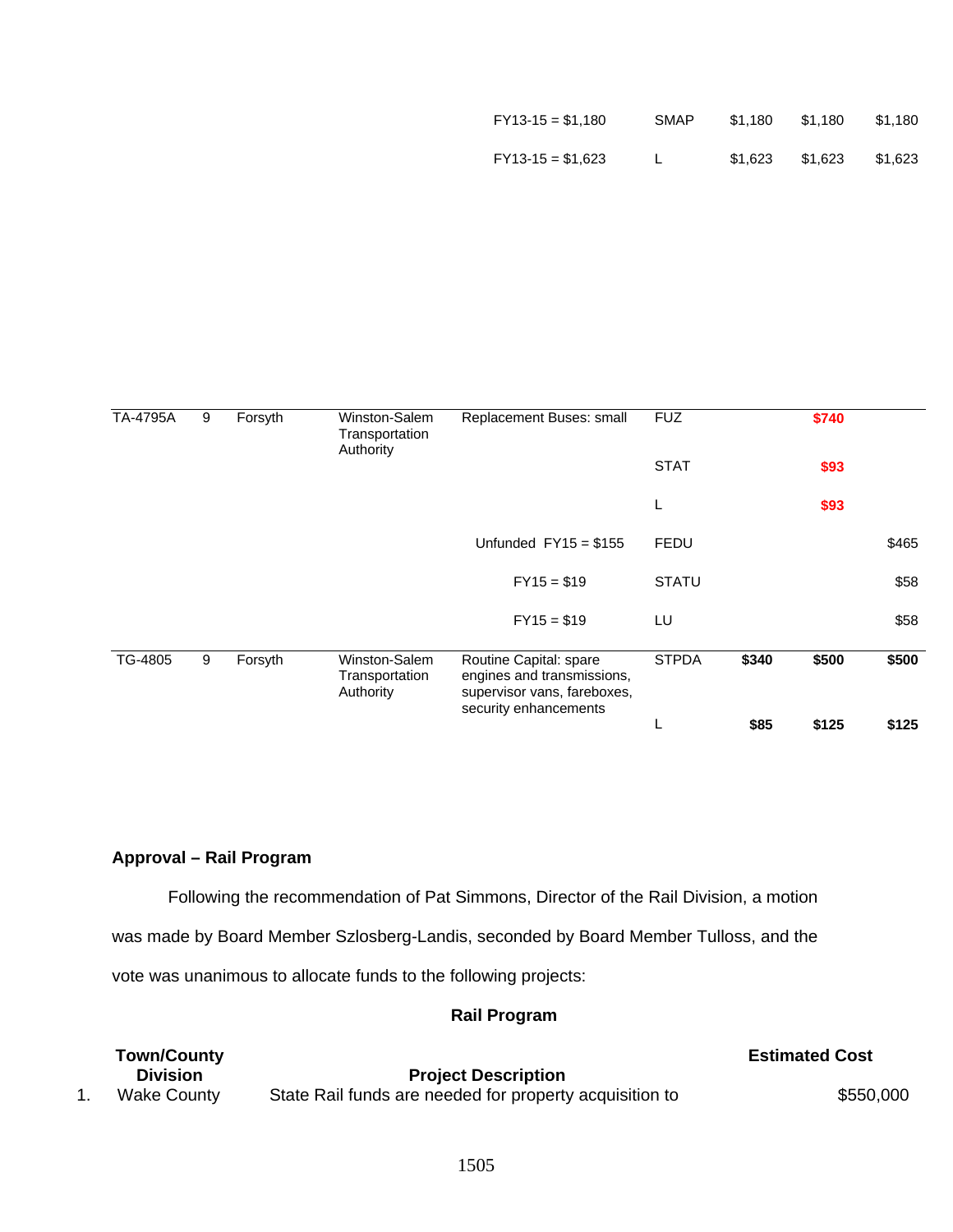|    | Division 5                       | expand the Capital Yard mechanical facility to support<br>additional service frequencies. WBS 38257                                                                                                                                                                                                                                                                                                    |
|----|----------------------------------|--------------------------------------------------------------------------------------------------------------------------------------------------------------------------------------------------------------------------------------------------------------------------------------------------------------------------------------------------------------------------------------------------------|
| 2. | <b>Wake County</b><br>Division 5 | The Rail Division requests that the Secretary be<br>authorized to award a contract for Engineering and<br>Safety Modular Unit Number 4, up to a maximum amount<br>of \$250,000, to the lowest, responsible, responsive<br>bidder, subject to availability of funds. Plans,<br>specifications and bid documents have been approved<br>by the State Construction Office (ID# 09-07544-01B).<br>WBS 32266 |

# **Approval - Specific State Funds for Construction Projects**

Following the recommendation of Calvin Leggett, Manager of the Program Development

Branch, a motion was made by Board Member Burrell, seconded by Board Member White, and

the vote was unanimous to allocate funds to the following projects:

| Town/<br>County<br><b>Division</b>                              | Project<br><b>Description</b>                                                                                                                                                                                                                                                                                                     | <b>Estimated</b><br>Cost |
|-----------------------------------------------------------------|-----------------------------------------------------------------------------------------------------------------------------------------------------------------------------------------------------------------------------------------------------------------------------------------------------------------------------------|--------------------------|
| Onslow Co.<br>Div. 3<br>R-5023                                  | Project WBS 41922.1.1<br>NC 53 (Burgaw Highway) from SR 1135 (Morningside Road)<br>to west of SR 1109 (Holly Shelter Road). \$501,000.00 has<br>previously been approved for preliminary engineering.<br>Additional funds are needed to cover expenditures that have or<br>will exceed the previously authorized budget.          | \$403,000.00             |
| Research<br>Triangle Park /<br>Wake Co.<br>Div. 5<br>U-4410A    | Project WBS 35021.1.1<br>Louis Stephens Road (RTP Access Route) from Lots 6 and 12<br>to South Loop Road, 0.95 mile. \$3,462,024.00 has previously<br>been approved for construction. Funds need to be decreased<br>(\$808,963.28) as project is complete. WBS will be closed.                                                    | -\$808,963.28            |
| Research<br>Triangle Park /<br>Wake Co.<br>Div. $5$<br>U-4410DB | Project WBS 35021.1.8<br>Research Triangle Park Access Routes. SR 2957 (Hopson<br>Road) from NC 55 to existing Hopson Road east of Louis<br>Stephens Drive, .0220 mile. \$5,177,546.00 has previously<br>been approved for construction. Funds need to be decreased<br>(\$256,557.03) as project is complete. WBS will be closed. | -\$256,557.03            |
| Carrboro /<br>Orange Co.                                        | Project WBS 34896.1.1<br>SR 1009 (Hillsborough Road) from Lorraine Street to SR 1107                                                                                                                                                                                                                                              | \$117,000.00             |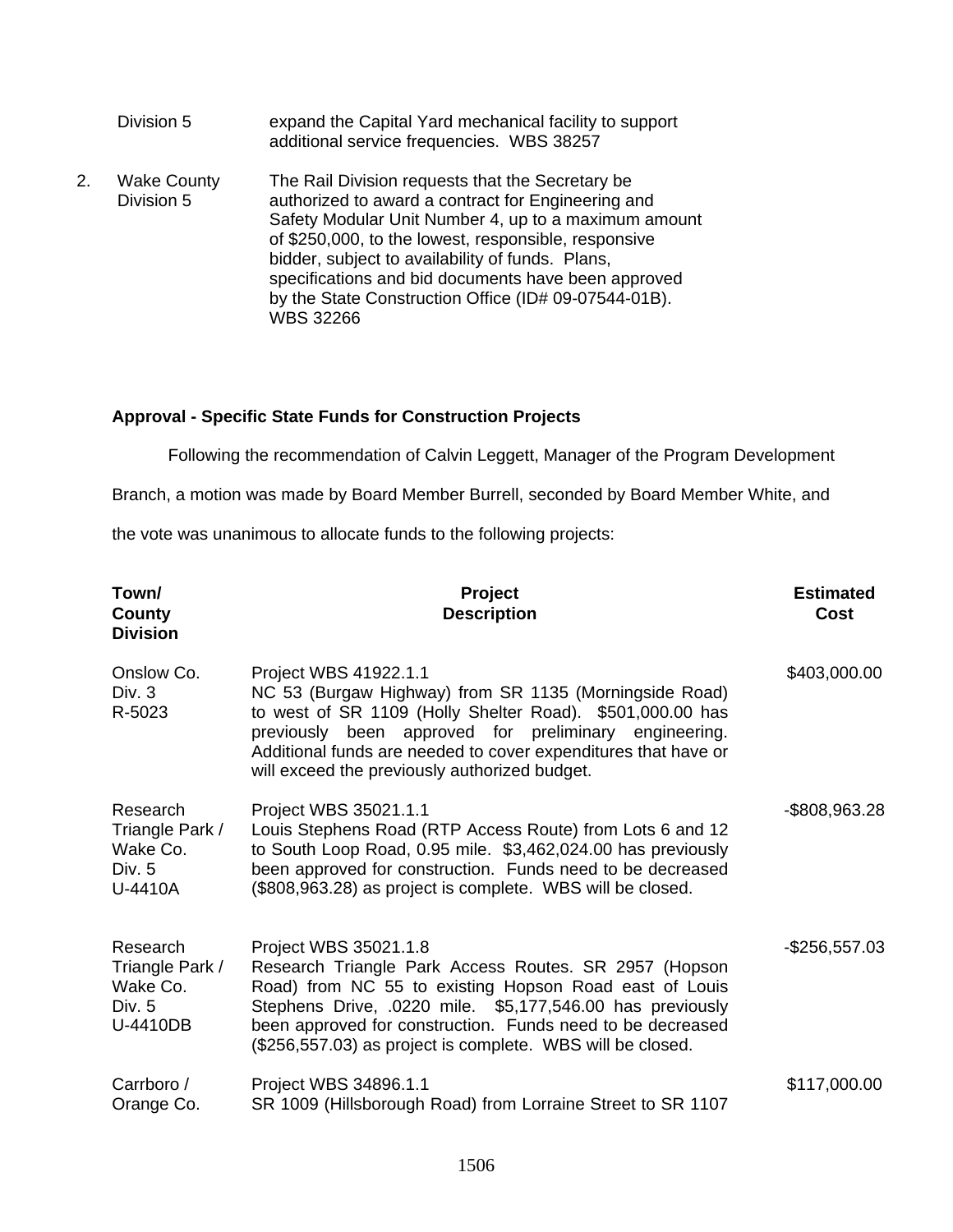| <b>ITEM J SUMMARY</b>                         | <b>9 PROJECTS</b>                                                                                                                                                                                                                                                                                                | \$2,180,479.69 |
|-----------------------------------------------|------------------------------------------------------------------------------------------------------------------------------------------------------------------------------------------------------------------------------------------------------------------------------------------------------------------|----------------|
| Statewide<br>M-0423                           | Project WBS 42608<br>Statewide Preliminary Engineering for Candidate "Jobs for<br>Main Street Act, 2010" Projects. Each Division is allotted<br>\$100,000.00 for researching and developing candidate<br>The individual WBS elements 42608.1.JA1 to<br>projects.<br>42608.1.JA14 will each receive \$100,000.00. | \$1,400,000.00 |
| Statewide<br>M-0194                           | Project WBS 34263.1.1<br>Feasibility Studies by Program<br>Development<br>Branch.<br>\$14,705,381.00 has previously been approved for feasibility<br>studies. Additional funds are needed.                                                                                                                       | \$1,000,000.00 |
| Macon Co.<br>Div. 14<br>R-5115                | Project WBS 42365.1.1<br>US 64 / NC 28 from US 23 - 441 in Franklin to NC 106 in<br>Highlands. Construct truck information stations and truck turn-<br>arounds. Initial funds are needed for preliminary engineering.                                                                                            | \$100,000.00   |
| Webster /<br>Jackson Co.<br>Div. 14<br>R-5000 | Project WBS 41156.1.1<br>New route from NC 116 to NC 107.<br>\$500,000.00 has<br>previously been approved for preliminary engineering.<br>Additional funds are needed to cover expenditures that have or<br>will exceed the previously authorized budget.                                                        | \$101,000.00   |
| Buncombe Co.<br>Div. 13<br>U-4014             | Project WBS 39044.1.1<br>US 25 (McDowell Street) Tunnel. Initial funds are needed for<br>preliminary engineering.                                                                                                                                                                                                | \$125,000.00   |
| Div. 7<br>U-3100                              | (Old Fayetteville Road) and SR 1107 from SR 1009 to NC 54.<br>\$603,856.00 has previously been approved for preliminary<br>Additional funds are needed to cover<br>engineering.<br>expenditures that have or will exceed the previously authorized<br>budget.                                                    |                |

# **Approval - Specific North Carolina Trust Funds - Intrastate System**

Following the recommendation of Calvin Leggett, Manager of the Program Development

Branch, a motion was made by Board Member Burrell, seconded by Board Member White, and

the vote was unanimous to allocate funds to the following projects: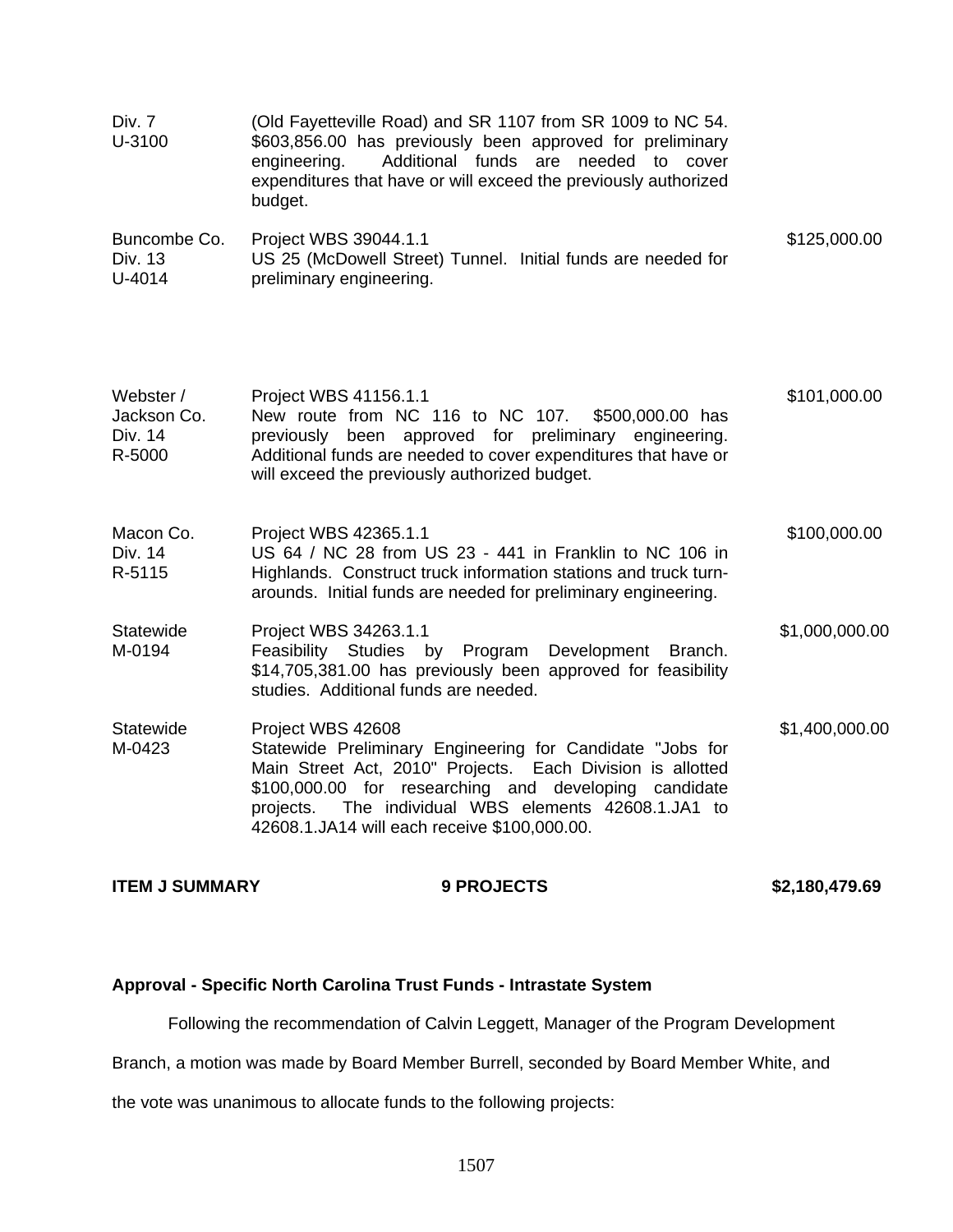# **Trust Funds - Intrastate System**

| Town/<br><b>County</b><br><b>Division</b>         | Project<br><b>Description</b>                                                                                                                                                                                                                                                                                                                        | <b>Estimated</b><br>Cost |
|---------------------------------------------------|------------------------------------------------------------------------------------------------------------------------------------------------------------------------------------------------------------------------------------------------------------------------------------------------------------------------------------------------------|--------------------------|
| Dare Co.<br>Div. 1<br>R-2544                      | Project WBS 35487.1.1<br>US 64 from east of the Alligator River to US 264. \$3,458,796.00<br>has previously been approved for preliminary engineering.<br>Additional funds are needed to cover expenditures that have or<br>will exceed the previously authorized budget.                                                                            | \$149,000.00             |
| Gates -<br>Pasquotank<br>Cos.<br>Div. 1<br>R-2579 | Project WBS 38805.1.1<br>US 158 from NC 32 in Sunbury in Gates County to US 17 at<br>Morgan's Corner in Pasquotank County. \$588,582.00 has<br>approved for preliminary<br>previously been<br>engineering.<br>Additional funds are needed to cover expenditures that have or<br>will exceed the previously authorized budget.                        | \$122,000.00             |
| Tyrrell Co.<br>Div. 1<br>R-2548E                  | Project WBS 34456.2.9<br>US 64 from west of SR 1116 (Woodley Station Road) at<br>Woodley to east of SR 1110 (Old Columbia Road) west of<br>Columbia. \$7,914,458.00 has previously been approved for right<br>of way and utilities. Funds need to be decreased (\$388,972.13)<br>as project is complete. WBS will be closed.                         | -\$388,972.13            |
| Onslow Co.<br>Div. 3<br>R-2514A                   | Project WBS 34442.2.2<br>US 17 north of Jacksonville from SR 1327 / SR 1410 (Kellum<br>Loop Road / Bynum Road) to SR 1330 / SR 1439 (Deppe Loop<br>Road / Spring Hill Road) south of Belgrade. \$3,000,000.00 has<br>previously been approved for right of way and utilities. Funds<br>need to be decreased (\$1,396,760.60) as project is complete. | $-$1,396,760.60$         |
| Onslow Co.<br>Div. 3<br>R-2514A                   | Project WBS 34442.3.3<br>US 17 north of Jacksonville from SR 1327 / SR 1410 (Kellum<br>Loop Road / Bynum Road) to SR 1330 / SR 1439 (Deppe Loop<br>Road / Spring Hill Road) south of Belgrade. \$23,692,365.00 has<br>previously been approved for construction. Funds need to be<br>decreased (\$476,591.28) as project is complete.                | -\$476,591.28            |
| Richmond Co.<br>Div. 8<br>R-2231B                 | Project WBS 34398.2.3<br>US 220 Bypass from south of SR 1455 (Fire Tower Road) to<br>north of NC 73. \$4,982,074.00 has previously been approved<br>for right of way and utilities. Funds need to be decreased<br>(\$420,513.22) as construction is complete.<br>WBS will be<br>closed.                                                              | -\$420,513.22            |
| Rutherford Co.<br>Div. 13<br>R-2233AA             | Project WBS 34400.3.1<br>US 221 from South Carolina State line to south of Floyd's<br>Creek, 5.006 miles. Initial funds are requested for construction                                                                                                                                                                                               | \$45,600,000.00          |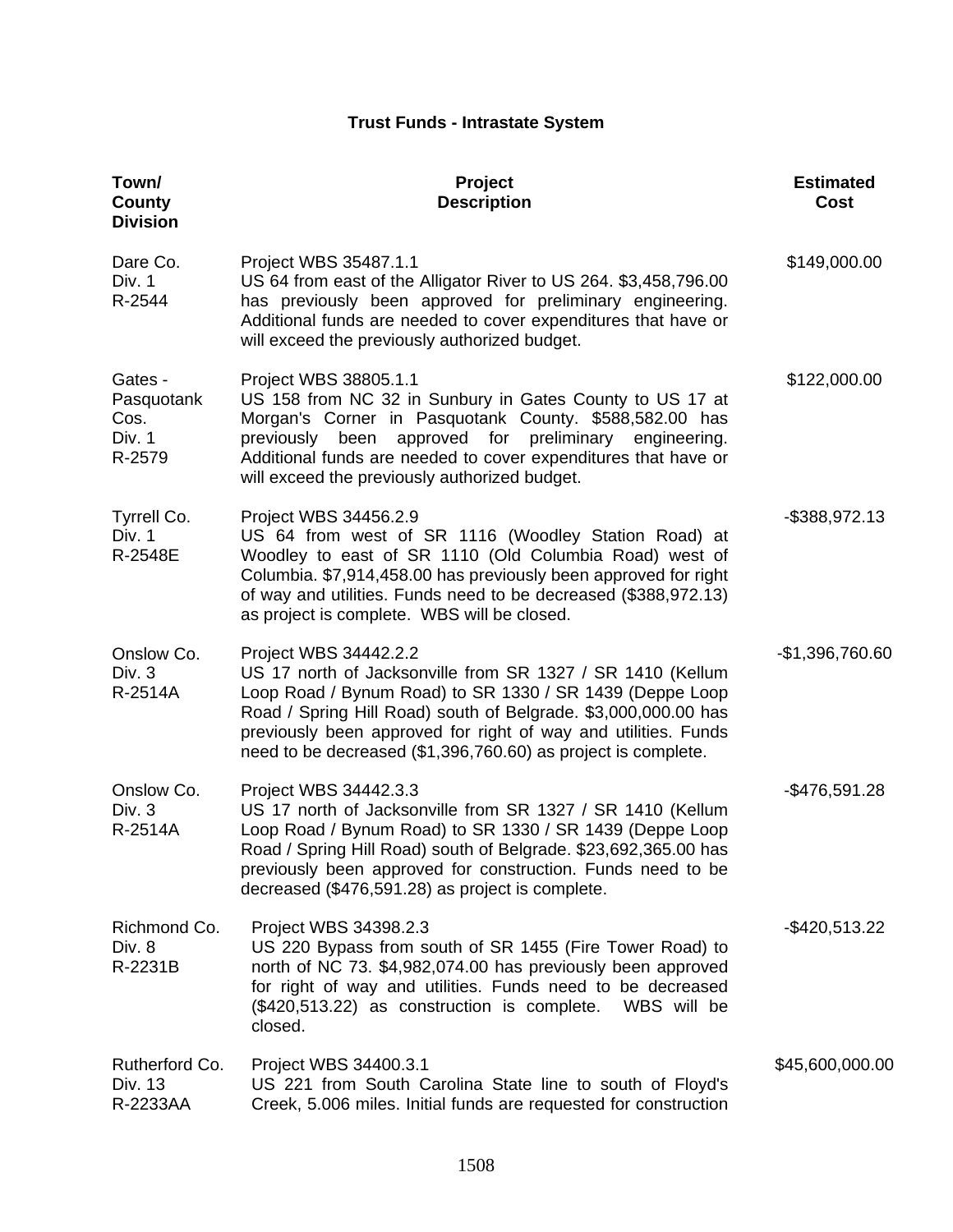based on the latest estimate from the 12-month Tentative Letting List distributed January 14, 2010. This is a Cash Flow project with \$11,400,000.00 in SFY10, \$11,400,000.00 in SFY11, \$11,400,000.00 in SFY12 and \$11,400,000.00 in SFY13.

**Trust Funds - Urban Loops** 

#### **TRUST FUND INTRASTATE SUMMARY 7 PROJECTS \$43,188,162.77**

| Town/<br>County<br><b>Division</b>                 | Project<br><b>Description</b>                                                                                                                                                                                                                                                                          | <b>Estimated</b><br>Cost |  |  |
|----------------------------------------------------|--------------------------------------------------------------------------------------------------------------------------------------------------------------------------------------------------------------------------------------------------------------------------------------------------------|--------------------------|--|--|
| Winston-Salem /<br>Forsyth Co.<br>Div. 9<br>U-2579 | Project WBS 34839.1.1<br>The Winston-Salem Northern Beltway (Eastern Section) from<br>US 52 to US 311. \$11,212,769.00 has previously been<br>approved for preliminary engineering. Additional funds are<br>needed to cover expenditures that have or will exceed the<br>previously authorized budget. | \$183,000.00             |  |  |
| Mecklenburg Co.<br>Div. 10<br>R-2123CE             | Project WBS 34379.1.17<br>I-485 (Charlotte Eastern Outer Loop) at I-485 and I-85.<br>\$1,900,000.00 has previously been approved for preliminary<br>engineering. Additional funds are needed to cover<br>expenditures that have or will exceed the previously<br>authorized budget.                    | \$155,000.00             |  |  |
| Mecklenburg Co.<br>Div. 10<br>R-2248E              | Project WBS 34410.2.22<br>I-485 (Charlotte Western Outer Loop) from east of NC 115<br>(Old Statesville Road) to I-85 North. \$5,900,571.00 has<br>previously been approved for right of way and utilities. Funds<br>need to be decreased (\$991,370.26) as project is now<br>Federally funded.         | -\$991,370.26            |  |  |
| Mecklenburg Co.<br>Div. 10<br>R-2248H              | Project WBS 34410.2.26<br>I-485 (Charlotte Western Outer Loop), Interchange with<br>SR 1148 (Garrison Road). Initial funds are requested for<br>right of way and utilities. \$10,000.00 in previously approved<br>funds will be moved from R-2248E (WBS 34410.2.22).                                   | \$0.00                   |  |  |
| <b>TRUST FUND URBAN LOOP</b>                       | <b>4 PROJECTS</b>                                                                                                                                                                                                                                                                                      | -\$653,370.26            |  |  |
| <b>Bond Funds - Intrastate System</b>              |                                                                                                                                                                                                                                                                                                        |                          |  |  |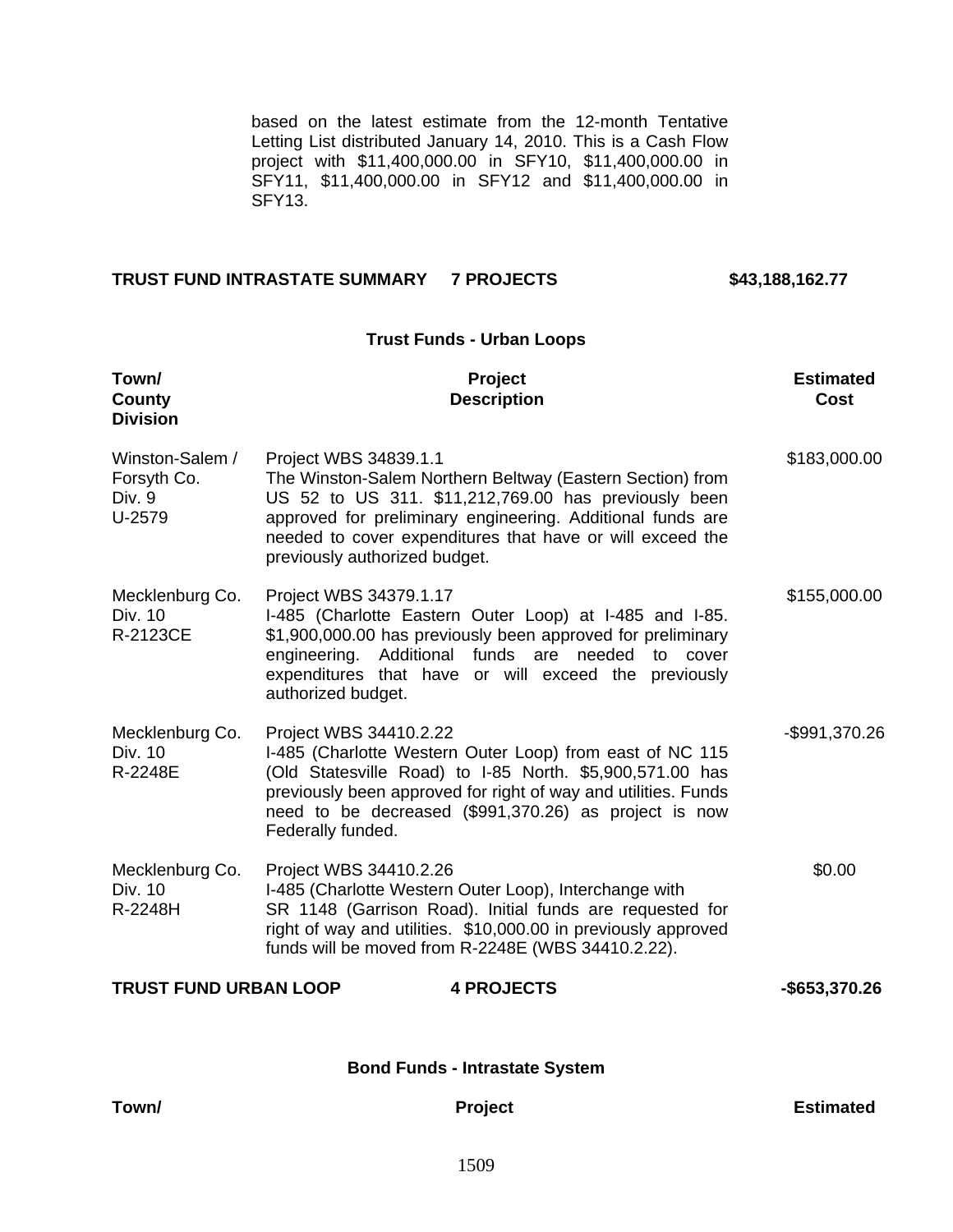| <b>County</b><br><b>Division</b>                        |                                              | <b>Description</b>                                                                                                                                                                                                                                                                                                         | Cost             |  |
|---------------------------------------------------------|----------------------------------------------|----------------------------------------------------------------------------------------------------------------------------------------------------------------------------------------------------------------------------------------------------------------------------------------------------------------------------|------------------|--|
| Washington-<br><b>Tyrrell Cos.</b><br>Div. 1<br>R-2548D | Project WBS 34456.2.7<br>WBS will be closed. | US 64 from 1.07 kilometers east of SR 1304 (Mile Wretch Road)<br>west of Creswell in Washington County to west of SR 1116<br>(Woodley Station Road) in Tyrrell County. \$4,796,300.00 has<br>previously been approved for right of way and utilities. Funds<br>need to be decreased (\$981,172.25) as project is complete. | $-$ \$981,172.25 |  |
| Richmond -<br>Montgomery<br>Cos.<br>Div. 8<br>R-2231CA  | Project WBS 34398.2.5                        | US 220 Bypass from north of NC 73 to south of SR 1524<br>(Holder Road). \$2,749,654.00 has previously been approved for<br>right of way and utilities. Funds need to be decreased<br>(\$343,847.74) as construction is complete. WBS will be closed.                                                                       | -\$343,847.74    |  |
| <b>BOND FUND INTRASTATE</b>                             |                                              | 2 PROJECTS                                                                                                                                                                                                                                                                                                                 | $-$1,325,019.99$ |  |
|                                                         | TRUST FUND INTRASTATE SUMMARY                | <b>7 PROJECTS</b>                                                                                                                                                                                                                                                                                                          | \$43,188,162.77  |  |
| <b>TRUST FUND URBAN LOOP</b>                            |                                              | <b>4 PROJECTS</b>                                                                                                                                                                                                                                                                                                          | -\$653,370.26    |  |
| <b>BOND FUND INTRASTATE</b>                             |                                              | <b>2 PROJECTS</b>                                                                                                                                                                                                                                                                                                          | $-$1,325,019.99$ |  |
|                                                         | <b>SUMMARY OF TRUST AND BOND</b>             | <b>13 PROJECTS</b>                                                                                                                                                                                                                                                                                                         | \$41,209,772.52  |  |

| <b>ITEM L SUMMARY</b> | <b>40 PROJECTS</b> | \$2,805,700.00 |
|-----------------------|--------------------|----------------|
|-----------------------|--------------------|----------------|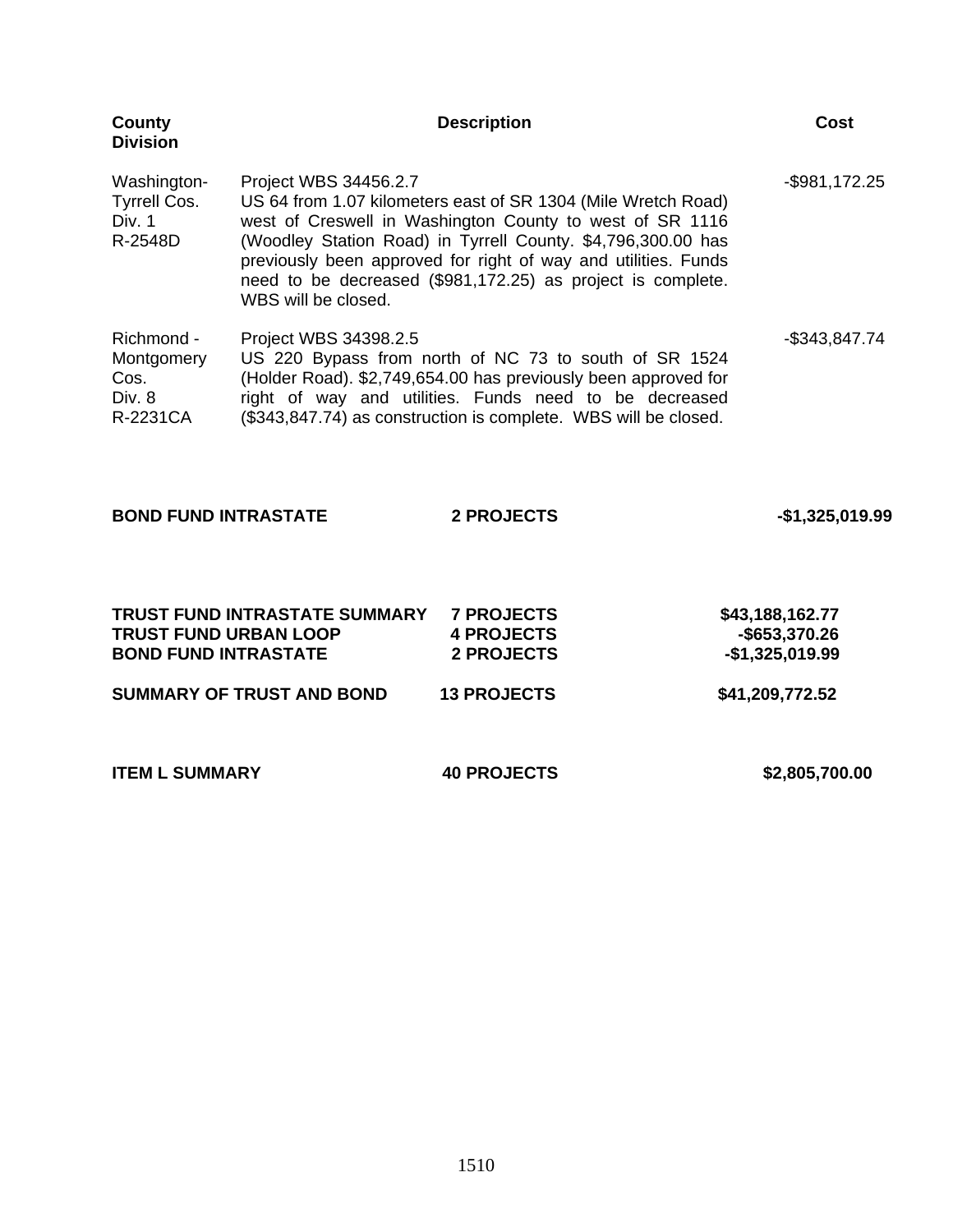# **Approval - Funds for Specific Federal-Aid Projects**

Following the recommendation of Calvin Leggett, Manager of the Program Development

Branch, a motion was made by Board Member Burrell, seconded by Board Member White, and

the vote was unanimous with the exception of the Board Members listed below who abstained

from voting, to allocate funds to the following projects:

Board Member Alford abstained from voting on Projects Y-4807F in Guilford County, Y-4808J in Randolph County, P-3814F in Rowan County, WBS 546013.1.2. in Buncombe County, WBS 46013.2.2 in Buncombe County and Z-4713 Divisionwide. Board Member Collett abstained from voting on Project EB-4715B in Mecklenburg Co. Board Member Wall abstained from voting on Projects U-5153 in Alamance County, U-5155 in Alamance County, EB-5118GE in Alamance County, EB-5118GF in Alamance County.

#### **Division 1**

#### **National Highway**

| Town/<br>County       | Project<br><b>Description</b>                                                                                                                                                                                                                                                                                                     | <b>Estimated</b><br>Cost             |      |
|-----------------------|-----------------------------------------------------------------------------------------------------------------------------------------------------------------------------------------------------------------------------------------------------------------------------------------------------------------------------------|--------------------------------------|------|
| Martin Co.<br>R-5124  | WBS 45024.1.ST1, STM-0064(118)<br>US 64 East and West Bound Lanes from the Edgecombe<br>County Line to the US 64 Alternate. \$1,000.00 has previously<br>been approved for preliminary engineering. Funds need to be<br>decreased (\$1,000.00). Project has been let to contract. This is<br>a federal economic stimulus project. | $-$1,000.00$<br>-\$1,000.00 Fed.     | Cost |
| Tyrrell Co.<br>R-5132 | WBS 45032.1.ST1, STM-0064(119)<br>US 64 from the Alligator River Bridge to new pavement.<br>\$1,000.00 has previously been approved for preliminary<br>engineering. Funds need to be decreased (\$1,000.00). Project<br>has been let to contract. This is a federal economic stimulus<br>project.                                 | -\$1,000.00 Cost<br>-\$1,000.00 Fed. |      |

### **Surface Transportation**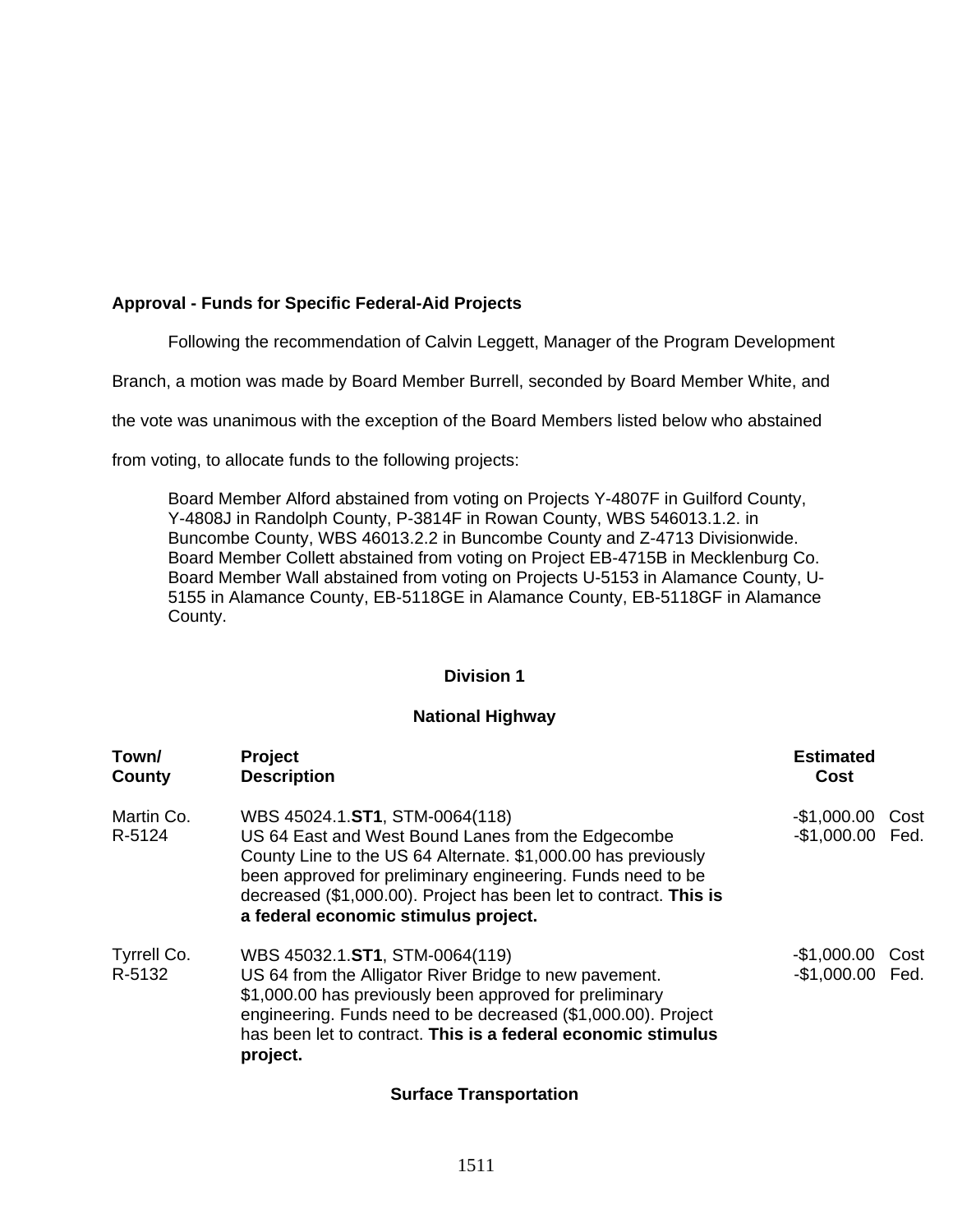| Bertie Co.<br>R-5129   | WBS 45029.1.ST1, STM-0308(4)<br>NC 308 from King Street to Sterlingworth Street. \$1,000.00 has<br>previously been approved for preliminary engineering. Funds<br>need to be decreased (\$1,000.00). Project has been let to<br>contract. This is a federal economic stimulus project.                                   | -\$1,000.00 Cost<br>-\$1,000.00 Fed. |              |
|------------------------|--------------------------------------------------------------------------------------------------------------------------------------------------------------------------------------------------------------------------------------------------------------------------------------------------------------------------|--------------------------------------|--------------|
| Bertie Co.<br>R-5130   | WBS 45030.1.ST1, STM-0308(5)<br>NC 308 from the east city limits of Kelford to the west city limits<br>of Kelford. \$1,000.00 has previously been approved for<br>preliminary engineering. Funds need to be decreased<br>(\$1,000.00). Project has been let to contract. This is a federal<br>economic stimulus project. | $-$1,000.00$<br>$-$1,000.00$         | Cost<br>Fed. |
| Bertie Co.<br>R-5131   | WBS 45031.1.ST1, STM-0308(6)<br>NC 308 from SR 1119 (Jack Branch Road) to SR 1247 (Mount<br>Olive Road). \$1,000.00 has previously been approved for<br>preliminary engineering. Funds need to be decreased<br>(\$1,000.00). Project has been let to contract. This is a federal<br>economic stimulus project.           | -\$1,000.00 Cost<br>-\$1,000.00 Fed. |              |
| Bertie Co.<br>R-5133   | WBS 45033.1.ST1, STM-0305(1)<br>NC 305 from US 13 to NC 11. \$1,000.00 has previously been<br>approved for preliminary engineering. Funds need to be<br>decreased (\$1,000.00). Project has been let to contract. This is<br>a federal economic stimulus project.                                                        | -\$1,000.00 Cost<br>$-$1,000.00$     | Fed.         |
| Dare Co.<br>R-5125     | WBS 45025.1.ST1, STM-0264(39)<br>US 264 from the Navy Range to SR 1100 (Stumpy Point Road).<br>\$1,000.00 has previously been approved for preliminary<br>engineering. Funds need to be decreased (\$1,000.00). Project<br>has been let to contract. This is a federal economic stimulus<br>project.                     | -\$1,000.00 Cost<br>-\$1,000.00 Fed. |              |
| Hertford Co.<br>R-5128 | WBS 45028.1.ST1, STM-0011(15)<br>NC 11 Business from NC 11 to the east city limits of Aulander.<br>\$1,000.00 has previously been approved for preliminary<br>engineering. Funds need to be decreased (\$1,000.00). Project<br>has been let to contract. This is a federal economic stimulus<br>project.                 | -\$1,000.00 Cost<br>-\$1,000.00 Fed. |              |
| Martin Co.<br>R-5134   | WBS 45034.1.ST1, STM-0017(89)<br>US17 Business from NC125 to the end of the curb and gutter.<br>\$1,000.00 has previously been approved for preliminary<br>engineering. Funds need to be decreased (\$1,000.00). Project<br>has been let to contract. This is a federal economic stimulus<br>project.                    | -\$1,000.00 Cost<br>$-$1,000.00$     | Fed.         |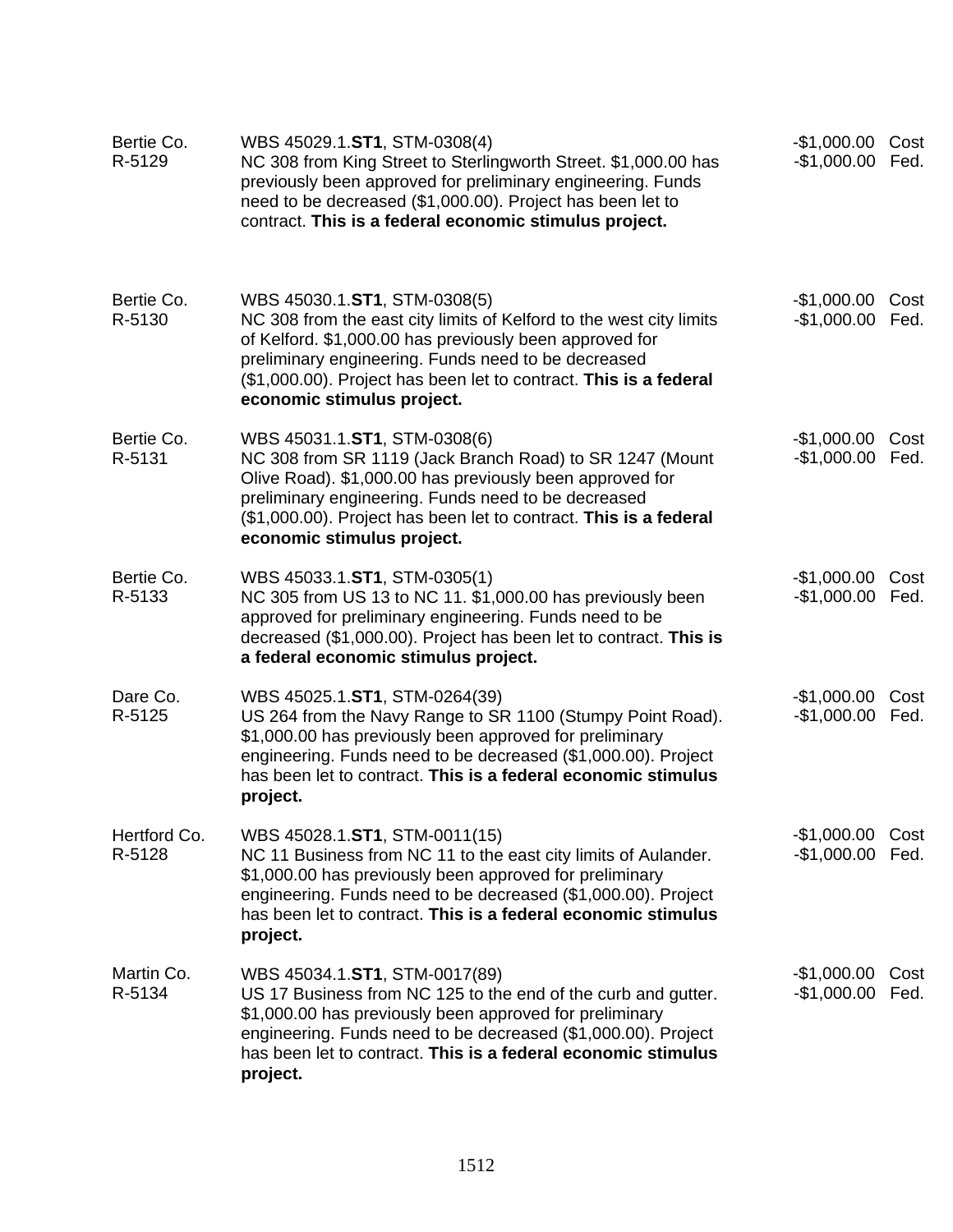| Northampton<br>Co.<br>R-5126    | WBS 45026.1.ST1, STM-0035(5)<br>NC 35 from US 158 to SR 1545 (Buck Boone Road). \$1,000.00<br>has previously been approved for preliminary engineering.<br>Funds need to be decreased (\$1,000.00). Project has been let<br>to contract. This is a federal economic stimulus project.                             | -\$1,000.00 Cost<br>-\$1,000.00 Fed.               |              |  |  |
|---------------------------------|-------------------------------------------------------------------------------------------------------------------------------------------------------------------------------------------------------------------------------------------------------------------------------------------------------------------|----------------------------------------------------|--------------|--|--|
| Northampton<br>Co.<br>R-5127    | WBS 45027.1.ST1, STM-0048(6)<br>NC 48 from SR 1200 (James Jones Road) to the east city limits<br>of Gaston. \$1,000.00 has previously been approved for<br>preliminary engineering. Funds need to be decreased<br>(\$1,000.00). Project has been let to contract. This is a federal<br>economic stimulus project. | -\$1,000.00 Cost<br>-\$1,000.00 Fed.               |              |  |  |
| <b>Enhancement</b>              |                                                                                                                                                                                                                                                                                                                   |                                                    |              |  |  |
| Northampton<br>Co.<br>ER-5100AB | WBS 45067.3.ST29, STM-0158(49)<br>US 158/US 301 and NC 46. Funds are needed for construction<br>for the installation of enhancement plantings at three "Welcome<br>to Garysburg" signs. This is a federal economic stimulus<br>project.                                                                           | \$35,500.00<br>\$35,500.00                         | Cost<br>Fed. |  |  |
| Pasquotank<br>Co.<br>ER-5100AE  | WBS 45067.3.ST42, STM-0017(104)<br>US 17 Bypass/US 17 Interchange. Funds are needed for<br>construction for landscape plantings. This is a federal<br>economic stimulus project.                                                                                                                                  | \$145,500.00<br>\$145,500.00 Fed.                  | Cost         |  |  |
|                                 | <b>Bridge</b>                                                                                                                                                                                                                                                                                                     |                                                    |              |  |  |
| Bertie Co.<br><b>B-4700AK</b>   | WBS 36727.3.35, BRNHS-000S(370)<br>Bridge Preservation Program. Bridge #8 on NC 11 over the<br>Roanoke River Overflow. Funds are needed for construction for<br>deck preservation.                                                                                                                                | \$480,000.00<br>\$384,000.00<br>\$96,000.00 State  | Cost<br>Fed. |  |  |
| Bertie Co.<br>B-5197            | WBS 45293.3.ST1, STM-1221(13)<br>Replace Bridge #36 over Connaritsa Swamp on SR 1221.<br>Funds are needed for construction. This is a federal economic<br>stimulus project.                                                                                                                                       | \$700,000.00<br>\$700,000.00                       | Cost<br>Fed. |  |  |
| Chowan Co.<br>B-4465            | WBS 33714.3.1, BRZ-1208(1)<br>Replace Bridge #5 over Pembroke Creek on SR 1208,<br>0.482 mile. \$1,750,000.00 has previously been approved for<br>construction. Funds need to be increased \$12,145.00 to reflect<br>the low bid received on January 19, 2010.                                                    | \$12,145.00 Cost<br>\$9,716.00<br>\$2,429.00 State | Fed.         |  |  |
| Dare Co.<br><b>B-5014A</b>      | WBS 41470.3.1, BRNHS-0012(34)<br>Repair Bridge #11 (Bonner Bridge) over the Oregon Inlet on<br>NC 12, 0.111 mile. \$1,000,000.00 has previously been                                                                                                                                                              | \$490,000.00<br>\$392,000.00<br>\$98,000.00 State  | Cost<br>Fed. |  |  |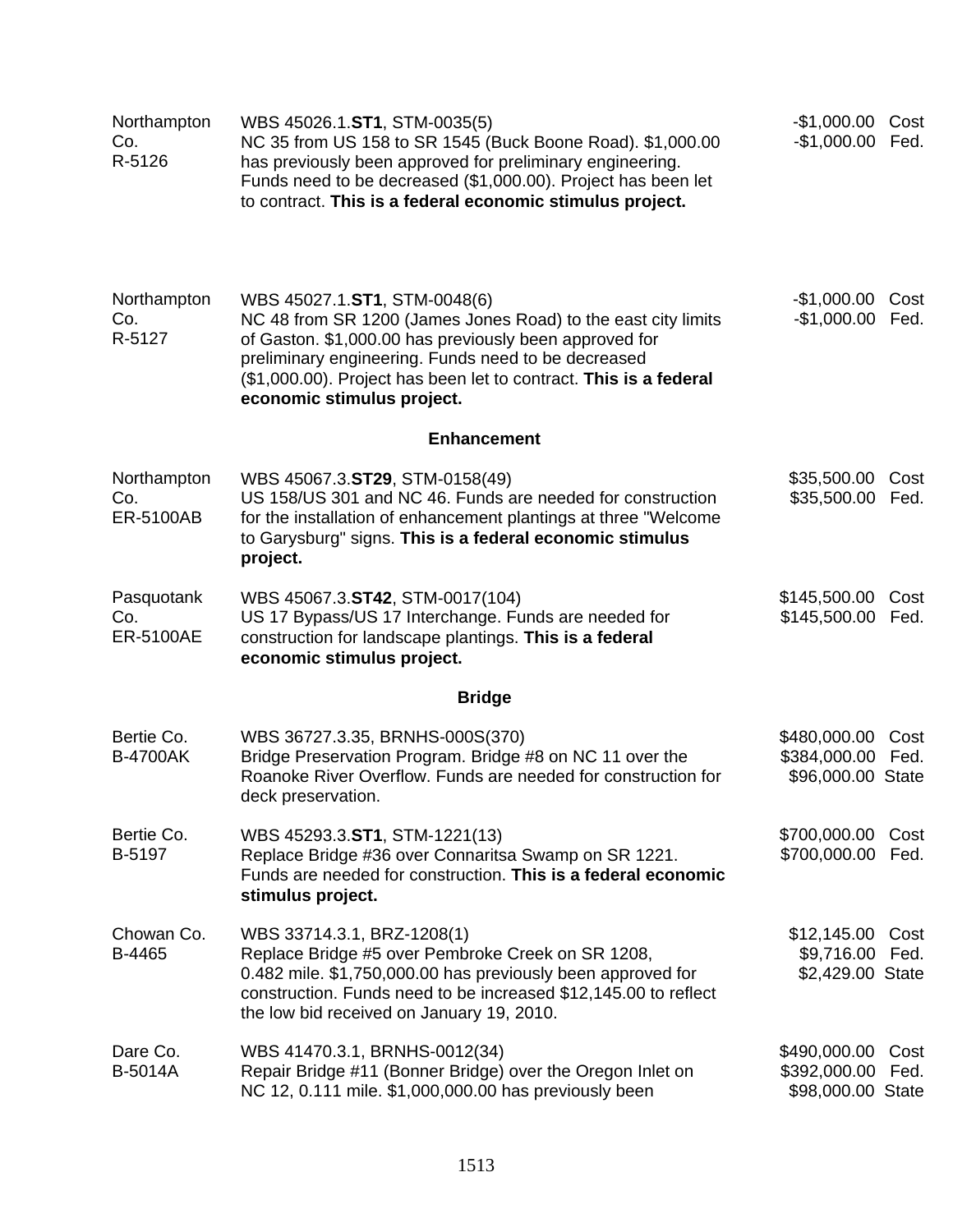|                                                 | approved for construction. Additional funds are needed for<br>structural steel repair work and to cover expenditures that have<br>or will exceed the previously approved budget.                                                                                                                                                  |                                                                  |      |  |
|-------------------------------------------------|-----------------------------------------------------------------------------------------------------------------------------------------------------------------------------------------------------------------------------------------------------------------------------------------------------------------------------------|------------------------------------------------------------------|------|--|
| Pasquotank<br>Co.<br>B-4599                     | WBS 33791.2.1, BRSTP-0017(41)<br>Replace Bridges #1 and #2 over Knobbs Creek on US 17/158.<br>Funds are needed for right of way and utilities.                                                                                                                                                                                    | \$1,450,000.00 Cost<br>\$1,160,000.00 Fed.<br>\$290,000.00 State |      |  |
| Tyrrell Co.<br>B-5195                           | WBS 45288.3.ST1, STM-0064(135)<br>Rehabilitation of Bridge #7 over the Alligator River on US 64,<br>2.830 miles. \$1,200,000.00 has previously been approved for<br>construction. Funds need to be increased \$155,390.00 to reflect<br>the low bid received on January 19, 2010. This is a federal<br>economic stimulus project. | \$155,390.00 Cost<br>\$155,390.00 Fed.                           |      |  |
|                                                 | <b>Safety</b>                                                                                                                                                                                                                                                                                                                     |                                                                  |      |  |
| Chowan Co.<br>W-5122                            | WBS 41886.3.1, STPNHS-0017(78)<br>US 17 from north of the Chowan River Bridge to SR 1330<br>(Shannonhouse Road). Funds are needed for construction to<br>install median guardrail.                                                                                                                                                | \$455,000.00 Cost<br>\$409,500.00 Fed.<br>\$45,500.00 State      |      |  |
|                                                 | <b>Rail Program</b>                                                                                                                                                                                                                                                                                                               |                                                                  |      |  |
| <b>Divisionwide</b><br>Z-5201                   | WBS 45401.3.1, STP-FY10(1)<br>Railway-Highway Grade Crossing Safety Projects on State<br>System Streets. Funds are needed for construction by state and<br>railroad forces.                                                                                                                                                       | \$1,437,000.00<br>\$1,293,300.00 Fed.<br>\$143,700.00 State      | Cost |  |
|                                                 | <b>Division 2</b>                                                                                                                                                                                                                                                                                                                 |                                                                  |      |  |
|                                                 | <b>Rail Program</b>                                                                                                                                                                                                                                                                                                               |                                                                  |      |  |
| Lenoir Co.<br>Y-4802B                           | WBS 40325.3.8, STP-0225(3)<br>LaGrange Corridor Crossing Closure Project. Funds are needed<br>for construction for crossing closure and improvements.                                                                                                                                                                             | \$589,949.00 Cost<br>\$589,949.00 Fed.                           |      |  |
| <b>Divisionwide</b><br>Z-5202                   | WBS 45402.3.1, STP-FY10(2)<br>Railway-Highway Grade Crossing Safety Projects on State<br>System Streets. Funds are needed for construction by state and<br>railroad forces.                                                                                                                                                       | \$622,000.00<br>\$559,800.00 Fed.<br>\$62,200.00 State           | Cost |  |
| <b>Municipal Bridge</b>                         |                                                                                                                                                                                                                                                                                                                                   |                                                                  |      |  |
| Pine Knoll<br>Shores/<br>Carteret Co.<br>B-5001 | WBS 41104.1.1, BRZ-0299(6)<br>Replace Bridge #47 on Mimosa Boulevard over the Pine Knoll<br>Waterway. \$160,000.00 has previously been approved for<br>preliminary engineering. Additional funds are needed based on<br>the latest estimate.                                                                                      | \$86,401.00<br>\$69,121.00 Fed.<br>\$17,280.00 Local             | Cost |  |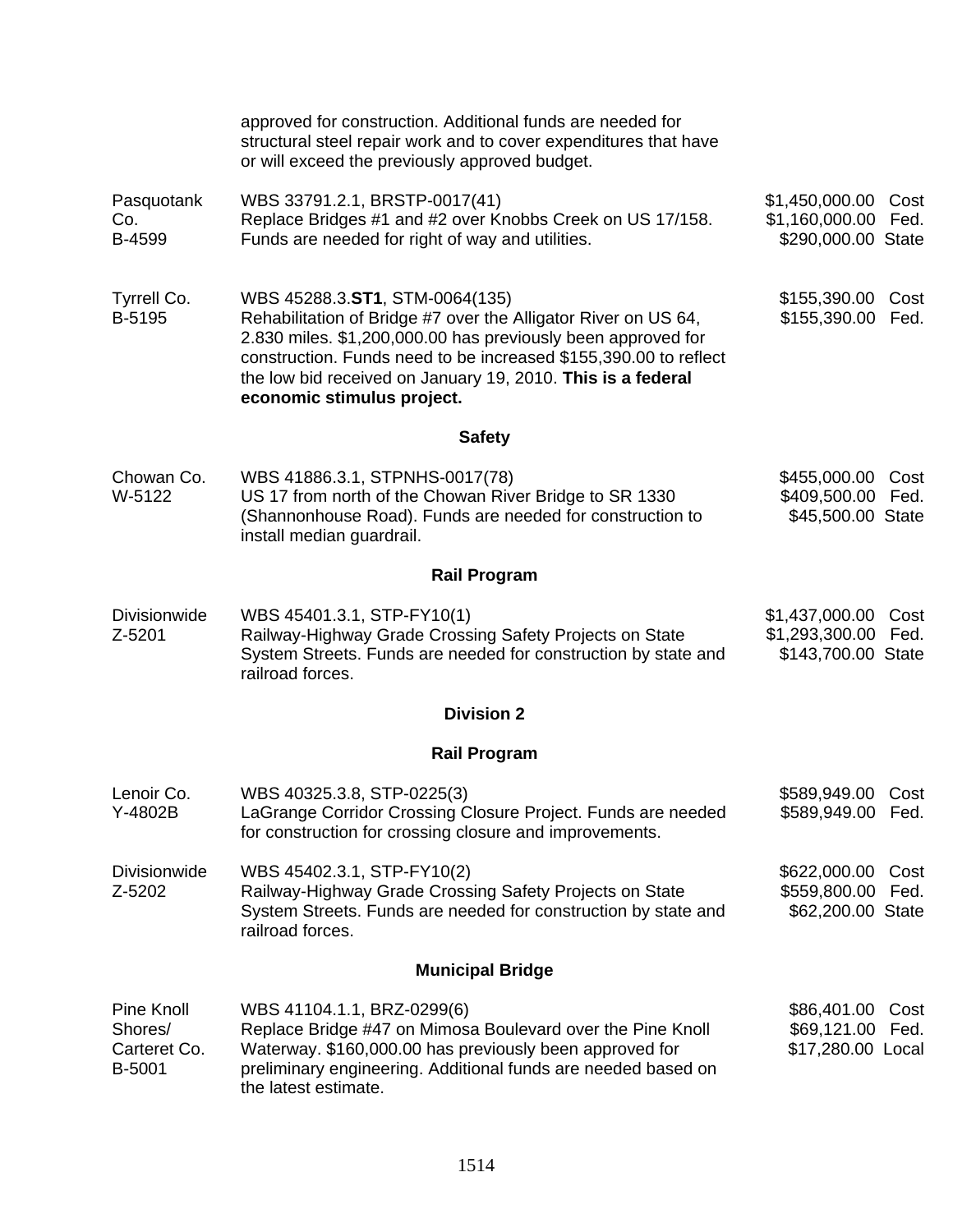# **Division 3**

# **Interstate Maintenance**

| Duplin/<br>Pender Cos.<br>I-5001A                     | WBS 41154.3.ST2, STM-040-5(54)369<br>I-40 from Milepost 369.4 in Duplin County to Milepost 389.5 in<br>Pender County, 20.090 miles. \$17,500,000.00 has previously<br>been approved for construction. Funds need to be decreased<br>(\$2,567,652.00) to reflect the low bid received on<br>January 19, 2010. This is a federal economic stimulus<br>project. | -\$2,567,652.00<br>Cost<br>$-$ \$2,310,887.00<br>Fed.<br>-\$256,765.00 State |
|-------------------------------------------------------|--------------------------------------------------------------------------------------------------------------------------------------------------------------------------------------------------------------------------------------------------------------------------------------------------------------------------------------------------------------|------------------------------------------------------------------------------|
|                                                       | <b>Enhancement</b>                                                                                                                                                                                                                                                                                                                                           |                                                                              |
| Brunswick/<br>New Hanover<br>Cos.<br><b>ER-5100CB</b> | WBS 45067.3.ST53, STM-0421(63)<br>US 421/17/74/76 Interchange. Funds are needed for<br>construction for vegetation removal and supplemental seeding<br>and plantings within the median and shoulders in the vicinity of<br>the battleship. This is a federal economic stimulus project.                                                                      | \$400,000.00<br>Cost<br>\$400,000.00 Fed.                                    |
|                                                       | <b>Bridge</b>                                                                                                                                                                                                                                                                                                                                                |                                                                              |
| Brunswick Co.<br><b>BK-5101E</b>                      | WBS 42579.3.5, BRSTP-0904(6)<br>Deck preservation on Bridge #13 over the Intercoastal<br>Waterway on NC 904, 0.359 mile. Funds are needed for<br>construction based on the estimate from the 12-Month Tentative<br>Letting List published January 14, 2010.                                                                                                  | \$3,220,000.00<br>Cost<br>\$2,576,000.00 Fed.<br>\$644,000.00 State          |
| <b>New Hanover</b><br>Co.<br><b>B-4700M</b>           | WBS 36727.3.14, BRNHS-000S(370)<br>Bridge Preservation Program. Painting of lift span on Bridge #13<br>over the Cape Fear River on US 17/74/76. \$4,025,000.00 has<br>previously been approved for construction. Funds need to be<br>increased \$3,565,000.00 to reflect the low bid received on<br>January 19, 2010.                                        | \$3,565,000.00<br>Cost<br>\$2,852,000.00<br>Fed.<br>\$713,000.00 State       |
| Onslow Co.<br>B-4214                                  | WBS 33560.2.1, BRSTP-0017(34)<br>Replace Bridge #24 over the New River on US 17 Business in<br>Jacksonville. \$4,170,677.00 has previously been approved for<br>right of way and utilities. Additional funds are needed for utility<br>relocation.                                                                                                           | \$1,143,219.00 Cost<br>\$914,575.00 Fed.<br>\$228,644.00 State               |

# **Safety**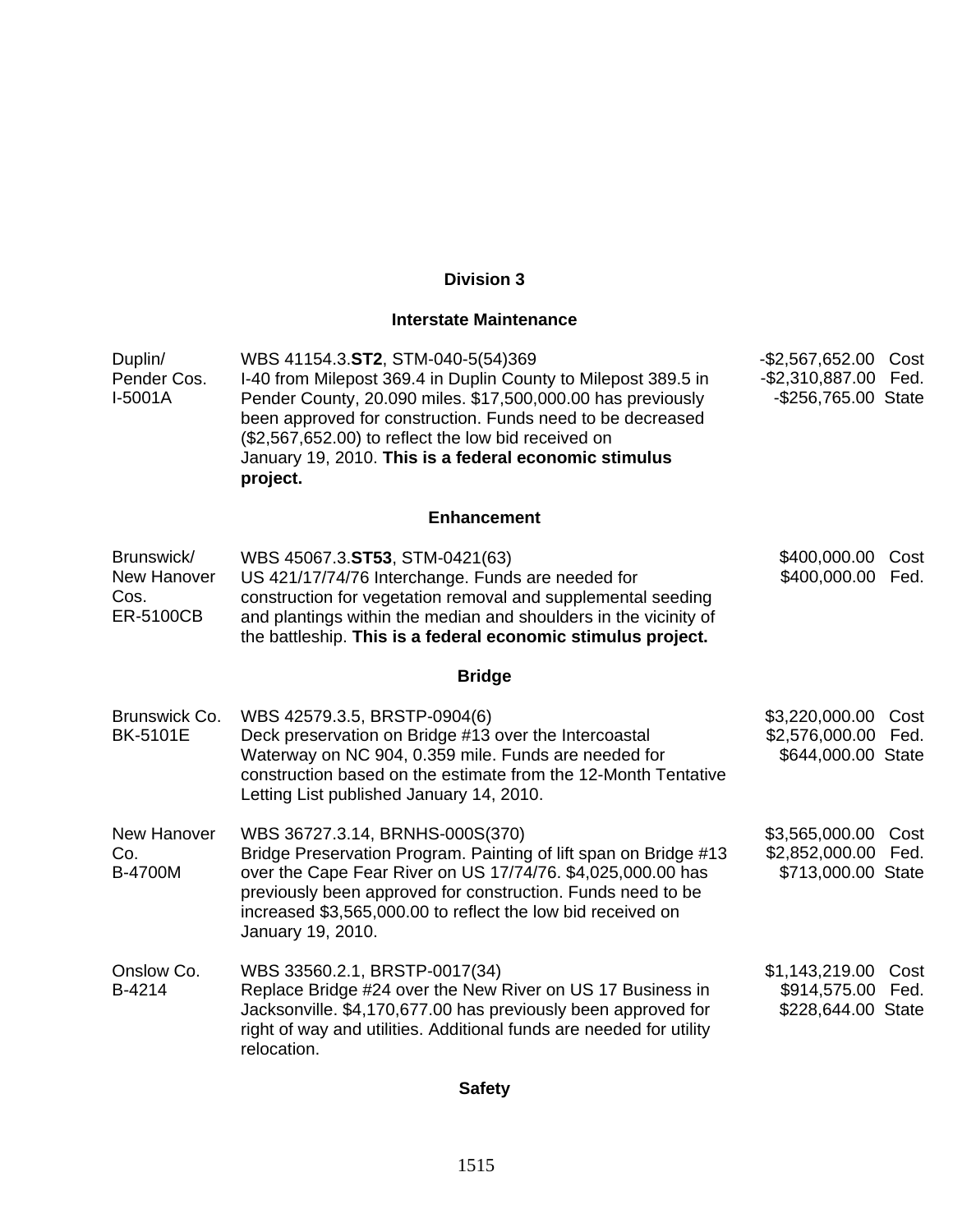| New Hanover<br>Co.<br>W-5103         | WBS 41867.3.1, STPNHS-0421(45)<br>US 421 (Carolina Beach Road) from George Anderson Road to<br>SR 1100 (River Road), 6.330 miles. \$6,150,000.00 has<br>previously been approved for construction. Funds need to be<br>decreased (\$4,246,473.00) to reflect the low bid received on<br>January 19, 2010.           | -\$4,246,473.00 Cost<br>-\$3,821,826.00 Fed.<br>-\$424,647.00 State |      |
|--------------------------------------|---------------------------------------------------------------------------------------------------------------------------------------------------------------------------------------------------------------------------------------------------------------------------------------------------------------------|---------------------------------------------------------------------|------|
| New Hanover<br>Co.<br>W-5203A        | WBS 45333.1.1, STPNHS-0074(111)<br>US 74/NC 133 from NC 133 to west of SR 1175 (Kerr Avenue).<br>Funds are needed for preliminary engineering.                                                                                                                                                                      | \$55,250.00 Cost<br>\$49,725.00 Fed.<br>\$5,525.00 State            |      |
|                                      | <b>Rail Program</b>                                                                                                                                                                                                                                                                                                 |                                                                     |      |
| Divisionwide<br>Z-5203               | WBS 45403.3.1, STP-FY10(3)<br>Railway-Highway Grade Crossing Safety Projects on State<br>System Streets. Funds are needed for construction by state and<br>railroad forces.                                                                                                                                         | \$489,000.00<br>\$440,100.00 Fed.<br>\$48,900.00 State              | Cost |
|                                      | <b>Division 4</b>                                                                                                                                                                                                                                                                                                   |                                                                     |      |
|                                      | <b>Interstate Maintenance</b>                                                                                                                                                                                                                                                                                       |                                                                     |      |
| Johnston Co.<br>$I-5123$             | WBS 45062.1.ST1, STM-040-5(53)335<br>I-40 from west of SR 1211 (Morgan Road) to the Sampson<br>County Line. \$1,000.00 has previously been approved for<br>preliminary engineering. Funds need to be decreased<br>(\$266.00). Project has been let to contract. This is a federal<br>economic stimulus project.     | $-$ \$266.00<br>-\$266.00 Fed.                                      | Cost |
|                                      | <b>National Highway</b>                                                                                                                                                                                                                                                                                             |                                                                     |      |
| Nash Co.<br>R-5147                   | WBS 45063.1.ST1, STM-0064(122)<br>US 64 from the Franklin County Line to SR 1613 (Winstead<br>Avenue). \$1,000.00 has previously been approved for<br>preliminary engineering. Funds need to be decreased<br>(\$1,000.00). Project has been let to contract. This is a federal<br>economic stimulus project.        | $-$1,000.00$<br>-\$1,000.00 Fed.                                    | Cost |
| Nash/<br>Edgecombe<br>Cos.<br>R-5148 | WBS 45064.1.ST1, STM-0064(123)<br>US 64 from SR 1613 (Winstead Avenue) to the Tar River Bridge<br>near Tarboro. \$1,000.00 has previously been approved for<br>preliminary engineering. Funds need to be decreased<br>(\$918.00). Project has been let to contract. This is a federal<br>economic stimulus project. | $-$ \$918.00<br>-\$918.00 Fed.                                      | Cost |
|                                      | <b>Surface Transportation</b>                                                                                                                                                                                                                                                                                       |                                                                     |      |
| Johnston Co.<br>R-5152               | WBS 45074.1.ST1, STM-0042(20)<br>NC 42 at SR 1010 (Cleveland Road). \$50,000.00 has previously                                                                                                                                                                                                                      | -\$6,594.00 Cost<br>$-$6,594.00$                                    | Fed. |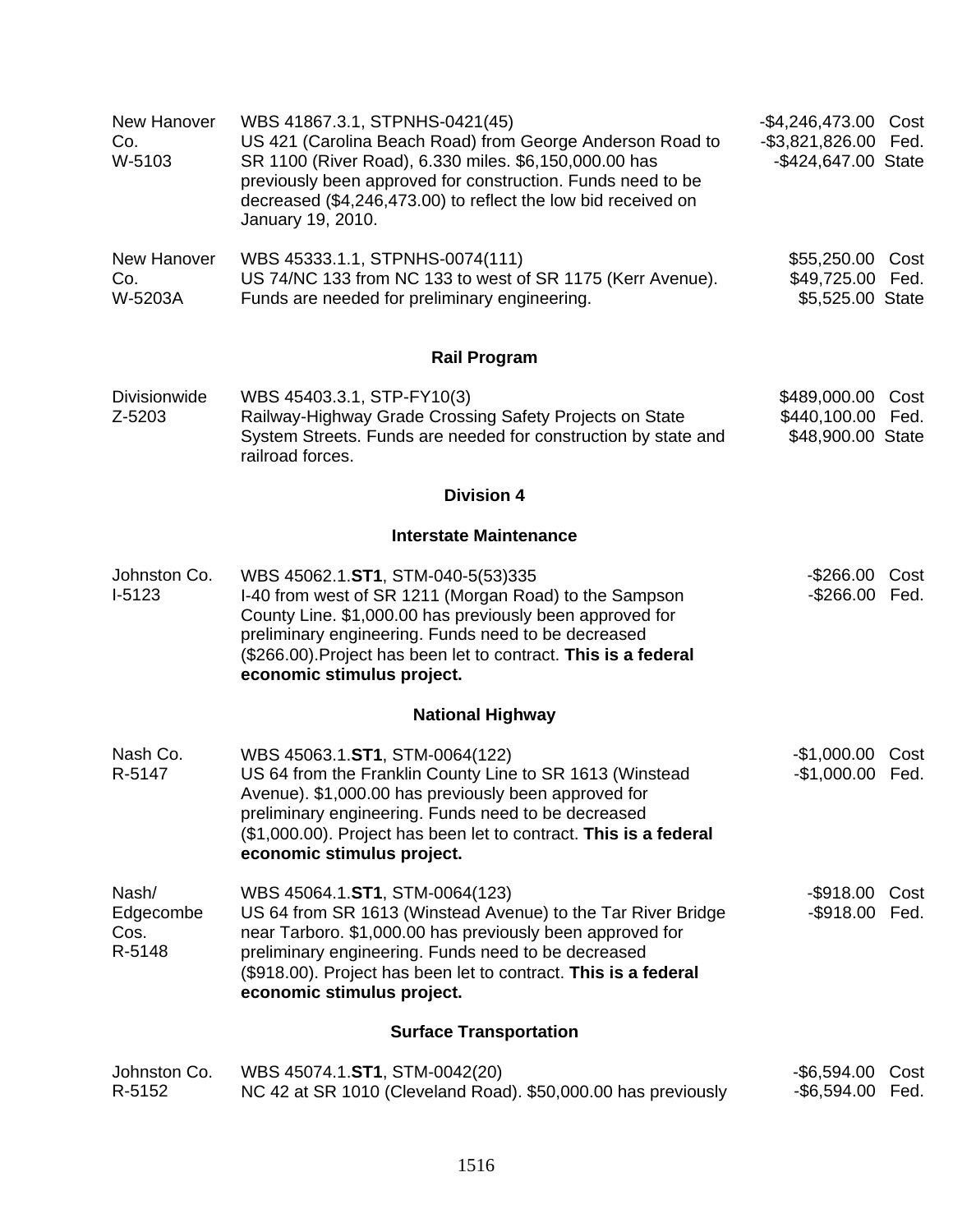been approved for preliminary engineering. Funds need to be decreased (\$6,594.00). Project has been let to contract. **This is a federal economic stimulus project.**

| Johnston Co.<br>R-5152             | WBS 45074.3.ST1, STM-0042(20)<br>NC 42 at SR 1010 (Cleveland Road), 0.275 mile. Funds are<br>needed for construction for intersection improvements. This is a<br>federal economic stimulus project.                                                                                                                                                                                         | \$665,000.00<br>\$665,000.00                                                | Cost<br>Fed. |
|------------------------------------|---------------------------------------------------------------------------------------------------------------------------------------------------------------------------------------------------------------------------------------------------------------------------------------------------------------------------------------------------------------------------------------------|-----------------------------------------------------------------------------|--------------|
| Johnston Co.<br>R-5162             | WBS 45082.1.ST1, STM-0070(121)<br>US 70 Business at SR 1553 (Shotwell Road). \$5,000.00 has<br>previously been approved for preliminary engineering. Funds<br>need to be decreased (\$2,556.00). Project has been let to<br>contract. This is a federal economic stimulus project.                                                                                                          | $-$ \$2,556.00<br>$-$ \$2,556.00 Fed.                                       | Cost         |
|                                    | <b>Enhancement</b>                                                                                                                                                                                                                                                                                                                                                                          |                                                                             |              |
| Edgecombe<br>Co.<br>ER-5100DB      | WBS 45067.1.ST15, STM-0064(130)<br>US 64/US 258 Interchange and the US 64/McNair Road<br>Interchange. \$1,200.00 has previously been approved for<br>preliminary engineering. Additional funds are needed to cover<br>expenditures that have or will exceed the previously authorized<br>budget. This is a federal economic stimulus project.                                               | \$1,015.00<br>\$1,015.00 Fed.                                               | Cost         |
| Nash/<br>Halifax Cos.<br>ER-5100DC | WBS 45067.1.ST16, STM-0064(131)<br>US 64/Buck Leonard Boulevard Interchange in Nash County<br>and the I-95/NC 481 Interchange in Halifax County. \$1,200.00<br>has previously been approved for preliminary engineering.<br>Additional funds are needed to cover expenditures that have or<br>will exceed the previously authorized budget. This is a federal<br>economic stimulus project. | \$829.00<br>\$829.00                                                        | Cost<br>Fed. |
| Wayne Co.<br>P-5100                | WBS 42538.1.1, STP-0414(6)<br>Rehabilitation of the Goldsboro Union Station. \$270,000.00 has<br>previously been approved for preliminary engineering.<br>Additional funds are needed based on the latest estimate.                                                                                                                                                                         | \$700,000.00<br>\$560,000.00 Fed.<br>\$70,000.00 State<br>\$70,000.00 Local | Cost         |
| Wilson Co.<br>ER-5100DA            | WBS 45067.1.ST4, STM-095-3(104)121<br>I-95/US 264 Bypass Interchange and the US 264 Bypass/<br>US 264A Interchange. \$1,200.00 has previously been approved<br>for preliminary engineering. Additional funds are needed to<br>cover expenditures that have or will exceed the previously<br>authorized budget. This is a federal economic stimulus<br>project.                              | \$425.00 Cost<br>\$425.00 Fed.                                              |              |

**Bridge**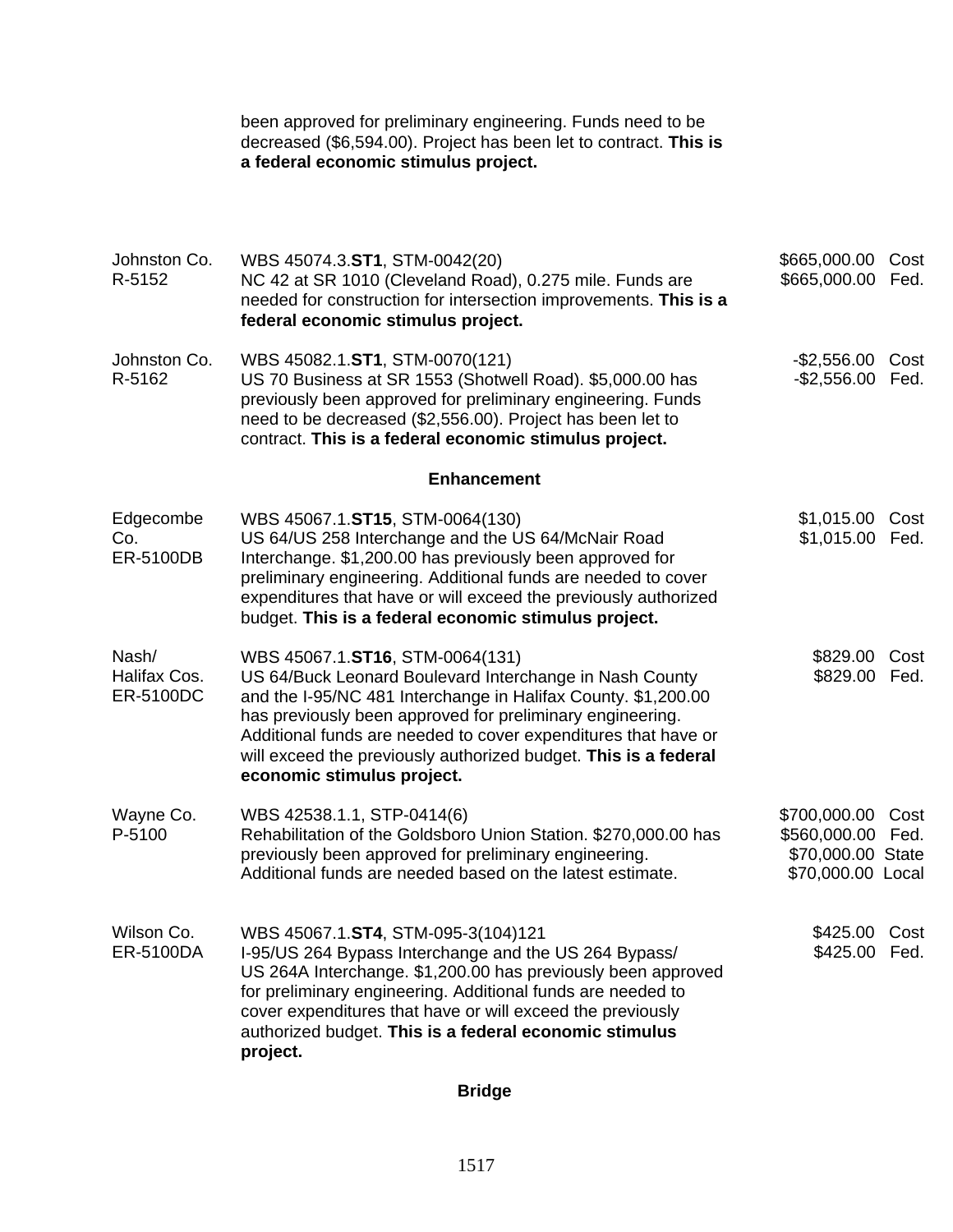| Wayne Co. | WBS 33828.2.1, BRZ-1728(2)                              | \$114,400.00 Cost |
|-----------|---------------------------------------------------------|-------------------|
| B-4673    | Replace Bridge #120 over Walnut Creek on SR 1728. Funds | \$91,520.00 Fed.  |
|           | are needed for right of way and utilities.              | \$22,880.00 State |

# **Rail Program**

| <b>Divisionwide</b> | WBS 45404.3.1, STP-FY10(4)                                     | \$153,000.00 Cost |  |
|---------------------|----------------------------------------------------------------|-------------------|--|
| Z-5204              | Railway-Highway Grade Crossing Safety Projects on State        | \$137,700.00 Fed. |  |
|                     | System Streets. Funds are needed for construction by state and | \$15,300.00 State |  |
|                     | railroad forces.                                               |                   |  |

# **Bicycle and Pedestrian**

| Johnston Co. | WBS 40892.2.1, HPP-000S(492)                               | \$70,000.00 Cost  |  |
|--------------|------------------------------------------------------------|-------------------|--|
| EB-4993      | Neuse River Greenway from the Wake/Johnston County Line to | \$56,000.00 Fed.  |  |
|              | Smithfield. Funds are needed for right of way.             | \$14,000.00 Local |  |

## **Division 5**

# **National Highway**

| Durham Co.<br><b>R-2000AF</b> | WBS 34365.3.ST1, STM-0540(15)<br>Interchange improvements at I-540 (Northern Wake Freeway) and<br>I-40; combined with R-5164B - I-40 from NC 147 to I-540,<br>3.560 miles. \$5,200,000.00 has previously been approved for<br>construction. Funds need to be increased \$3,505,315.00 to reflect<br>the low bid received on January 19, 2010. This is a federal<br>economic stimulus project.                                                                       | \$3,505,315.00 Cost<br>\$3,505,315.00 Fed. |      |
|-------------------------------|---------------------------------------------------------------------------------------------------------------------------------------------------------------------------------------------------------------------------------------------------------------------------------------------------------------------------------------------------------------------------------------------------------------------------------------------------------------------|--------------------------------------------|------|
| Durham Co.<br>R-5164A         | WBS 45158.3.ST1, STM-085-4(114)171<br>I-85 from the Orange County Line to SR 1401 (Cole Mill Road);<br>NC 147 from I-85 to the end of the asphalt roadway near<br>Exit 14; and US 15/501 Bypass from I-85 to US 15/501 Business,<br>9.600 miles. \$4,650,000.00 has previously been approved for<br>construction. Funds need to be increased \$2,352,047.00 to reflect<br>the low bid received on January 19, 2010. This is a federal<br>economic stimulus project. | \$2,352,047.00<br>\$2,352,047.00 Fed.      | Cost |
| Durham Co.<br>R-5164C         | WBS 45158.3.ST3, STM-0015(30)<br>US 15/501 Business south from NC 98 to US 15/501 Business;<br>US 15/501 Business north from US 15/501 to NC 98; US 15/501<br>Business from US 15/501 to SR 1361 (Vickers Avenue) and<br>SR 1127 (Chapel Hill Street) from Great Jones to Morehead<br>Avenue, 2.900 miles. \$1,100,000.00 has previously been<br>approved for construction. Funds need to be decreased<br>(\$109,210.00) to reflect the low bid received on         | -\$109,210.00<br>-\$109,210.00 Fed.        | Cost |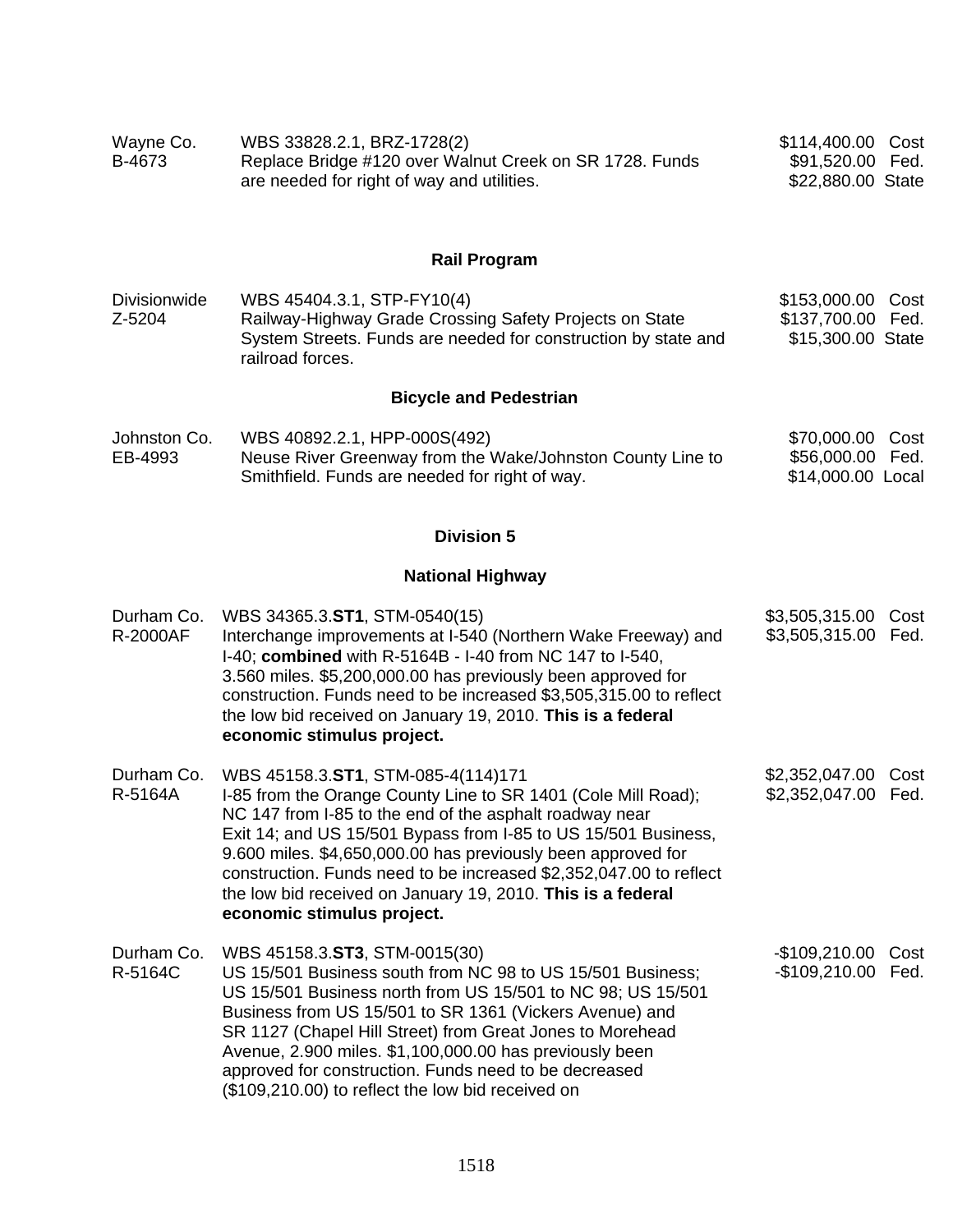| Vance Co.<br>R-5168A                 | WBS 45162.3.ST1, STM-0001(133)<br>US 1 from the curb and gutter south of Kittrell to the end of the<br>curb and gutter north of Kittrell; US 1/158 Business from the end of<br>the curb and gutter in Henderson to the Warren County Line; and<br>NC 39 from SR 1356 (Rock Springs Road) to the Virginia State<br>Line; combined with R-5170A - NC 903 from SR 1344 (Eaton<br>Ferry Road) to the Virginia State Line; SR 1344 (Eaton Ferry<br>Road) from US 158 to SR 1352 (Epworth Road); and<br>NC 43 from SR 1517 (Long School Road) to the Halifax County<br>Line, 24.050 miles. \$6,000,000.00 has previously been approved<br>for construction. Funds need to be decreased (\$2,341,285.00) to<br>reflect the low bid received on January 19, 2010. This is a federal<br>economic stimulus project. | -\$2,341,285.00 Cost<br>-\$2,341,285.00 Fed.              |      |
|--------------------------------------|-----------------------------------------------------------------------------------------------------------------------------------------------------------------------------------------------------------------------------------------------------------------------------------------------------------------------------------------------------------------------------------------------------------------------------------------------------------------------------------------------------------------------------------------------------------------------------------------------------------------------------------------------------------------------------------------------------------------------------------------------------------------------------------------------------------|-----------------------------------------------------------|------|
|                                      | <b>Surface Transportation</b>                                                                                                                                                                                                                                                                                                                                                                                                                                                                                                                                                                                                                                                                                                                                                                             |                                                           |      |
| Wake Co.<br>R-5169B                  | WBS 45163.3.ST2, STM-1435(8)<br>SR 1435 (Old Raleigh Road) from Mason Street to SR 1521<br>(Lake Pine Drive); and SR 1521 (Lake Pine Drive) from<br>SR 1435 (Old Raleigh Road) to US 64, 2.650 miles.<br>\$3,000,000.00 has previously been approved for construction.<br>Funds need to be decreased (\$2,325,836.00) to reflect the low<br>bid received on January 19, 2010. This is a federal economic<br>stimulus project.                                                                                                                                                                                                                                                                                                                                                                             | $-$ \$2,325,836.00<br>-\$2,325,836.00 Fed.                | Cost |
|                                      | <b>Congestion Mitigation</b>                                                                                                                                                                                                                                                                                                                                                                                                                                                                                                                                                                                                                                                                                                                                                                              |                                                           |      |
| Roxboro/<br>Person Co.<br>$C-5145$   | WBS 45277.1.1, CMS-0522(3)<br>Sidewalks along North Main Street from Lamar Street to Carver<br>Drive. Funds are needed for preliminary engineering.                                                                                                                                                                                                                                                                                                                                                                                                                                                                                                                                                                                                                                                       | \$68,320.00 Cost<br>\$54,656.00 Fed.<br>\$13,664.00 Local |      |
|                                      | <b>Enhancement</b>                                                                                                                                                                                                                                                                                                                                                                                                                                                                                                                                                                                                                                                                                                                                                                                        |                                                           |      |
| Knightdale/<br>Wake Co.<br>EL-5100CA | WBS 41821.3.ST3, STM-0512(1)<br>Crosswalk on Knightdale Boulevard at Widewaters Parkway.<br>\$45,000.00 has previously been approved for construction.<br>Funds need to be decreased (\$45,000.00). Project will not be<br>constructed. This is a federal economic stimulus project.                                                                                                                                                                                                                                                                                                                                                                                                                                                                                                                      | -\$45,000.00 Cost<br>-\$45,000.00 Fed.                    |      |
|                                      | <b>Bridge</b>                                                                                                                                                                                                                                                                                                                                                                                                                                                                                                                                                                                                                                                                                                                                                                                             |                                                           |      |
| Durham Co.                           | WBS 36727.3.28, BRNHS-000S(370)                                                                                                                                                                                                                                                                                                                                                                                                                                                                                                                                                                                                                                                                                                                                                                           | \$1,180,000.00 Cost                                       |      |
|                                      |                                                                                                                                                                                                                                                                                                                                                                                                                                                                                                                                                                                                                                                                                                                                                                                                           |                                                           |      |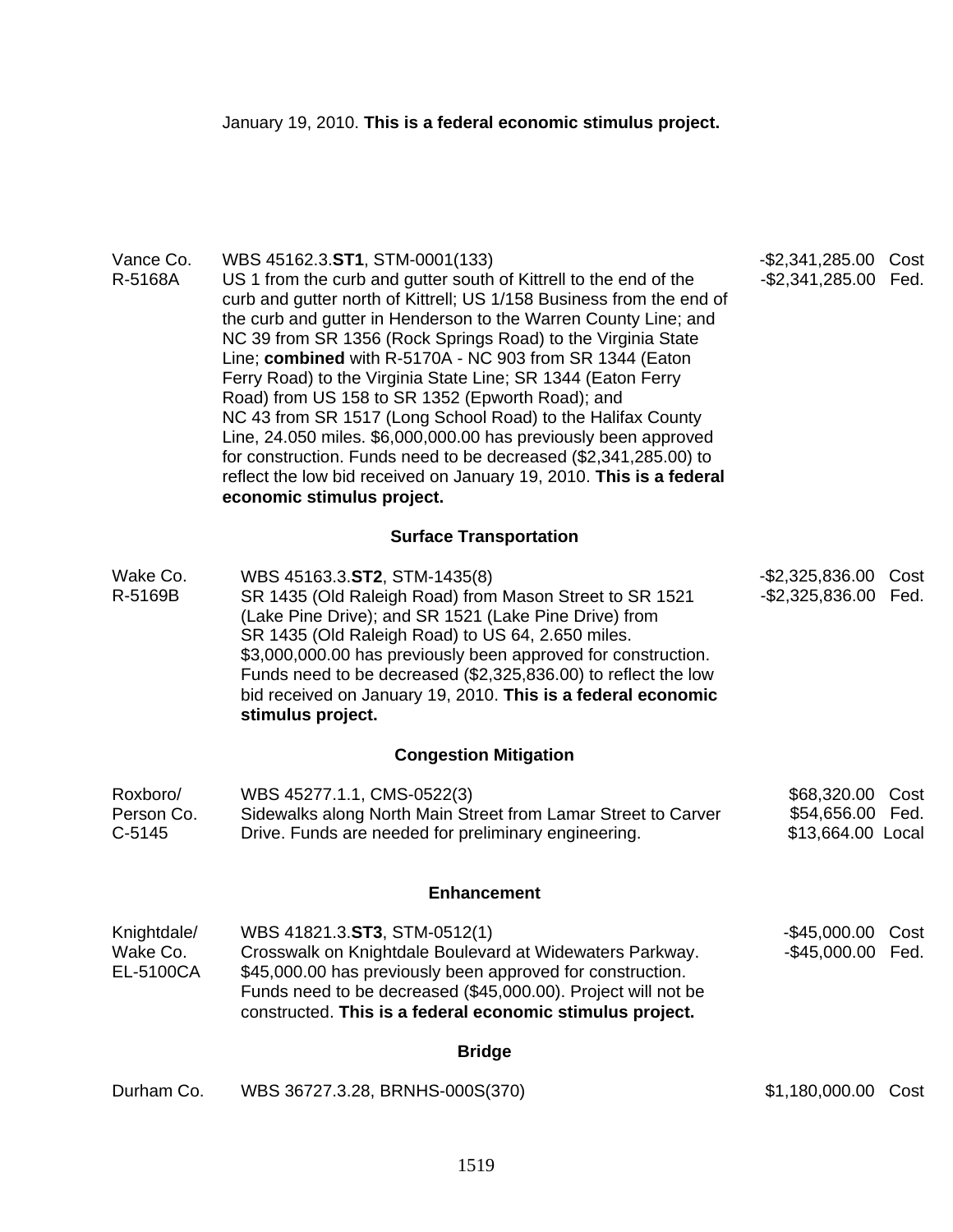| <b>B-4700AC</b>               | Bridge Preservation Program. Funds are needed for<br>construction for painting of Bridge #71 on US 15/501 and<br>Bridge #12 on NC 55, Bridges #191, #192, #177, #180, #173,<br>#175, #164 and #166 on NC 147 and Bridge #169 on SR 1118.                        | \$944,000.00 Fed.<br>\$236,000.00 State                      |              |
|-------------------------------|-----------------------------------------------------------------------------------------------------------------------------------------------------------------------------------------------------------------------------------------------------------------|--------------------------------------------------------------|--------------|
| Durham Co.<br><b>B-4700AD</b> | WBS 36727.3.29, BRNHS-000S(370)<br>Bridge Preservation Program. Funds are needed for<br>construction for painting of Bridges #160, #163, #142, #144,<br>#138, #140 on NC 147 and Bridge #156 on SR 1445,<br>Bridge #154 on SR 1361, and Bridge #137 on SR 1322. | \$800,000.00<br>\$640,000.00<br>\$160,000.00 State           | Cost<br>Fed. |
| Person Co.<br>B-4600          | WBS 33792.3.1, BRZ-1112(7)<br>Replace Bridge #43 over the South Flat River on SR 1112,<br>0.134 mile. Funds are needed for construction based on the<br>estimate from the 12-Month Tentative Letting List published<br>January 14, 2010.                        | \$800,000.00 Cost<br>\$640,000.00 Fed.<br>\$160,000.00 State |              |
| Wake Co.<br><b>B-4700AE</b>   | WBS 36727.3.30, BRNHS-000S(370)<br>Bridge Preservation Program. Funds are needed for<br>construction for painting of Bridge #138 on SR 1652, Bridge<br>#109 and #118 on I-40, Bridge #101 on SR 1795, Bridge #73 on<br>SR 1002 and Bridge #37 on SR 3015.       | \$1,180,000.00 Cost<br>\$944,000.00<br>\$236,000.00 State    | Fed.         |
| Wake Co.<br>B-4700Z           | WBS 36727.3.25, BRNHS-000S(370)<br>Bridge Preservation Program. Funds are needed for<br>construction for painting of Bridges #238 and #239 on I-440 and<br>Bridge #549 on SR 1664.                                                                              | \$800,000.00<br>\$640,000.00 Fed.<br>\$160,000.00 State      | Cost         |
|                               | <b>Safety</b>                                                                                                                                                                                                                                                   |                                                              |              |
| Vance Co.<br>W-5126           | WBS 41896.3.1, STPNHS-1437(4)<br>SR 1437 (I-85 Connector) from US 158 northward to I-85, 0.270<br>mile. Funds are needed for construction to install median<br>barrier.                                                                                         | \$50,000.00 Cost<br>\$45,000.00 Fed.<br>\$5,000.00 State     |              |
| Wake Co.<br>W-5127            | WBS 41897.3.1, STPNHS-3097(1)<br>SR 3097 (Aviation Parkway) from 1.23 miles south of SR 1644<br>(Globe Road) to 0.1 miles south of SR 1644 (Globe Road),<br>0.980 mile. Funds are needed for construction to install median<br>barrier.                         | \$70,000.00<br>\$63,000.00<br>\$7,000.00 State               | Cost<br>Fed. |
| Wake Co.<br>W-5128            | WBS 41898.3.1, STPIMS-040-4(136)302<br>I-40 from I-440 to SR 2547 (Jones Sausage Road), 2.100 miles.<br>Funds are needed for construction to install median barrier.                                                                                            | \$115,000.00<br>\$103,500.00 Fed.<br>\$11,500.00 State       | Cost         |
| Wake Co.<br>W-5205A           | WBS 45335.1.1, IMS-0540(22)<br>I-540 from west of US 1 eastward to east of US 64 Business.<br>Funds are needed for preliminary engineering.                                                                                                                     | \$5,000.00<br>\$4,500.00<br>\$500.00 State                   | Cost<br>Fed. |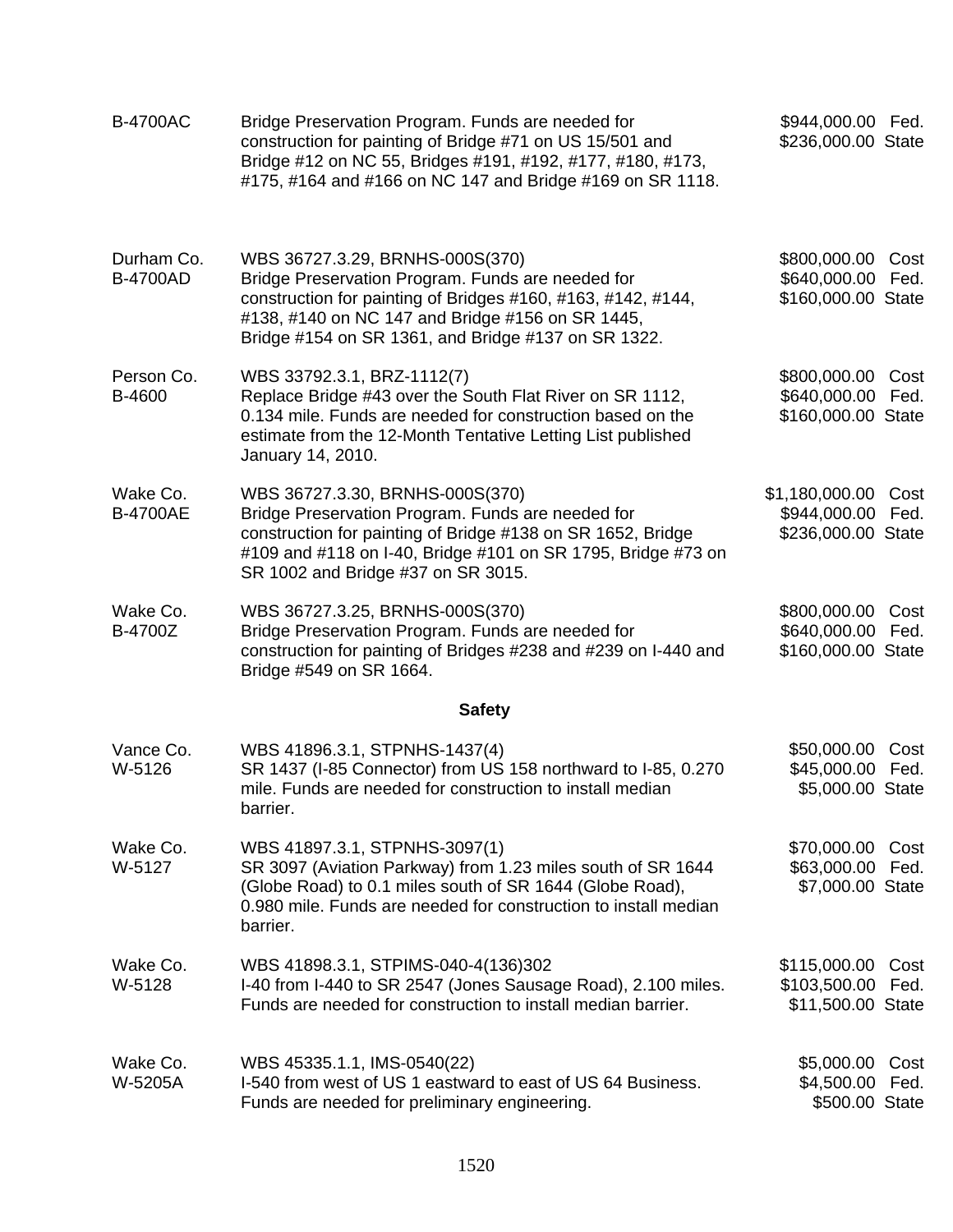## **Rail Program**

| <b>Divisionwide</b><br>Z-5205                 | WBS 45405.3.1, STP-FY10(5)<br>Railway-Highway Grade Crossing Safety Projects on State<br>System Streets. Funds are needed for construction by state and<br>railroad forces.                                                                                                                               | \$316,000.00 Cost<br>\$284,400.00 Fed.<br>\$31,600.00 State         |  |
|-----------------------------------------------|-----------------------------------------------------------------------------------------------------------------------------------------------------------------------------------------------------------------------------------------------------------------------------------------------------------|---------------------------------------------------------------------|--|
|                                               | <b>Division 6</b>                                                                                                                                                                                                                                                                                         |                                                                     |  |
|                                               | <b>Interstate Maintenance</b>                                                                                                                                                                                                                                                                             |                                                                     |  |
| Harnett Co.<br>$I-5010$                       | WBS 41822.3.1, IMS-095-2(107)73<br>I-95 and US 421 Interchange at NC 55, 0.696 mile.<br>\$2,300,000.00 has previously been approved for construction.<br>Funds need to be decreased (\$972,200.00) to reflect the low bid<br>received on January 19, 2010.                                                | -\$972,200.00 Cost<br>-\$874,980.00 Fed.<br>-\$97,220.00 State      |  |
|                                               | <b>Enhancement</b>                                                                                                                                                                                                                                                                                        |                                                                     |  |
| Cumberland<br>Co.<br><b>ER-5100FA</b>         | WBS 45067.1.ST19, STM-095-1(80)46<br>I-95 North and Southbound Lanes. \$3,000.00 has previously<br>been approved for preliminary engineering. Funds need to be<br>decreased (\$2,813.00). Project has been let to contract. This is<br>a federal economic stimulus project.                               | -\$2,813.00 Cost<br>-\$2,813.00 Fed.                                |  |
| <b>Divisionwide</b><br><b>ER-5100F</b>        | WBS 45067.1.ST6, STM-000S(574)<br>Roadside Environmental Projects - Rehabilitation and<br>Renovation. \$5,000.00 has previously been approved for<br>preliminary engineering. Funds need to be decreased<br>(\$825.00). Project has been let to contract. This is a federal<br>economic stimulus project. | -\$825.00 Cost<br>-\$825.00 Fed.                                    |  |
|                                               | Urban                                                                                                                                                                                                                                                                                                     |                                                                     |  |
| Fayetteville/<br>Cumberland<br>Co.<br>U-2810A | WBS 34866.3.1, STP-1003(68)<br>SR 1003 (Camden Road) from NC 59 to the Hope Mills Bypass,<br>0.791 mile. \$12,100,000.00 has previously been approved for<br>construction. Funds need to be decreased (\$4,765,604.00) to<br>reflect the low bid received on January 19, 2010.                            | -\$4,765,604.00 Cost<br>-\$3,812,483.00 Fed.<br>-\$953,121.00 State |  |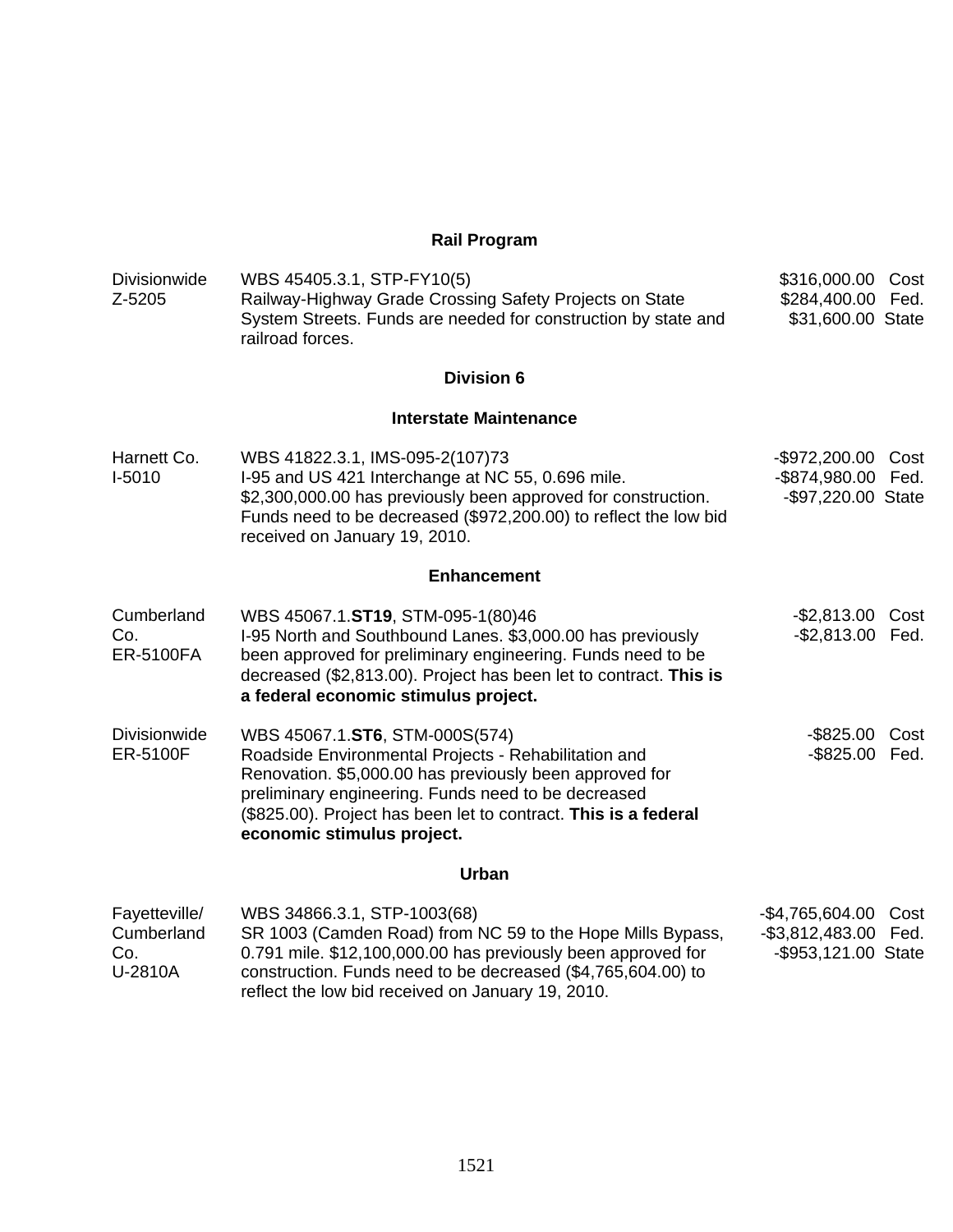# **Bridge**

| Columbus Co.<br>B-4473          | WBS 33721.2.1, BRSTP-1006(20)<br>Replace Bridge #76 over Grissett Swamp on SR 1006. Funds<br>are needed for right of way and utilities.                                                                                                                                                         | \$121,000.00 Cost<br>\$96,800.00 Fed.<br>\$24,200.00 State   |              |
|---------------------------------|-------------------------------------------------------------------------------------------------------------------------------------------------------------------------------------------------------------------------------------------------------------------------------------------------|--------------------------------------------------------------|--------------|
| Columbus Co.<br><b>B-4700AO</b> | WBS 36727.3.39, BRNHS-000S(370)<br>Bridge Preservation Program. Funds are needed for painting of<br>Bridges #56, #30, #34, #50, #51 and #52.                                                                                                                                                    | \$1,190,000.00 Cost<br>\$952,000.00<br>\$238,000.00 State    | Fed.         |
| Cumberland<br>Co.<br>B-4492     | WBS 33728.3.1, BRZ-1838(1)<br>Replace Bridge #212 over Reese Creek on SR 1838. Funds are<br>needed for construction.                                                                                                                                                                            | \$525,000.00 Cost<br>\$420,000.00 Fed.<br>\$105,000.00 State |              |
| Cumberland<br>Co.<br>B-4493     | WBS 33729.3.1, BRZ-1851(1)<br>Replace Bridge #48 over Browns Creek on SR 1851,<br>0.111 mile. Funds are needed for construction.                                                                                                                                                                | \$625,000.00 Cost<br>\$500,000.00<br>\$125,000.00 State      | Fed.         |
| Harnett Co.<br>B-4543           | WBS 33758.2.1, BRSTP-1558(2)<br>Replace Bridge #120 over the Black River on SR 1558. Funds<br>are needed for right of way and utilities.                                                                                                                                                        | \$65,300.00 Cost<br>\$52,240.00 Fed.<br>\$13,060.00 State    |              |
| Robeson Co.<br>B-3693           | WBS 33233.2.1, BRZ-1527(2)<br>Replace Bridge #207 over Holly Swamp and Bridges #210 and<br>#211 over Raft Swamp on SR 1527. \$210,000.00 has<br>previously been approved for right of way and utilities.<br>Additional funds are needed based on the latest estimate for<br>utility relocation. | \$109,000.00 Cost<br>\$87,200.00<br>\$21,800.00 State        | Fed.         |
|                                 | <b>Safety</b>                                                                                                                                                                                                                                                                                   |                                                              |              |
| Robeson Co.<br><b>SF-4906L</b>  | WBS 42607.2.1, STP-1752(2)<br>Intersection of SR 1752 (Rennert Road) and SR 1318<br>(McQueen Road). Funds are needed for right of way and<br>utilities.                                                                                                                                         | \$40,000.00 Cost<br>\$36,000.00 Fed.<br>\$4,000.00 State     |              |
|                                 | <b>Rail Program</b>                                                                                                                                                                                                                                                                             |                                                              |              |
| <b>Divisionwide</b><br>Z-5206   | WBS 45406.3.1, STP-FY10(6)<br>Railway-Highway Grade Crossing Safety Projects on State<br>System Streets. Funds are needed for construction by state and<br>and railroad forces.                                                                                                                 | \$958,000.00<br>\$862,200.00<br>\$95,800.00 State            | Cost<br>Fed. |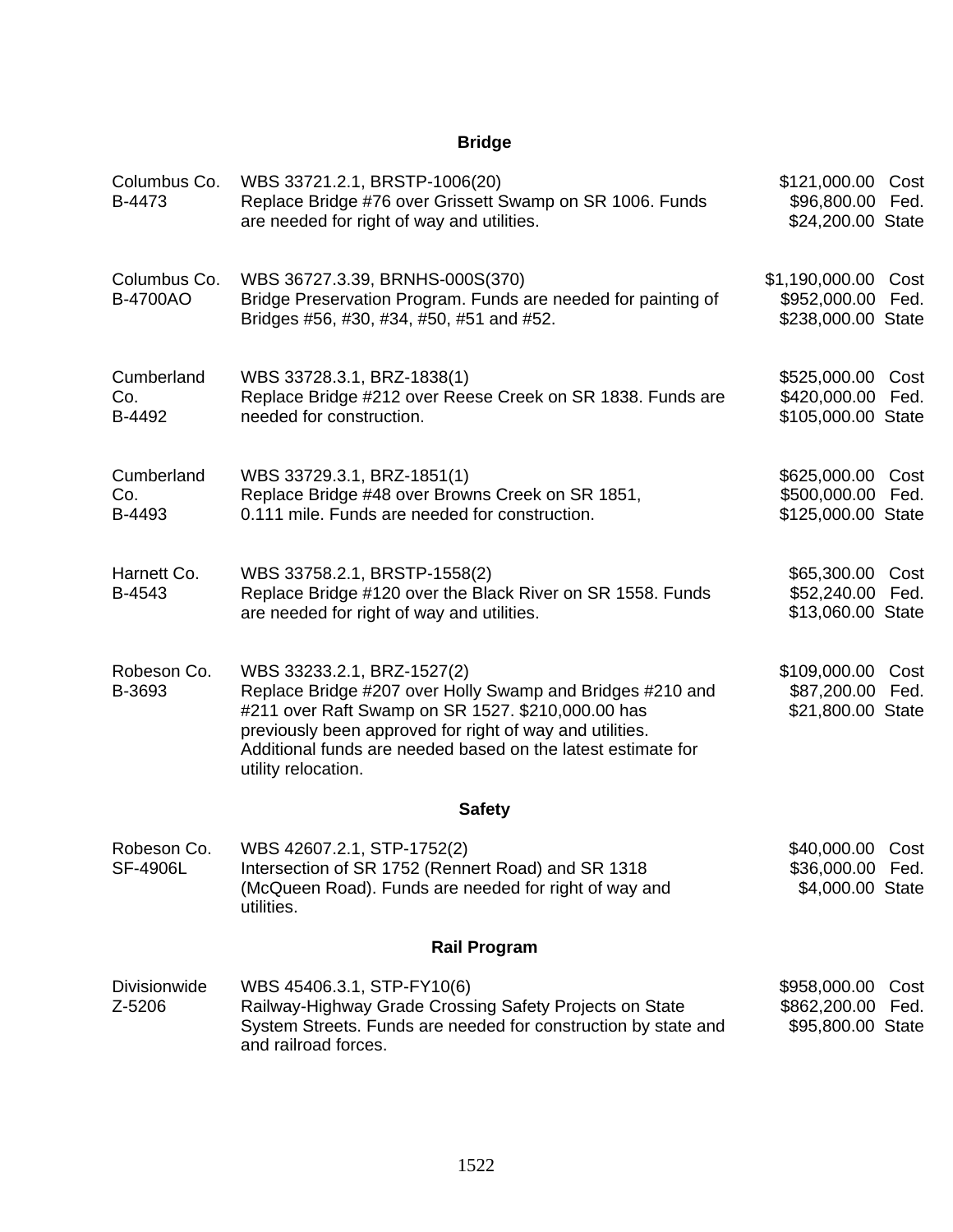| Lumberton/<br>Robeson Co.<br>Z-4406G | WBS 35465.1.11, STP-FY01(19)<br>Railway-Highway Grade Crossing Safety Project at East First<br>Street and the CSX Transportation Tracks; Crossing #631<br>437A. \$3,000.00 has previously been approved for preliminary<br>engineering. Additional funds are needed based on the latest<br>estimate.                         | \$11,555.00 Cost<br>\$10,400.00 Fed.<br>\$1,155.00 Local                   |
|--------------------------------------|------------------------------------------------------------------------------------------------------------------------------------------------------------------------------------------------------------------------------------------------------------------------------------------------------------------------------|----------------------------------------------------------------------------|
|                                      | <b>Division 7</b>                                                                                                                                                                                                                                                                                                            |                                                                            |
|                                      | <b>Interstate Maintenance</b>                                                                                                                                                                                                                                                                                                |                                                                            |
| Guilford Co.<br>$I-5117$             | WBS 45055.1.ST1, STM-085-3(195)118<br>I-85 from US 29/70 (at concrete) Interchange Bridges to<br>Groomtown Road. \$25,000.00 has previously been approved for<br>preliminary engineering. Funds need to be decreased<br>(\$1,909.00). Project has been let to contract. This is a federal<br>economic stimulus project.      | -\$1,909.00<br>Cost<br>$-$1,909.00$<br>Fed.                                |
| Guilford Co.<br>$I-5118$             | WBS 45056.1.ST1, STM-040-3(123)207<br>I-40/85 from SR 3056 (Rock Creek Dairy Road) to SR 1311<br>(University Drive). \$13,000.00 has previously been approved for<br>preliminary engineering. Funds need to be decreased<br>(\$13,000.00). Project has been let to contract. This is a federal<br>economic stimulus project. | $-$13,000.00$<br>Cost<br>$-$13,000.00$<br>Fed.                             |
| Orange Co.<br>$I-4716$               | WBS 38728.3.1, IMS-040-4(125)259<br>I-40 from I-85 to the Durham County Line, 12.120 miles.<br>\$3,500,000.00 has previously been approved for construction.<br>Funds need to be decreased (\$421,547.00) to reflect the low bid<br>received on January 19, 2010.                                                            | -\$421,547.00 Cost<br>-\$379,392.00 Fed.<br>-\$42,155.00 State             |
| Orange Co.<br>$I-5142$               | WBS 45325.3.1, IMS-040-4(145)157<br>I-40/85 from west of SR 1114 (Buckhorn Road) to the I-40/85<br>Interchange, 0.634 mile. Funds are needed for construction<br>based on the estimate from the 12-Month Tentative Letting List<br>published January 14, 2010.                                                               | \$12,000,000.00<br>Cost<br>\$10,800,000.00<br>Fed.<br>\$1,200,000.00 State |
|                                      | <b>National Highway</b>                                                                                                                                                                                                                                                                                                      |                                                                            |
| Rockingham<br>Co.<br>R-5138          | WBS 45038.1.ST1, STM-0029(44)<br>US 29 from the Guilford County Line to Troublesome Creek.<br>\$6,000.00 has previously been approved for preliminary<br>engineering. Funds need to be decreased (\$6,000.00). Project<br>has been let to contract. This is a federal economic stimulus<br>project.                          | -\$6,000.00<br>Cost<br>$-$ \$6,000.00<br>Fed.                              |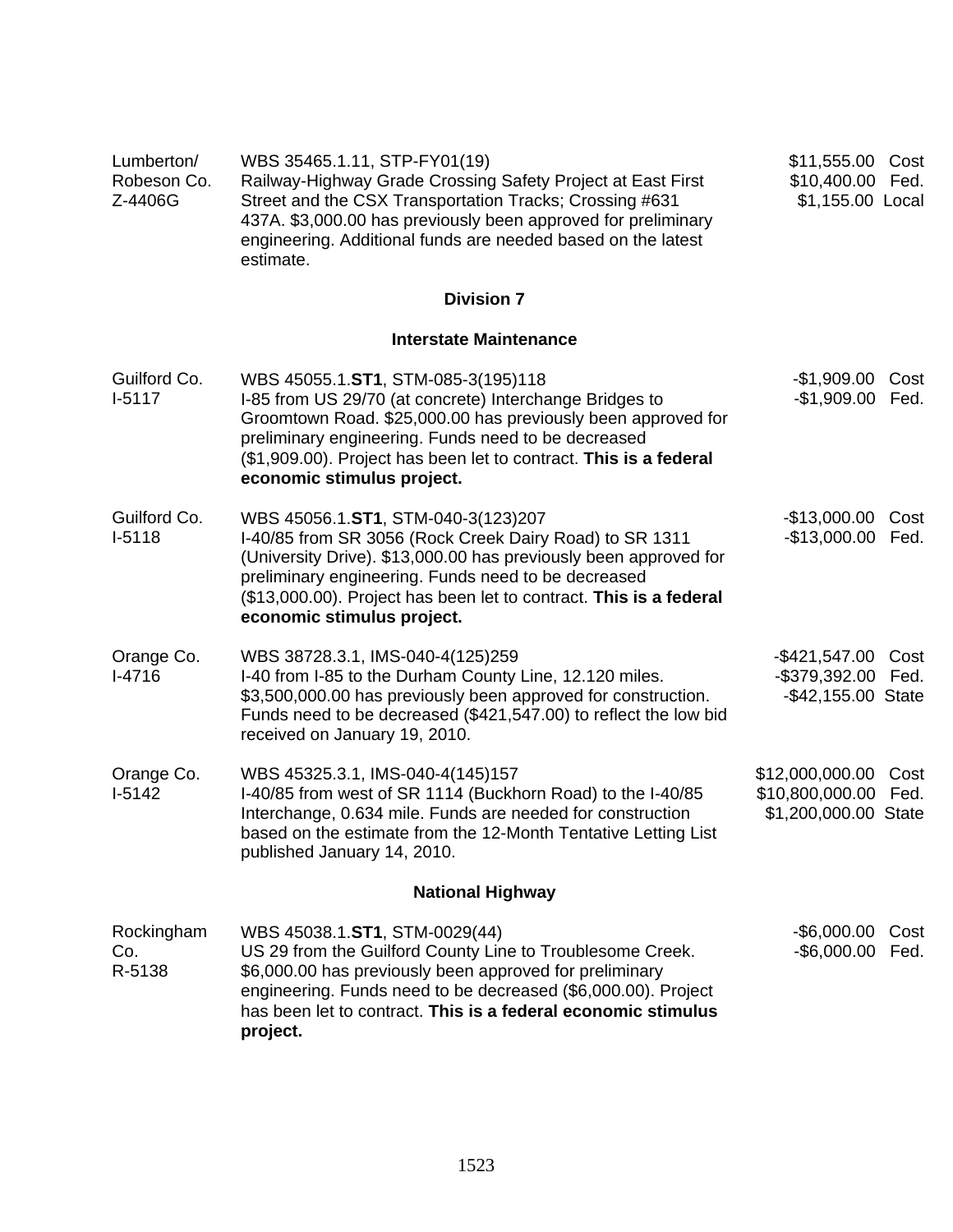# **Surface Transportation**

| Alamance Co.<br>R-5175                  | WBS 45177.1.ST1, STM-000S(565)<br>Resurfacing in various locations. \$30,000.00 has previously<br>been approved for preliminary engineering. Funds need to be<br>decreased (\$30,000.00). Project has been let to contract. This<br>is a federal economic stimulus project.                                                               | $-$30,000.00$<br>$-$30,000.00$                         | Cost<br>Fed. |
|-----------------------------------------|-------------------------------------------------------------------------------------------------------------------------------------------------------------------------------------------------------------------------------------------------------------------------------------------------------------------------------------------|--------------------------------------------------------|--------------|
| Guilford Co.<br>R-4436GD                | WBS 34625.2.ST11, STM-2825(1)<br>SR 2825 (Camp Burton Road); East Maintenance Yard (Camp<br>Burton). \$220,000.00 has previously been approved for<br>environmental restoration and pollution abatement. Funds need<br>to be decreased (\$84,489.00) to reflect the low bid received.<br>This is a federal economic stimulus project.     | $-$ \$84,489.00<br>$-$ \$84,489.00                     | Cost<br>Fed. |
| Guilford Co.<br>R-4436GE                | WBS 34625.2.ST12, STM-1853(1)<br>SR 1853 (Sandy Camp Road); West Maintenance Yard (Sandy<br>Camp Ridge). \$225,000.00 has previously been approved for<br>environmental restoration and pollution abatement. Funds need<br>to be decreased (\$78,281.00) to reflect the low bid received.<br>This is a federal economic stimulus project. | $-$ \$78,281.00<br>$-$78,281.00$                       | Cost<br>Fed. |
| Orange Co.<br>R-5178B                   | WBS 45212.3.ST2, STM-0086(10)<br>NC 86 from SR 1010 (Franklin Street) to Cameron Avenue in<br>Chapel Hill, 0.160 mile. Funds are needed for construction for<br>milling, resurfacing and replacing curb and gutter. This is a<br>federal economic stimulus project.                                                                       | \$200,000.00<br>\$200,000.00                           | Cost<br>Fed. |
|                                         | <b>Enhancement</b>                                                                                                                                                                                                                                                                                                                        |                                                        |              |
| Greensboro/<br>Guilford Co.<br>EL-5101A | WBS 41823.3.1, STPDA-0708(18)<br>Sidewalk improvements at various sites in the Greensboro<br>Urban Planning Area. \$1,334,384.00 has previously been<br>approved for construction. Funds need to be decreased<br>(\$726,590.00) to reflect the low bid received.                                                                          | $-$726,590.00$<br>-\$581,272.00<br>-\$145,318.00 Local | Cost<br>Fed. |
| Guilford Co.<br>ER-5100GD               | WBS 45067.3.ST23, STM-0029(46)<br>US 29 from SR 4240 (Lee Street) to 16th Street. \$190,000.00<br>has previously been approved for construction. Funds need to<br>be decreased (\$8,458.00) to reflect the low bid received. This is<br>a federal economic stimulus project.                                                              | -\$8,458.00 Cost<br>-\$8,458.00 Fed.                   |              |
| Guilford Co.<br>R-4436GC                | WBS 34625.2.ST8, STM-0311(27)<br>US 311/Future I-74 at the bridge over Oak Hollow Lake.<br>\$77,000.00 has previously been approved for construction.<br>Funds need to be decreased (\$8,432.00) to reflect the low bid<br>received. This is a federal economic stimulus project.                                                         | $-$ \$8,432.00<br>$-$ \$8,432.00                       | Cost<br>Fed. |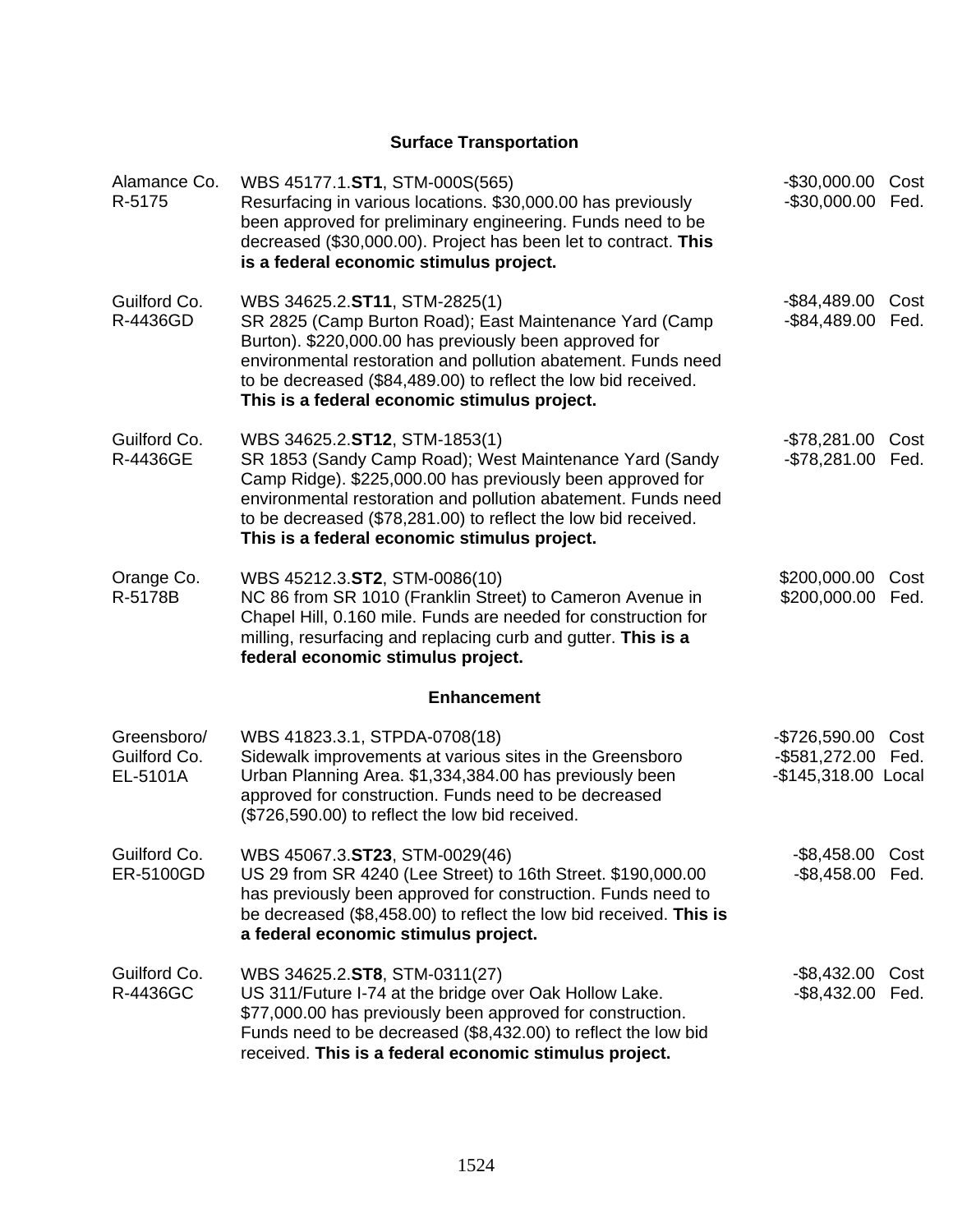### **Enhancement**

| Reidsville/<br>Rockingham<br>Co.<br>E-4941 | WBS 39606.3.1, STP-0718(4)<br>North Scales Street from Wentworth Street to Freeway Drive.<br>Funds are needed for construction for a multi-use facility.                                                                                                                                                                                                                                                                                                                                                                                              | \$115,480.00<br>\$92,384.00<br>\$23,096.00 Local   | Cost<br>Fed. |
|--------------------------------------------|-------------------------------------------------------------------------------------------------------------------------------------------------------------------------------------------------------------------------------------------------------------------------------------------------------------------------------------------------------------------------------------------------------------------------------------------------------------------------------------------------------------------------------------------------------|----------------------------------------------------|--------------|
|                                            | Urban                                                                                                                                                                                                                                                                                                                                                                                                                                                                                                                                                 |                                                    |              |
| Burlington/<br>Alamance Co.<br>U-5152      | WBS 45178.1.ST1, STM-0087(22)<br>NC 87 at the intersection with Elmira Street. \$5,000.00 has<br>previously been approved for preliminary engineering. Funds<br>need to be decreased (\$4,056.00). Project has been let to<br>contract. This is a federal economic stimulus project.                                                                                                                                                                                                                                                                  | $-$4,056.00$<br>$-$4,056.00$                       | Cost<br>Fed. |
| Burlington/<br>Alamance Co.<br>U-5153      | WBS 45179.1.ST1, STM-0701(18)<br>University Drive at the intersection of SR 1300 (Rural Retreat<br>Road). \$5,000.00 has previously been approved for preliminary<br>engineering. Funds need to be decreased (\$4,066.00). Project<br>has been let to contract. This is a federal economic stimulus<br>project.                                                                                                                                                                                                                                       | $-$4,066.00$<br>$-$4,066.00$                       | Cost<br>Fed. |
| Burlington/<br>Alamance Co.<br>U-5153      | WBS 45179.3.ST1, STM-0701(18)<br>University Drive at the intersection of SR 1300 (Rural Retreat<br>Road). This project is combined for letting with: U-5154 -<br>University Drive at the intersection with Bonner Bridge Road;<br>U-5165 - High Point - interchange at US 311/NC 68; and<br>U-5166 - Reidsville - SR 2670 (Scales Street) at Settle Street.<br>\$400,000.00 has previously been approved for construction.<br>Funds need to be increased \$12,338.00 to reflect the low bid<br>received. This is a federal economic stimulus project. | \$12,338.00<br>\$12,338.00                         | Cost<br>Fed. |
| Burlington/<br>Alamance Co.<br>U-5154      | WBS 45180.1.ST1, STM-0701(19)<br>University Drive at the intersection with Bonner Bridge Road.<br>\$5,000.00 has previously been approved for preliminary<br>engineering. Funds need to be decreased (\$4,544.00). Project<br>has been let to contract. This is a federal economic stimulus<br>project.                                                                                                                                                                                                                                               | $-$4,544.00$<br>$-$4,544.00$                       | Cost<br>Fed. |
| Burlington/<br>Alamance Co.<br>$U-5155$    | WBS 45181.2.1, STP-0070(135)<br>US 70 at the intersection with Edgewood Drive. Funds are<br>needed for right of way and utilities.                                                                                                                                                                                                                                                                                                                                                                                                                    | \$10,000.00<br>\$8,000.00 Fed.<br>\$2,000.00 State | Cost         |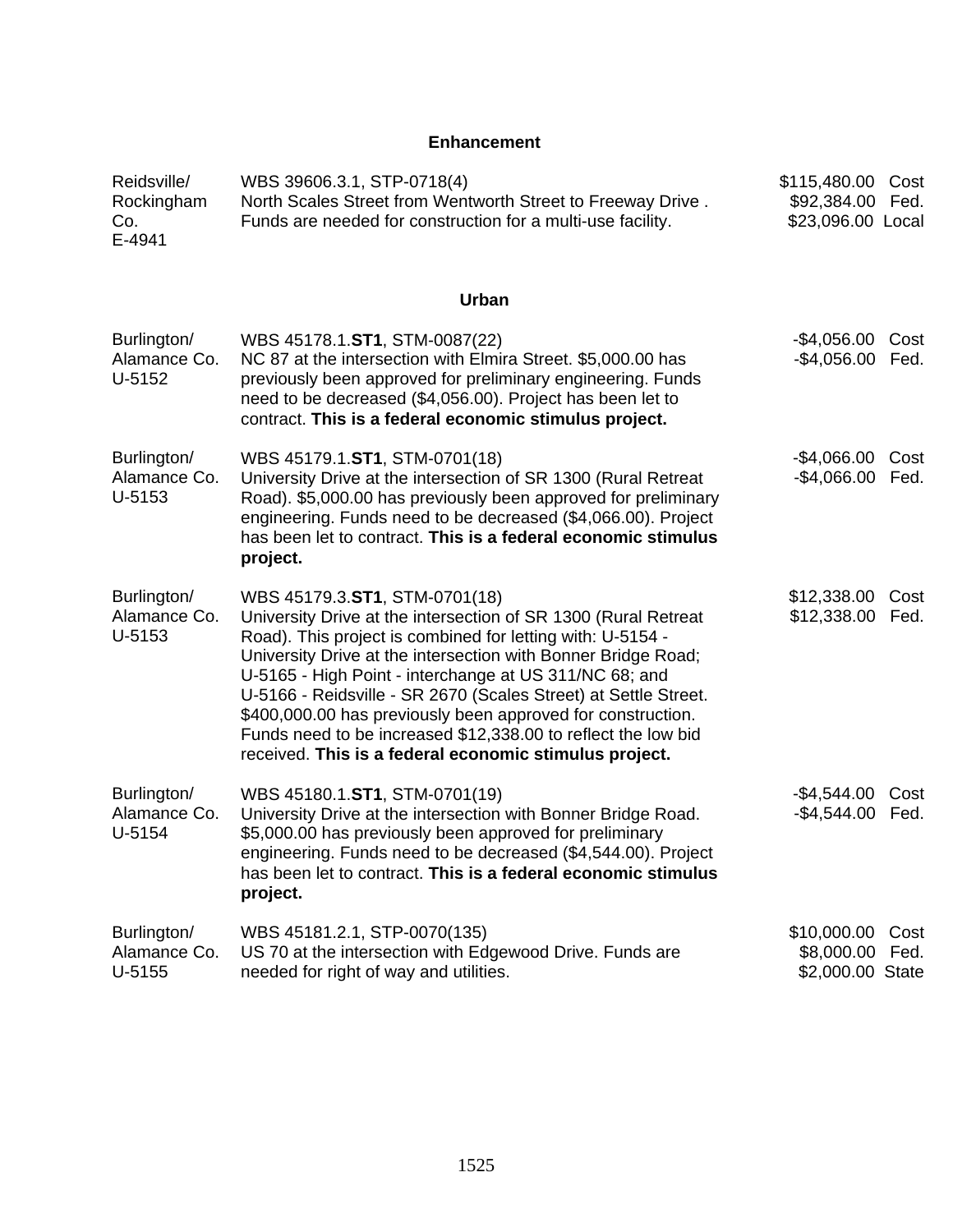| Burlington/<br>Alamance Co.<br>$U-5155$ | WBS 45181.3.1, STP-0070(135)<br>US 70 (Church Street) at the intersection with Edgewood Drive;<br>combined with U-5170A - NC 54 from NC 100 to west of<br>NC 100; and U-5170B - SR 1452 (O'Neal Street) at US 70,<br>0.480 mile. Funds are needed for construction for intersection<br>improvements.                                   | \$590,000.00<br>\$472,000.00 Fed.<br>\$118,000.00 State      | Cost         |
|-----------------------------------------|----------------------------------------------------------------------------------------------------------------------------------------------------------------------------------------------------------------------------------------------------------------------------------------------------------------------------------------|--------------------------------------------------------------|--------------|
| Greensboro/<br>Guilford Co.<br>$U-5201$ | WBS 45319.3.ST1, STM-0029(47)<br>US 29 from I-40/I-85 Business to Phillips Avenue. Funds are<br>needed for construction for lighting upgrades. This is a federal<br>economic stimulus project.                                                                                                                                         | \$1,000,000.00<br>\$1,000,000.00                             | Cost<br>Fed. |
| Carrboro/<br>Orange Co.<br>U-3100B      | WBS 34896.3.ST1, STM-1107(16)<br>SR 1107 (Old Fayetteville Road) from NC 54 to McDougle<br>Middle School, 0.450 mile. \$1,300,000.00 has previously been<br>approved for construction. Funds need to be increased<br>\$102,658.00 to reflect the low bid received on January 19,<br>2010. This is a federal economic stimulus project. | \$102,658.00<br>\$82,126.00<br>\$20,532.00 State             | Cost<br>Fed. |
|                                         | <b>Bridge</b>                                                                                                                                                                                                                                                                                                                          |                                                              |              |
| Guilford Co.<br><b>B-4700AJ</b>         | WBS 36727.3.34, BRNHS-000S(370)<br>Bridge Preservation Program. Funds are needed for<br>construction for painting of Bridges #309 on SR 3300, Bridge<br>#148 on SR 1007, Bridge #329 on Patton Avenue, Bridge #340<br>on I-40 and I-85, Bridge #285 on US 29, Bridge #339 on I-40<br>and I-85 and Bridge #352 on Willow Road.          | \$1,000,000.00<br>\$800,000.00<br>\$200,000.00 State         | Cost<br>Fed. |
| Orange Co.<br>B-4216                    | WBS 33562.3.1, BRSTP-1002(12)<br>Replace Bridge #66 over Strouds Creek on SR 1002,<br>0.123 mile. \$800,000.00 has previously been approved for<br>construction. Funds need to be decreased (\$48,755.00) to<br>reflect the low bid received on January 19, 2010.                                                                      | $-$ \$48,755.00<br>$-$ \$39,004.00<br>-\$9,751.00 State      | Cost<br>Fed. |
| Rockingham<br>Co.<br>B-4625             | WBS 38442.3.1, BRZ-2192(1)<br>Replace Bridge #118 over Massy Creek on SR 2192,<br>0.114 mile. Funds are needed for construction.                                                                                                                                                                                                       | \$650,000.00 Cost<br>\$520,000.00 Fed.<br>\$130,000.00 State |              |
|                                         | <b>Safety</b>                                                                                                                                                                                                                                                                                                                          |                                                              |              |
| Guilford Co.<br>W-5207A                 | WBS 45337.1.1, STPIMS-040-3(129)182<br>I-40 from the Forsyth County Line to west of SR 2007 (Bunker                                                                                                                                                                                                                                    | \$5,000.00<br>\$4,500.00                                     | Cost<br>Fed. |

Hill Road); I-85 Business from north of Holden Road to I-40; I-85 from the Randolph County Line to US 29/70/I-85 Business; and US 29/70/220 from I-40 to Phillips Avenue. Funds are needed for preliminary engineering. \$500.00 State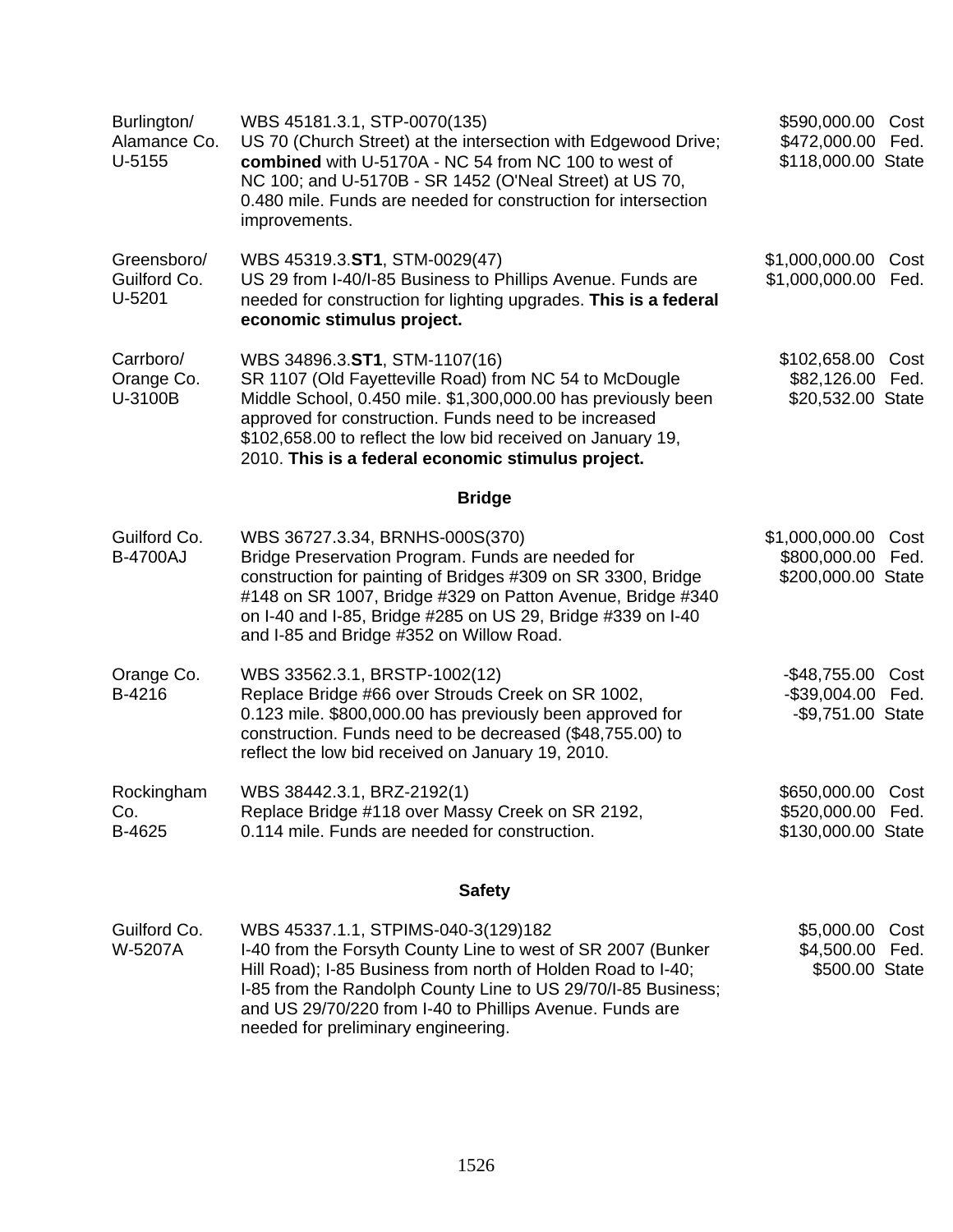| Guilford Co.<br>W-5207B                         | WBS 45337.1.2, STP-0311(28)<br>US 311 from I-85 Business/US 29/US 70 to Oak Hollow Lane;<br>I-840 in the vicinity of SR 3041 (Clapp Farm Road). Funds are<br>needed for preliminary engineering.                                                                                                             | \$5,000.00 Cost<br>\$4,500.00 Fed.<br>\$500.00 State |              |
|-------------------------------------------------|--------------------------------------------------------------------------------------------------------------------------------------------------------------------------------------------------------------------------------------------------------------------------------------------------------------|------------------------------------------------------|--------------|
|                                                 | <b>Rail Program</b>                                                                                                                                                                                                                                                                                          |                                                      |              |
| <b>Divisionwide</b><br>Z-5207                   | WBS 45407.3.1, STP-FY10(7)<br>Railway-Highway Grade Crossing Safety Projects on State<br>System Streets. Funds are needed for construction by state and<br>railroad forces.                                                                                                                                  | \$632,000.00<br>\$568,800.00<br>\$63,200.00 State    | Cost<br>Fed. |
| Gibsonville/<br>Guilford Co.<br>Y-4807F         | WBS 40325.1.44, STP-0706(5)<br>Crossing closure at the intersection of Carmon Road and the<br>Norfolk Southern Railway Tracks; Crossing #722 978E. Funds<br>are needed for preliminary engineering.                                                                                                          | \$15,000.00 Cost<br>\$15,000.00 Fed.                 |              |
|                                                 | <b>Municipal Bridge</b>                                                                                                                                                                                                                                                                                      |                                                      |              |
| Guilford Co.<br>M-0414                          | WBS 42080.1.37, BRZ-NBIS(13)<br>Municipal Bridge Inspections - 117 bridges within the<br>municipality of Greensboro. \$279,362.00 has previously been<br>approved for preliminary engineering. Additional funds are<br>needed based on the latest estimate.                                                  | \$233,112.00<br>\$186,490.00<br>\$46,622.00 Local    | Cost<br>Fed. |
|                                                 | <b>Bicycle and Pedestrian</b>                                                                                                                                                                                                                                                                                |                                                      |              |
| Burlington/<br>Alamance Co.<br>EB-5118GE        | WBS 45051.3.ST24, STM-0701(23)<br>Sidewalks along Huffman Mill Road including a crosswalk at<br>South Church Street. \$85,000.00 has previously been approved<br>for construction. Funds need to be decreased (\$46,811.00)<br>based on the latest estimate. This is a federal economic<br>stimulus project. | $-$ \$46,811.00<br>-\$46,811.00 Fed.                 | Cost         |
| Burlington/<br>Alamance Co.<br>EB-5118GE        | WBS 45051.2.ST24, STM-0701(25)<br>Sidewalks along Huffman Mill Road including a crosswalk at<br>South Church Street. Funds are needed for right of way and<br>utilities. This is a federal economic stimulus project.                                                                                        | \$16,200.00 Cost<br>\$16,200.00 Fed.                 |              |
| Burlington/<br>Alamance Co.<br><b>EB-5118GF</b> | WBS 45051.3.ST25, STM-0701(24)<br>Sidewalks along Forestdale Drive including a crosswalk at<br>Huffman Mill Road. \$85,000.00 has previously been approved<br>for construction. Funds need to be decreased (\$19,700.00)<br>based on the latest estimate. This is a federal economic<br>stimulus project.    | $-$19,700.00$<br>-\$19,700.00 Fed.                   | Cost         |
| Burlington/<br>Alamance Co.<br><b>EB-5118GF</b> | WBS 45051.2.ST25, STM-0701(26)<br>Sidewalks along Forestdale Drive including a crosswalk at<br>Huffman Mill Road. Funds are needed for right of way and                                                                                                                                                      | \$6,360.00<br>\$6,360.00                             | Cost<br>Fed. |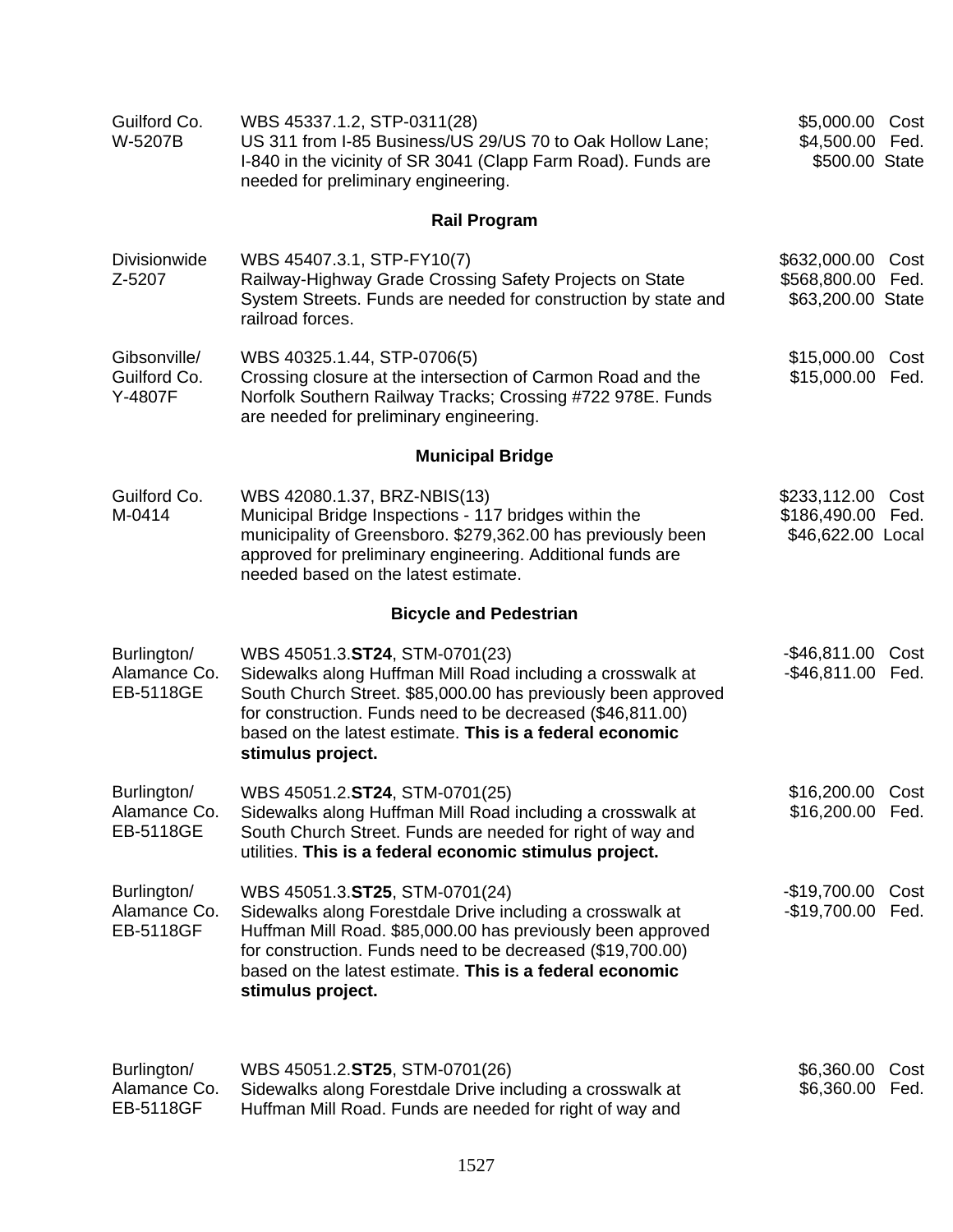|                                    | utilities. This is a federal economic stimulus project.                                                                                                                                                                                                                                                                                                                                 |                                        |              |
|------------------------------------|-----------------------------------------------------------------------------------------------------------------------------------------------------------------------------------------------------------------------------------------------------------------------------------------------------------------------------------------------------------------------------------------|----------------------------------------|--------------|
| Elon/<br>Guilford Co.<br>EB-5118GB | WBS 45051.1.ST21, STM-0705(4)<br>Sidewalks on Oak Street from Truit Drive to East Trollinger<br>Avenue. \$10,000.00 has previously been approved for<br>preliminary engineering. Funds need to be decreased<br>(\$10,000.00). Project has been let to contract. This is a federal<br>economic stimulus project.                                                                         | -\$10,000.00 Cost<br>-\$10,000.00 Fed. |              |
| Rockingham<br>Co.<br>EB-5118GA     | WBS 45051.3.ST7, STM-0770(3)<br>NC 770 from the Westridge Apartments to SR 1405 (South<br>Glenn Street). \$300,000.00 has previously been approved for<br>construction. Funds need to be decreased (\$47,538.00) to<br>reflect the low bid received. This is a federal economic<br>stimulus project.                                                                                    | $-$ \$47,538.00<br>-\$47,538.00 Fed.   | Cost         |
|                                    | <b>Division 8</b>                                                                                                                                                                                                                                                                                                                                                                       |                                        |              |
|                                    | <b>National Highway</b>                                                                                                                                                                                                                                                                                                                                                                 |                                        |              |
| Lee Co.<br>R-5139                  | WBS 45039.1.ST1, STM-0001(123)<br>US 1 from US 1 Business to SR 1423 (Farrell Road). \$1,000.00<br>has previously been approved for preliminary engineering.<br>Additional funds are needed to cover expenditures that have or<br>will exceed the previously authorized budget. This is a federal<br>economic stimulus project.                                                         | \$12,000.00 Cost<br>\$12,000.00 Fed.   |              |
| Moore Co.<br>R-5140                | WBS 45040.1.ST1, STM-0001(124)<br>US 1 from SR 1309 (Morganton Road) to SR 2175 (Aiden<br>Road). \$1,000.00 has previously been approved for preliminary<br>engineering. Additional funds are needed to cover expenditures<br>that have or will exceed the previously authorized budget.<br>This is a federal economic stimulus project.                                                | \$14,765.00 Cost<br>\$14,765.00 Fed.   |              |
|                                    | <b>Surface Transportation</b>                                                                                                                                                                                                                                                                                                                                                           |                                        |              |
| Lee Co.<br>R-5141                  | WBS 45041.1.ST1, STM-0078(4)<br>NC 78 (Tramway Road) from Tramway at US 1 to approximately<br>0.37 mile east of SR 1146 (St. Andrew's Road). \$1,000.00 has<br>previously been approved for preliminary engineering.<br>Additional funds are needed to cover expenditures that have or<br>will exceed the previously authorized budget. This is a federal<br>economic stimulus project. | \$56,509.00<br>\$56,509.00 Fed.        | Cost         |
| Moore Co.<br>R-5142                | WBS 45042.1.ST1, STM-0024(37)<br>NC 24/27 from construction joint west of NC 705 to the                                                                                                                                                                                                                                                                                                 | \$49,352.00<br>\$49,352.00             | Cost<br>Fed. |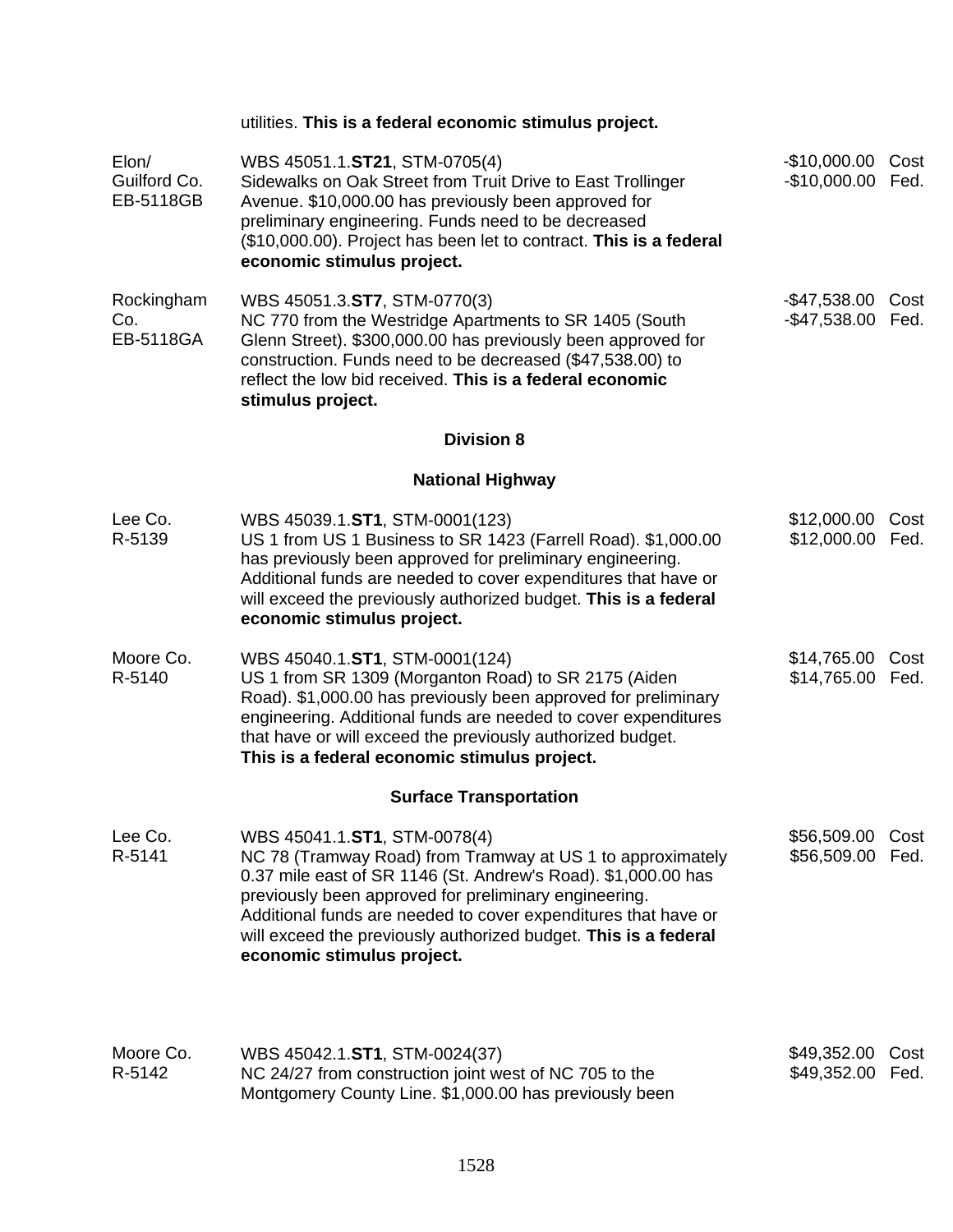approved for preliminary engineering. Additional funds are needed to cover expenditures that have or will exceed the previously authorized budget. **This is a federal economic stimulus project.**

#### **Urban**

| Pinehurst-<br>Southern<br>Pines/<br>Moore Co.<br>U-3324 | WBS 34923.2.2, STPNHF-0001(10)<br>US 1 (Sandhills Boulevard) and SR 1309 (Morganton Road).<br>\$1,354,603.00 has previously been approved for right of way -<br>Advance Acquisition. Additional funds are needed for appraisal<br>and acquisition costs for SP 910.                                                                 | \$25,000.00<br>\$20,000.00<br>\$5,000.00 State       | Cost<br>Fed. |
|---------------------------------------------------------|-------------------------------------------------------------------------------------------------------------------------------------------------------------------------------------------------------------------------------------------------------------------------------------------------------------------------------------|------------------------------------------------------|--------------|
| Randleman/<br>Randolph Co.<br>U-5194                    | WBS 45310.3.ST1, STM-1952(1)<br>SR 1952 (High Point Street) at SR 1950 (Academy Street),<br>SR 1989 (Tiger's Den Road) and the Walmart Entrance. Funds<br>are needed for construction based on the estimate from the<br>12-Month Tentative Letting List published January 14, 2010.<br>This is a federal economic stimulus project. | \$2,500,000.00<br>\$2,500,000.00                     | Cost<br>Fed. |
|                                                         | <b>Bridge</b>                                                                                                                                                                                                                                                                                                                       |                                                      |              |
| Lee Co.<br><b>B-4700Y</b>                               | WBS 36727.3.24, BRNHS-000S(370)<br>Bridge Preservation Program. Funds are needed for<br>construction for painting of Bridges #31 and #39 on US 1,<br>Bridge #40 on SR 1426 and Bridge #42 on SR 1466.                                                                                                                               | \$1,150,000.00<br>\$920,000.00<br>\$230,000.00 State | Cost<br>Fed. |
| Moore Co.<br>B-4583                                     | WBS 33784.3.1, BRZ-1105(11)<br>Replace Bridge #176 over Aberdeen Creek on SR 1105,<br>0.132 mile. Funds are needed for construction based on the<br>estimate from the 12-Month Tentative Letting List published<br>January 14, 2010.                                                                                                | \$875,000.00<br>\$700,000.00<br>\$175,000.00 State   | Cost<br>Fed. |
| Richmond Co.<br>B-4614                                  | WBS 33797.3.ST1, STM-0073(22)<br>Replace Bridge #41 over Naked Creek on NC 73, 0.121 mile.<br>Funds are needed for construction. This is a federal economic<br>stimulus project.                                                                                                                                                    | \$1,000,000.00<br>\$1,000,000.00                     | Cost<br>Fed. |
|                                                         | <b>Safety</b>                                                                                                                                                                                                                                                                                                                       |                                                      |              |
| Chatham Co.<br>W-5208F                                  | WBS 45338.1.6, STPNHS-0421(62)<br>Various Earth Berm Locations on US 421. Funds are needed for<br>preliminary engineering to install median barrier.                                                                                                                                                                                | \$2,000.00 Cost<br>\$1,800.00 Fed.<br>\$200.00 State |              |
| Richmond Co.<br>W-5208E                                 | WBS 45338.1.5, STPNHS-0074(113)<br>US 74 from SR 1846 westward for 0.9 mile. Funds are needed<br>for preliminary engineering.                                                                                                                                                                                                       | \$4,800.00 Cost<br>\$4,320.00 Fed.<br>\$480.00 State |              |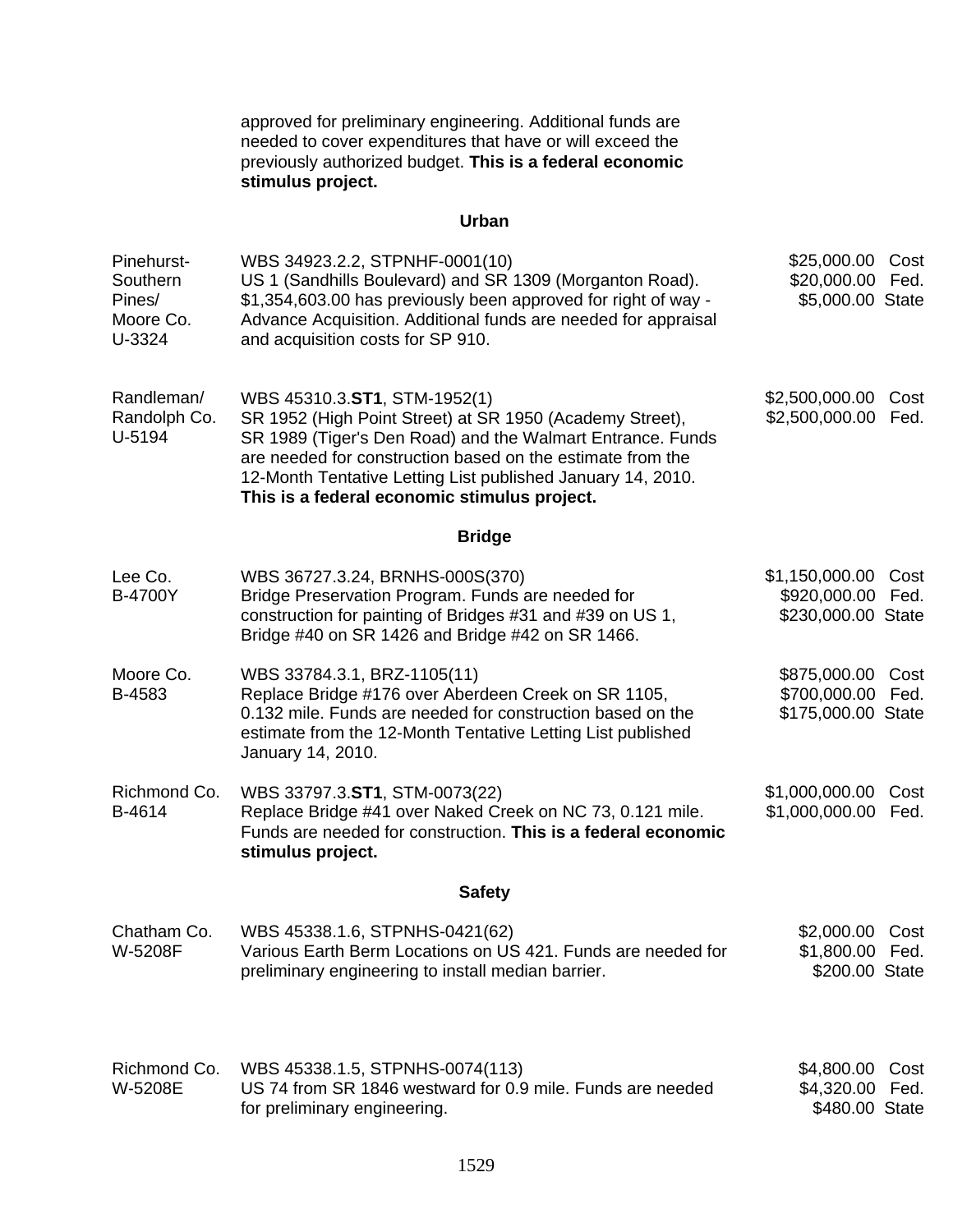### **Rail Program**

| Divisionwide<br>Z-5208               | WBS 45408.3.1, STP-FY10(8)<br>Railway-Highway Grade Crossing Safety Projects on State<br>System Streets. Funds are needed for construction by state and<br>railroad forces.                                                                                                                                                     | \$632,000.00<br>Cost<br>\$568,800.00 Fed.<br>\$63,200.00 State        |  |
|--------------------------------------|---------------------------------------------------------------------------------------------------------------------------------------------------------------------------------------------------------------------------------------------------------------------------------------------------------------------------------|-----------------------------------------------------------------------|--|
| Asheboro/<br>Randolph Co.<br>Y-4808J | WBS 40325.1.45, STP-0803(7)<br>Crossing closure at West Birkhead Street and the Norfolk<br>Southern Railway Tracks; Crossing #722 493J. Funds are<br>needed for preliminary engineering.                                                                                                                                        | \$15,000.00 Cost<br>\$15,000.00 Fed.                                  |  |
|                                      | <b>Municipal Bridge</b>                                                                                                                                                                                                                                                                                                         |                                                                       |  |
| Randolph Co.<br>M-0414               | WBS 42080.1.4, BRZ-NBIS(13)<br>Municipal Bridge Inspections - 6 bridges within the municipality<br>of Asheboro. \$15,421.00 has previously been approved for<br>preliminary engineering. Additional funds are needed based on<br>the latest estimate.                                                                           | \$14,874.00<br>Cost<br>\$11,899.00 Fed.<br>\$2,975.00 Local           |  |
|                                      | <b>Division 9</b>                                                                                                                                                                                                                                                                                                               |                                                                       |  |
|                                      | <b>National Highway</b>                                                                                                                                                                                                                                                                                                         |                                                                       |  |
| Stokes Co.<br>R-5174A                | WBS 45121.3.ST2, STM-0052(36)<br>US 52 from the King City Limits to the Surry County Line,<br>4.805 miles. \$3,000,000.00 has previously been approved for<br>construction. Funds need to be decreased (\$1,907,657.00) to<br>reflect the low bid received on January 19, 2010. This is a<br>federal economic stimulus project. | $-$1,907,657.00$<br>Cost<br>$-$1,907,657.00$<br>Fed.                  |  |
|                                      | <b>Congestion Mitigation</b>                                                                                                                                                                                                                                                                                                    |                                                                       |  |
| Salisbury/<br>Rowan Co.<br>C-4904    | WBS 44004.3.2, CMS-000S(512)<br>Electrification of fifty spaces at the Derrick Truck Stop.<br>\$756,152.00 has previously been approved for construction.<br>Funds need to be decreased (\$500,000.00) due to the reduction<br>in number of electrification spaces.                                                             | $-$ \$500,000.00<br>Cost<br>-\$400,000.00 Fed.<br>-\$100,000.00 Other |  |

## **Enhancement**

| Davidson Co. | WBS 45067.1.ST9, STM-000S(577)                          | -\$689.00 Cost |  |
|--------------|---------------------------------------------------------|----------------|--|
| ER-5100I     | Roadside Environmental Projects - Rehabilitation and    | -\$689.00 Fed. |  |
|              | Renovation. \$5,000.00 has previously been approved for |                |  |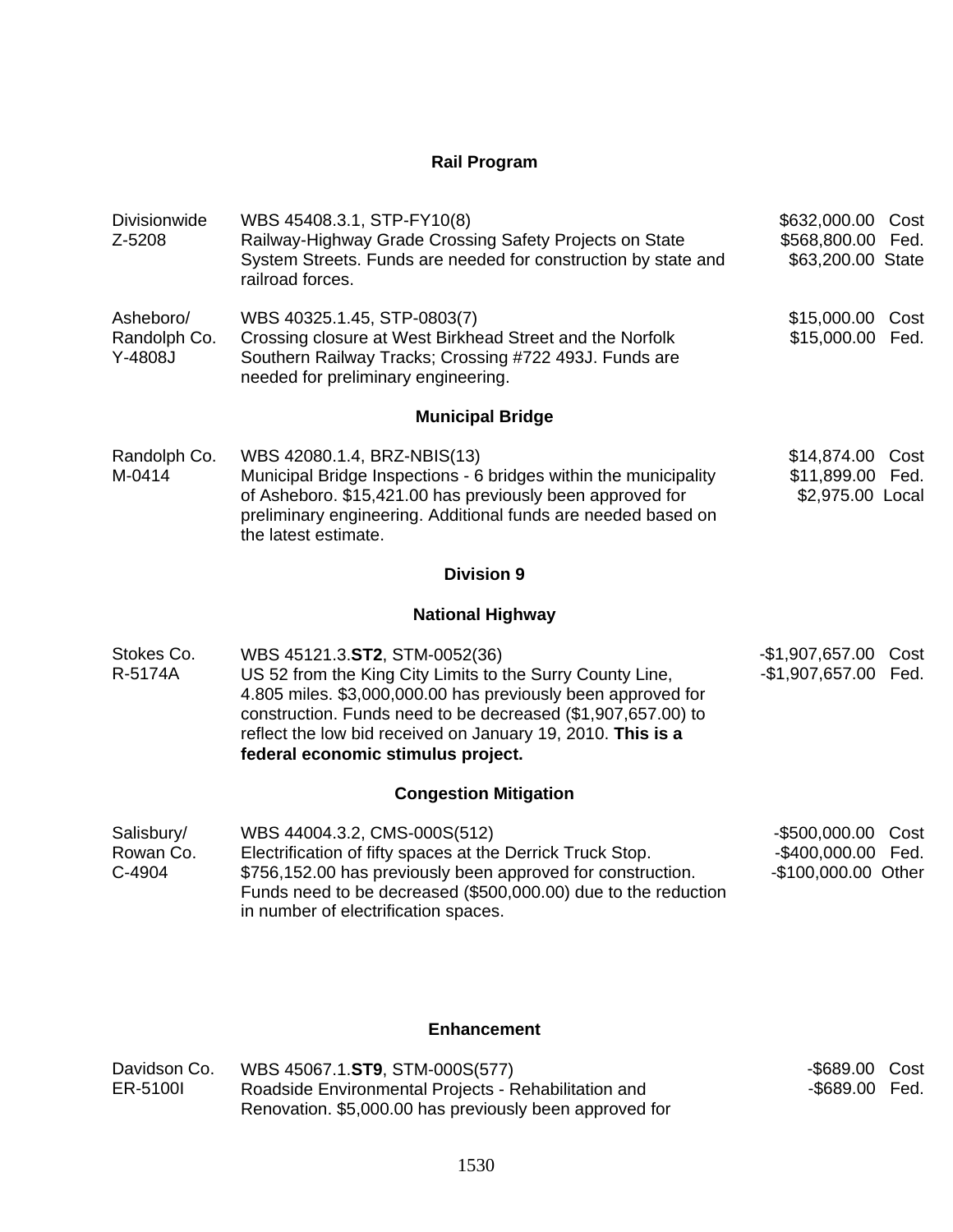preliminary engineering. Funds need to be decreased (\$689.00). Project has been let to contract. **This is a federal economic stimulus project.**

#### **Urban**

| Rural Hall/<br>Forsyth Co.<br>U-4741B          | WBS 39745.3.2, STPDA-0999(3)<br>Sidewalks on the north side of Bellemeade Avenue from NC 66<br>to Church Street and on the west side of Church Street from<br>Bellemeade Avenue to Paso Street. \$52,000.00 has previously<br>been approved for construction. Additional funds are needed<br>based on the latest estimate.                            | \$48,577.00 Cost<br>\$38,862.00 Fed.<br>\$9,715.00 Local          |              |
|------------------------------------------------|-------------------------------------------------------------------------------------------------------------------------------------------------------------------------------------------------------------------------------------------------------------------------------------------------------------------------------------------------------|-------------------------------------------------------------------|--------------|
| Lewisville/<br>Forsyth Co.<br>U-4741D          | WBS 39745.3.4, STPDA-0927(2)<br>Lewisville-Clemmons Road. Funds are needed for construction<br>for sidewalks from the existing sidewalk on Brookway West<br>Drive to the city of Lewisville.                                                                                                                                                          | \$430,000.00 Cost<br>\$344,000.00 Fed.<br>\$86,000.00 Local       |              |
| Lewisville/<br>Forsyth Co.<br>U-4742KA         | WBS 39746.3.ST1, STM-0927(3)<br>Concord Church Road Roundabout. Funds are needed for<br>construction. This is a federal economic stimulus project.                                                                                                                                                                                                    | \$322,765.00<br>\$322,765.00 Fed.                                 | Cost         |
| Forsyth Co.<br>U-5144B                         | WBS 45164.3.ST2, STM-0421(57)<br>US 421 from pavement joint at ramps at Lewisville to the Yadkin<br>County Line, 4.093 miles. \$3,000,000.00 has previously been<br>approved for construction. Funds need to be decreased<br>(\$1,045,309.00) to reflect the low bid received on<br>January 19, 2010. This is a federal economic stimulus<br>project. | -\$1,045,309.00 Cost<br>-\$836,247.00 Fed.<br>-\$209,062.00 State |              |
| Forsyth Co.<br>U-5195                          | WBS 45309.3.ST1, STM-000S(610)<br>Dynamic Message Signs Upgrades. \$1,600,000.00 has<br>previously been approved for construction. Funds need to be<br>decreased (\$267,380.00) to reflect the low bid received on<br>January 19, 2010. This is a federal economic stimulus<br>project.                                                               | -\$267,380.00 Cost<br>-\$213,904.00 Fed.<br>-\$53,476.00 State    |              |
|                                                | <b>Safety</b>                                                                                                                                                                                                                                                                                                                                         |                                                                   |              |
| Rowan/<br>Davidson Cos.<br>W-5209A             | WBS 45339.1.1, STP-0029(49)<br>US 29/70 Northbound from US 52 to left over at SECU in<br>Davidson County and US 29 Connector from US 29 to I-85 in<br>Rowan County. Funds are needed for preliminary engineering.                                                                                                                                     | \$7,500.00 Cost<br>\$6,750.00 Fed.<br>\$750.00 State              |              |
| Davidson/<br>Forsyth/<br>Rowan Cos.<br>W-5209B | WBS 45339.1.2, STPNHS-0029(50)<br>US 29/70, US 52 and multiple ramps between I-40 and US 421<br>and I-40 and I-85 in Davidson, Forsyth and Rowan Counties.<br>Funds are needed for preliminary engineering.                                                                                                                                           | \$7,500.00<br>\$6,750.00<br>\$750.00 State                        | Cost<br>Fed. |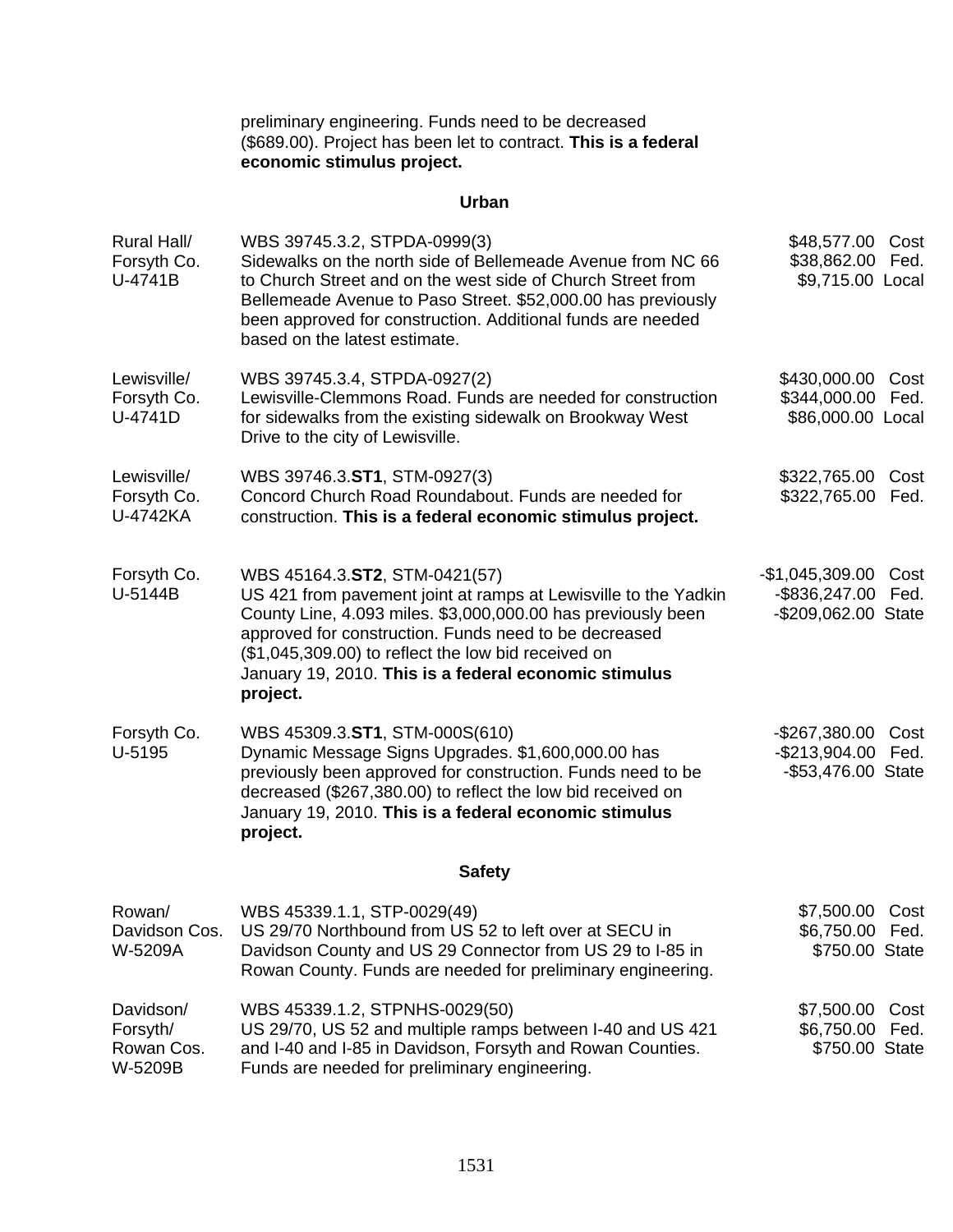## **Rail Program**

| Divisionwide<br>Z-5209                                            | WBS 45409.3.1, STP-FY10(9)<br>Railway-Highway Grade Crossing Safety Projects on State<br>System Streets. Funds are needed for construction by state and<br>railroad forces.                                                                                                                                  | \$1,091,000.00 Cost<br>\$981,900.00<br>\$109,100.00 State | Fed.         |
|-------------------------------------------------------------------|--------------------------------------------------------------------------------------------------------------------------------------------------------------------------------------------------------------------------------------------------------------------------------------------------------------|-----------------------------------------------------------|--------------|
| Rowan Co.<br>P-3814F                                              | WBS 34312.3.6, STP-0902(13)<br>Crossing consolidation project at the intersection of Church<br>Street and the Norfolk Southern Railway Tracks in China Grove;<br>Crossing #715 343J. Funds are needed for construction for<br>crossing improvements.                                                         | \$497,916.00 Cost<br>\$497,916.00                         | Fed.         |
|                                                                   | <b>Municipal Bridge</b>                                                                                                                                                                                                                                                                                      |                                                           |              |
| Davidson Co.<br>M-0414                                            | WBS 42080.1.53, BRZ-NBIS(13)<br>Municipal Bridge Inspections - 6 bridges within the municipality<br>of Lexington. \$17,020.00 has previously been approved for<br>preliminary engineering. Additional funds are needed based on<br>the latest estimate.                                                      | \$14,874.00 Cost<br>\$11,899.00 Fed.<br>\$2,975.00 Local  |              |
| Forsyth Co.<br>M-0414                                             | WBS 42080.1.24, BRZ-NBIS(13)<br>Municipal Bridge Inspections - 3 bridges within the municipality<br>of Clemmons. \$7,697.00 has previously been approved for<br>preliminary engineering. Additional funds are needed based on<br>the latest estimate.                                                        | \$7,437.00<br>\$5,950.00<br>\$1,487.00 Local              | Cost<br>Fed. |
|                                                                   | <b>Division 10</b>                                                                                                                                                                                                                                                                                           |                                                           |              |
|                                                                   | <b>Interstate Maintenance</b>                                                                                                                                                                                                                                                                                |                                                           |              |
| Cabarrus Co.<br>$I-5119$                                          | WBS 45057.1.ST1, STM-085-2(67)48<br>I-85 from US 29/601 to NC 73. \$1,000.00 has previously been<br>approved for preliminary engineering. Additional funds are<br>needed to cover expenditures that have or will exceed the<br>previously authorized budget. This is a federal economic<br>stimulus project. | \$2,575.00<br>\$2,575.00 Fed.                             | Cost         |
| Mecklenburg<br>Co.<br>R-4436JG                                    | WBS 34625.2.ST5, STM-077-1(198)3<br>I-77 Welcome Center. \$145,000.00 has previously been<br>approved for construction. Funds need to be decreased<br>(\$72,801.00) to reflect the low bid received. This is a federal<br>economic stimulus project.                                                         | $-$72,801.00$<br>-\$72,801.00 Fed.                        | Cost         |
|                                                                   | <b>Congestion Mitigation</b>                                                                                                                                                                                                                                                                                 |                                                           |              |
| Charlotte-<br>Marshville/<br>Mecklenburg/<br>Union Cos.<br>C-4972 | WBS 44072.3.1, CMS-1003(61)<br>Three year leasing of 20 parking spaces per work day for users<br>of the expanded 74X CATS Bus Service. \$960.00 has<br>previously been approved for construction. Additional funds are<br>needed for FFY07 and FFY08 allocation.                                             | \$2,400.00<br>\$1,920.00<br>\$480.00 Local                | Cost<br>Fed. |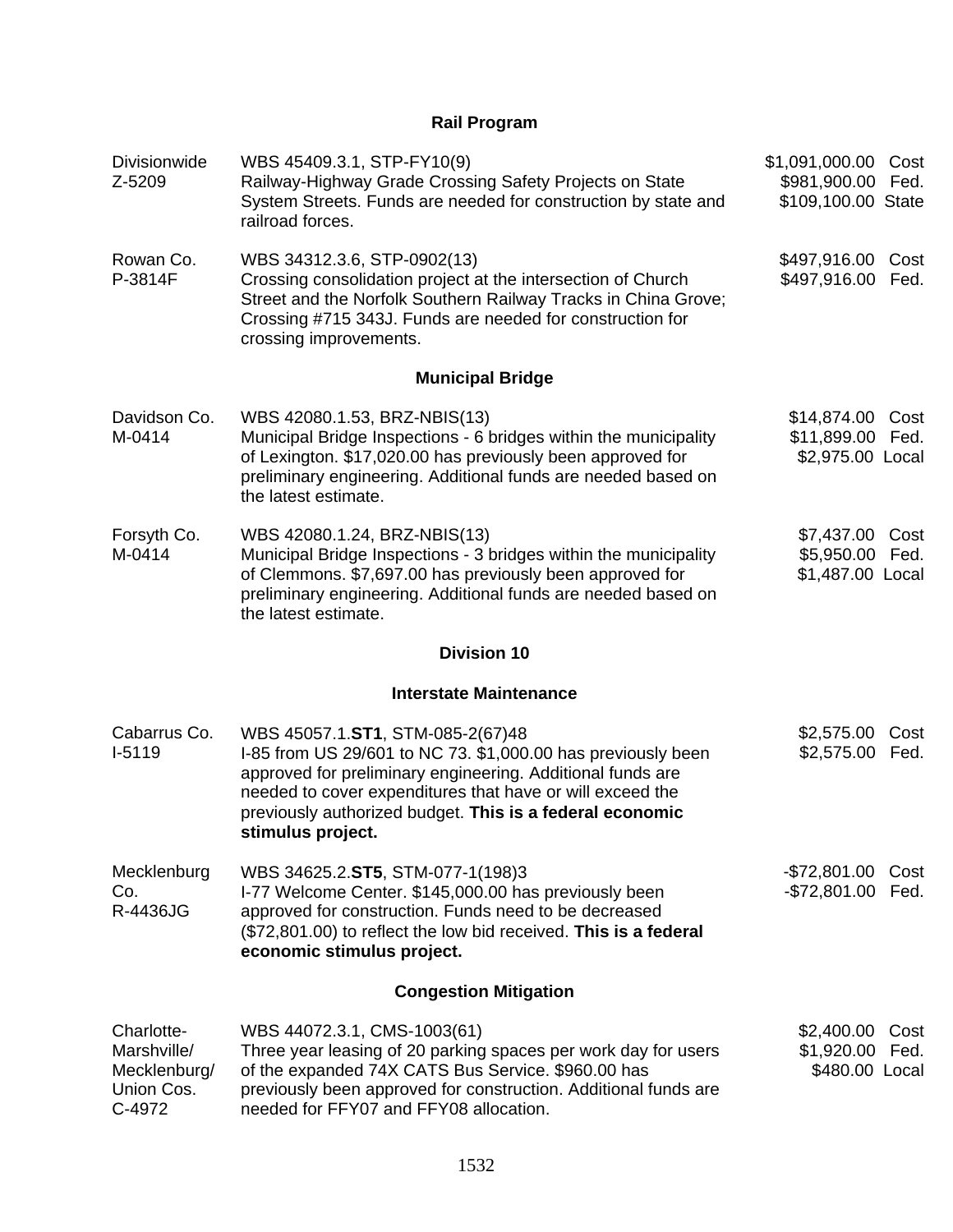## **Enhancement**

| Mecklenburg<br>Co.<br>ER-5100JD             | WBS 45067.3.ST44, STM-0485(25)<br>I-485 from US 74 East to I-85 North. Funds are needed for<br>construction for reforestation at various locations. This is a<br>federal economic stimulus project.                                                                                                                                                                                                                                                                                          | \$40,000.00<br>\$40,000.00                                   | Cost<br>Fed. |
|---------------------------------------------|----------------------------------------------------------------------------------------------------------------------------------------------------------------------------------------------------------------------------------------------------------------------------------------------------------------------------------------------------------------------------------------------------------------------------------------------------------------------------------------------|--------------------------------------------------------------|--------------|
|                                             | <b>Urban</b>                                                                                                                                                                                                                                                                                                                                                                                                                                                                                 |                                                              |              |
| Charlotte/<br>Mecklenburg<br>Co.<br>U-2507A | WBS 34811.2.3, STPDA-5238(4)<br>SR 2467 (Mallard Creek Road) from SR 2480 (Sugar Creek<br>Road) to SR 2665 (Harris Boulevard). \$678,978.00 has<br>previously been approved for right of way - Advance Acquisition.<br>Additional funds are needed to cover appraisal and acquisition<br>costs for SP 901A through SP 901M.                                                                                                                                                                  | \$325,000.00<br>\$260,000.00<br>\$65,000.00 State            | Cost<br>Fed. |
| Charlotte/<br>Mecklenburg<br>Co.<br>U-2507A | WBS 34811.2.3, STPDA-5238(4)<br>SR 2467 (Mallard Creek Road) from SR 2480 (Sugar Creek<br>Road) to SR 2665 (Harris Boulevard). \$1,003,978.00 has<br>previously been approved for right of way - Advance Acquisition.<br>Additional funds are needed to cover the costs of settlement for:<br>SP 901B (Property of Jason C. Dockery and Matthew McRae);<br>SP 901D (Property of Shaylon C. McAllister);<br>SP 901G (Property of Angela Barnes); and<br>SP 901L (Property of Ashley Huffman). | \$571,500.00 Cost<br>\$457,200.00 Fed.<br>\$114,300.00 State |              |
| Charlotte/<br>Mecklenburg<br>Co.<br>U-5008  | WBS 41141.1.1, HPP-1003(73)<br>Sugar Creek Grade Separation of North Carolina Railroad<br>Crossing #715 352H. Funds are needed for preliminary<br>engineering.                                                                                                                                                                                                                                                                                                                               | \$2,699,700.00<br>\$2,159,760.00 Fed.<br>\$539,940.00 Other  | Cost         |
| Matthews/<br>Mecklenburg<br>Co.<br>U-5134   | WBS 45091.3.ST1, STM-1013(2)<br>North Trade Street/Matthews-Mint Hill Road from SR 1010 (East<br>Johns Street) to US 74. \$550,000.00 has previously been<br>approved for construction. Funds need to be increased<br>\$152,765.00 to reflect the low bid received. This is a federal<br>economic stimulus project.                                                                                                                                                                          | \$152,765.00<br>\$152,765.00 Fed.                            | Cost         |
| Davidson/<br>Mecklenburg<br>Co.<br>U-5136   | WBS 45093.1.ST1, STM-2693(2)<br>Intersection of SR 2693 (Concord Road) and SR 2420 (East<br>Rocky River Road). \$10,000.00 has previously been approved<br>for preliminary engineering. Additional funds are needed to<br>cover expenditures that have or will exceed the previously<br>authorized budget. This is a federal economic stimulus<br>project.                                                                                                                                   | \$7,776.00<br>\$7,776.00 Fed.                                | Cost         |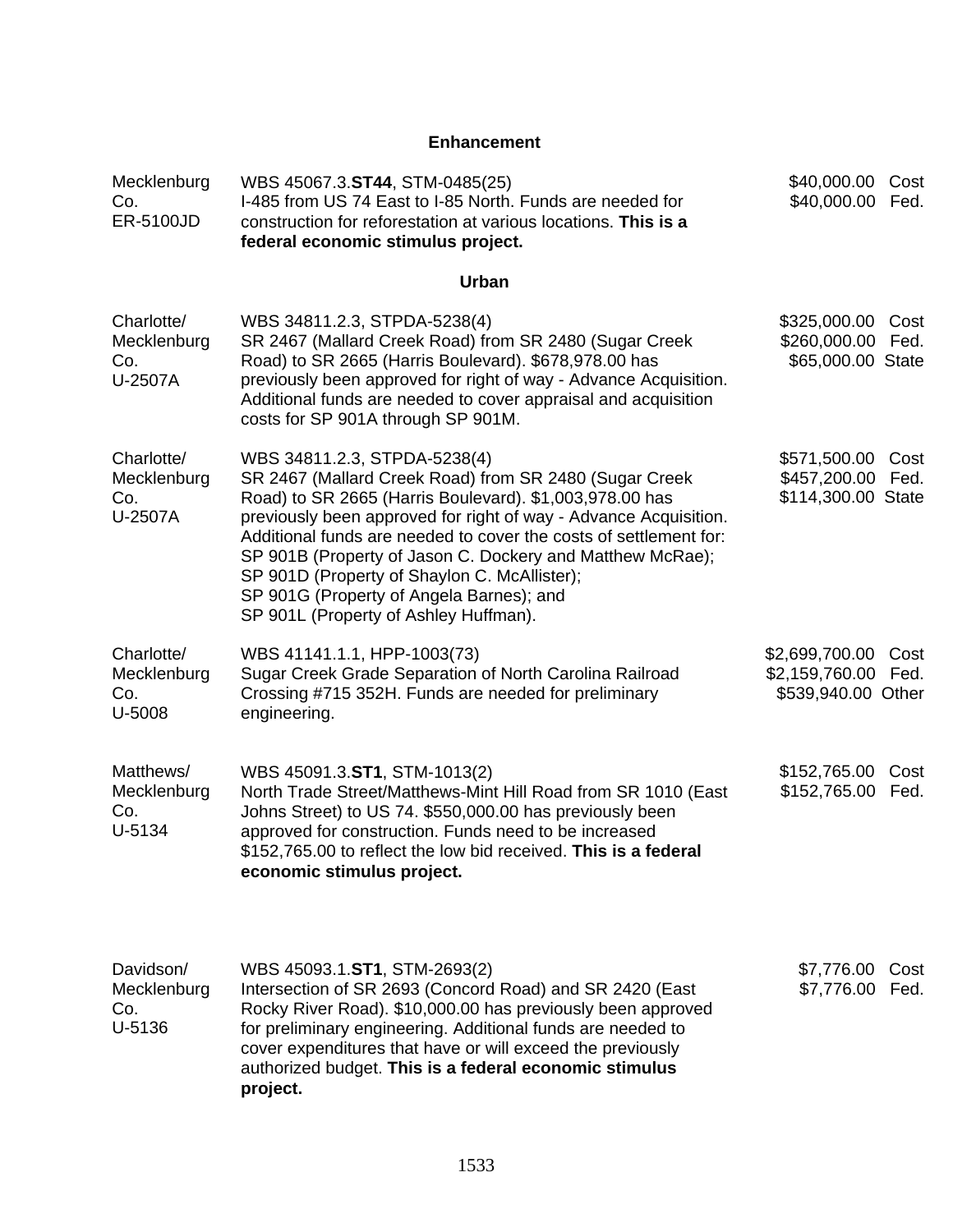| Matthews/<br>Mecklenburg<br>Co.<br>U-5198 | WBS 45315.3.ST1, STM-4497(1)<br>SR 4497 (Independence Point Parkway) from NC 51 to<br>Matthews-Mint Hill Road. Funds are needed for construction for<br>milling and resurfacing. This is a federal economic stimulus<br>project.                                                                                              | \$245,000.00<br>\$245,000.00                             | Cost<br>Fed. |
|-------------------------------------------|-------------------------------------------------------------------------------------------------------------------------------------------------------------------------------------------------------------------------------------------------------------------------------------------------------------------------------|----------------------------------------------------------|--------------|
| Matthews/<br>Mecklenburg<br>Co.<br>U-5199 | WBS 45316.3.ST1, STM-0051(30)<br>NC 51 at Fullwood Lane and Monroe Road. Funds are needed<br>for construction to lengthen left turn lanes on NC 51. This is a<br>federal economic stimulus project.                                                                                                                           | \$225,000.00<br>\$225,000.00                             | Cost<br>Fed. |
| Indian Trail/<br>Union Co.<br>U-5109      | WBS 42371.3.ST1, STM-1008(20)<br>Faith Church Road and Unionville-Indian Trail Road, 0.220 mile.<br>\$400,000.00 has previously been approved for construction.<br>Funds need to be increased \$284,426.00 to reflect the low bid<br>received. This is a federal economic stimulus project.                                   | \$284,426.00<br>\$284,426.00                             | Cost<br>Fed. |
| Indian Trail/<br>Union Co.<br>U-5109      | WBS 42371.1.ST1, STM-1008(20)<br>Faith Church Road and Unionville-Indian Trail Road. \$10,000.00<br>has previously been approved for preliminary engineering.<br>Funds need to be decreased (\$2,062.00). Project is complete.<br>This is a federal economic stimulus project.                                                | $-$2,062.00$<br>$-$2,062.00$                             | Cost<br>Fed. |
| Waxhaw/<br>Union Co.<br>$U-5135$          | WBS 45092.3.ST1, STM-0016(46)<br>NC 16 and NC 75. Funds are needed for construction for<br>intersection improvements. This is a federal economic<br>stimulus project.                                                                                                                                                         | \$675,000.00<br>\$675,000.00                             | Cost<br>Fed. |
|                                           | <b>Bridge</b>                                                                                                                                                                                                                                                                                                                 |                                                          |              |
| Anson Co.<br>B-3404                       | WBS 33035.3.1, BRZ-1127(6)<br>Replace Bridge #314 over South Fork Jones Creek on SR 1127,<br>0.136 mile. Funds are needed for construction based on the<br>estimate from the 12-Month Tentative Letting List published<br>January 14, 2010.                                                                                   | \$1,050,000.00<br>\$840,000.00<br>\$210,000.00 State     | Cost<br>Fed. |
| <b>Divisionwide</b><br><b>B-4700AU</b>    | WBS 36727.3.41, BRNHS-000S(370)<br>Bridge Preservation Program. Painting of Bridges #202, #205,<br>#286, #153, #312, #323, #334, #355, #356, #357, #362, #349<br>and Bridge #19 over I-77. Funds are needed for construction<br>based on the estimate from the 12-Month Tentative Letting List<br>published January 14, 2010. | \$6,200,000.00<br>\$4,960,000.00<br>\$1,240,000.00 State | Cost<br>Fed. |
| Mecklenburg<br>Co.                        | WBS 36727.3.44, BRNHS-000S(370)<br>Bridge Preservation Program. Funds are needed for                                                                                                                                                                                                                                          | \$1,000,000.00<br>\$800,000.00                           | Cost<br>Fed. |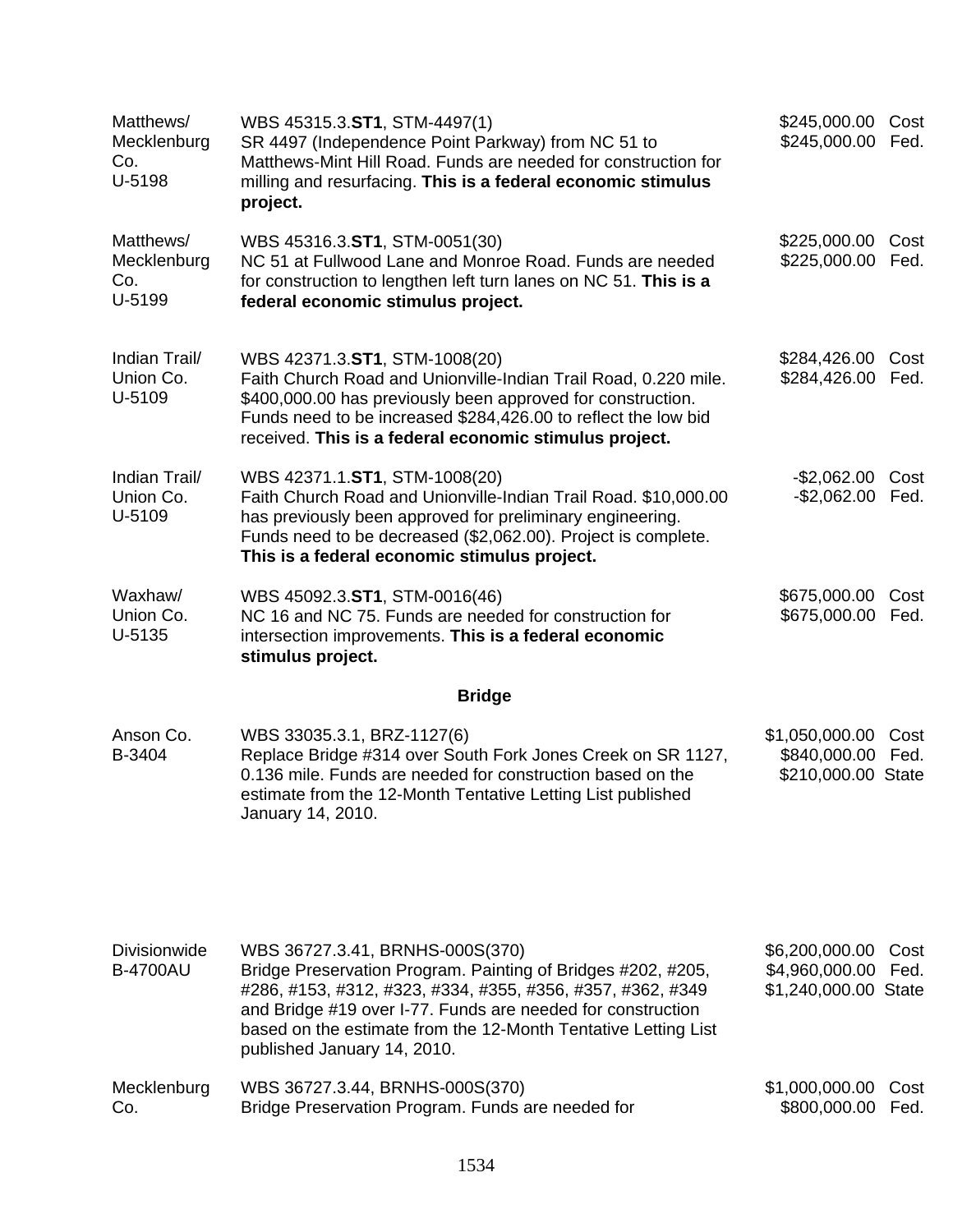| <b>B-4700AT</b>                              | construction for painting of Bridges #44, #48, #358 and #359<br>over I-77.                                                                                                                                                                                         | \$200,000.00 State                                               |              |
|----------------------------------------------|--------------------------------------------------------------------------------------------------------------------------------------------------------------------------------------------------------------------------------------------------------------------|------------------------------------------------------------------|--------------|
| Mecklenburg<br>Co.<br><b>B-4700N</b>         | WBS 36727.3.15, BRNHS-000S(370)<br>Bridge Preservation Program. Funds are needed for deck<br>preservation on Bridge #85 over I-77 on US 521.                                                                                                                       | \$700,000.00 Cost<br>\$560,000.00 Fed.<br>\$140,000.00 State     |              |
| Union Co.<br>B-4293                          | WBS 33631.2.1, BRSTP-1008(11)<br>Replace Bridge #219 over Blythe Creek on SR 1008. Funds are<br>needed for right of way and utilities.                                                                                                                             | \$66,000.00<br>\$52,800.00 Fed.<br>\$13,200.00 State             | Cost         |
| Union Co.<br>B-4650                          | WBS 33816.2.1, BRZ-1315(6)<br>Replace Bridge #221 over West Fork Twelve Mile Creek on<br>SR 1315. \$287,540.00 has previously been approved for right of<br>way and utilities. Additional funds are needed based on the<br>latest estimate for utility relocation. | \$477,000.00<br>\$381,600.00 Fed.<br>\$95,400.00 State           | Cost         |
|                                              | <b>Safety</b>                                                                                                                                                                                                                                                      |                                                                  |              |
| Mecklenburg<br>Co.<br>W-5210B                | WBS 45340.1.2, STPIMS-077-1(205)14<br>I-77 north of Brookshire Boulevard; I-277 east of I-77; I-77 south<br>of Catawba Avenue and I-485 near Mile Marker 67.6. Funds are<br>needed for preliminary engineering.                                                    | \$33,000.00<br>\$29,700.00 Fed.<br>\$3,300.00 State              | Cost         |
|                                              | <b>Rail Program</b>                                                                                                                                                                                                                                                |                                                                  |              |
| <b>Divisionwide</b><br>Z-5210                | WBS 45410.3.1, STP-FY10(10)<br>Railway-Highway Grade Crossing Safety Projects on State<br>System Streets. Funds are needed for construction by state and<br>railroad forces.                                                                                       | \$948,000.00<br>\$853,200.00 Fed.<br>\$94,800.00 State           | Cost         |
|                                              | <b>Bicycle and Pedestrian</b>                                                                                                                                                                                                                                      |                                                                  |              |
| Kannapolis/<br>Cabarrus Co.<br>EB-5127       | WBS 45206.3.ST1, STM-1034(15)<br>North Loop Road Pedestrian Tunnel. Funds are needed for<br>construction. This is a federal economic stimulus project<br>with \$600,000.00 in stimulus funds and \$600,000.00 in<br>traditional funding.                           | \$1,200,000.00 Cost<br>\$1,080,000.00 Fed.<br>\$120,000.00 State |              |
| Charlotte/<br>Mecklenburg<br>Co.<br>EB-4715B | WBS 38668.3.2, STPHPP-1003(78)<br>Little Sugar Creek Greenway from Charlottetowne Avenue to<br>Elizabeth Avenue. Funds are needed for construction.                                                                                                                | \$3,391,250.00<br>\$2,713,000.00<br>\$678,250.00 Local           | Cost<br>Fed. |

## **Division 11**

### **Surface Transportation**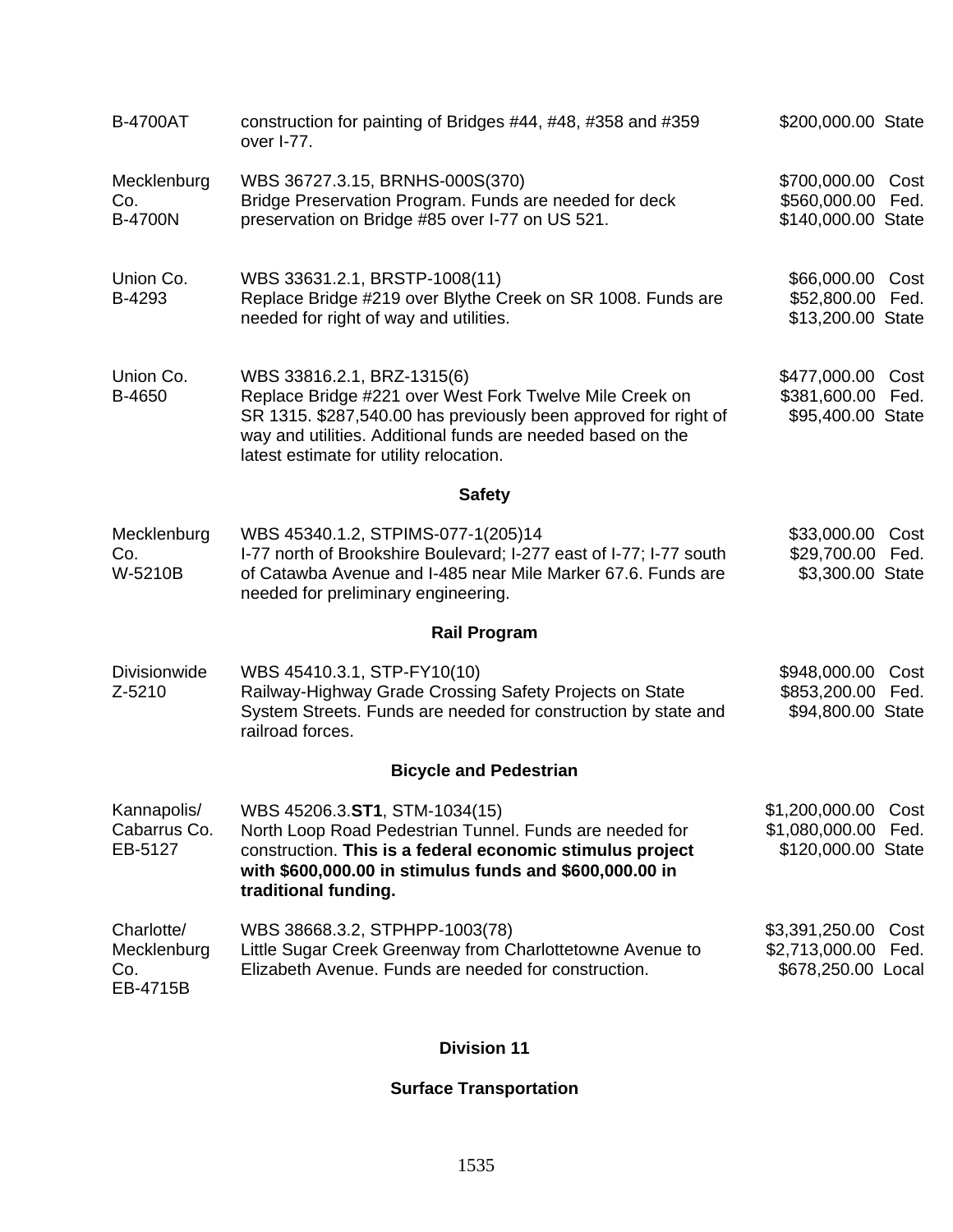| Wilkes Co.<br>R-5159                          | WBS 45106.3.ST1, STM-0115(5)<br>NC 115 from US 421 to the Iredell County Line, 8.100 miles.<br>Funds are needed for construction based on the estimate from<br>the 12-Month Tentative Letting List published January 14, 2010.<br>This is a federal economic stimulus project.                         | \$5,000,000.00<br>\$5,000,000.00                            | Cost<br>Fed. |  |
|-----------------------------------------------|--------------------------------------------------------------------------------------------------------------------------------------------------------------------------------------------------------------------------------------------------------------------------------------------------------|-------------------------------------------------------------|--------------|--|
|                                               | <b>Enhancement</b>                                                                                                                                                                                                                                                                                     |                                                             |              |  |
| Wilkesboro/<br>Wilkes Co.<br><b>ER-5100KB</b> | WBS 45067.3.ST52, STM-0421(60)<br>US 421 at the intersections with NC 268, NC 16/18 South and<br>SR 1001 (Brushy Mountain Road). Funds are needed for<br>construction for renovation and enhancement plantings. This is<br>a federal economic stimulus project.                                        | \$250,000.00<br>\$250,000.00                                | Cost<br>Fed. |  |
|                                               | <b>Bridge</b>                                                                                                                                                                                                                                                                                          |                                                             |              |  |
| Ashe Co.<br>B-1037                            | WBS 32579.2.3, BRSTP-0221(29)<br>Replace Bridge #39 over the South Fork New River on US 221<br>northeast of Jefferson, 0.245 mile. \$2,450,000.00 has<br>previously been approved for construction. Funds need to be<br>increased \$193,673.00 to reflect the low bid received on<br>January 19, 2010. | \$193,673.00<br>\$154,938.00<br>\$38,735.00 State           | Cost<br>Fed. |  |
| Wilkes Co.<br>B-4677                          | WBS 33832.3.1, BRZ-1317(4)<br>Replace Bridge #99 over Coal Creek on SR 1317, 0.055 mile.<br>\$700,000.00 has previously been approved for construction.<br>Funds need to be decreased (\$227,154.00) to reflect the low bid<br>received on January 19, 2010.                                           | -\$227,154.00<br>$-$181,723.00$<br>-\$45,431.00 State       | Cost<br>Fed. |  |
|                                               | <b>Safety</b>                                                                                                                                                                                                                                                                                          |                                                             |              |  |
| Surry Co.<br>SI-4812                          | WBS 39938.3.1, STP-0268(14)<br>NC 268 from the US 52 ramp to west of the Food Lion Shopping<br>Center Entrance. Funds are needed for construction for grading,<br>widening, drainage, milling, pavement and pavement markings.                                                                         | \$870,000.00 Cost<br>\$783,000.00 Fed.<br>\$87,000.00 State |              |  |
| Surry Co.<br>W-5211A                          | WBS 45341.1.1, STPIMS-077-1(204)94<br>I-77. Install median barrier at various sections. Funds are<br>needed for preliminary engineering.                                                                                                                                                               | \$30,000.00<br>\$27,000.00 Fed.<br>\$3,000.00 State         | Cost         |  |
| <b>Rail Program</b>                           |                                                                                                                                                                                                                                                                                                        |                                                             |              |  |
| <b>Divisionwide</b><br>Z-5211                 | WBS 45411.3.1, STP-FY10(11)<br>Railway-Highway Grade Crossing Safety Projects on State<br>System Streets. Funds are needed for construction by state and<br>railroad forces.                                                                                                                           | \$153,000.00 Cost<br>\$137,700.00 Fed.<br>\$15,300.00 State |              |  |
| <b>Division 12</b>                            |                                                                                                                                                                                                                                                                                                        |                                                             |              |  |

# **Interstate Maintenance**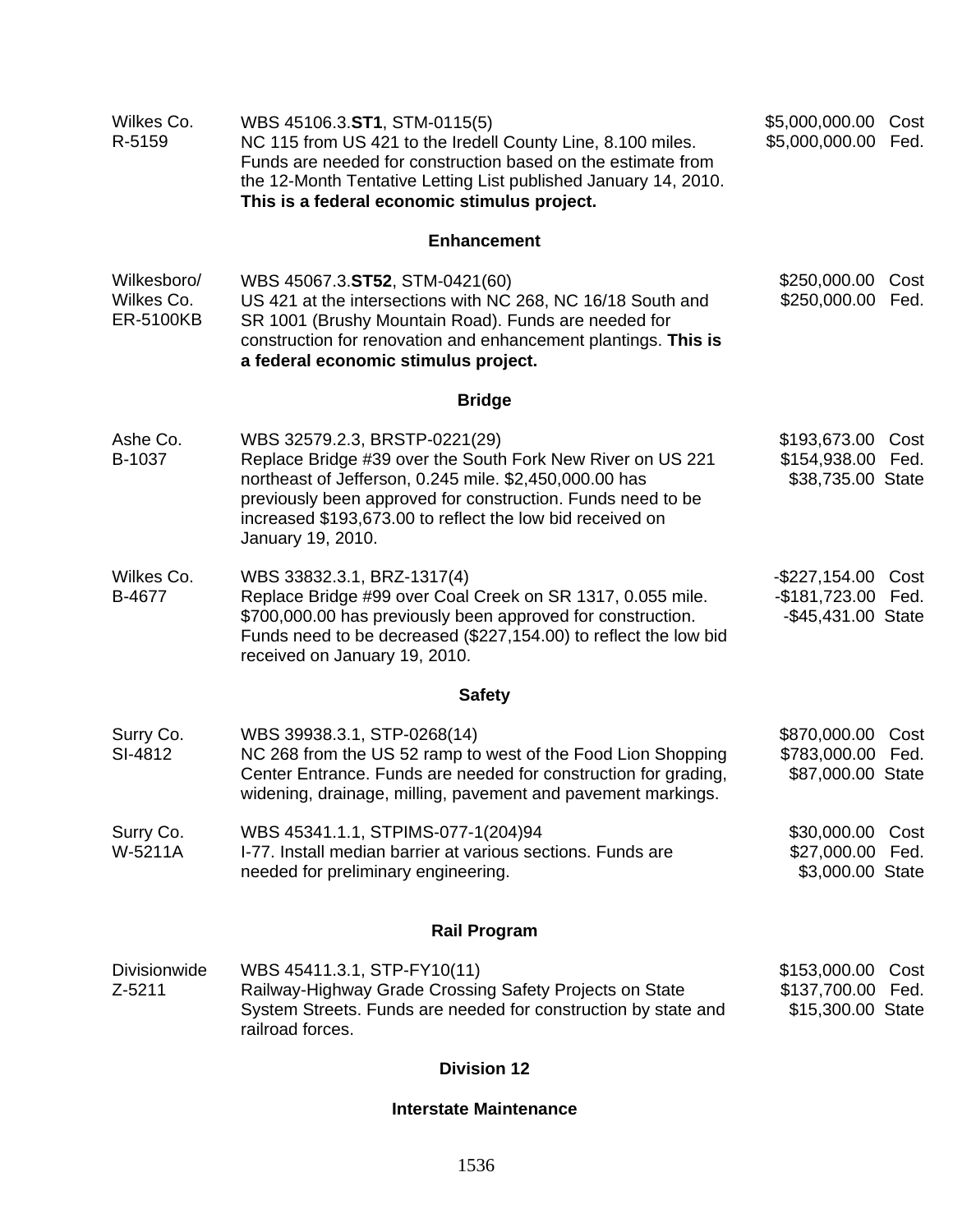| Gaston Co.<br>$I-5121$               | WBS 45059.1.ST1, STM-085-2(68)22<br>I-85 from Milepost 22 to Milepost 23.8. \$1,000.00 has previously<br>been approved for preliminary engineering. Funds need to be<br>decreased (\$1,000.00). Project has been let to contract. This is<br>a federal economic stimulus project.                                                                                                                             | -\$1,000.00 Cost<br>-\$1,000.00 Fed. |      |
|--------------------------------------|---------------------------------------------------------------------------------------------------------------------------------------------------------------------------------------------------------------------------------------------------------------------------------------------------------------------------------------------------------------------------------------------------------------|--------------------------------------|------|
|                                      | <b>National Highway</b>                                                                                                                                                                                                                                                                                                                                                                                       |                                      |      |
| Cleveland Co.<br>R-5144              | WBS 45044.1.ST1, STM-0074(104)<br>US 74 from the Southern Railroad Crossing near SR 1170<br>(Lucas Road) to SR 1161 (West Lee Street) and the end of new<br>pavement near West Lee Street, 3.066 miles. \$1,000.00 has<br>previously been approved for preliminary engineering. Funds<br>need to be decreased (\$1,000.00). Project has been let to<br>contract. This is a federal economic stimulus project. | $-$1,000.00$<br>-\$1,000.00 Fed.     | Cost |
|                                      | <b>Surface Transportation</b>                                                                                                                                                                                                                                                                                                                                                                                 |                                      |      |
| Alexander/<br>Iredell Cos.<br>R-5143 | WBS 45043.1.ST1, STM-0064(121)<br>US 64 from NC 90 in Alexander County to NC 90 in Iredell<br>County, 18.010 miles. \$1,000.00 has previously been approved<br>for preliminary engineering. Funds need to be decreased<br>(\$1,000.00). Project has been let to contract. This is a federal<br>economic stimulus project.                                                                                     | $-$1,000.00$<br>-\$1,000.00 Fed.     | Cost |
|                                      | <b>Enhancement</b>                                                                                                                                                                                                                                                                                                                                                                                            |                                      |      |
| Gaston Co.<br><b>ER-5100LC</b>       | WBS 45067.3.ST51, STM-085-1(114)26<br>I-85 at Exit 26 in Belmont. Funds are needed for construction for<br>the Belmont Interchange Enhancement Planting. This is a<br>federal economic stimulus project.                                                                                                                                                                                                      | \$112,000.00<br>\$112,000.00 Fed.    | Cost |

# **Bridge**

| Catawba Co. | WBS 33426.2.1, BRZ-1880(1)                                    | \$28,000.00 Cost |  |
|-------------|---------------------------------------------------------------|------------------|--|
| B-4062      | Replace Bridge #127 over Pinch Gut Creek on SR 1880.          | \$22,400.00 Fed. |  |
|             | \$25,000.00 has previously been approved for right of way and | \$5,600.00 State |  |
|             | utilities. Additional funds are needed based on the latest    |                  |  |
|             | estimate for utility relocation.                              |                  |  |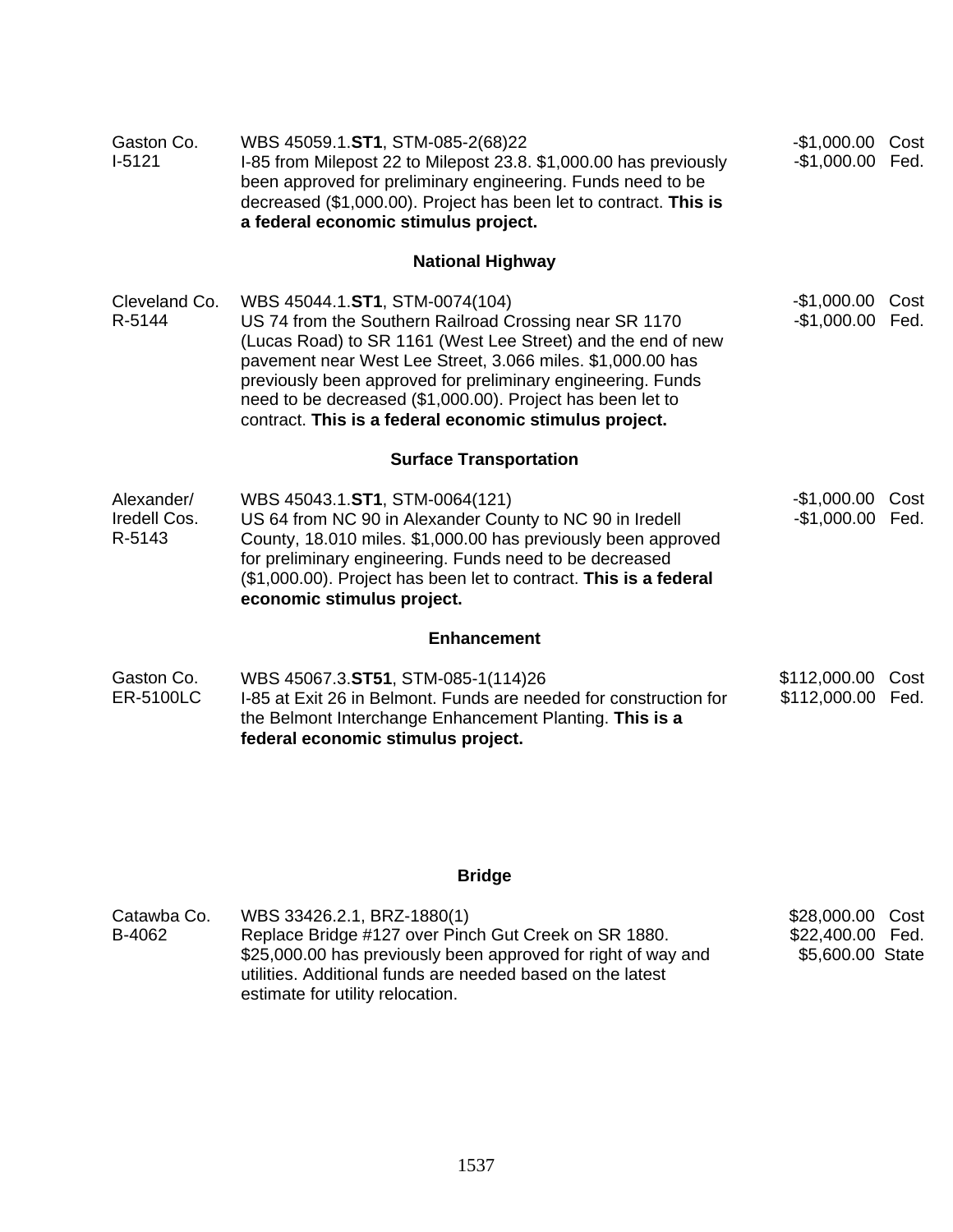| Catawba Co.<br><b>BK-5101C</b> | WBS 42579.3.3, BRSTP-0127(9)<br>Replace Bridge #91 over the Catawba River on NC 127,<br>0.198 mile. Funds are needed for construction based on the<br>estimate from the 12-Month Tentative Letting List published<br>January 14, 2010. | \$1,610,000.00 Cost<br>\$1,288,000.00 Fed.<br>\$322,000.00 State |  |
|--------------------------------|----------------------------------------------------------------------------------------------------------------------------------------------------------------------------------------------------------------------------------------|------------------------------------------------------------------|--|
| Cleveland Co.<br>B-4468        | WBS 33717.3.1, BRSTP-1327(2)<br>Replace Bridge #144 over Sandy Run Creek on SR 1327,<br>0.095 mile. Funds are needed for construction based on the<br>estimate from the 12-Month Tentative Letting List published<br>January 14, 2010. | \$925,000.00 Cost<br>\$740,000.00 Fed.<br>\$185,000.00 State     |  |
|                                | <b>Safety</b>                                                                                                                                                                                                                          |                                                                  |  |
| Cleveland Co.<br>SF-4912G      | WBS 45346.1.1, STP-1158(9)<br>SR 1158 (Beaver Dam Church Road/Homestead Avenue) at<br>SR 1159 (Skinner Road). Funds are needed for preliminary<br>engineering.                                                                         | \$15,000.00 Cost<br>\$13,500.00 Fed.<br>\$1,500.00 State         |  |
| Cleveland Co.<br>W-5212D       | WBS 45342.1.4, STPIMS-085-1(115)0<br>I-85, US 74 and NC 16. Install rumble strips on various sections.<br>Funds are needed for preliminary engineering.                                                                                | \$15,000.00 Cost<br>\$13,500.00 Fed.<br>\$1,500.00 State         |  |
| Gaston Co.<br>W-5212A          | WBS 45342.1.1, STP-0016(49)<br>NC 16. Install median and shoulder barrier with minimal tree<br>removal. Funds are needed for preliminary engineering.                                                                                  | \$20,000.00 Cost<br>\$18,000.00 Fed.<br>\$2,000.00 State         |  |
| Gaston Co.<br>W-5212C          | WBS 45342.1.3, STPNHS-0321(23)<br>US 321 from NC 279 to SR 1367. Install median barrier and<br>remove large bushes. Funds are needed for preliminary<br>engineering.                                                                   | \$20,000.00 Cost<br>\$18,000.00 Fed.<br>\$2,000.00 State         |  |
| Divisionwide<br>W-5212B        | WBS 45342.1.2, STPNHS-0321(22)<br>US 321/I-40 and I-77. Install median barrier at various locations<br>in Iredell, Catawba, Lincoln and Gaston Counties. Funds are<br>needed for preliminary engineering.                              | \$15,000.00 Cost<br>\$13,500.00 Fed.<br>\$1,500.00 State         |  |

# **Rail Program**

| <b>Divisionwide</b> | WBS 45412.3.1, STP-FY10(12)                                    | \$1,088,000.00 Cost |  |
|---------------------|----------------------------------------------------------------|---------------------|--|
| Z-5212              | Railway-Highway Grade Crossing Safety Projects on State        | \$979,200.00 Fed.   |  |
|                     | System Streets. Funds are needed for construction by state and | \$108,800.00 State  |  |
|                     | railroad forces.                                               |                     |  |

# **Municipal Bridge**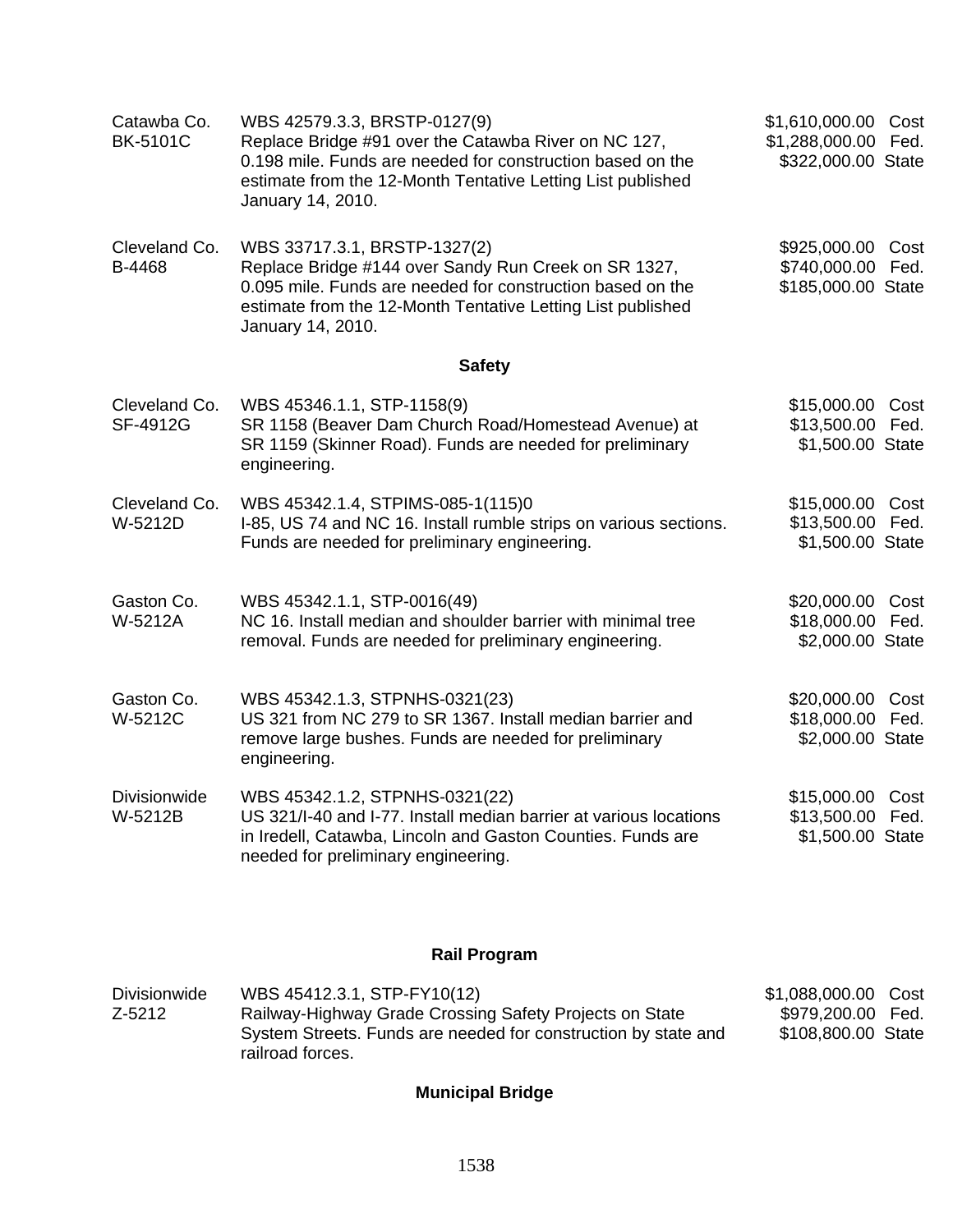| Iredell Co.<br>M-0414               | WBS 42080.1.82, BRZ-NBIS(13)<br>Municipal Bridge Inspections - 6 bridges within the municipality<br>of Statesville. \$15,394.00 has previously been approved for<br>preliminary engineering. Additional funds are needed based on<br>the latest estimate.                                                                                                                                                                                          | \$14,874.00 Cost<br>\$11,899.00 Fed.<br>\$2,975.00 Local |              |
|-------------------------------------|----------------------------------------------------------------------------------------------------------------------------------------------------------------------------------------------------------------------------------------------------------------------------------------------------------------------------------------------------------------------------------------------------------------------------------------------------|----------------------------------------------------------|--------------|
|                                     | <b>Bicycle and Pedestrian</b>                                                                                                                                                                                                                                                                                                                                                                                                                      |                                                          |              |
| Gastonia/<br>Gaston Co.<br>EB-5119  | WBS 45065.3.ST1, STM-1213(20)<br>Carolina Thread Trail; Downtown Connector to Highland Rail<br>Trail. Funds are needed for construction. This is a federal<br>economic stimulus project.                                                                                                                                                                                                                                                           | \$850,000.00<br>\$850,000.00 Fed.                        | Cost         |
|                                     | <b>Division 13</b>                                                                                                                                                                                                                                                                                                                                                                                                                                 |                                                          |              |
|                                     | <b>Interstate Maintenance</b>                                                                                                                                                                                                                                                                                                                                                                                                                      |                                                          |              |
| <b>Buncombe</b><br>Co.<br>$I-5122$  | WBS 45060.1.ST1, STM-0261(83)31<br>I-26 from Milepost 31 to Milepost 37. \$1,000.00 has previously<br>been approved for preliminary engineering. Funds need to be<br>decreased (\$1,000.00). Project has been let to contract. This is<br>a federal economic stimulus project.                                                                                                                                                                     | -\$1,000.00 Cost<br>$-$1,000.00$                         | Fed.         |
|                                     | <b>Enhancement</b>                                                                                                                                                                                                                                                                                                                                                                                                                                 |                                                          |              |
| <b>Buncombe</b><br>Co.<br>ER-5100MA | WBS 45067.3.ST13, STM-0025(25)<br>US 25/Future I-26 Interchange, Exit 23 in Woodfin; I-240/US 70<br>Interchange, Exit 7 and I-240/Broadway Street/Lexington<br>Avenue Interchange, Exit 4 in Asheville. \$212,860.00 has<br>previously been approved for landscaping. Funds need to be<br>decreased (\$4,095.00) to reflect the low bid received. This is a<br>federal economic stimulus project.                                                  | -\$4,095.00 Cost<br>-\$4,095.00 Fed.                     |              |
| <b>Buncombe</b><br>Co.<br>ER-5100MA | WBS 45067.1.ST13, STM-0025(25)<br>US 25/Future I-26 Interchange, Exit 23 in Woodfin; I-240/US 70<br>Interchange, Exit 7 and I-240/Broadway Street/Lexington<br>Avenue Interchange, Exit 4 in Asheville. \$3,000.00 has<br>previously been approved for preliminary engineering.<br>Additional funds are needed to cover expenditures that have or<br>will exceed the previously authorized budget. This is a federal<br>economic stimulus project. | \$1,668.00<br>\$1,668.00                                 | Cost<br>Fed. |
| Burke Co.<br>ER-5100MB              | WBS 45067.3.ST50, STM-040-2(149)95<br>I-40 from Milepost 95 to Milepost 119. Funds are needed for<br>construction for sod seeding and tree plantings along I-40. This<br>is a federal economic stimulus project.                                                                                                                                                                                                                                   | \$176,000.00<br>\$176,000.00                             | Cost<br>Fed. |
| Burnsville/<br>Yancey Co.           | WBS 45254.3.ST1, STM-1307(4)<br>SR 1373 (North Main Street) to the Ray Cort Park Entrance.                                                                                                                                                                                                                                                                                                                                                         | \$37,320.00<br>\$37,320.00                               | Cost<br>Fed. |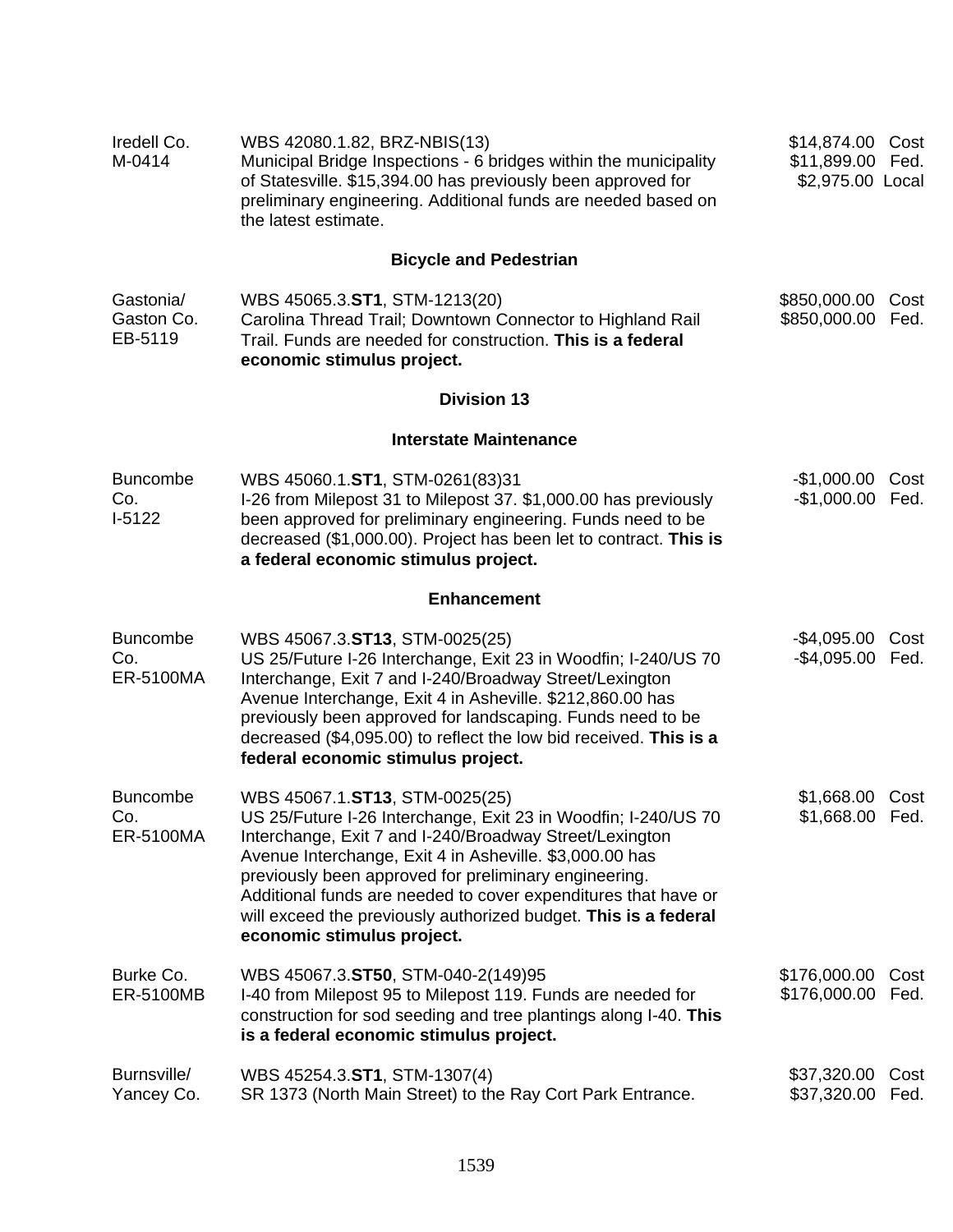| EL-5105                                        | \$130,000.00 has previously been approved for construction.<br>Funds need to be increased \$37,320.00 to reflect the low bid<br>received. This is a federal economic stimulus project.                                                                                                                                                       |                                                              |              |
|------------------------------------------------|----------------------------------------------------------------------------------------------------------------------------------------------------------------------------------------------------------------------------------------------------------------------------------------------------------------------------------------------|--------------------------------------------------------------|--------------|
|                                                | Urban                                                                                                                                                                                                                                                                                                                                        |                                                              |              |
| Asheville/<br><b>Buncombe</b><br>Co.<br>U-5174 | WBS 45231.3.ST1, STM-1302(44)<br>Downtown Central Business District streetscape and gateway<br>on Lexington and Clingman Avenues and College Street.<br>\$90,857.00 has previously been approved for construction.<br>Funds need to be increased \$3,860.00 to reflect the low bid<br>received. This is a federal economic stimulus project. | \$3,860.00<br>\$3,860.00                                     | Cost<br>Fed. |
| Asheville/<br><b>Buncombe</b><br>Co.<br>U-5187 | WBS 45249.3.ST1, STM-1302(48)<br>Kimberly Avenue from Edwin Place to Gracelyn Road,<br>0.900 mile. \$572,000.00 has previously been approved for<br>construction. Funds need to be increased \$48,994.00 to reflect<br>the low bid received. This is a federal economic stimulus<br>project.                                                 | \$48,994.00<br>\$48,994.00                                   | Cost<br>Fed. |
| Forest City/<br>Rutherford<br>Co.<br>U-5159    | WBS 45168.3.ST1, STM-2169(1)<br>SR 2169 (Oakland Road) at SR 2194 (Brick Store Road).<br>\$875,000.00 has previously been approved for construction.<br>Funds need to be decreased (\$241,948.00) to reflect the low bid<br>received. This is a federal economic stimulus project.                                                           | -\$241,948.00<br>$-$ \$241,948.00                            | Cost<br>Fed. |
|                                                | <b>Bridge</b>                                                                                                                                                                                                                                                                                                                                |                                                              |              |
| <b>Buncombe</b><br>Co.<br>B-4446               | WBS 33703.3.1, BRZ-2105(1)<br>Replace Bridge #227 over Reems Creek on SR 2105,<br>0.047 mile. \$550,000.00 has previously been approved for<br>construction. Funds need to be increased \$193,682.00 to reflect<br>the low bid received on January 19, 2010.                                                                                 | \$193,682.00 Cost<br>\$154,946.00 Fed.<br>\$38,736.00 State  |              |
| <b>Buncombe</b><br>Co.<br><b>B-4700AP</b>      | WBS 36727.3.40, BRNHS-000S(370).<br>Bridge Preservation Program. Funds are needed for<br>construction for painting of Bridge #277 on SR 1234 over I-40,<br>Bridge #295 on SR 1224 over I-40, Bridge #431 on I-40, and<br>Bridge #438 on I-40.                                                                                                | \$850,000.00 Cost<br>\$680,000.00 Fed.<br>\$170,000.00 State |              |
| <b>Buncombe</b><br>Co.<br><b>B-4700AQ</b>      | WBS 36727.3.42, BRNHS-000S(370)<br>Bridge Preservation Program. Bridge #29 on I-240. Funds are<br>needed for construction for bridge painting.                                                                                                                                                                                               | \$550,000.00<br>\$440,000.00 Fed.<br>\$110,000.00 State      | Cost         |
| Madison Co.<br>B-3488                          | WBS 33104.2.ST1, STM-1151(8)<br>Replace Bridge #142 over Big Pine Creek on SR 1151,<br>0.056 mile. Funds are needed for construction. This is a<br>federal economic stimulus project.                                                                                                                                                        | \$625,000.00<br>\$625,000.00                                 | Cost<br>Fed. |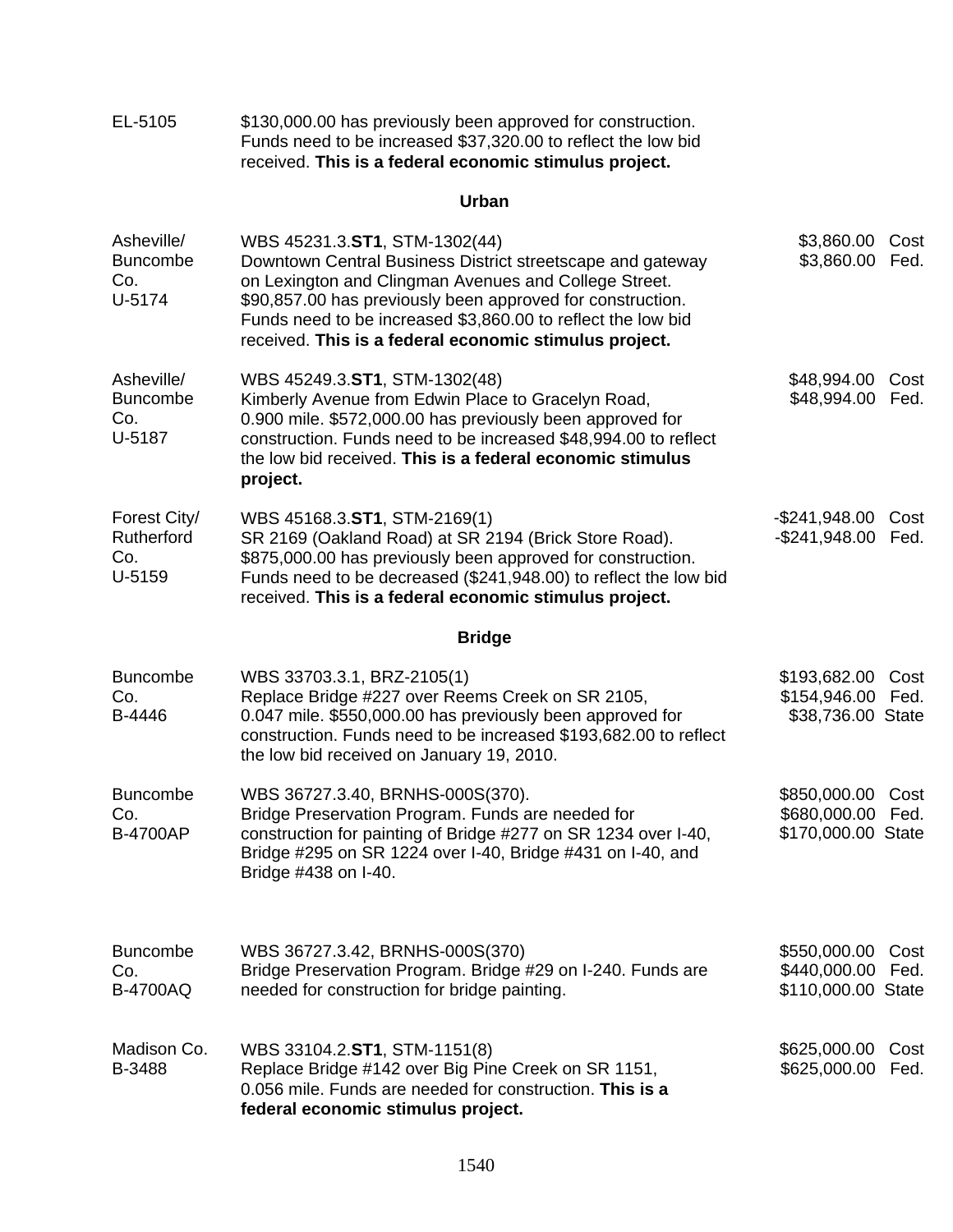| Madison Co.<br>B-3869                           | WBS 33314.3.1, BRSTP-1151(3)<br>Replace Bridge #146 over Big Pine Creek on SR 1151,<br>0.024 mile. \$450,000.00 has previously been approved for<br>construction. Funds need to be increased \$25,184.00 to reflect<br>the low bid received on January 19, 2010.                                                                                                                                                | \$25,184.00 Cost<br>\$20,147.00 Fed.<br>\$5,037.00 State            |
|-------------------------------------------------|-----------------------------------------------------------------------------------------------------------------------------------------------------------------------------------------------------------------------------------------------------------------------------------------------------------------------------------------------------------------------------------------------------------------|---------------------------------------------------------------------|
|                                                 | <b>Safety</b>                                                                                                                                                                                                                                                                                                                                                                                                   |                                                                     |
| McDowell Co.<br>W-5118                          | WBS 41882.3.1, STP-0226(13)<br>NC 226 from SR 1794 (Old Glenwood Road) to the Rutherford-<br>Cleveland County Line. Funds are needed for construction for<br>the rehabilitation of steel beam guardrail.                                                                                                                                                                                                        | \$1,184,940.00<br>Cost<br>\$1,066,446.00 Fed.<br>\$118,494.00 State |
|                                                 | <b>Rail Program</b>                                                                                                                                                                                                                                                                                                                                                                                             |                                                                     |
| Asheville/<br><b>Buncombe</b><br>Co.<br>Z-4713B | WBS 46013.1.2, STP-FY07(15)<br>Railway-Highway Grade Crossing Safety Project at the<br>intersection of Riverside Drive and the Norfolk Southern Railway<br>Tracks; Crossing #720 409S. Funds are needed for preliminary<br>engineering.                                                                                                                                                                         | \$20,000.00 Cost<br>\$18,000.00 Fed.<br>\$2,000.00 Local            |
| Asheville/<br><b>Buncombe</b><br>Co.<br>Z-4713B | WBS 46013.2.2, STP-FY07(15)<br>Railway-Highway Grade Crossing Safety Project at the<br>intersection of Riverside Drive and the Norfolk Southern Railway<br>Tracks; Crossing #720 409S. Funds are needed for construction<br>for the installation of crossing signals and gates.                                                                                                                                 | \$180,000.00 Cost<br>\$162,000.00 Fed.<br>\$18,000.00 Local         |
| Divisionwide<br>Z-4713                          | WBS 46013.2.1, STP-FY07(13)<br>Railway-Highway Grade Crossing Safety Projects on State<br>System Streets. \$351,368.00 has previously been approved for<br>construction. Funds need to be decreased (\$155,000.00) for:<br>Z-4713B - intersection of Riverside Drive and the Norfolk<br>Southern Railway Tracks; Crossing #720 409S. Determination<br>has been made that this project is on a municipal street. | $-$155,000.00$<br>Cost<br>-\$139,500.00 Fed.<br>-\$15,500.00 State  |
| Divisionwide<br>Z-5213                          | WBS 45413.3.1, STP-FY10(13)<br>Railway-Highway Grade Crossing Safety Projects on State<br>System Streets. Funds are needed for construction by state and<br>railroad forces.                                                                                                                                                                                                                                    | \$1,095,000.00 Cost<br>\$985,500.00 Fed.<br>\$109,500.00 State      |
|                                                 | <b>Division 14</b>                                                                                                                                                                                                                                                                                                                                                                                              |                                                                     |
|                                                 | <b>Interstate Maintenance</b>                                                                                                                                                                                                                                                                                                                                                                                   |                                                                     |
| Haywood Co.<br>$I-5140$                         | WBS 45317.1.ST1, STM-040-1(212)33<br>I-40 at Milepost 33.4 (East and Westbound), Milepost 28.7 (East<br>and Westbound), Milepost 21 (Westbound) and Milepost 0.7<br>(Eastbound). \$5,000.00 has previously been approved for<br>preliminary engineering. Funds need to be decreased<br>(\$5,000.00). Project has been let to contract. This is a federal                                                        | $-$ \$5,000.00<br>Cost<br>-\$5,000.00 Fed.                          |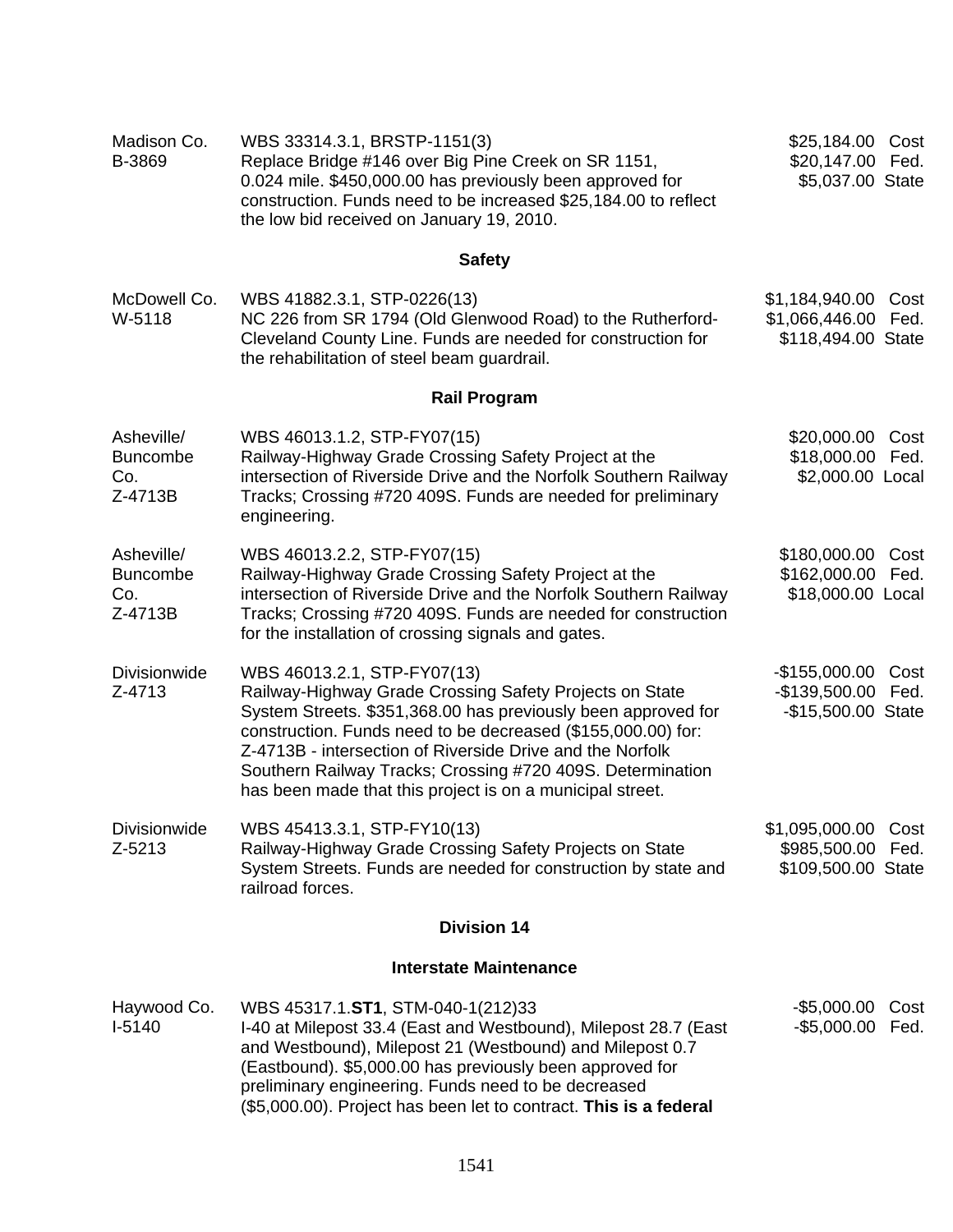## **economic stimulus project.**

| Polk Co.<br>$I-5100$       | WBS 41860.1.ST1, STM-026-1(85)61<br>I-26 from Milepost 61 to Milepost 71. \$10,000.00 has previously<br>been approved for preliminary engineering. Additional funds are<br>needed to cover expenditures that have or will exceed the<br>previously authorized budget. This is a federal economic<br>stimulus project.                                                                                      | \$1,743.00 Cost<br>\$1,743.00 Fed.                         |              |
|----------------------------|------------------------------------------------------------------------------------------------------------------------------------------------------------------------------------------------------------------------------------------------------------------------------------------------------------------------------------------------------------------------------------------------------------|------------------------------------------------------------|--------------|
| Polk Co.<br>$I-5100$       | WBS 41860.3.ST1, STM-026-1(85)61<br>I-26 from Milepost 61 to Milepost 71, 9.190 miles.<br>\$7,300,000.00 has previously been approved for construction.<br>Funds need to be increased \$3,407,369.00 to reflect the low bid<br>received on January 19, 2010. This is a federal economic<br>stimulus project.                                                                                               | \$3,407,369.00<br>\$3,407,369.00                           | Cost<br>Fed. |
|                            | <b>Surface Transportation</b>                                                                                                                                                                                                                                                                                                                                                                              |                                                            |              |
| Cherokee Co.<br>R-5161     | WBS 45108.1.ST1, STM-0141(5)<br>NC 141 from US 64 to US 74. \$10,000.00 has previously been<br>approved for preliminary engineering. Additional funds are<br>needed to cover expenditures that have or will exceed the<br>previously authorized budget. This is a federal economic<br>stimulus project.                                                                                                    | \$28,659.00<br>\$28,659.00 Fed.                            | Cost         |
| Henderson<br>Co.<br>R-4430 | WBS 34623.2.2, STP-1783(3)<br>SR 1783 (Upward Road) from US 176 (Spartanburg Highway)<br>to SR 1006 (Howard Gap Road), 2.779 miles. Funds are<br>needed for construction based on the estimate from the<br>12-Month Tentative Letting List published January 14, 2010.<br>This is a three (3) year cash Flow project with \$9,633,000.00 in<br>FFY10, \$9,633,000.00 in FFY11 and \$9,634,000.00 in FFY12. | \$28,900,000.00<br>\$23,120,000.00<br>\$5,780,000.00 State | Cost<br>Fed. |
| Jackson Co.<br>R-5202      | WBS 42803.1.ST1, STM-0107(11)<br>NC 107 from south of SR 1142 (Laurel Knob Road) to north of<br>SR 1145 (North Norton Road). \$10,000.00 has previously been<br>approved for preliminary engineering. Funds need to be<br>decreased (\$9,639.00). Project has been let to contract. This is<br>a federal economic stimulus project.                                                                        | $-$ \$9,639.00<br>-\$9,639.00 Fed.                         | Cost         |
| Macon Co.<br>R-5203        | WBS 42804.1.ST1, STM-0064(137)<br>US 64 at the intersections of SR 1516 (Sanders Road),<br>SR 1517 (Bethel Church Road) and SR 1533 (Walnut Creek<br>Road). \$5,000.00 has previously been approved for preliminary<br>engineering. Funds need to be decreased (\$1,160.00). Project<br>has been let to contract. This is a federal economic stimulus<br>project.                                          | $-$1,160.00$<br>-\$1,160.00 Fed.                           | Cost         |
| Transylvania<br>Co.        | WBS 45046.1.ST1, STM-0276(8)<br>US 276 from the Pisgah Forest Boundary to Brevard.                                                                                                                                                                                                                                                                                                                         | \$18,558.00<br>\$18,558.00                                 | Cost<br>Fed. |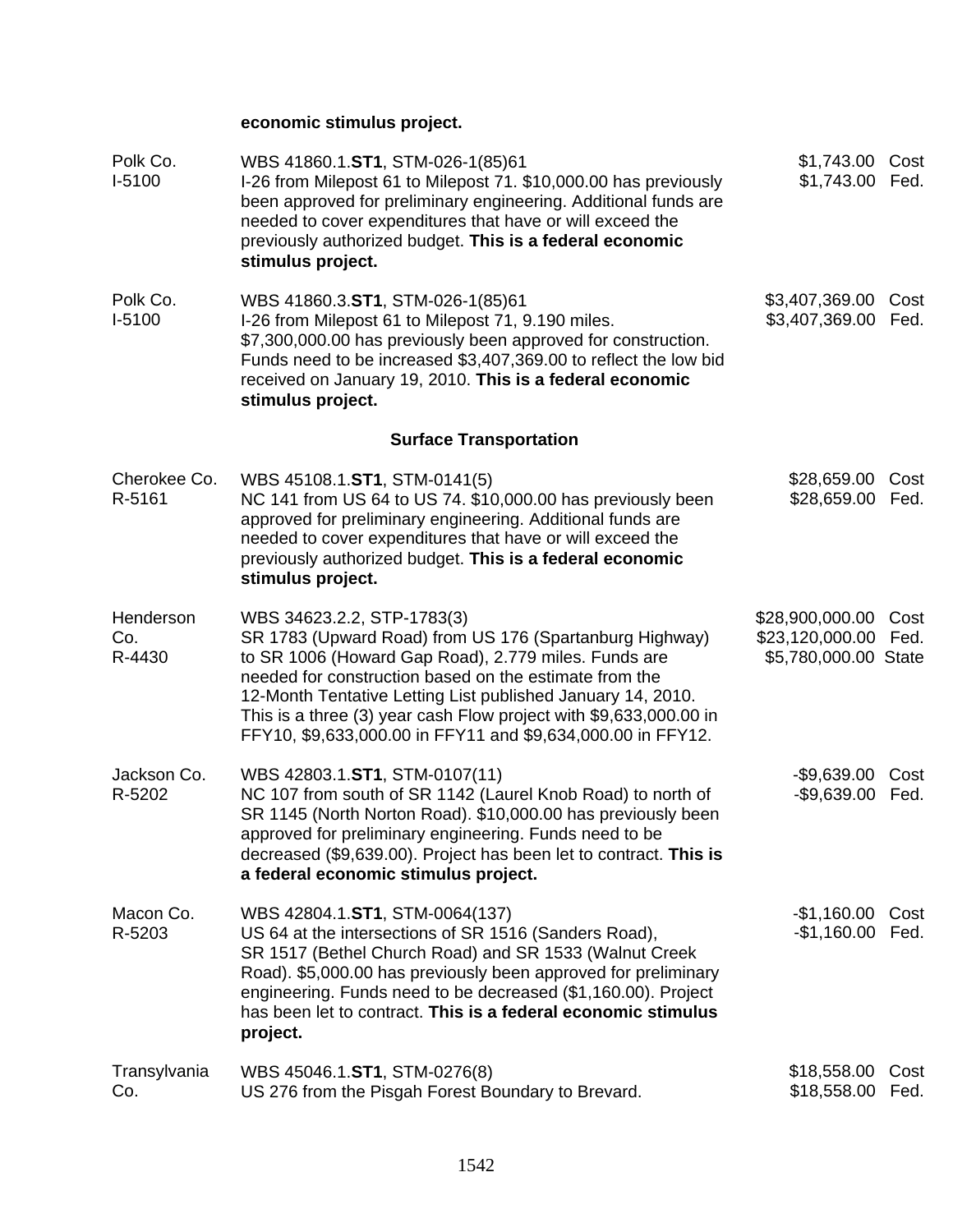| R-5146                                      | \$10,000.00 has previously been approved for preliminary<br>engineering. Additional funds are needed to cover expenditures<br>that have or will exceed the previously authorized budget. This<br>is a federal economic stimulus project.                                                                             |                                                         |              |
|---------------------------------------------|----------------------------------------------------------------------------------------------------------------------------------------------------------------------------------------------------------------------------------------------------------------------------------------------------------------------|---------------------------------------------------------|--------------|
|                                             | Urban                                                                                                                                                                                                                                                                                                                |                                                         |              |
| Maggie<br>Valley/<br>Haywood Co.<br>U-5181A | WBS 45238.1.ST1, STM-1499(3)<br>SR 1307 (Moody Farm Road) terminating at Soco Road<br>(US 19). \$102,252.00 has previously been approved for<br>preliminary engineering. Funds need to be decreased<br>(\$101,802.00). Project has been let to contract. This is a<br>federal economic stimulus project.             | $-$101,802.00$<br>$-$101,802.00$                        | Cost<br>Fed. |
| Maggie<br>Valley/<br>Haywood Co.<br>U-5181B | WBS 45238.1.ST2, STM-1499(4)<br>Two pedestrian bridges at Jonathan Creek along SR 1307<br>(Moody Farm Road). \$30,000.00 has previously been approved<br>for preliminary engineering. Funds need to be decreased<br>(\$30,000.00). Project has been let to contract. This is a federal<br>economic stimulus project. | $-$ \$30,000.00<br>$-$ \$30,000.00                      | Cost<br>Fed. |
|                                             | <b>Bridge</b>                                                                                                                                                                                                                                                                                                        |                                                         |              |
| Graham Co.<br>B-5209                        | WBS 45307.3.ST1, STM-0129(2)<br>Bridge #10 over East Buffalo Creek on US 129. Funds are<br>needed for construction for deck preservation. This is a federal<br>economic stimulus project.                                                                                                                            | \$750,000.00<br>\$750,000.00                            | Cost<br>Fed. |
| Jackson Co.<br>B-3480                       | WBS 33097.2.2, BRSTP-0107(3)<br>Replace Bridge #39 over the East Fork Tuckasegee River on<br>NC 107. Funds are needed for right of way and utilities.                                                                                                                                                                | \$980,000.00<br>\$784,000.00 Fed.<br>\$196,000.00 State | Cost         |
|                                             | <b>Safety</b>                                                                                                                                                                                                                                                                                                        |                                                         |              |
| Henderson<br>Co.<br>W-5214A                 | WBS 45344.1.1, STPNHS-0025(27)<br>US 25 from north of the North Carolina/South Carolina State<br>Line northward to SR 1858 (Old Zirconia Road). Funds are<br>needed for preliminary engineering.                                                                                                                     | \$30,000.00<br>\$27,000.00 Fed.<br>\$3,000.00 State     | Cost         |
|                                             | <b>Rail Program</b>                                                                                                                                                                                                                                                                                                  |                                                         |              |
| <b>Divisionwide</b><br>Z-5214               | WBS 45414.3.1, STP-FY10(14)<br>Railway-Highway Grade Crossing Safety Projects on State<br>System Streets. Funds are needed for construction by state and<br>railroad forces.                                                                                                                                         | \$306,000.00<br>\$275,400.00<br>\$30,600.00 State       | Cost<br>Fed. |
|                                             |                                                                                                                                                                                                                                                                                                                      |                                                         |              |

#### **Statewide**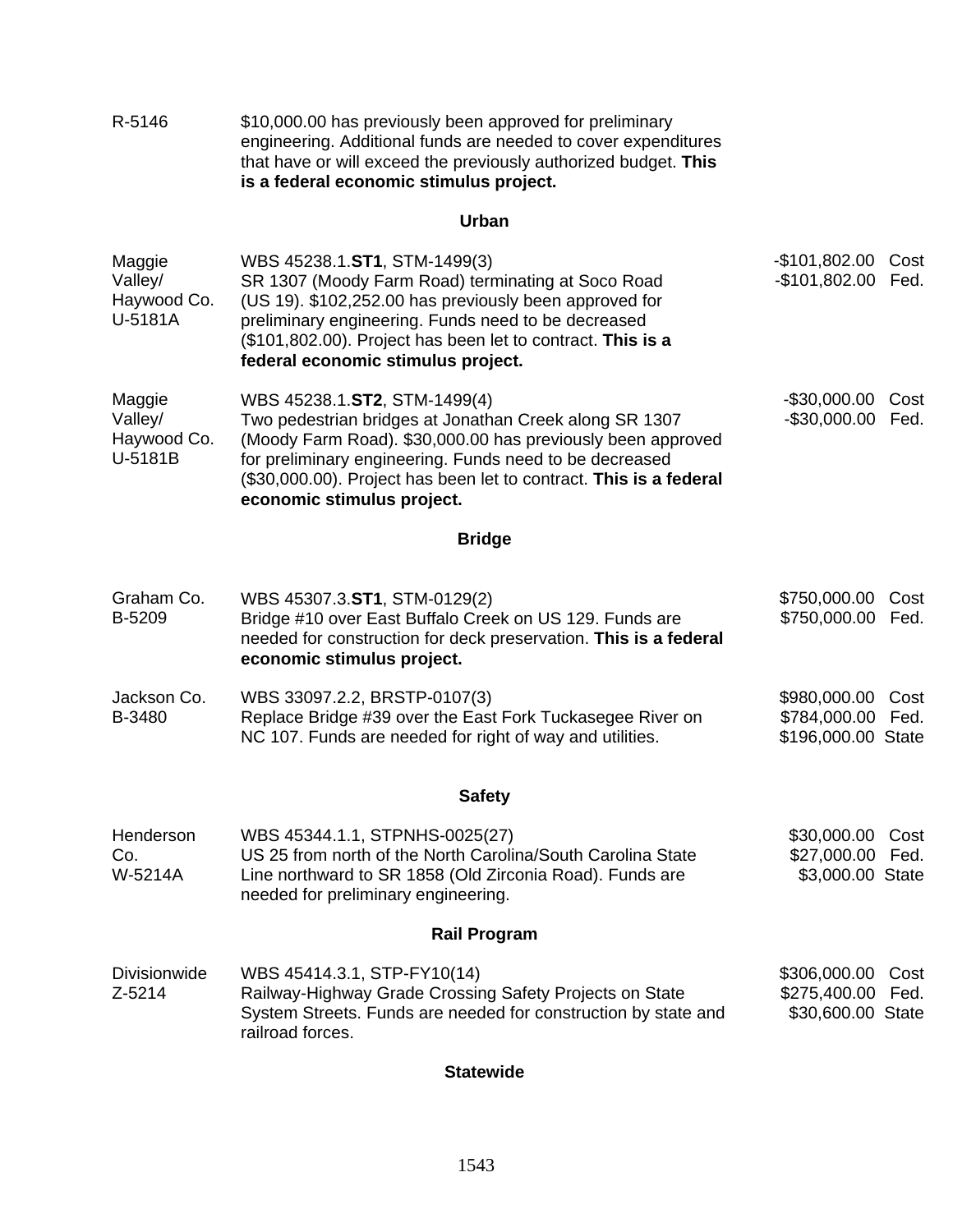**Planning and Research** 

| Statewide<br>No ID  | WBS 47510.2.2, SPR-000S(617)<br>AASHTO Transportation Preservation Program. Funds are<br>needed for preliminary engineering.                                                                                                | \$30,500.00 Cost<br>\$30,500.00 Fed.                        |  |
|---------------------|-----------------------------------------------------------------------------------------------------------------------------------------------------------------------------------------------------------------------------|-------------------------------------------------------------|--|
| Statewide<br>No ID  | WBS 47510.2.1, SPR-000S(616)<br>AASHTO Software Development. Funds are needed for<br>preliminary engineering.                                                                                                               | \$50,000.00 Cost<br>\$50,000.00 Fed.                        |  |
|                     | <b>Rail Program</b>                                                                                                                                                                                                         |                                                             |  |
| Statewide<br>Z-5000 | WBS 42007.1.1, STP-000S(510)<br>Railway-Highway Grade Crossing Safety Projects on State<br>System Streets. \$852,000.00 has previously been approved for<br>preliminary engineering. Additional funds are needed for FFY10. | \$891,000.00 Cost<br>\$801,900.00 Fed.<br>\$89,100.00 State |  |

#### **ITEM M SUMMARY - 219 PROJECT(S) - (TOTAL FEDERAL AND STATE) \$104,631,593.00**

#### **Approval – Revisions to the 2009 - 2015 STIP**

Following the recommendation of Calvin Leggett, Manager of the Program Development Branch, a motion was made by Board Member Burrell, seconded by Board Member White, and the vote was unanimous in approving the following modifications to the 2009 – 2015 State Transportation Improvement Program: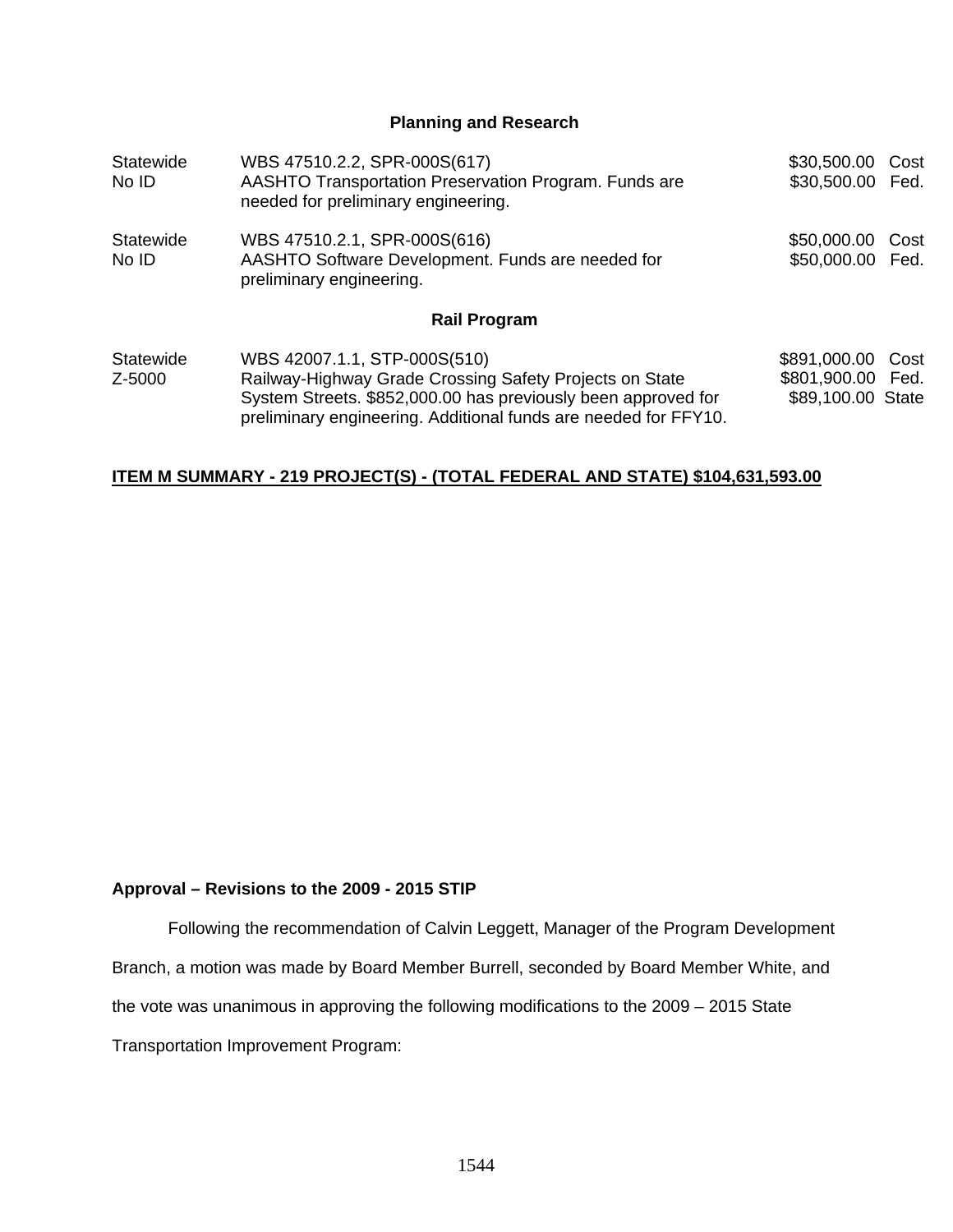## **STIP MODIFICATIONS**

| <b>DIVISION 2</b><br>1. B-4236   | SR 1541, Pitt County. Replace Bridge<br>No.121 over Grindle creek. Delayed<br>construction, FFY 09 to FFY 10. Division<br>needs additional design time. Division<br>POC project.                                                                               | Construction FFY 10 - \$525,000 (NFA)  |
|----------------------------------|----------------------------------------------------------------------------------------------------------------------------------------------------------------------------------------------------------------------------------------------------------------|----------------------------------------|
| <b>DIVISION 5</b><br>1. U-5024   | Holly Springs, New Route (Green Oaks<br>Parkway), SR 1152 (Holly Springs-New<br>Hill Road) to NC 55 (Holly Springs<br>Bypass), Wake County. Multi-lanes on<br>new location. Accelerated construction<br>reimbursement, SFY 12 to SFY 10 to<br>assist with MOE. | Reimbursement SFY 10 - \$2,650,000 (S) |
| <b>DIVISION 7</b><br>1. R-5177   | Resurface selected Federal-Aid routes,<br><b>Caswell County. Construction</b><br>reprogrammed for FFY 10, project<br>inadvertently deleted from STIP.                                                                                                          | Construction FFY 10 - \$3,000,000 (ST) |
| 2. U-5170                        | Intersection improvements at selected<br>locations, Alamance County. Added right<br>of way, FFY 10 not previously<br>programmed.                                                                                                                               | Right of way FFY 10 - \$78,000 (STP)   |
| <b>DIVISION 10</b><br>1. R-2248H | I-485, Interchange with SR 1148 (Garrison<br>Road), Mecklenburg County. Added right<br>of way, SFY 10 not previously<br>programmed.                                                                                                                            | Right of way SFY 10 - \$10,000 (T)     |
| 2. B-4579                        | SR 2025, Mecklenburg County. Replace<br>Bridge No. 134 over McIntyre Creek.<br>Delayed right of way, FFY 09 to FFY 10.<br>State Bridge Management needs<br>additional time to complete design.<br>Construction remains in FFY 10 as<br>programmed.             | Right of way FFY 10 - \$5,000 (FA)     |
| <b>DIVISION 11</b><br>1. BK-5117 | SR 1166, Avery County. Replace Bridge<br>No. 16 over Horse Creek. Delayed right<br>of way, FFY 09 to FFY 10. State Bridge<br>Management needs additional time to<br>complete design. Construction remains<br>in FFY 10 as programmed.                          | Right of way FFY 10 - \$75,000 (NFA)   |
| <b>DIVISION 12</b>               |                                                                                                                                                                                                                                                                |                                        |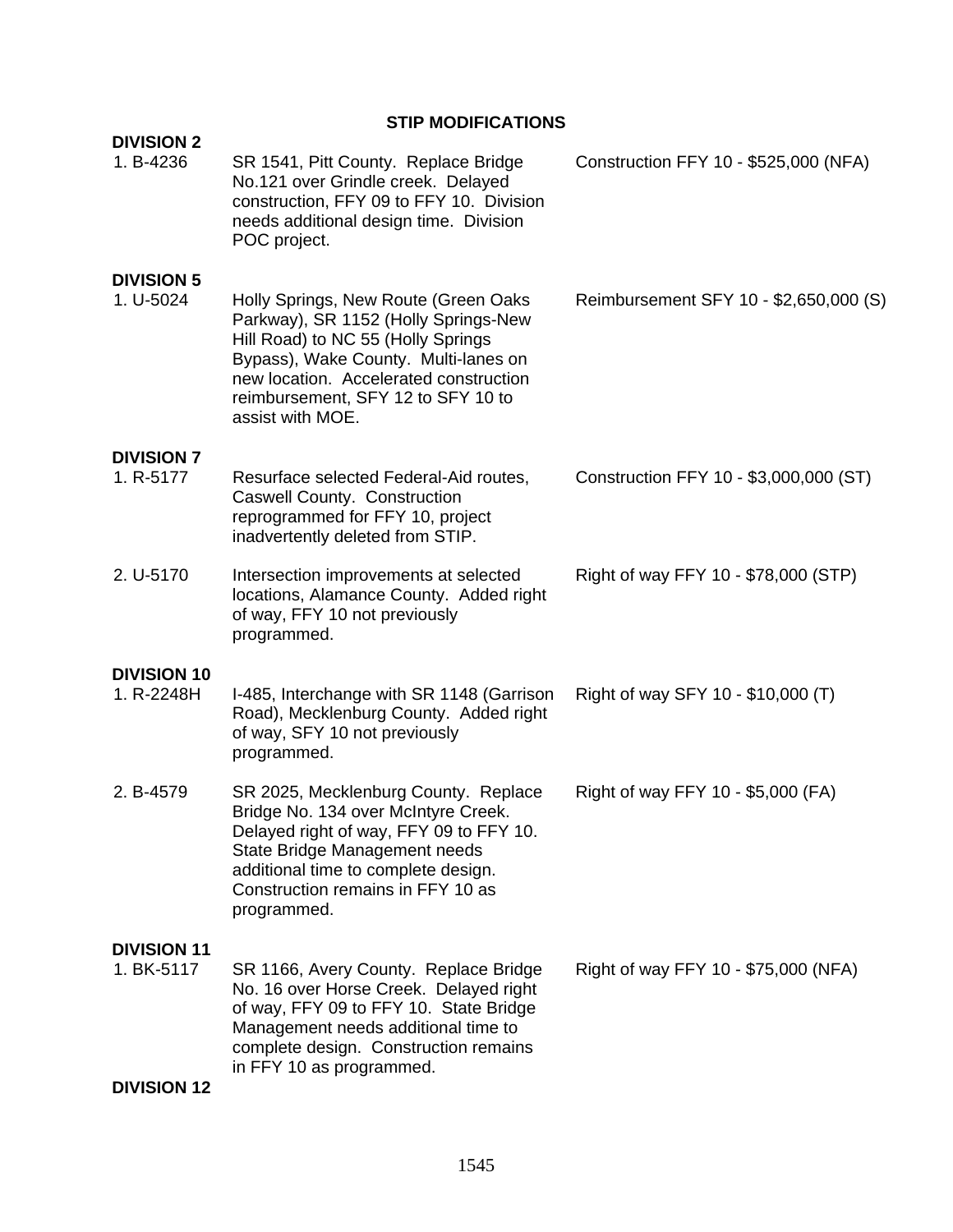| 1. BK-5121                      | SR 2120, Iredell County. Replace Bridge<br>No. 350 over Long Branch. Delayed right<br>of way, FFY 09 to FFY 10. State Bridge<br>Management needs additional time to<br>complete design. Construction remains<br>in FFY 10 as programmed.                                                                                         | Right of way FFY 10 - \$50,000 (NFA)                                                                                           |
|---------------------------------|----------------------------------------------------------------------------------------------------------------------------------------------------------------------------------------------------------------------------------------------------------------------------------------------------------------------------------|--------------------------------------------------------------------------------------------------------------------------------|
| 2. SF-4912F                     | NC 127, South of SR 1137 to south of<br>SR 1236, Alexander County. Construct<br>center left turn lane. Delayed right of way,<br>FFY 09 to FFY 10 and construction,<br>FFY 09 to FFY 11. Division needs<br>additional time to complete design.                                                                                    | Right of way FFY 10 - \$ 6,000 (HRRR)<br>Construction FFY 11 - \$345,000 (HRRR)<br>Total Cost --------------- \$351,000 (HRRR) |
| 3. SF-5112A                     | NC 127, SR 1128 to SR 1176, Catawba<br>County. Construct continuous left turn<br>lane. Add right of way, FFY 10 not<br>previously programmed and delay<br>construction, FFY 09 to FFY 10.                                                                                                                                        | Right of way FFY 10 - \$ 20,000 (HES)<br>Construction FFY 10 - \$200,000 (HES)<br>Total Cost -------------- \$220,000 (HES)    |
| <b>DIVISION 13</b><br>1. E-5105 | Asheville, SR 3503 (Overlook Road) at<br>Pinchot Drive, Buncombe County. Install<br>pedestrian signal and crosswalk at<br>intersection and construct 400 feet of<br>sidewalk along Pinchot Street to Estes<br>Elementary School. Delayed construction,<br>FFY 09 to FFY 10. Division needs<br>additional time to complete plans. | Construction FFY 10 - \$70,000 (STE)                                                                                           |
| <b>DIVISION 14</b><br>1. B-4241 | SR 1520, Polk County. Replace Bridge<br>No. 24 over Hooper Creek. Delayed right<br>of way, FFY 09 to FFY 10. State Bridge<br>Management needs additional time to<br>complete design. Construction remains in<br>FFY 10 as programmed.                                                                                            | Right of way FFY 10 - \$5,000 (NFA)                                                                                            |

#### **STIP DELETIONS**

**DIVISION 4**<br>1. SF-5104A 1. SF-5104A NC 43-48 (Benvenue Road) at Thorpe Road intersection, Nash County. Install traffic signal and concrete island on northbound NC 43-48.

Delete at the request of the Division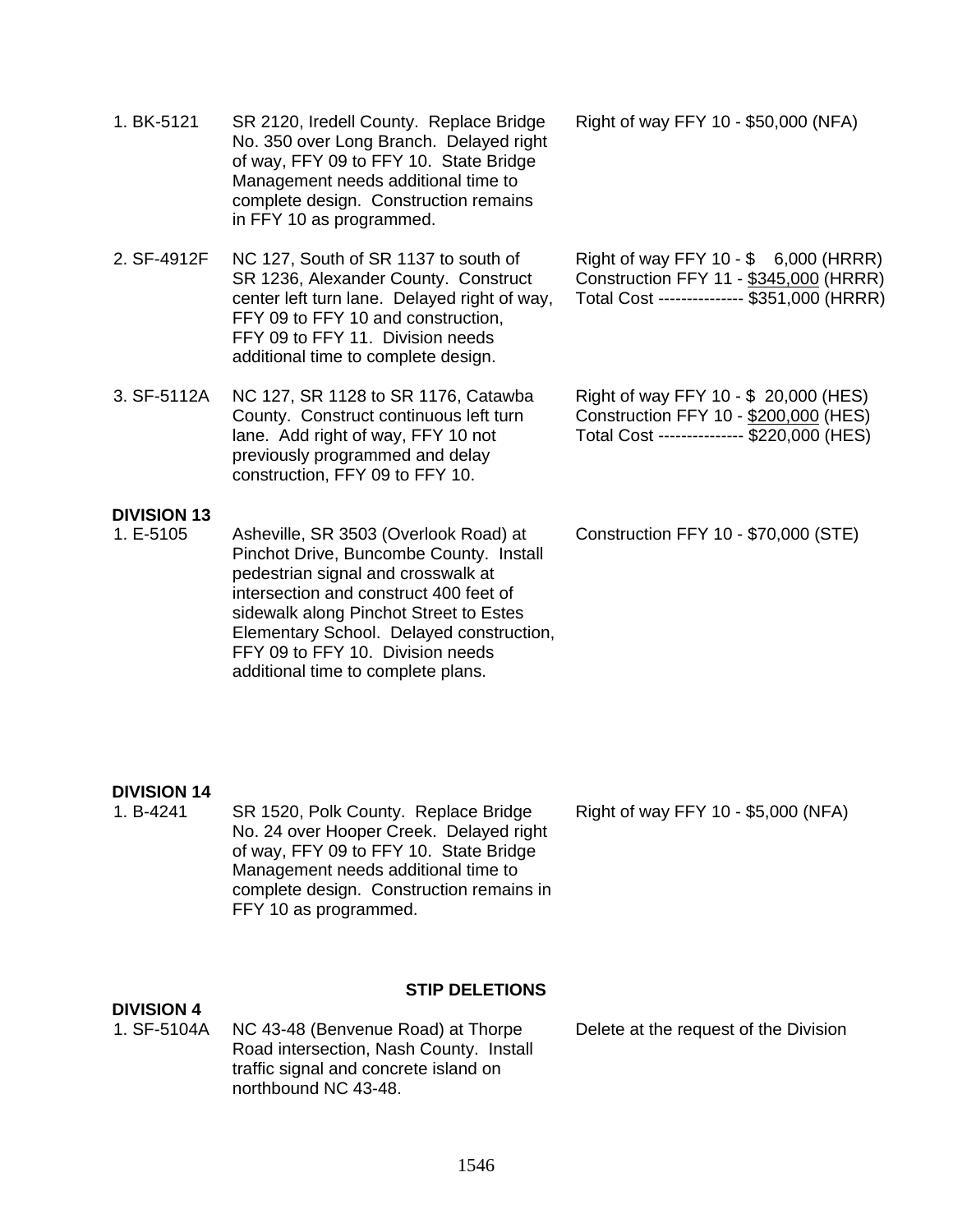#### **Approval - Municipal and Special Agreements**

Director of Transportation Program Management Unit Rodger Rochelle outlined

provisions for municipal and special agreements. Pursuant to his recommendation, a motion

was made by Board Member Overholt, seconded by Board Member Halsey, and the vote was

unanimous to approve the following agreements:

SUMMARY: There are a total of 17 agreements for approval by the Board of Transportation.

Division 2

City of Greenville Pitt County U-3613 B 34961.3.3

This project consists of widening and resurfacing on Persimmon Place from Winding Branches Drive to Pine Branches Circle in Greenville. The Municipality shall be responsible for all phases of the project. The Department shall participate in the actual construction costs of the project in an amount not to exceed \$149,000. This agreement supersedes the agreement approved by the Board of Transportation on October 2007.

Town of Indian Beach Carteret County ER-2971 B 3602.3.01

Greenville Utilities Commission Pitt County B-4238 33581.3.1

This project consists of the construction of sidewalk, curb and gutter and wheel chair ramps along the north side of Salter Path Road (NC 58) from Trade Winds Marina to beach access just before Ocean Club in Indian Beach. The Municipality shall be responsible for all phases of the project. The Department shall participate in the actual construction costs of the project in an amount not to exceed \$30,000. Costs which exceed this amount shall be borne by the Municipality.

This project consists of the replacement of Bridge No. 219 over Hardee Creek on SR 1726 (Portertown Road) in Greenville. The Department shall be responsible for all phases of the project. At the request of the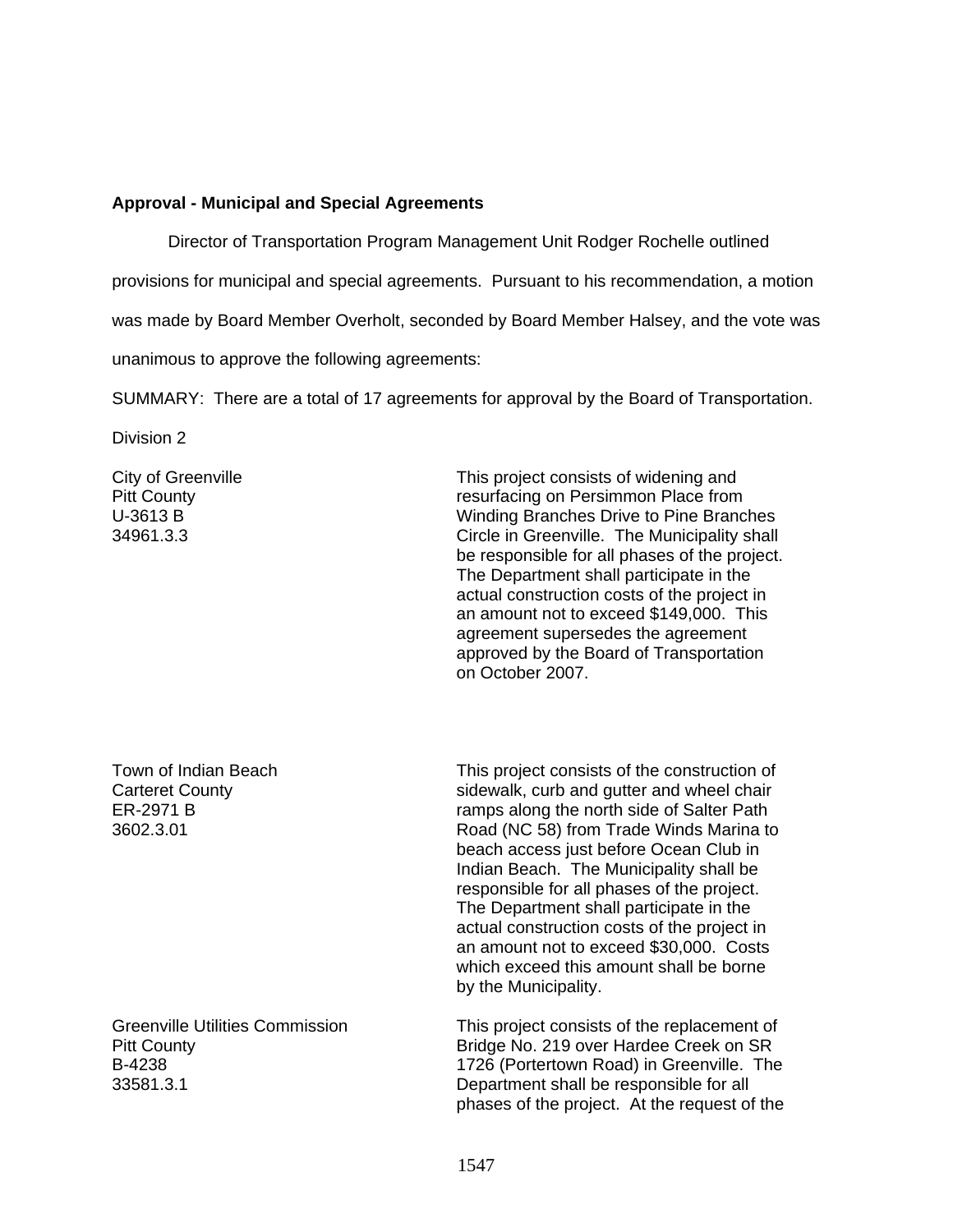GUC, the Department shall include provisions in the construction contract for the contractor to install GUC owned water lines. The GUC shall reimburse the Department the entire cost of said utility work. (Estimated cost to the GUC is \$90,000.)

This project consists of the construction of a multi-use trail along Buffalo Creek and Neuse River from the southern property line of Smithfield Park at the existing Loop Trail to Kiddie Park in Smithfield. The Municipality shall be responsible for all phases of the project. The Department shall participate in the actual construction costs of the project in an amount not to exceed \$100,000. Costs which exceed this amount shall be borne by the Municipality.

Division 5

Division 4

Town of Smithfield Johnston County ER-2971 D 3604.3.01

Town of Cary Wake and Durham Counties U-4026 35018.3.1

Town of Cary Wake County EL-4998 B

This project consists of widening of Davis Drive from Morrisville-Carpenter Road to Koppers Road. This Supplemental Agreement includes provisions in its construction contract for constructing a break in the median to accommodate a left turn from northbound Davis Drive into Parcel # 13, Davis Recreation. The Municipality shall reimburse the Department 50% of the actual cost of the work performed by the Department, including administrative costs. (Estimated cost to the Municipality is \$26,981.29)

This project consists of the construction of Segment 3, Phase III of the Black Creek Greenway in Cary. The Municipality shall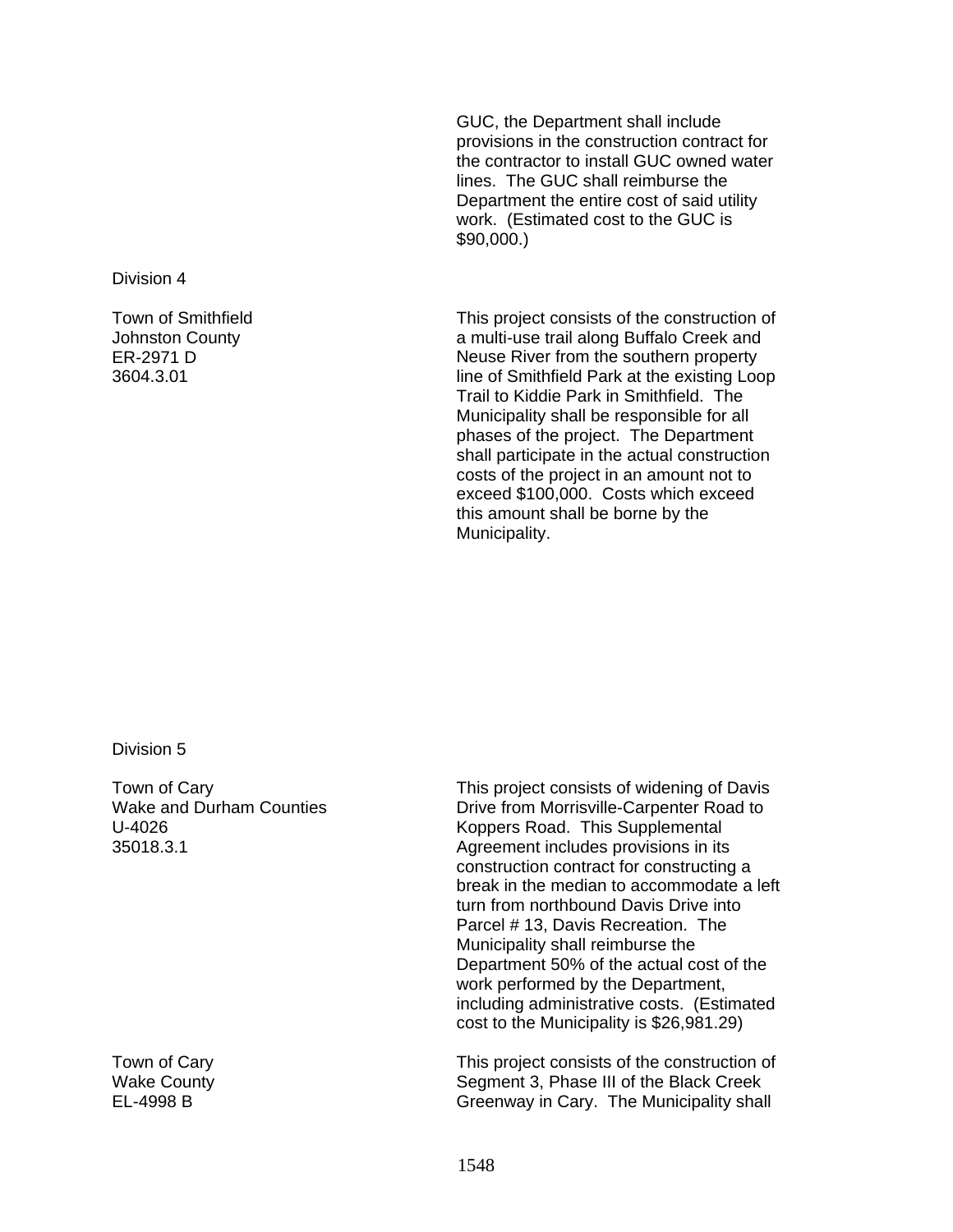Town of Cary Wake County EL-4998 D 41066.3.3 Town of Cary Wake County EL-4998 E 41066.3.4 Town of Apex Wake County B-4991 40890.3.1

Division 7

41066.3.1 prepare all plans and construct the project. The Department will reimburse the Municipality 80% of approved eligible costs up to \$353,920 in High Priority funds, with the Municipality providing a 20% match. This agreement supersedes the agreement approved by the Board of Transportation on December 2009.

> This project consists of the construction of Segment 3, Phase IV of the Black Creek Greenway in Cary. The Municipality shall prepare all plans and construct the project. The Department will reimburse the Municipality 80% of approved eligible costs up to \$309,120 in High Priority funds, with the Municipality providing a 20% match. This agreement supersedes the agreement approved by the Board of Transportation on December 2009.

This project consists of the construction of the Tryon Road Greenway in Cary. The Municipality shall prepare all plans and construct the project. The Department will reimburse the Municipality 52% of approved eligible costs up to \$239,260 in High Priority funds, with the Municipality providing a 48% match.

This project consists of the replacement of Bridge No. 359 located on SR 1163 (Kelly Road) over Beaver Creek in Apex. The Department shall prepare the environmental and/or planning document, project plans and specifications, construct the project, and acquire any needed right of way. The Municipality shall relocate and adjust any municipally-owned water and sewer lines, and any utilities under franchise.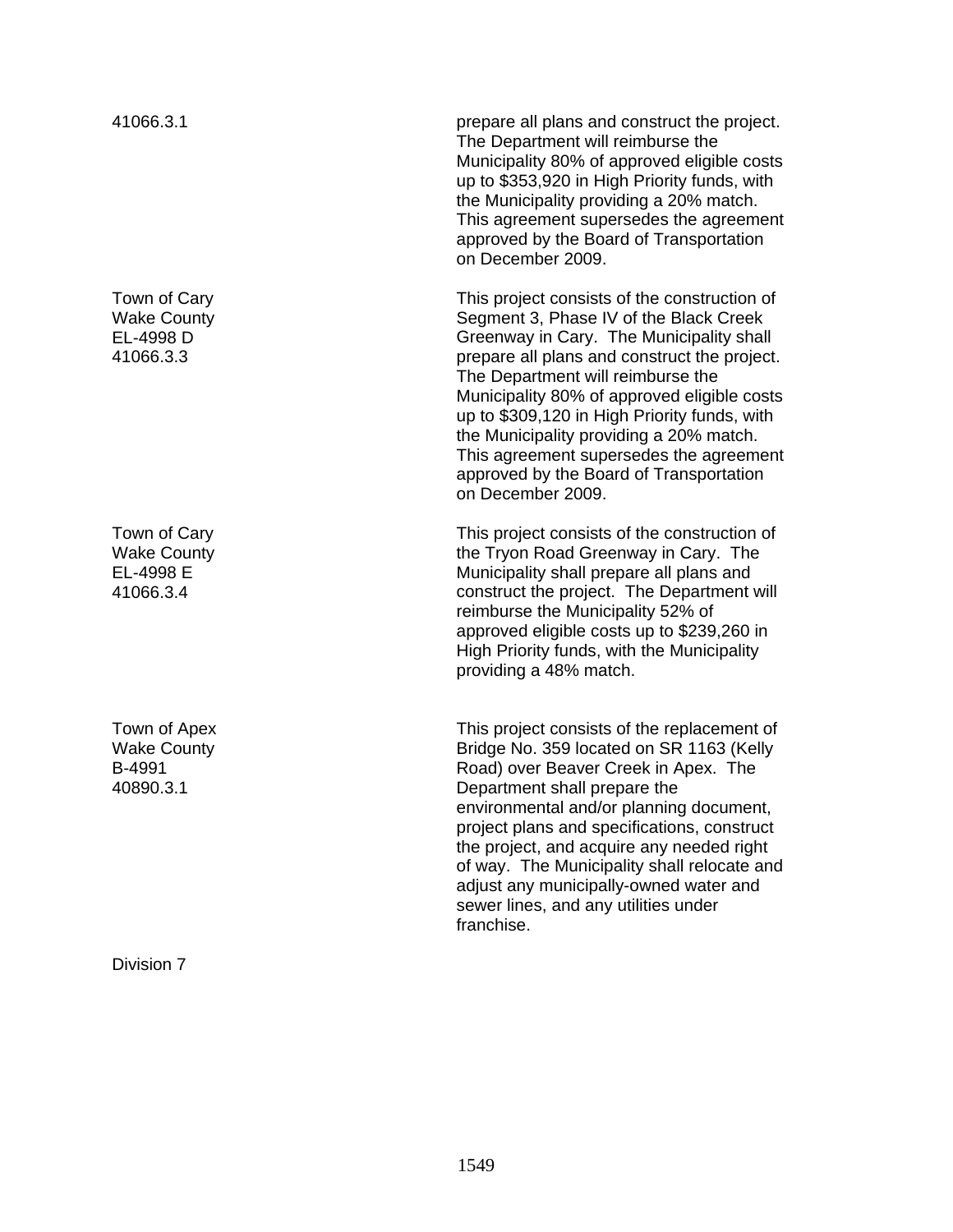Town of Chapel Hill Orange County U-3306 34913.3.1

City of High Point Guilford County U-4758 40251.1.1

This project consist of the roadway improvements from along SR 1733 (Weaver Dairy road) from NC 86 to SR 1734 (Erwin Road) in Chapel Hill. The Department shall prepare the environmental and/or planning document, project plans and specifications, construct the project, and acquire any needed right of way. The Municipality shall relocate and adjust any municipally-owned utilities, except water and sewer lines. At the request of the Municipality, the Department shall include in its contract the construction of sidewalks along both sides of the road for the entire project length except for the Cedar Falls Park area. The Municipality shall reimburse the Department 40% of the actual cost of the work. (Estimated cost to the Municipality is \$121,074.)

The project consists of a planning and environmental study and design/engineering for the Airport Area Roadway Project in Guilford County. The Department shall reimburse the Municipality to the extent of 80% of the approved eligible costs up to the maximum federal award amount of \$6,492,260. The Municipality shall provide at least 20% matching funding and all costs that exceed the maximum federal amount of \$6,492,260.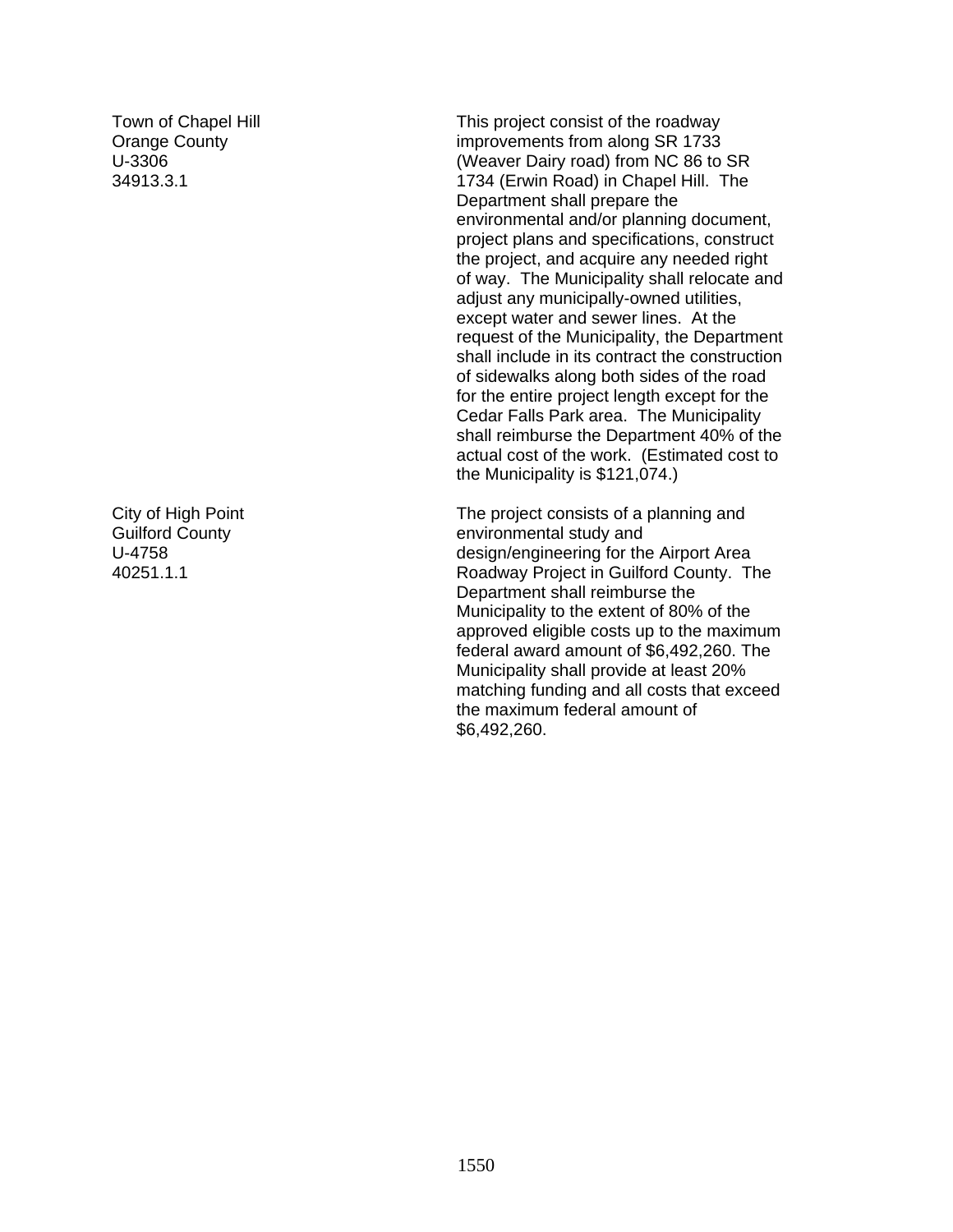#### Divisions 7, 8 & 9

Piedmont Authority for Regional Transportation (PART) Caswell, Davidson, Davie, Forsyth, Guilford, Montgomery, Randolph and Rockingham Counties C-4936 E 44036.1.5

Division 8

City of Laurinburg Scotland County B-5003 41106.1.1 41106.2.1 41106.3.1

Division 9

City of Winston-Salem Forsyth County B-5004 41107.3.1

This Project is for the implementation of a Regional Air Quality Awareness Program in Caswell, Davidson, Davie, Forsyth, Guilford, Montgomery, Randolph and Rockingham Counties. PART shall be responsible for all phases of the project. The Department shall reimburse PART 80% of the approved eligible costs covered under this Agreement up to the maximum federal award amount of \$200,000 under CMAQ funding.

This project consists of the replacement of Bridge No. 81 on Commonwealth Avenue over Leith Creek in Scotland County. The Municipality shall prepare the project plans, acquire any needed right of way, relocate and adjust all utilities and construct the project. The Department shall reimburse the Municipality 80% of the total allowable project costs. The Municipality shall fund 20% of the project costs and be responsible for all costs not reimbursed by the Federal Highway Administration. (Estimated total project cost is \$365,000.)

This project consists of the replacement of Bridge No. 86 and 87 on Reynolds Park Road in Forsyth County. The Municipality shall prepare the project plans, acquire any needed right of way, relocate and adjust all utilities and construct the project. The Department shall reimburse the Municipality 80% of the total allowable project costs. The Municipality shall fund 20% of the project costs and be responsible for all costs not reimbursed by the Federal Highway Administration. (Estimated total project cost is \$4,895,000.)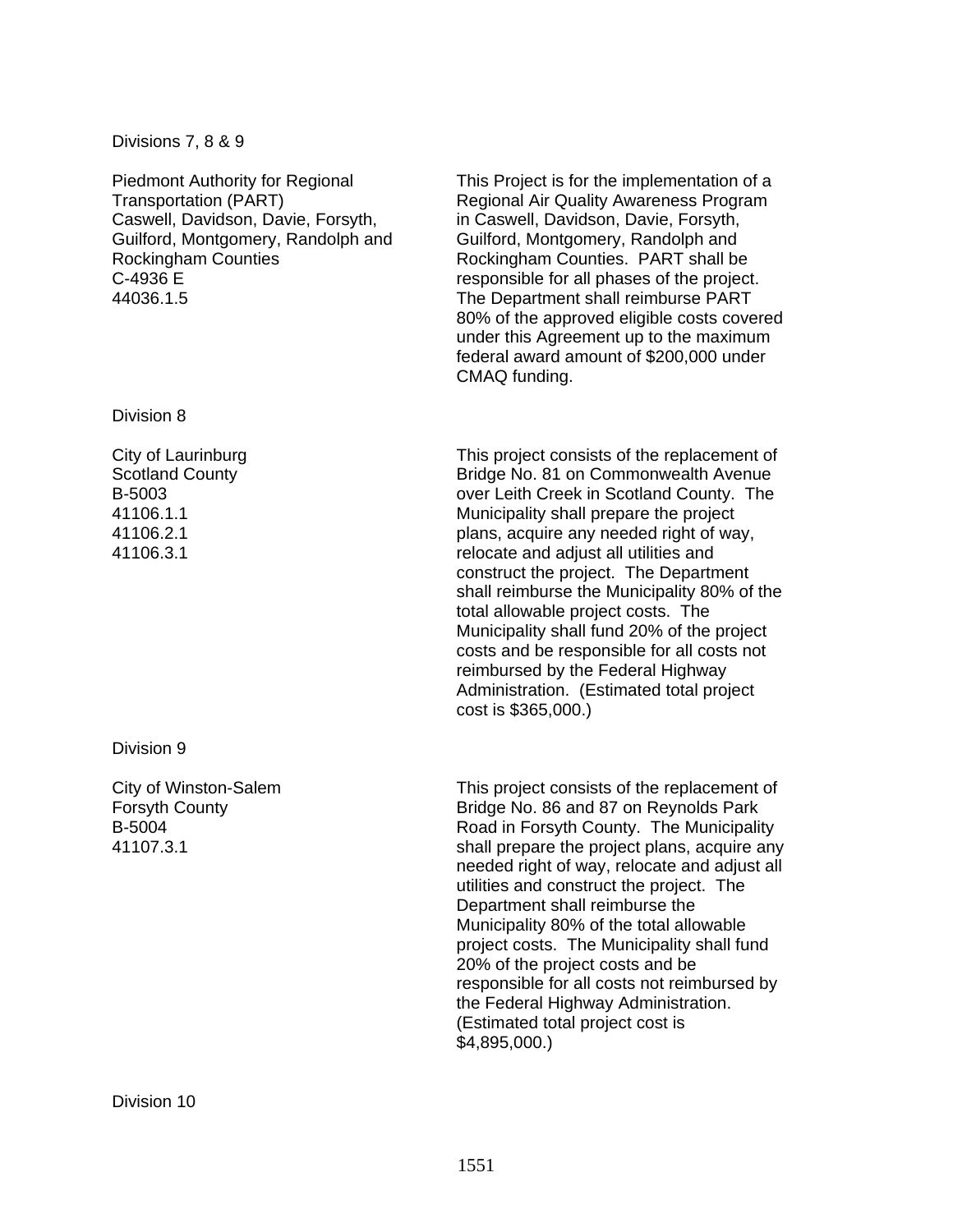| <b>Centralina Council of Governments</b><br>(CCOG)<br>Anson, Cabarrus, Cleveland, Gaston,<br>Lincoln, Mecklenburg, Rowan, Stanly and<br>Union Counties<br>45200.1 | This Project covers the need to develop<br>and implement an effective regional multi-<br>modal transportation system within the<br>Charlotte Bi-State region. The Department<br>shall reimburse CCOG up to the maximum<br>federal and state amount of \$25,000.<br>CCOG is participating in the amount of<br>\$15,000 and all costs that exceed the<br>federal and state amount of \$25,000.                             |
|-------------------------------------------------------------------------------------------------------------------------------------------------------------------|--------------------------------------------------------------------------------------------------------------------------------------------------------------------------------------------------------------------------------------------------------------------------------------------------------------------------------------------------------------------------------------------------------------------------|
| Division 12                                                                                                                                                       |                                                                                                                                                                                                                                                                                                                                                                                                                          |
| Town of Boiling Springs<br><b>Cleveland County</b><br>ER-2971 L<br>3612.3.03                                                                                      | This project consists of the construction of<br>sidewalk along College Avenue from Main<br>Street to Hillcrest Drive in Boiling Springs.<br>The Municipality shall be responsible for all<br>phases of the project. The Department<br>shall participate in the actual construction<br>costs of the project in an amount not to<br>exceed \$75,000. Costs which exceed this<br>amount shall be borne by the Municipality. |
| Division 13                                                                                                                                                       |                                                                                                                                                                                                                                                                                                                                                                                                                          |
| <b>McDowell County Chamber of Commerce</b>                                                                                                                        | This project consists of the construction,                                                                                                                                                                                                                                                                                                                                                                               |

McDowell County K-2502 operation and maintenance for the Visitor Information Center on US 221 in McDowell County. This Supplemental Agreement is for the Chamber to assume full responsibility for the purchase, installation, maintenance and removal of a "Quilt Block".

SUMMARY: There are a total of 34 agreements for informational purposes only.

Division 2

| City of Havelock<br><b>Craven County</b><br>44084 | This project consists of construction and<br>paving of driveway access to the Havelock<br>Fire and Rescue Department on US 70 in<br>Craven County. The Municipality shall be<br>responsible for all phases of the project.<br>The Department shall participate in actual<br>construction costs in an amount not to<br>exceed \$16,000. Costs which exceed this<br>amount shall be borne by the Municipality. |
|---------------------------------------------------|--------------------------------------------------------------------------------------------------------------------------------------------------------------------------------------------------------------------------------------------------------------------------------------------------------------------------------------------------------------------------------------------------------------|
| Town of Morehead City                             | This project consists of constructing a                                                                                                                                                                                                                                                                                                                                                                      |
| <b>Carteret County</b>                            | thoroughfare between US 70 and NC 24                                                                                                                                                                                                                                                                                                                                                                         |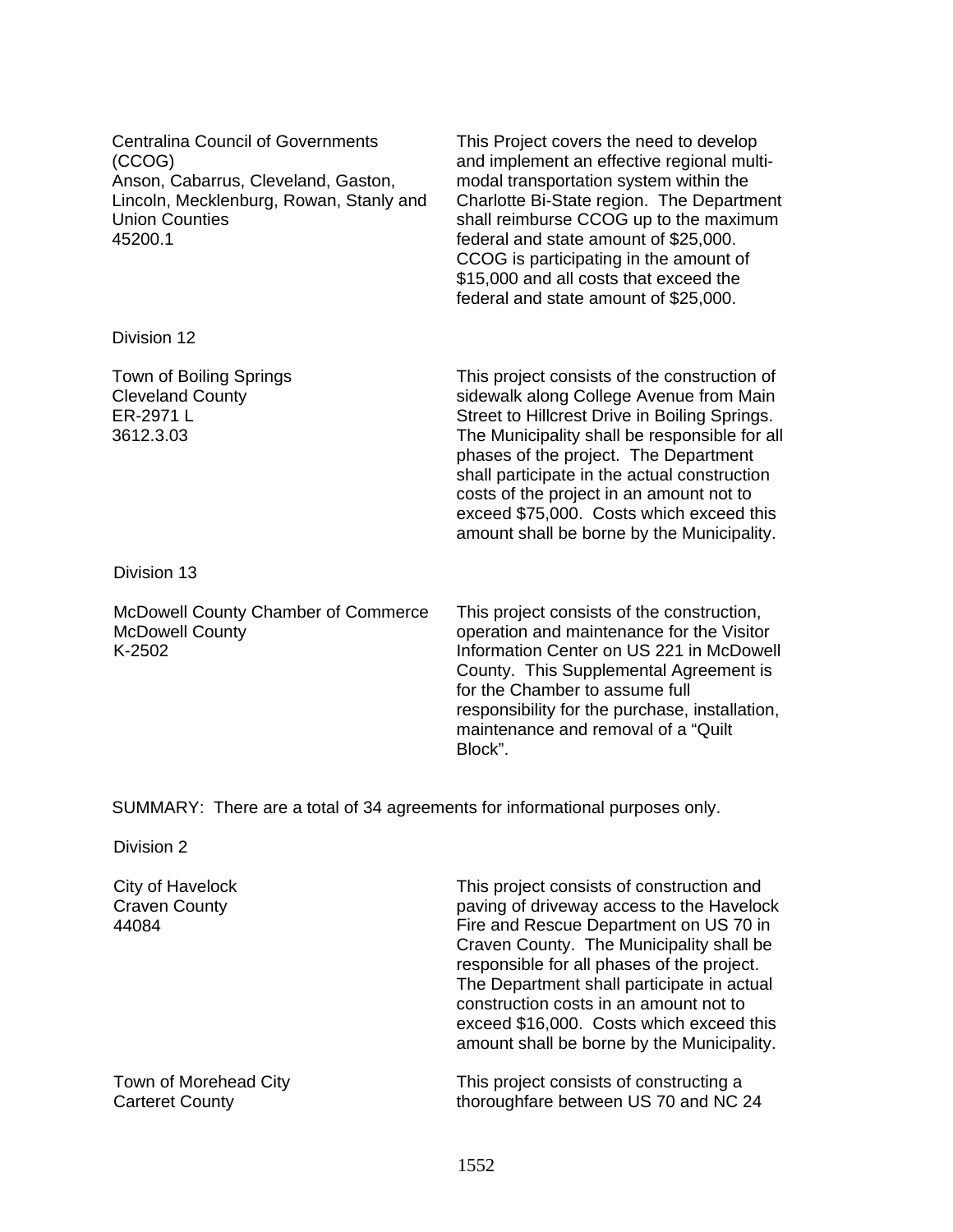City of Havelock Craven County 36249.2952

Division 3

Murphy Express Brunswick County 36249.2943

Crayton Commercial, LLC Duplin County 36249.2942

42467 by extending SR 1701 (Little Nines Rd.) in Morehead City. This Supplemental Agreement is to extend the completion date to June 30, 2011 in lieu of June 30, 2010.

> This project consists of modifying the existing signal on US 70 at the intersection of SR 1772/SR1759 to provide an infrared emergency vehicle pre-emption system for the new Havelock City Fire Station. The Department shall prepare the project plans and traffic signal designs, furnish and install signal equipment. The Municipality shall adjust utilities, acquire any needed right of way and shall be responsible for 100% of the actual costs of said work performed by the Department. (Estimated reimbursement to the Department is \$19,500.)

This project consists of signal plan review for new signal installation at NC 211 and Sandy Lane (03-0897) in Brunswick County. The Developer shall be responsible for all phases of the project including 100% of the actual costs of said work. (Estimated reimbursement to the Department for review and inspection is \$5,000.)

This project consists of the review and redesign of signal on NC 41 at the entrance of Wal-Mart Coastal Carolina Commons in Duplin County. The Developer shall be responsible for all phases of the project including 100% of the actual costs of said work. (Estimated reimbursement to the Department for review and inspection is \$5,000.)

City of Wilmington New Hanover County This project consists of signal revision review at the intersection of NC 132 and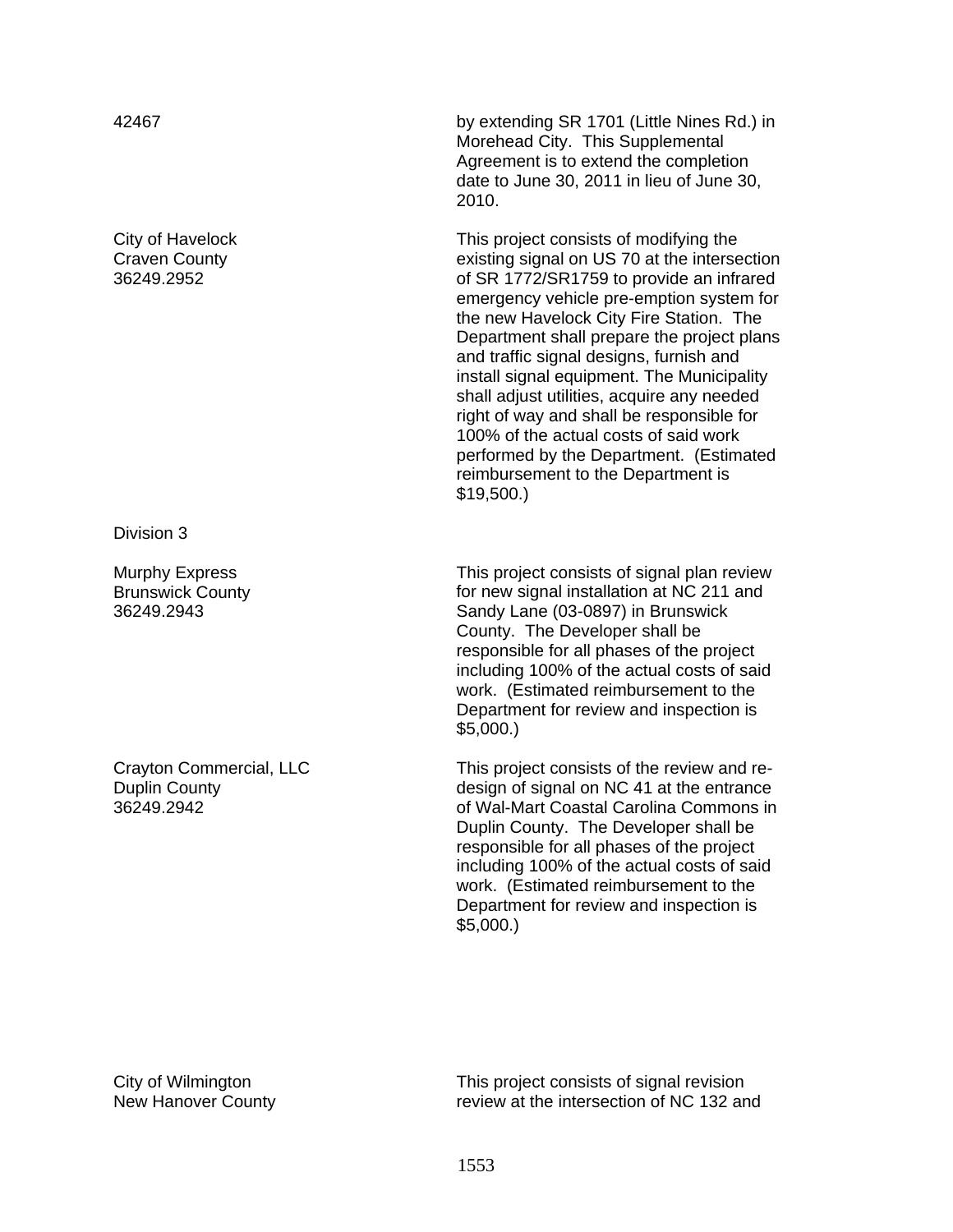City of Wilmington New Hanover County 36249.2950

Town of Carolina Beach New Hanover County 36249.2951

NC DENR – Division of Parks and Recreation Onslow County 3000.81

Town of Teachey Duplin County 3.203115

36249.2949 Randall Parkway in Wilmington. The Municipality shall be responsible for all phases of the project including 100% of the actual costs of said work. (Estimated reimbursement to the Department for review and inspection is \$5,000.)

> This project consists of signal revision review for pedestrian upgrades at the intersection of US 76 (Oleander Drive) and Dawson Street in Wilmington. The Municipality shall be responsible for all phases of the project including 100% of the actual costs of said work. (Estimated reimbursement to the Department for review and inspection is \$5,000.)

This project consists of designing and installing a secondary sign to the existing "Welcome To" sign to read "Home of the 2009 Schweppes Great Seafood Chowder Champion". The Department shall be responsible for the design, fabrication and replacement of the sign assemblies at designated locations. The Municipality shall reimburse the Department 100% of the actual cost of the work performed by the Department. (Estimated cost to the Municipality is \$200.)

This project consists of repairs to roads in Hammocks Beach State Park. The Agency, and/or its consultant, shall prepare the environmental and/or planning document and obtain any environmental permits, prepare the plans and specifications, relocate and adjust all utilities and acquire any needed right of way. The Department shall construct and administer the project. The Agency shall be responsible for 100% of the actual cost of said work performed by the Department. (Estimated reimbursement to the Department is \$100,000.)

This project covers the "routine" mowing and "clean-up" of state system streets within the corporate limits of Teachey. The Municipality shall provide the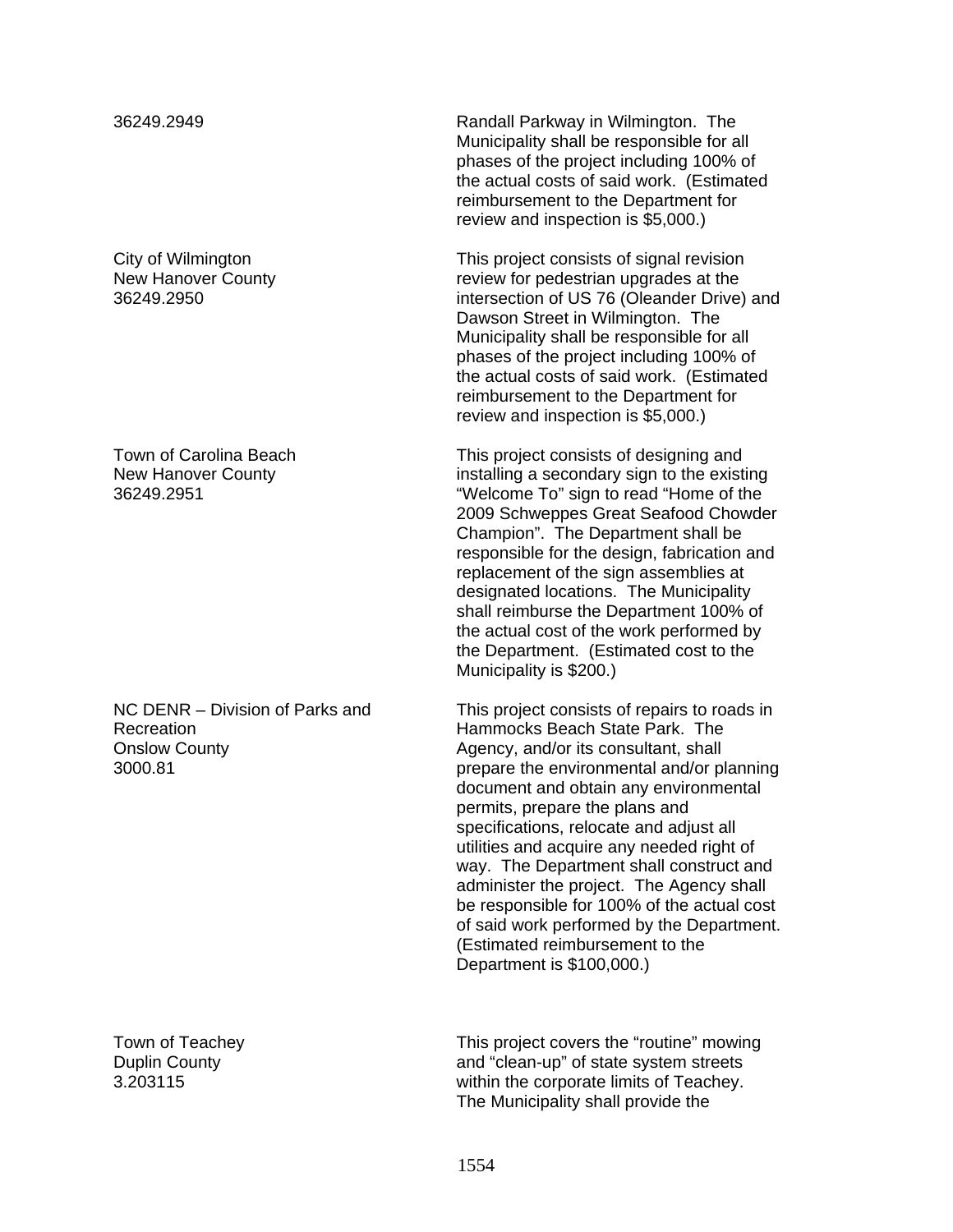Town of Carolina Beach New Hanover County 36249.2954

Carolina Beach and Sanders, LLC New Hanover County 36249.2955

Division 4

Wal-Mart Real Estate Business Trust Wayne County 36249.2945

equipment, labor, materials and traffic controls to perform said mowing service. The Department shall reimburse the Municipality \$1,487.16 for five mowing cycles for a one-year period.

This project consists of signal revision review for existing signal on US 421 (Lake Park Boulevard) at Carl Winner Drive (SIN 03-0055) in Carolina Beach. The Municipality shall be responsible for all phases of the project including 100% of the actual costs of said work. (Estimated reimbursement to the Department for review and inspection is \$5,000.)

This project consists of signal revision review for existing signal on US 421 and SR 1187 (Sanders Road) (SIN 03-0733) in Carolina Beach. The Developer shall be responsible for all phases of the project including 100% of the actual costs of said work. (Estimated reimbursement to the Department for review and inspection is \$5,000.)

This project consists of the installation of traffic signals located at the intersection of NC 55 and US 117 at the northbound and southbound exit ramps to include wireless communication between the new signals and the existing signal at the Wal-Mart entrance in Mt. Olive. The Department shall prepare the project plans and traffic signal designs, purchase or furnish and install all traffic signal equipment, construct and administer the contract. The Developer shall relocate and adjust utilities, acquire any needed right of way, and reimburse the Department for actual cost of work performed by the Department. (Estimated reimbursement to the Department is \$114,000.)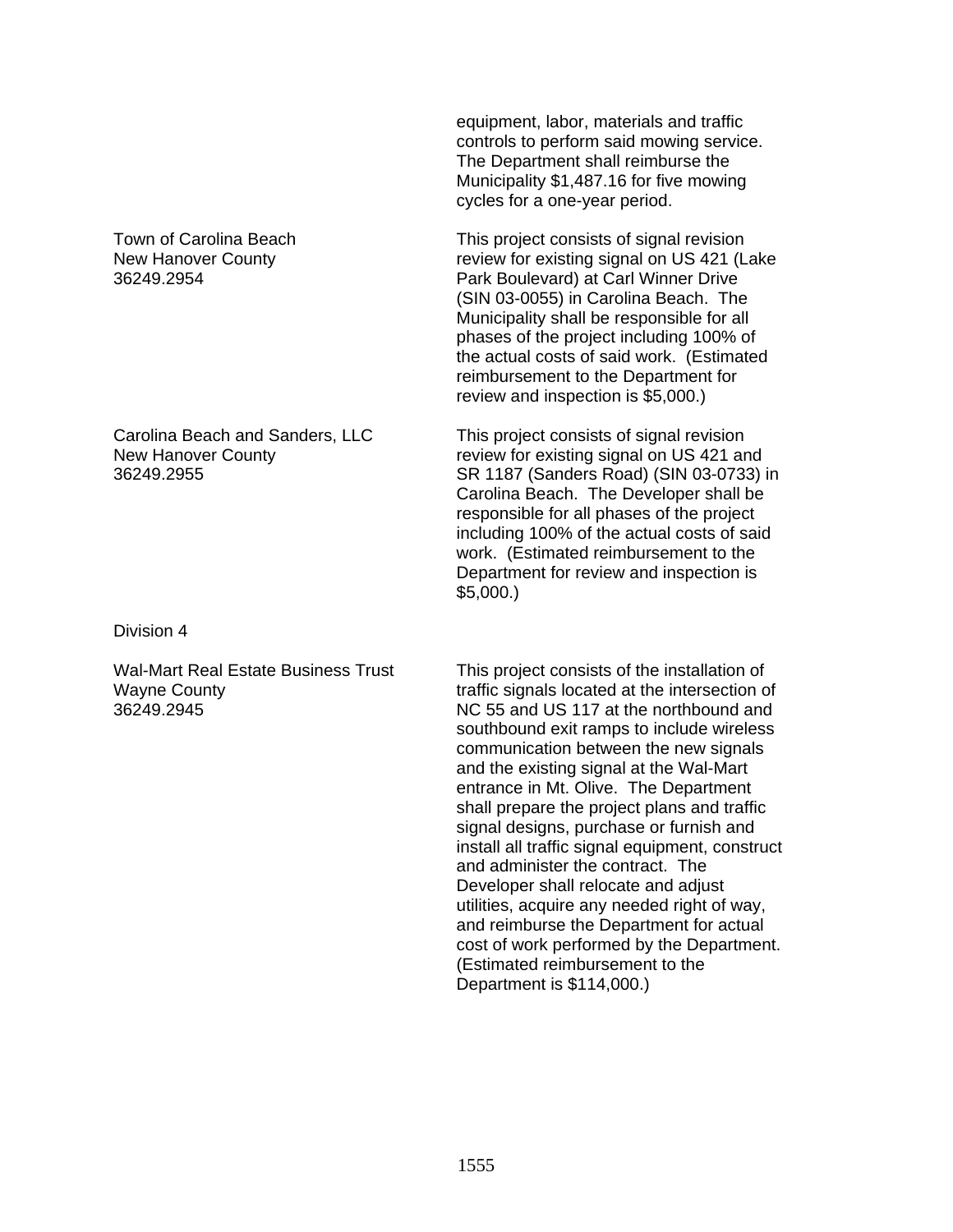Wilson Economic Development Council Wilson County 57011

Division 5

City of Raleigh Wake County 42915

CHD Investments Wake County 36249.2941

Division 8

Town of Dobbins Heights Richmond County 36249.2944

This project consists of the extension of existing Corporate Parkway for approximately 5,000 LF from the end of existing Corporate Parkway to SR 1001 (Lamm Road). This Supplemental Agreement is to modify funding whereby the Department will participate in construction cost in the amount of \$650,000. (Total estimated cost of the project is \$650,000.)

This project consists of installing median fencing on six (6) bridges in Raleigh at locations identified in the Agreement. The Department shall be responsible for all phases of the project. The Municipality shall participate in the costs of the project up to a maximum amount of \$61,000. (Estimated total cost of the project is \$122,000.)

This project consists of the upgrade of existing traffic signal at NC 54 (Chapel Hill Road) and SR 3088 (Corporate Center) (SIN 05-1892) in Wake County. The Developer shall be responsible for all phases of the project including 100% of the actual costs of said work. (Estimated reimbursement to the Department for review and inspection is \$5,000.)

This project consists of repairs to Earl Franklin Road from Dobbins Heights city limits north to NC 177 in Richmond County. The Department shall be responsible for all phases of the project. The Municipality shall reimburse the Department 100% of the construction cost. (Estimated construction cost is \$38,000.)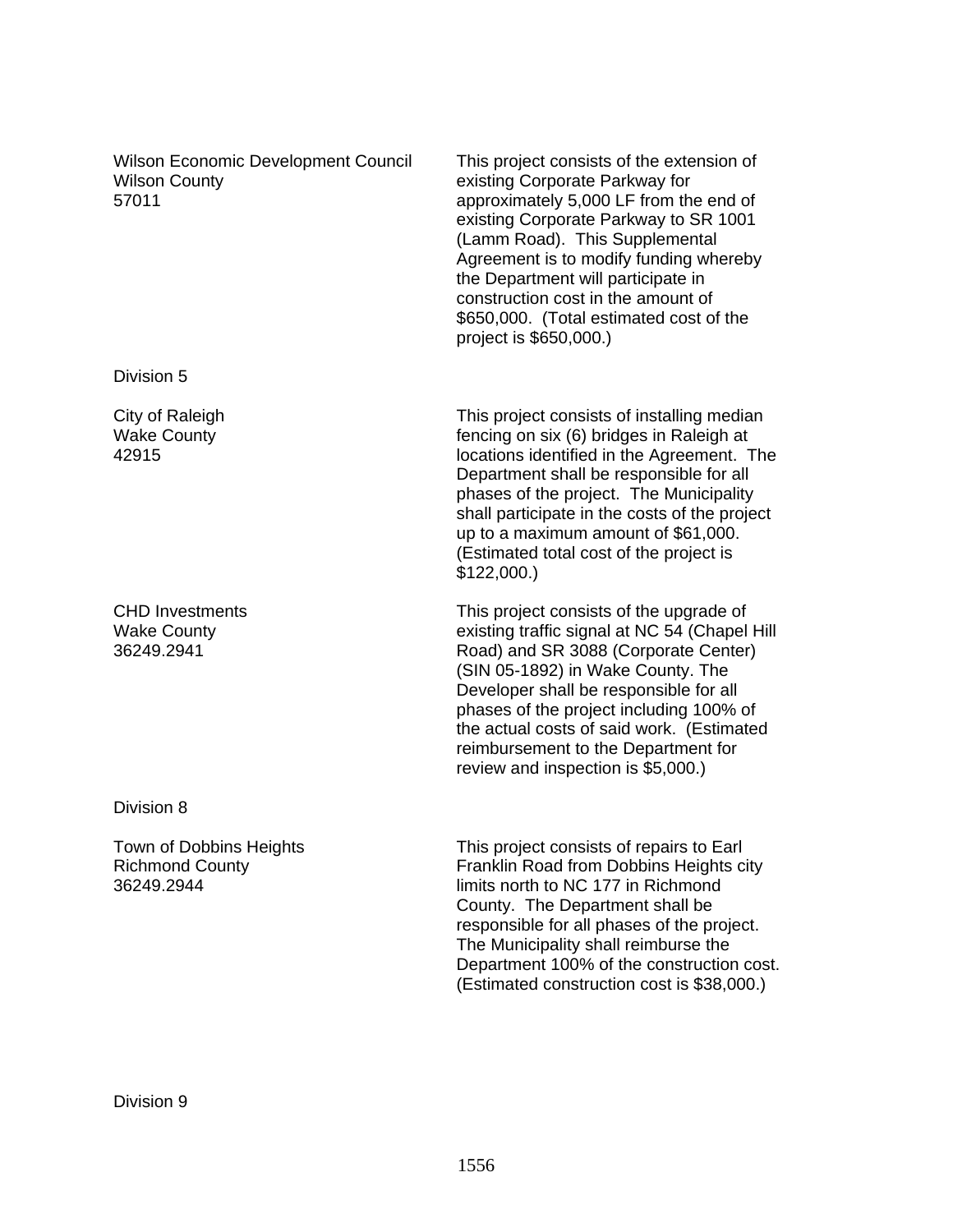Piedmont Triad Regional Park Forsyth County 36249.2948

Division 10

City of Charlotte Mecklenburg County 10.106012

City of Charlotte Mecklenburg County 10.106012

City of Charlotte Mecklenburg County 42213.3

This project consists of the relocation of a camera and communication hub (ITS devices) and the conversion of several overhead sign assemblies to DG-3 (retroreflective sheeting) along US 52 from Business 40 to 3rd Street in Winston-Salem. The Department shall be responsible for all phases of the project. The Developer shall reimburse the Department 100% of the project cost. (Estimated project cost is \$184,335.)

This Municipal Maintenance Agreement (Schedule A) provides for the Municipality to contract with the Department for the installation, repair and maintenance of traffic control devices. The Municipality shall install and maintain signs and supports on the State Highway System Streets located within the Municipality. The Department shall be billed quarterly by the Municipality for the cost of signs and supports as per the Agreement.

This Municipal Maintenance Agreement (Schedule B) provides for the Municipality to maintain traffic control devices. The Municipality shall install and maintain pavement marking materials and pavement markers on the State Highway System Streets located within the Municipality. The Department shall be billed quarterly by the Municipality for the cost of signs and supports as per the Agreement.

This project consists of the installation of a traffic signal and wireless radio communication at the intersection of NC 160 and Sledge Road (SR 1119) in Charlotte. The Municipality shall be responsible for all phases of the project. The Department shall participate in the costs of the project in an amount not to exceed \$54,000. Costs which exceed this amount shall be borne by the Municipality.

City of Charlotte This project consists of the installation of a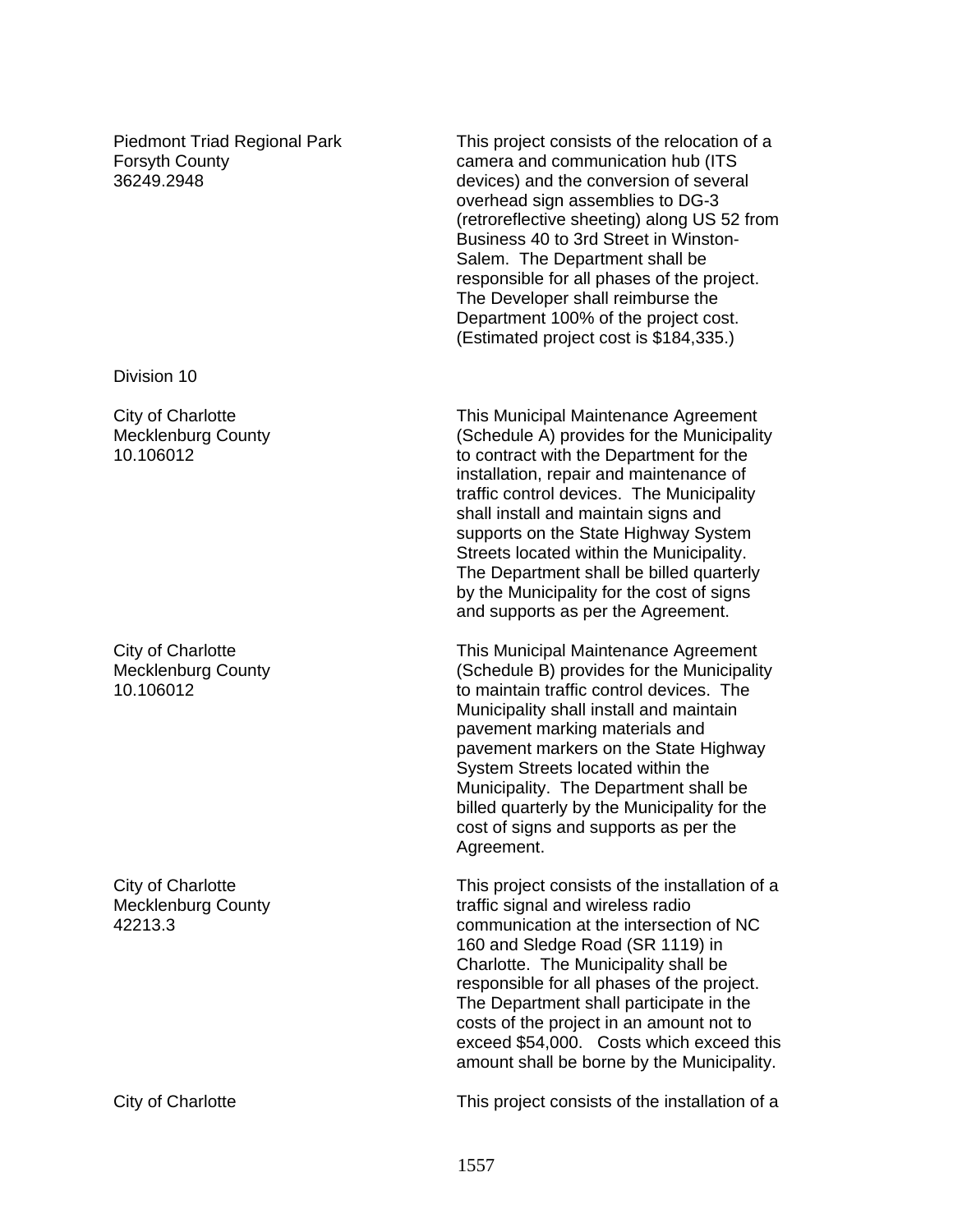Mecklenburg County 42614.3.1

traffic signal and wireless radio communication at the intersection of NC 160 and Sam Neely Road in Charlotte. The Municipality shall be responsible for all phases of the project. The Department shall participate in the costs of the project in an amount not to exceed \$61,500. Costs which exceed this amount shall be borne by the Municipality.

Virginia Department of Transportation Surry County 42618.3.1 11.108612

Division 12

Division 11

City of Belmont Gaston County 12.203611

Northpoint LLC Iredell County 36249.2939

Wal-mart Real Estate Business Trust Lincoln County 36249.2940

This project consists of the installation and/or replacement of signs at various locations identified in this Agreement. The VDOT shall design, fabricate and provide the necessary labor for the installation of the signs. The Department shall reimburse VDOT 100% of the actual cost of work performed by VDOT, including administrative costs. (Estimated cost to the Department is \$1,081.)

This project consists of the construction of sidewalk along Main Street near the intersection with Central Avenue in Belmont. The Municipality shall be responsible for all phases of the project. The Department shall participate in the actual construction costs of the project in an amount not to exceed \$40,000. Costs which exceed this amount shall be borne by the Municipality.

This project consists of the signal revision at the intersection of US 21/NC115 and Lexus Drive (12-1742) in Iredell County. The Developer shall be responsible for all phases of the project including 100% of the actual costs of said work. (Estimated reimbursement to the Department for review and inspection is \$7,500.)

This project consists of the installation of a new traffic signal at the intersection of US 321 Bus and Wal-mart access drive in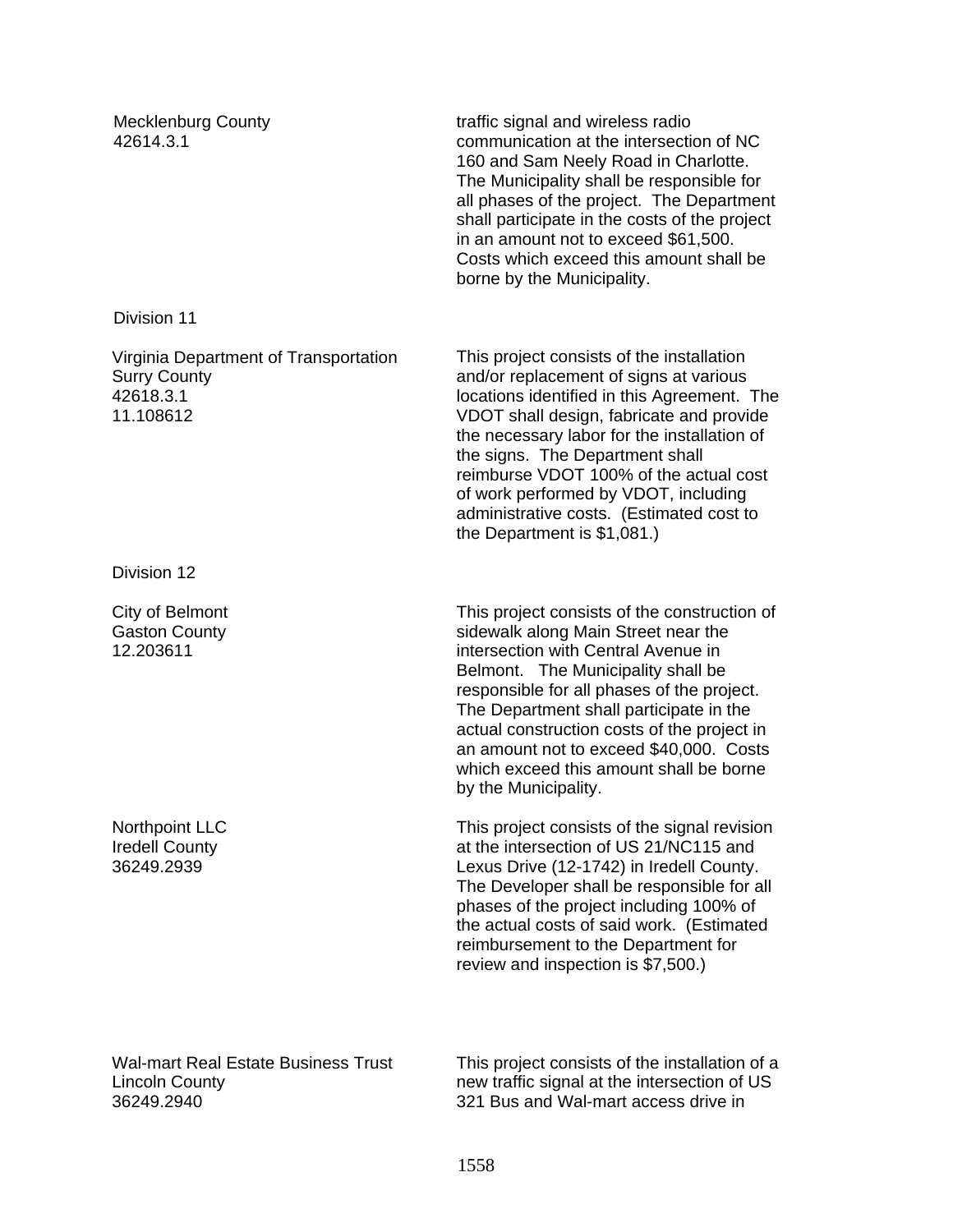City of Hickory Catawba County 12.101812

City of Hickory Catawba County 12.101812

City of Hickory Catawba County 36247.12.2

City of Hickory Catawba County 36247.12.2

Lincoln County. The Developer shall be responsible for all phases of the project including 100% of the actual costs of said work. (Estimated reimbursement to the Department for review and inspection is \$7,500.)

This Municipal Maintenance Agreement (Schedule A) provides for the Municipality to contract with the Department for the installation, repair and maintenance of traffic control devices. The Municipality shall install and maintain signs and supports on the State Highway System Streets located within the Municipality. The Department shall be billed quarterly by the Municipality for the cost of signs and supports as per the agreement.

This Municipal Maintenance Agreement (Schedule B) provides for the Municipality to maintain traffic control devices. The Municipality shall install and maintain pavement marking materials and pavement markers on the State Highway System Streets located within the Municipality. The Department shall be billed quarterly by the Municipality for the cost of signs and supports as per the agreement.

This Municipal Maintenance Agreement (Schedule C) consists of the maintenance and operation of the traffic signals at certain intersections on the State Highway System within or near Hickory. The Department shall reimburse the Municipality based on an annual amount of applicable traffic control devices utilized for the operation and maintenance of the system.

This Municipal Maintenance Agreement (Schedule D) provides for the Municipality to maintain and operate the computerized traffic signal system as indicated in the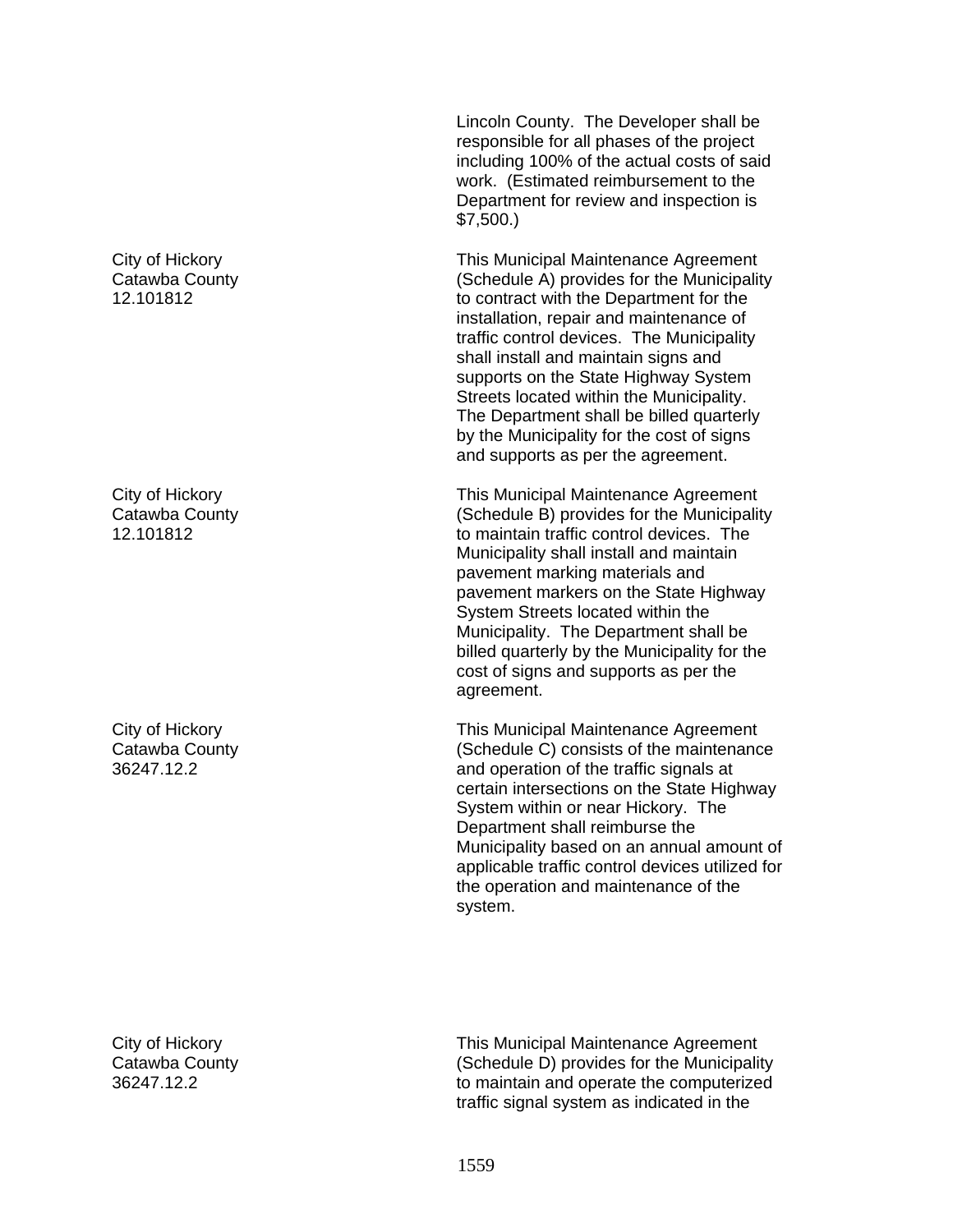agreement. The Municipality shall install, repair and maintain highway signs and markings, electric traffic signals and other traffic control devices on the State Highway System Streets located within the Municipality. The Department shall be billed quarterly by the Municipality for the cost of the installation, repair and/or maintenance as per the agreement.

This project consists of replacement of decorative fence along control of access that was removed by district forces during nearby construction. The College shall be responsible for all phases of the project. The Department shall participate in the actual project costs in an amount not to exceed \$12,120. Costs which exceed this amount shall be borne by the College.

This project consists of relocation and reconstruction of a portion of SR 1637 to accommodate a new jail site. The County shall be responsible for all phases of the project. The Department shall participate in the actual project costs in an amount not to exceed \$475,000. Costs which exceed this amount shall be borne by the County.

North Carolina State Park Service Rutherford County 30001.82

Gaston Community College

Gaston County 12.203611

Division 13

41936

Madison County

This project consists of various rehabilitation work at Bridge # 658 at Chimney Rock State Park. The Agency, and/or its consultant, shall prepare the environmental and/or planning document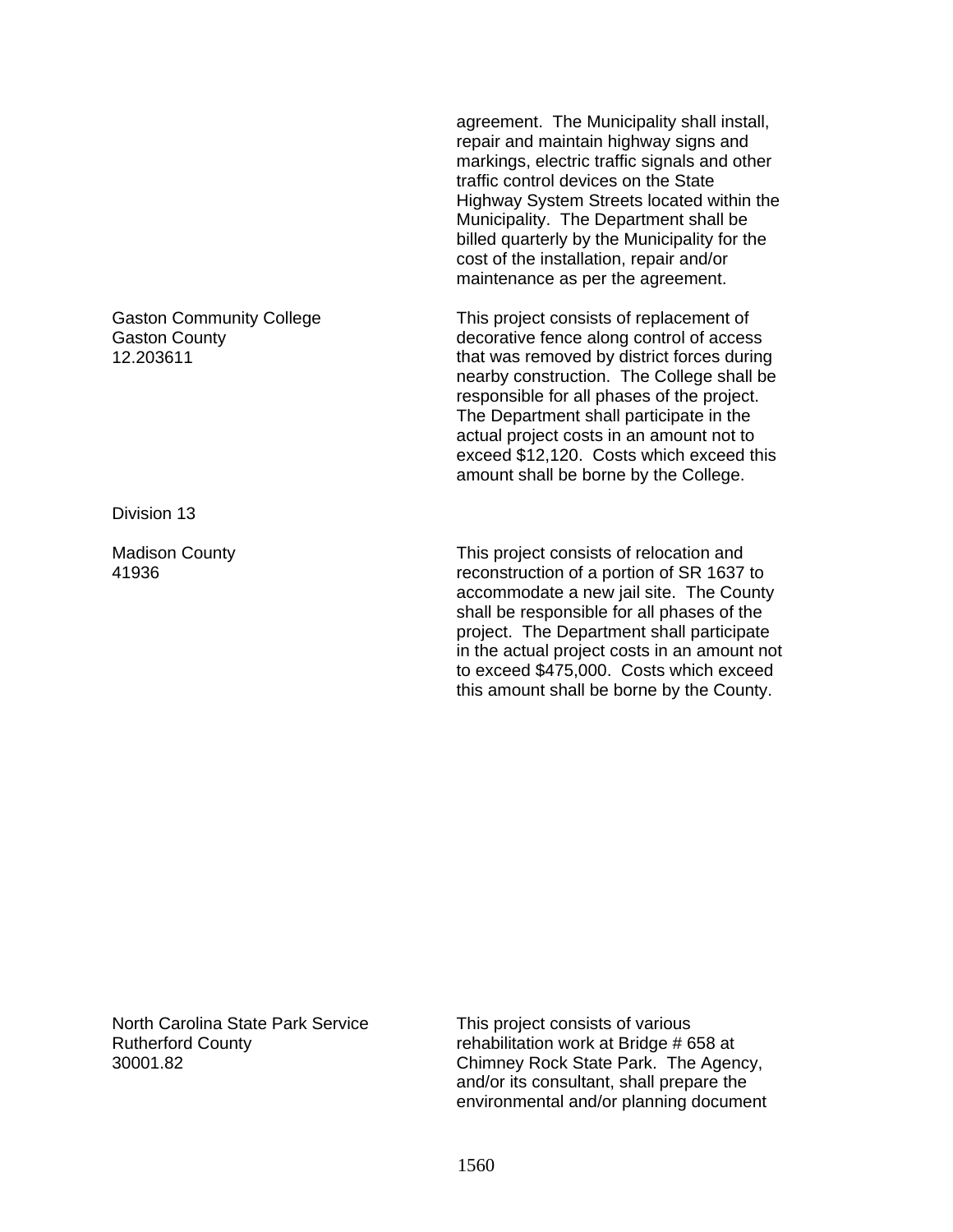and obtain any environmental permits, prepare the plans and specifications, relocate and adjust all utilities and acquire any needed right of way. The Department shall construct and administer the project. The Agency shall be responsible for 100% of the actual cost of said work performed by the Department. (Estimated reimbursement to the Department is \$300,000.)

Division 14

Western Carolina University Jackson County

This Agreement allows the Department to provide road salt to WCU. WCU forces will perform snow and ice control services on approximately four miles of State maintained roads, on or around WCU in exchange for the snow and ice control chemicals furnished by the State.

### **Approval - Preliminary Right of Way Plans**

The following resolution was approved upon a motion by Board Member Halsey, which

was seconded by Board Member McNairy:

**Whereas**, the Preliminary Right of Way Plans for the below projects, including

Secondary Roads and Industrial Access Roads, provide for the construction, design, drainage

and control of access as shown on the respective plans; and

**Whereas**, based upon the recommendations of the Manager of the Right of Way Branch,

the Board finds that such rights of way as shown on these preliminary plans and drawings,

including existing public dedicated right of way, are for a public use and are necessary for the

construction of said projects; and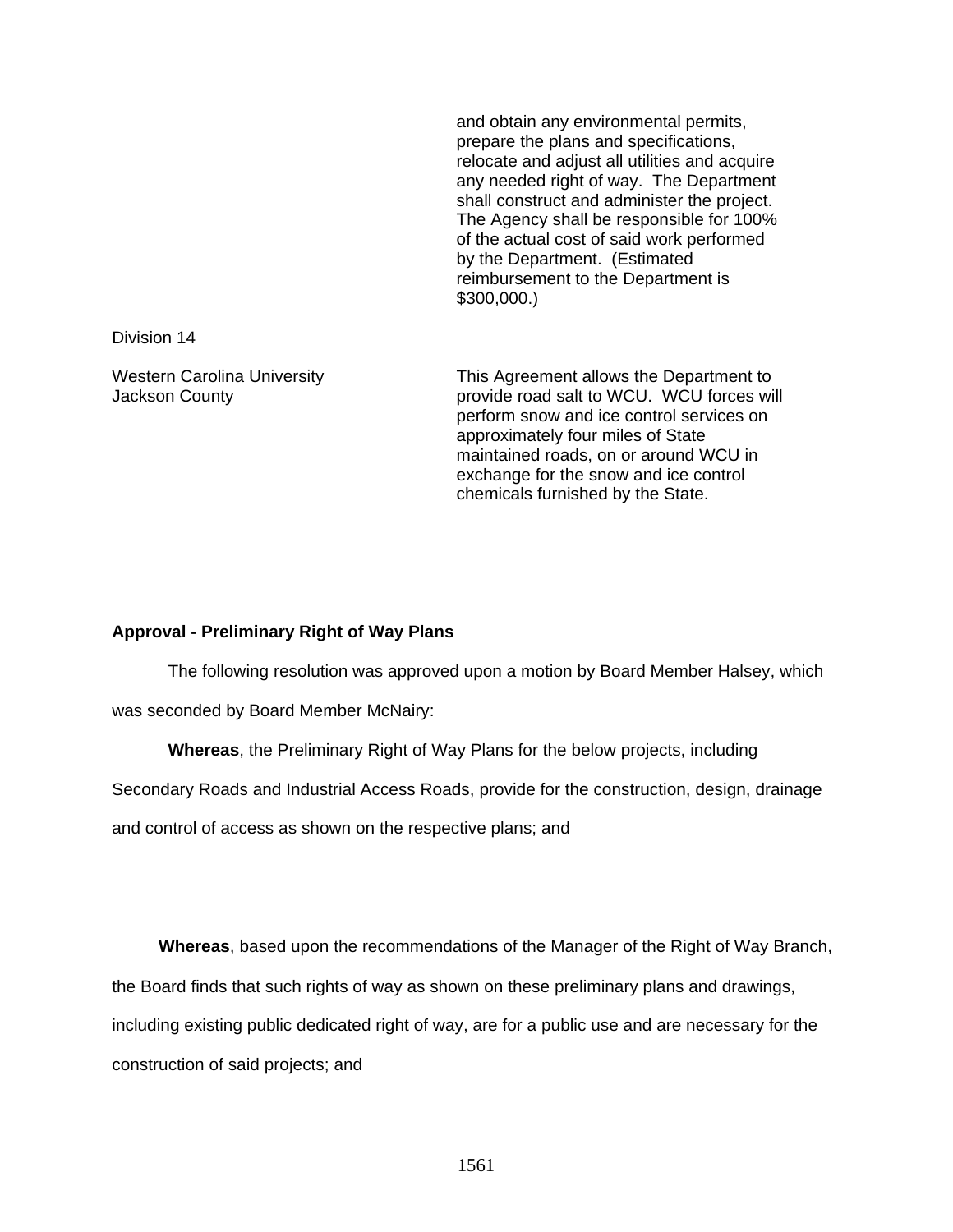**Whereas**, the rights of way for the location, construction, relocation, and control of access

of highways embraced in the below projects shall be as shown in detail on the preliminary right

of ways plans and drawings for said projects on file in the Right of Way Branch in the

Department of Transportation in Raleigh.

### **Now, therefore, it is hereby ordained that** the Board finds such right of way

acquisition to be necessary and hereby authorizes the Right of Way Branch to acquire right of

way on the below projects either by negotiation or by condemnation through the Attorney

General's Office.

## **(Division 1)**

 **Pasquotank County; I.D. No. B-4599; Project No. 33791.2.1:**  Bridge No. 01 and Bridge No. 02 over Knobbs Creek on US 17-158

#### **(Division 2)**

 **Pitt County; I.D. No. B-5214; Project No. 42811.2.1:**  Bridge No. 37 over East Branch of Swift Creek on SR 1724

#### **(Division 3)**

 **Brunswick County; I.D. No. B-5217; Project No. 42814.2.1:**  Bridge No. 59 over Branch of Lockwood Folly River on SR 1115

 **Brunswick County; I.D. No. B-5215; Project No. 42812.2.1:**  Bridge No. 49 over Branch of Lockwood Folly River on SR 1115

**Brunswick County; I.D. No. B-5216; Project No. 42813.2.1:**  Bridge No. 58 over Branch of Lockwood Folly River on SR 1115

#### **(Division 4)**

 **Wayne County; I.D. No. B-4673; Project No. 33828.2.1:**  Bridge No. 120 over Walnut Creek on SR 1728

**Johnston County; I.D. No. EB-4993; Project No. 40892.2.1:**  Neuse River Greenway from the Wake-Johnston County Line to Smithfield

#### **(Division 5)**

 **Person County; I.D. No. B-5220; Project No. 42817.2.1:**  Bridge No. 93 over Branch of the Tar River on SR 1536

**Granville County; I.D. No. B-5219; Project No. 42816.2.1:**  Bridge No. 139 over Grassy Creek on SR 1413

#### **(Division 6)**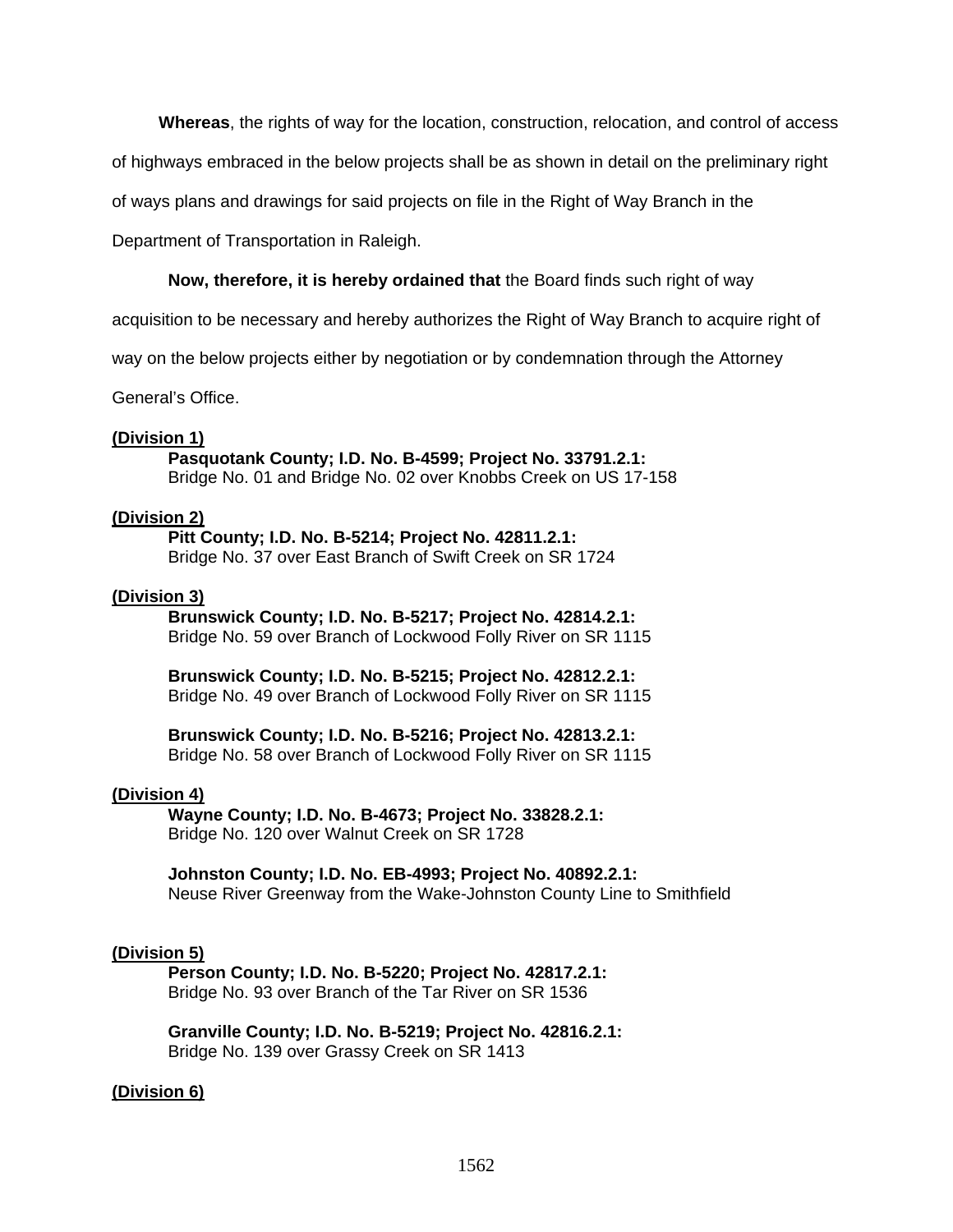#### **Harnett County; I.D. No. B-4543; Project No. 33758.2.1:**

Bridge No. 120 over Black River on SR 1558

#### **Columbus County; I.D. No. B-4473; Project No. 33721.2.1:**

Bridge No. 76 over Grissett Swamp on SR 1006

# **(Division 7)**

#### **Alamance County; I.D. No. U-5155; Project No. 45181.2.1:**

Burlington – US 70 (Church Street) at the intersection with Edgewood Drive; (combined with U-5170 A and U-5170 B)

#### **(Division 10)**

 **Union County; I.D. No. B-4293; Project No. 33631.2.1:**  Bridge No. 219 over a creek on SR 1008 (Indian Trail Road)

#### **Cabarrus County; I.D. No. B-5223; Project No. 42821.2.1:**  Bridge No. 191 over Wolf Meadow Creek on SR 1304

#### **(Division 11)**

 **Yadkin County; I.D. No. B-5228; Project No. 42826.2.1:**  Bridge No. 99 over a creek on SR 1538

**Wilkes County; I.D. No. B-5227; Project No. 42825.2.1:**  Bridge No. 24 over Hunting Creek on SR 2428

**Watauga County; I.D. No. B-5226; Project No. 42824.2.1:**  Bridge No. 37 over Meat Camp Creek on SR 1340

**Alleghany County; I.D. No. BK-5116; Project No. 42567.2.1:**  Bridge No. 115 over Kings Creek on SR 1166

#### **(Division 12)**

 **Lincoln County; I.D. No. B-5230; Project No. 42832.2.1:**  Bridge No. 29 over Leonard Fork Creek on NC 182

**Alexander County; I.D. No. B-5229; Project No. 42827.2.1:**  Bridge No. 48 over Branch of South Yadkin River on SR 1001

#### **(Division 13)**

 **Burke County; I.D. No. B-5232; Project No. 42834.2.1:**  Bridge No. 118 over Jacob Fork River on SR 1907

**Yancey County; I.D. No. B-5231; Project No. 42833.2.1:**  Bridge No. 162 over a creek on SR 1121

#### **(Division 14)**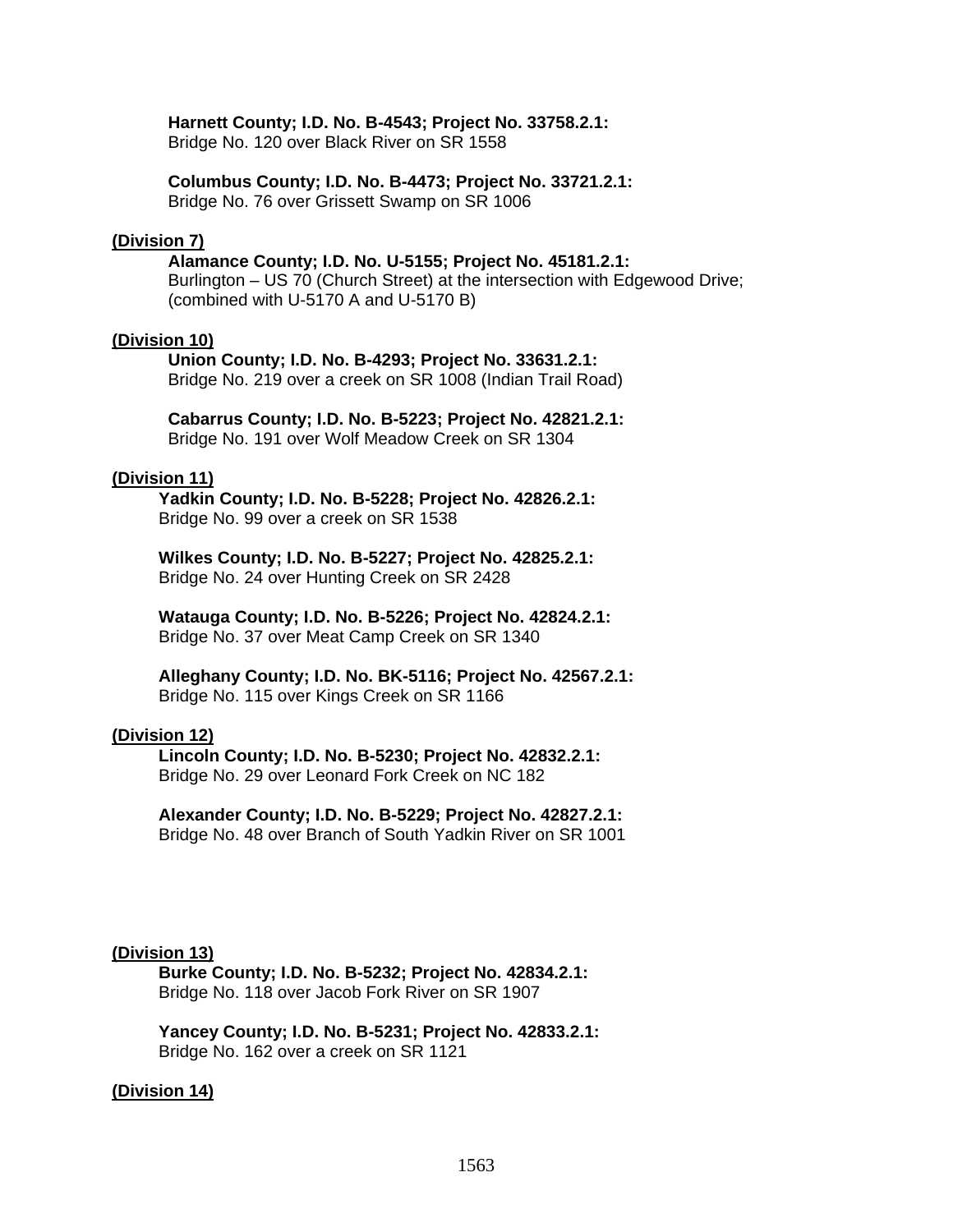**Cherokee County; I.D. No. B-5233; Project No. 42835.2.1:**  Bridge No. 173 over Martin Creek on SR 1556

**Jackson County; I.D. No. B-3480; Project No. 33097.2.2:**  Bridge No. 39 over East Fork Tuckasegee River on NC 107

**Clay County; I.D. No. B-5234; Project No. 42836.2.1:**  Bridge No. 100 over Trout Cove Creek on SR 1100

**Transylvania County; I.D. No. B-5235; Project No. 42837.2.1:**  Bridge No. 194 over Glade Creek on SR 1504

#### **Approval - Final Right of Way Plans**

The following resolution was approved upon a motion by Board Member Halsey, which was seconded by Board Member McNairy:

**Whereas**, right of way acquisition in accordance with the preliminary right of way plans on file in the Right of Way Branch has been determined to be necessary for public use and was authorized by the Board; and

**Whereas**, certain changes in the right of way have necessitated alteration of the

preliminary right of way plans; and

**Whereas**, final plans have been prepared and provide for the construction, design, drainage and control of access for these projects. The Board finds that such rights of way and control of access as shown on the final plans are for a public use and are necessary for construction. The sections of roads which were shown on the preliminary plans as sections of roads to be abandoned are hereby abandoned and removed from the State Highway System for Maintenance upon the completion and acceptance of the project.

**Now, therefore, is it hereby ordained that** the rights of way for the location, design and construction of highways embraced in the following projects shall be as shown in detail on the final plans for said projects as follows:

#### **(Division 1)**

 **Project No. 33701.2.1; Bertie County; I.D. No. B-4435:**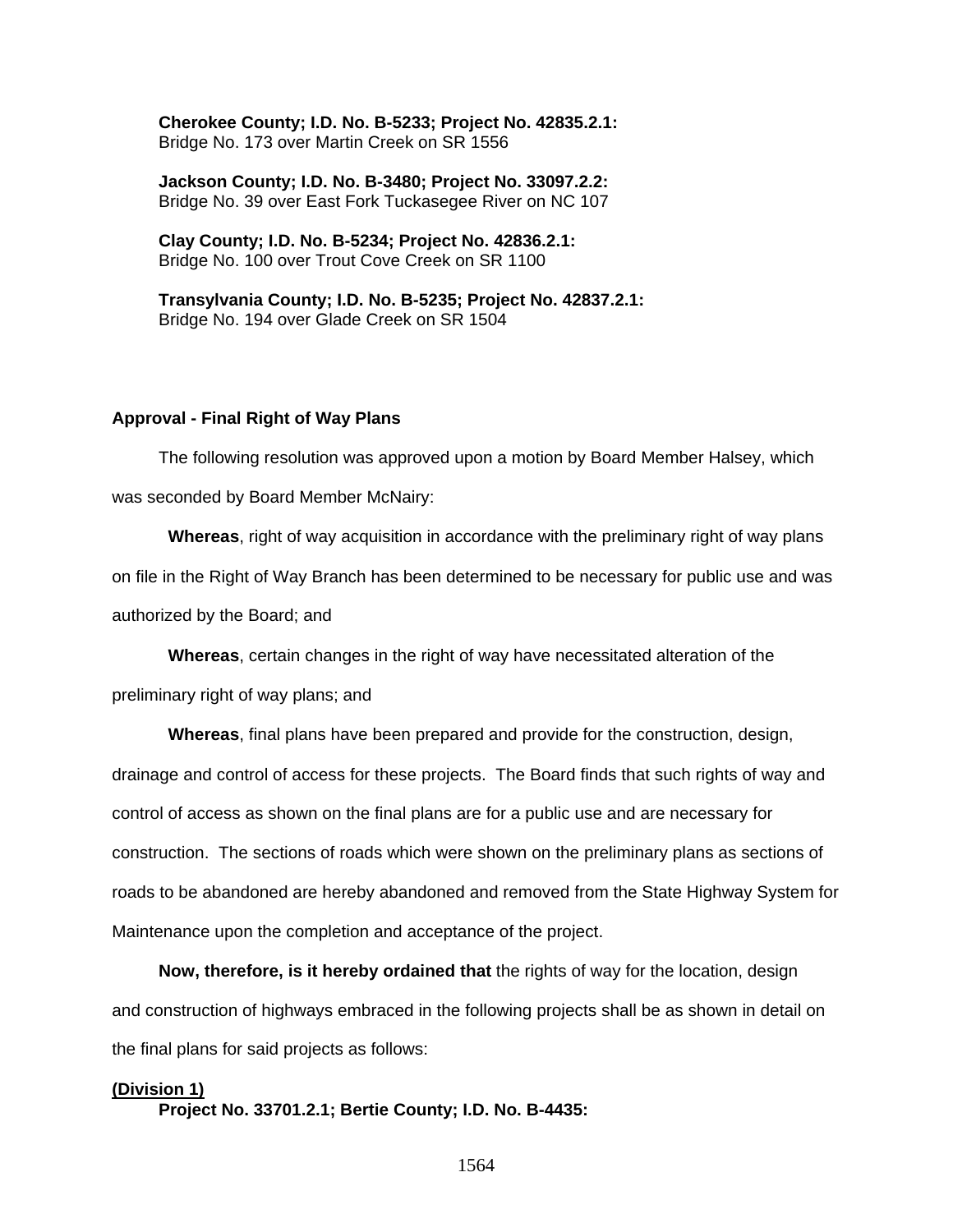Grading, paving, drainage and structure on Bridge No. 44 over Roquist Creek on SR 1100 with the right of way indicated upon the final plans for said project, the same being identified as Addendum 1 of the March 4, 2010 Board of Transportation Meeting and incorporated herein by reference.

### **(Division 2)**

# **Project No. 33264.2.1; Beaufort County; I.D. No. B-3809:**

Grading, drainage, paving and structure, on Bridge No. 64 over Pungo Creek on NC 99 with the right of way indicated upon the final plans for said project, the same being identified as Addendum 2 of the March 4, 2010 Board of Transportation Meeting and incorporated herein by reference.

## **Project No. 33478.2.1; Greene County; I.D. No. B-4125:**

Grading, drainage, paving and structure on Bridge No. 46 over Wheat Swamp Creek on SR 1091 with the right of way indicated upon the final plans for said project, the same being identified as Addendum 3 of the March 4, 2010 Board of Transportation Meeting and incorporated herein by reference.

## **(Division 4)**

## **Project No. 33834.2.1; Wilson County; I.D. No. B-4680:**

Grading, drainage, paving and structure on Bridge No. 122 on SR 1507 over WhiteOak Swamp with the right of way indicated upon the final plans for said project, the same being identified as Addendum 4 of the March 4, 2010 Board of Transportation Meeting and incorporated herein by reference.

#### **Project No. 33827.2.1; Wayne County; I.D. No. B-4672:**

Grading, paving, drainage and structure on Bridge No. 37 on SR 1537 (Airport Road) over Nahunta Swamp with the right of way indicated upon the final plans for said project, the same being identified as Addendum 5 of the March 4, 2010 Board of Transportation Meeting and incorporated herein by reference.

#### **(Division 8)**

# **Project No. 33810.2.1; Scotland County; I.D. No. B-4642:**

Grading, drainage, paving and structure on Bridge No. 28 over Jordan Creek on SR 1433 with the right of way indicated upon the final plans for said project, the same being identified as Addendum 6 of the March 4, 2010 Board of Transportation Meeting and incorporated herein by reference.

# **Project No. 33551.2.1; Montgomery County; I.D. No. B-4204:**

Grading, drainage, paving and structure on Bridge No. 28 over Rocky Creek on NC 109 with the right of way indicated upon the final plans for said project, the same being identified as Addendum 7 of the March 4, 2010 Board of Transportation Meeting and incorporated herein by reference.

#### **(Division 9)**

 **Project No. 34871.2.2; Forsyth County; I.D. No. U-2826 A:**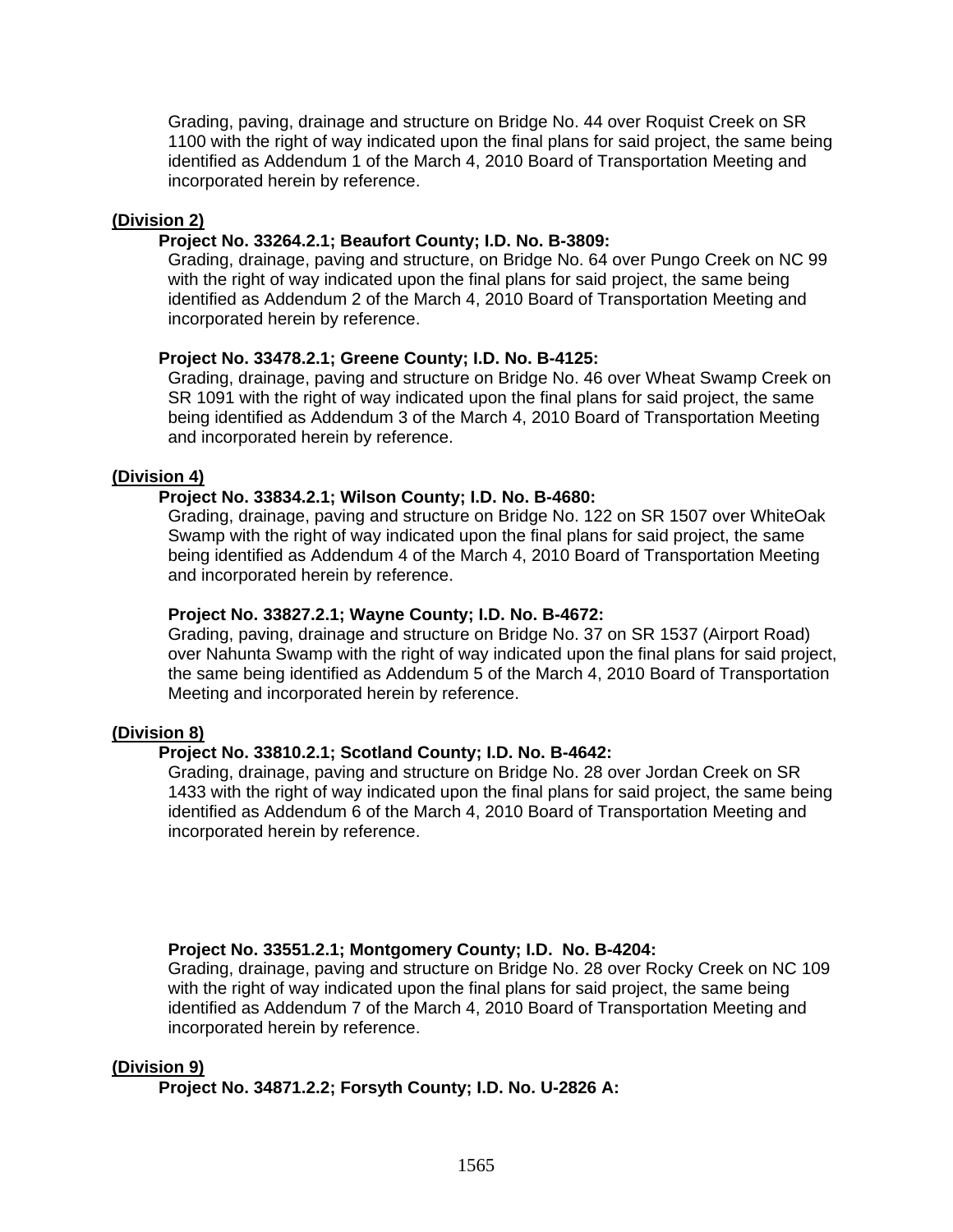Grading, paving, drainage, resurfacing, widening, curb & gutter, signing, signals and structure on US 52 over Norfolk Southern Railroad in Winston-Salem with the right of way indicated upon the final plans for said project, the same being identified as Addendum 8 of the March 4, 2010 Board of Transportation Meeting and incorporated herein by reference.

## **(Division 10)**

## **Project No. 33344.2.1; Stanly County; I.D. No. B-3909:**

Grading, paving, drainage and structure on Bridge No. 99 over Long Creek on SR 1968 (Hartsell Road) with the right of way indicated upon the final plans for said project, the same being identified as Addendum 9 of the March 4, 2010 Board of Transportation Meeting and incorporated herein by reference.

## **(Division 11)**

# **Project No. 33161.2.1; Avery County; I.D. No. B-3608:**

Grading, drainage, paving and structure on Bridge No. 44 over North Toe River on US 19E with the right of way indicated upon the final plans for said project, the same being identified as Addendum 10 of the March 4, 2010 Board of Transportation Meeting and incorporated herein by reference.

## **Project No. 39938.2.1; Surry County; I.D. No. SI-4812:**

Grading, drainage, widening, curb & gutter, milling, paving and construct roundabout on NC 268 from US 52 ramps to SR 1886 with the right of way indicated upon the final plans for said project, the same being identified as Addendum 11 of the March 4, 2010 Board of Transportation Meeting and incorporated herein by reference.

#### **Project No. 33361.2.2; Watauga/Ashe County; I.D. No. B-3928:**

Grading, drainage, paving and structure on Bridge No. 334 over South Fork New River on SR 1351 (Castle Ford Road) with the right of way indicated upon the final plans for said project, the same being identified as Addendum 12 of the March 4, 2010 Board of Transportation Meeting and incorporated herein by reference.

# **(Division 12)**

# **Project No. 32669.2.1; Iredell County; I.D. No. B-2576:**

Grading, paving, drainage, structure and retaining wall on Bridge Nos. 513 and 514 over Norfolk Southern Railroad on Wilson W. Lee Blvd. in Statesville with the right of way indicated upon the final plans for said project, the same being identified as Addendum 13 of the March 4, 2010 Board of Transportation Meeting and incorporated herein by reference.

# **(Division 14)**

#### **Project No. 33476.3.1; Graham County; I.D. No. B-4123:**

Grading, drainage and culvert on Bridge No. 117 over West Buffalo Creek on SR 1123 (Huffman Creek Road) with the right of way indicated upon the final plans for said project, the same being identified as Addendum 14 of the March 4, 2010 Board of Transportation Meeting and incorporated herein by reference.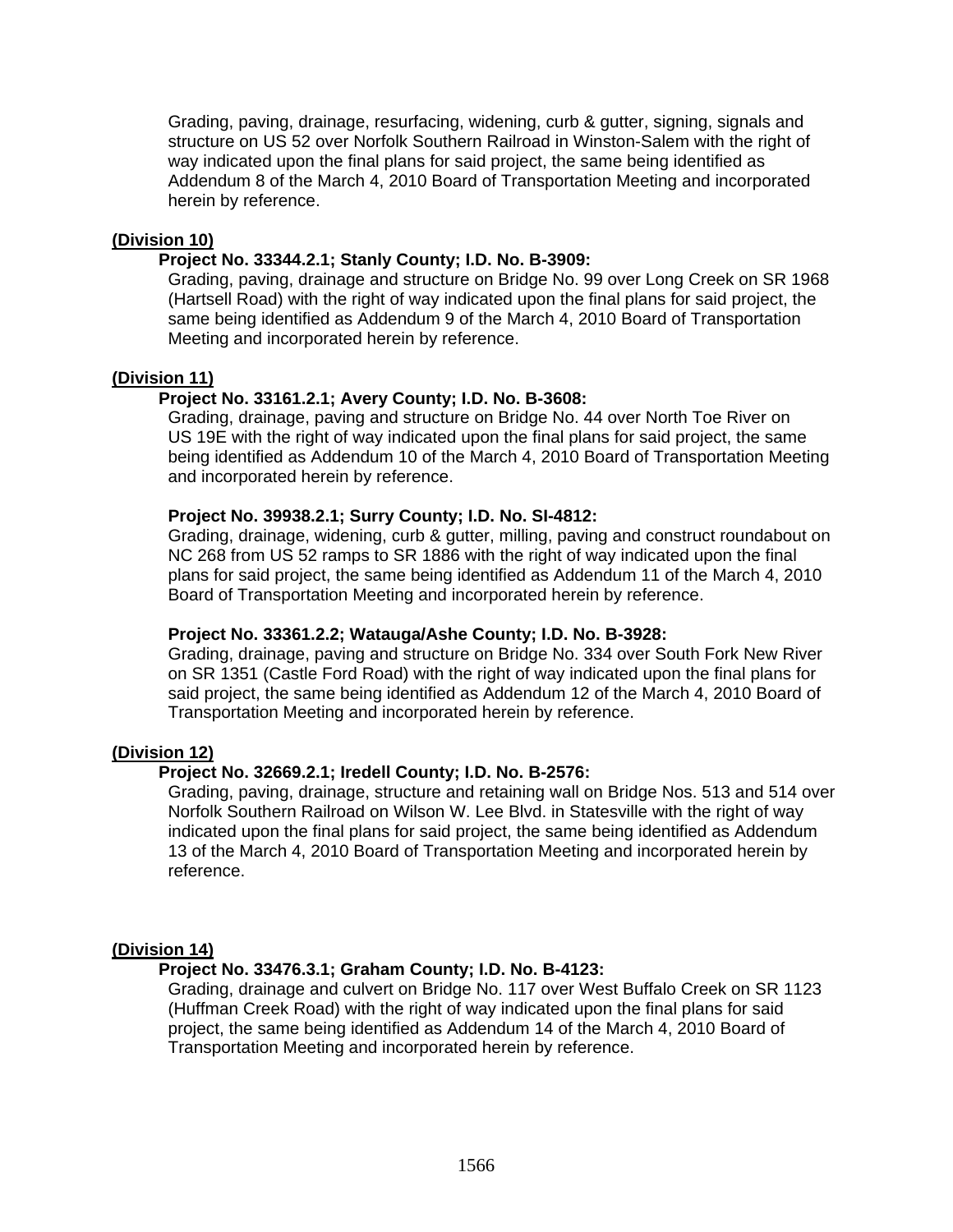#### **Approval - Revisions of the Final Right of Way Plans**

 Upon a motion by Board Member Halsey, which was seconded by Board Member McNairy, the following resolution was approved:

**Whereas**, right of way acquisition in accordance with the final right of way plans for the following projects has been determined to be necessary and authorized by the Board. Plans are on file at the Office of the Secretary to the Board of Transportation as an addendum to the minutes of the meetings hereinafter indicated; and

**Whereas**, certain changes in right of way, construction and drainage easements, and control of access have been necessitated by alterations in the construction plans of these projects. Amended plan sheets for these projects have been prepared which provide for changes of certain right of way areas, construction and drainage easements and control of access; and

**Whereas**, the Board finds that the revised areas of right of way, construction and drainage easements and control of access, as shown on the amended plan sheets hereinafter set out, are for a public purpose and are necessary for the construction of projects.

**Now, therefore, it is hereby ordained that** the right of way, construction and drainage easements and control of access are hereby revised as shown on the plan sheets incorporated herein as an addendum, said projects, date of original final approval, and revised right of way, easements and access being as follows:

**(Division 3) Project No. 36109.3.2.7; I.D. No. U-1253; Onslow County:**  Final Right of Way plans approved as Addendum 11 to the minutes of the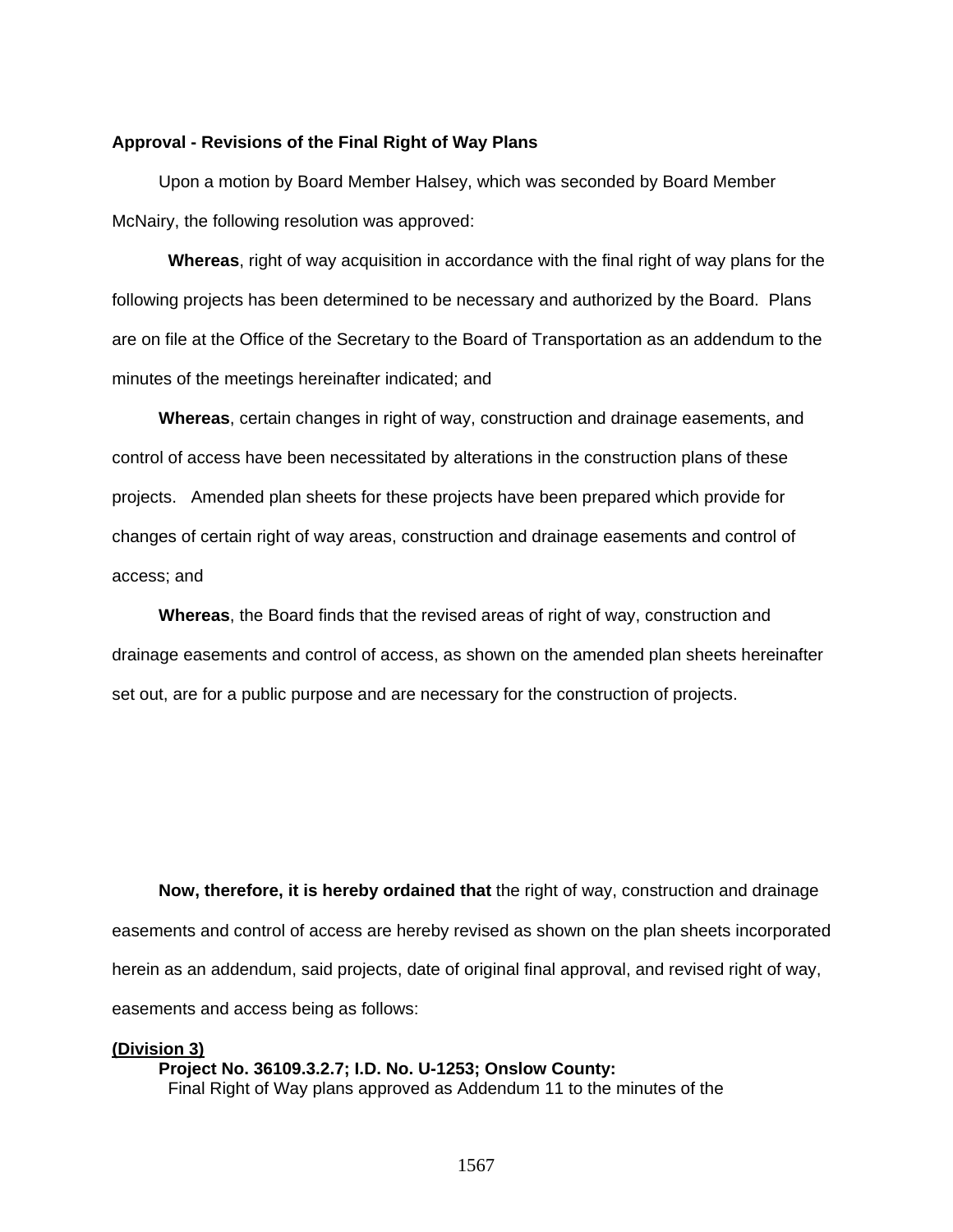September 1,1989 Board of Transportation Meeting. Revised additional right of way, easements or control of access shown on Addendum 15 to the minutes of the March 4, 2010 Board of Transportation Meeting and incorporated herein by reference.

## **(Division 5)**

## **Project No. 34503.2.3; I.D. No. R-2809 B; Wake County:**

Final Right of Way plans approved as Addendum 5 to the minutes of the December 4, 2003 Board of Transportation Meeting. Revised additional right of way, easements or control of access shown on Addendum 16 to the minutes of the March 4, 2010 Board of Transportation Meeting and incorporated herein by reference.

## **(Division 7)**

# **Project No. 34911.2.3; I.D. No. U-3303 A; Alamance County:**

Final Right of Way plans approved as Addendum 10 to the minutes of the March 5, 2009 Board of Transportation Meeting. Revised additional right of way, easements or control of access shown on Addendum 17 to the minutes of the March 4, 2010 Board of Transportation Meeting and incorporated herein by reference.

## **(Division 8)**

## **Project No. 34373.2.2; I.D. No. R-2107 B; Montgomery County:**

Final Right of Way plans approved as Addendum 12 to the minutes of the March 5, 2009 Board of Transportation Meeting. Revised additional right of way, easements or control of access shown on Addendum 18 to the minutes of the March 4, 2010 Board of Transportation Meeting and incorporated herein by reference.

# **Approval of Conveyance of Highway Right of Way Residues**

 **"It is hereby resolved,** based upon the recommendation of the Manager of the

Right of Way Branch, and on a motion by Board Member Halsey, which was seconded by Board

Member McNairy, that the following right of way conveyances are approved:

#### **(Division 3)**

**Project 8.13696, (F0118), parcel 000-B, NC 24 and Front Street in Swansboro, Onslow County**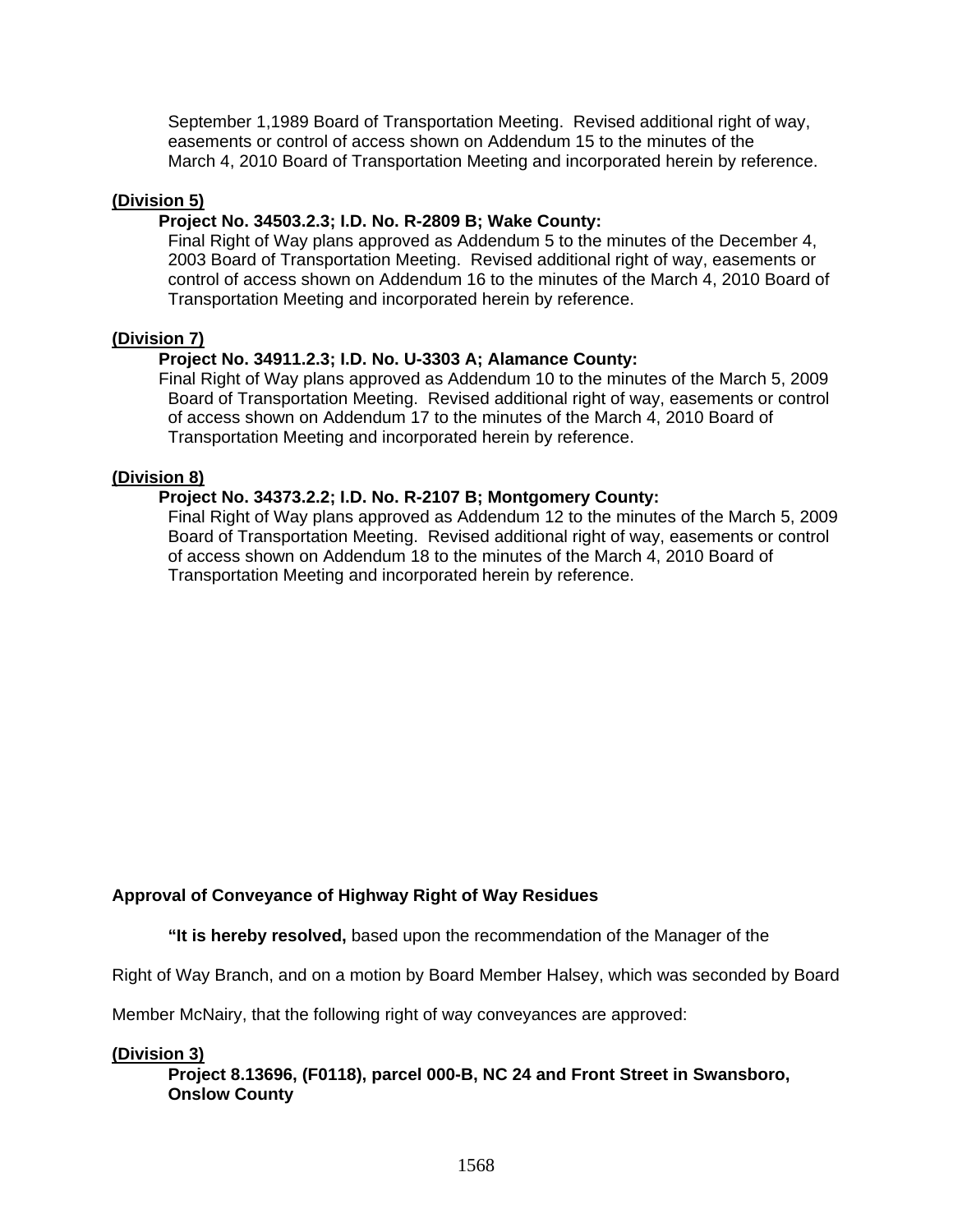Conveyance of an approximate 0.22-acre, per the county GIS, residue to the City of Swansboro for no consideration to be used by the City for storm water management and a public park. It is agreed that if the use changes, the property will revert to the Department.

## **(Division 5)**

## **Project 8.2370202, (34751.2.1), U-0233, parcels 028 & 029, SR 1207 Spring Street Extension from SR 1004 Hillsboro Street, Granville County**

Conveyance of an approximate total of a 0.112-acre residue to Oxford United Investors, Inc., the only interested adjacent property owners, for the appraised value of \$2,350.00.

## **(Division 6)**

## **Project 35169.2.4, X-0002C, parcel 120, NC 24 Extension – Fayetteville Outer Loop from West of NC 24 to West of US 401, Cumberland County**

Conveyance of an approximate 0.37-acre residue to Jonesy Jones, LLC, for no consideration, as part-settlement of their right of way claim.

## **(Division 8)**

## **Project F0123, US 220 Ellerbe Rest Area, Richmond County**

Conveyance of an approximate 2.05-acre rest area, no longer necessary for the Department's needs, to the County of Richmond for no consideration as Reversion by Operation of Law as dictated by Deeds recorded in Book 3440, page 275 dated March 2, 1953 and Book 504, page 528, dated July 3, 1968 of the Richmond County Registry.

# **Approval of Conveyance of Surplus Highway Right of Way**

 **"It is hereby resolved,** based upon the recommendation of the Manager of the Right of

Way Branch, and on a motion by Board Member Halsey, which was seconded by Board

Member McNairy, that the following highway right of way conveyances are approved:

# **(Division 5)**

**Project 9.8052033 (36109.340), parcels 006 & 007, Centennial Parkway from SR 1321 Avent Ferry Rd. to SR 1009 Lake Wheeler Rd., Wake County**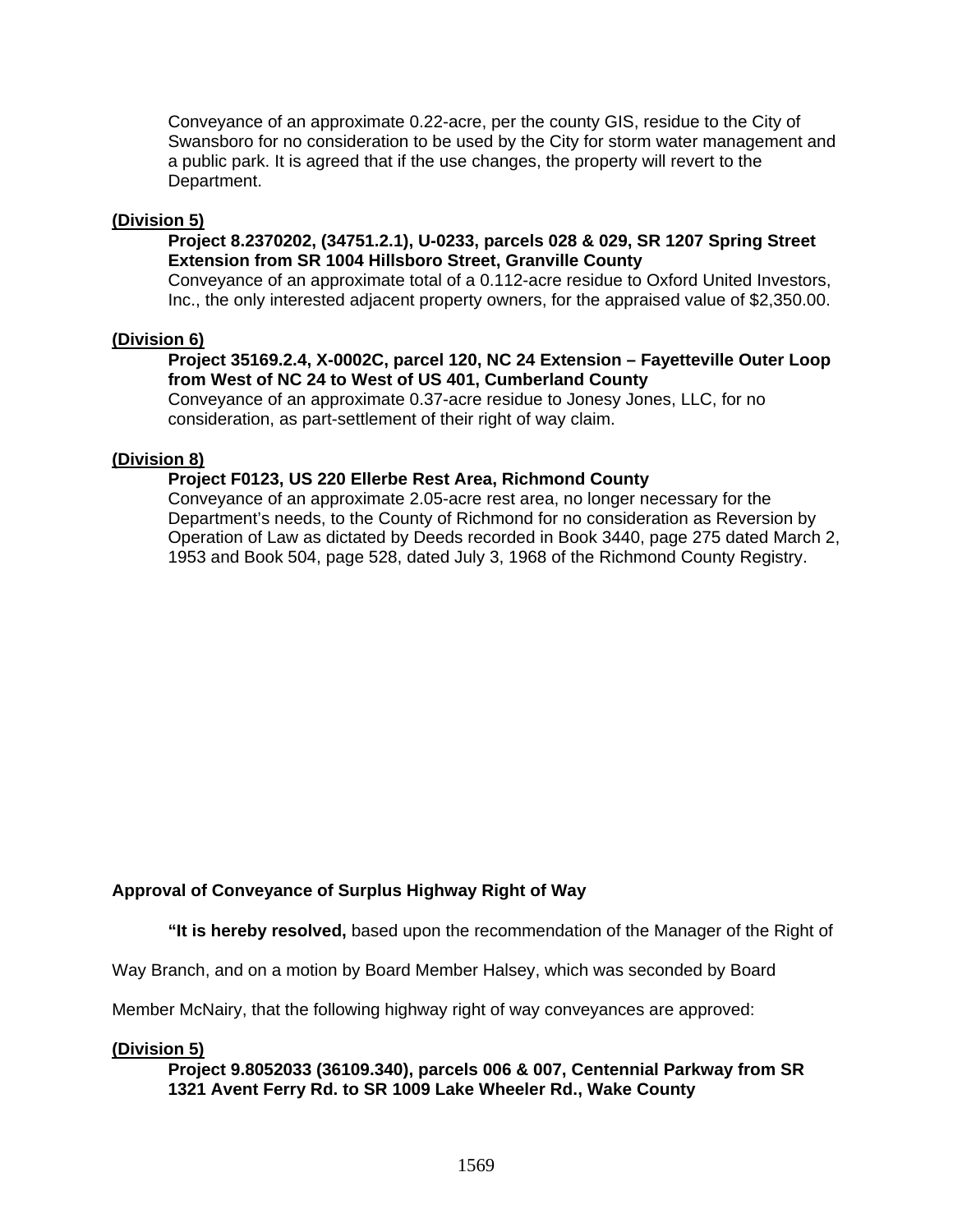Conveyance of approximately 0.3052-acre surplus right of way to NC State University for no consideration.

## **Approval of Revision in Control of Access**

 **"It is hereby resolved,** based upon the recommendation of the Manager of the Right of

Way Branch, and on a motion by Board Member Halsey, which was seconded by Board

Member McNairy, that the following highway right of way conveyances are approved:

#### **(Division 1)**

**Project 8.1112204 (36109.316), R-0071AD, parcel 007, US 17 from Virginia-North Carolina State Line to South of SR 1226 Keeter Barn Rd., Camden County**  Grant of a revision in the existing control of access to Camden Plantation Homes, Inc. for the appraised enhancement value of \$66,300.00.

#### **(Division 14)**

# **Project 8.3023115 (36109.332), parcel 032, US 22-441 Northeast of Franklin from Southwest of SR 1504 Corbin Rd./Rabbit Creek Rd. to Northeast of SR 1559 Kirkland Rd., Macon County**

Grant of a revision in the existing control of access to Robert E. Bell, for no consideration.

#### **Approval of Permanent Utility Easement**

 **"It is hereby resolved,** based upon the recommendation of the Manager of the

Right of Way Branch, and on a motion by Board Member Halsey, which was seconded by Board

Member McNairy, that the following highway right of way conveyances are Approved:

#### **(Division 5)**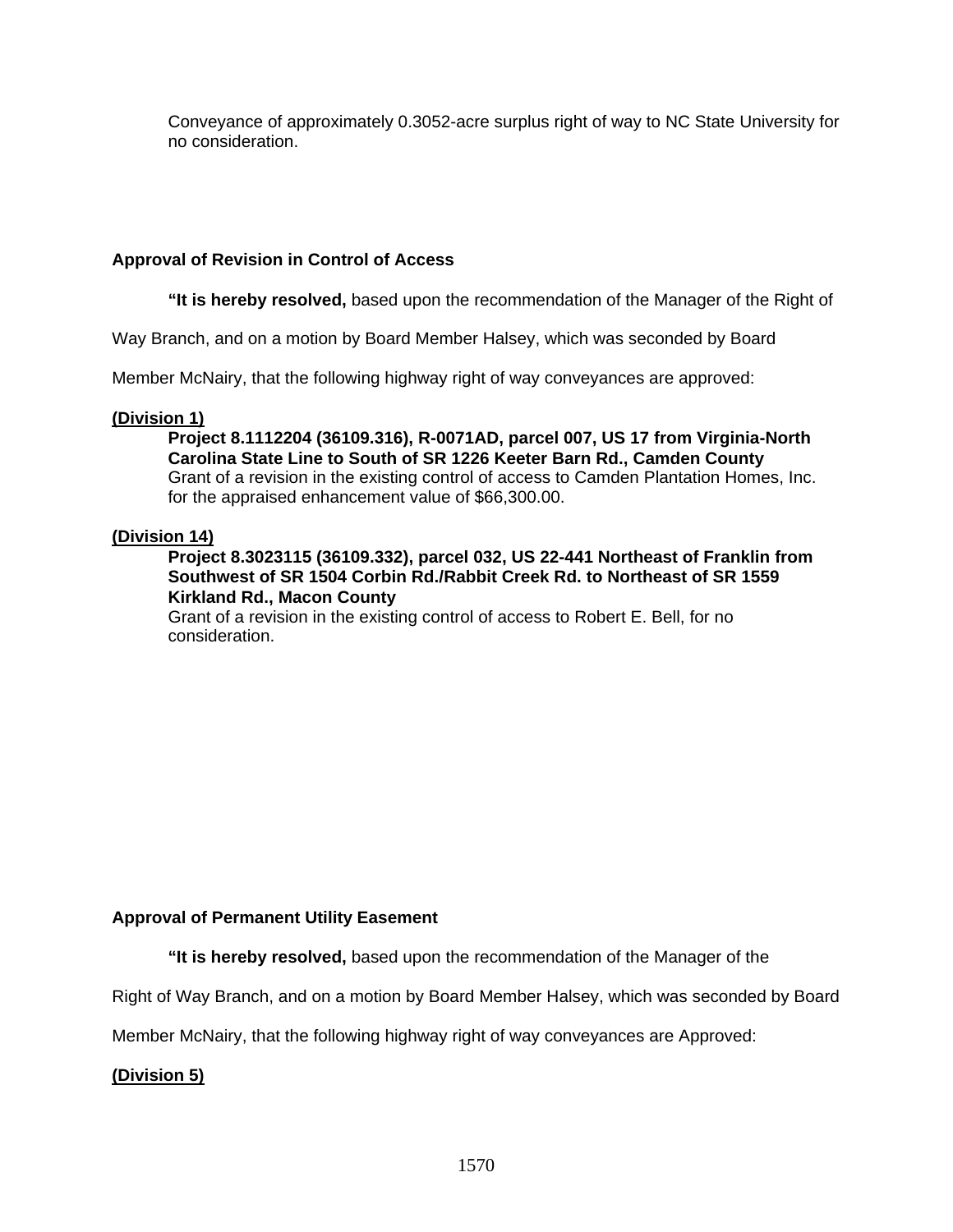### **Project 8.1351302 (34774.2.2), U-2102, parcel 130, SR 2482 Prison Camp Rd. and NC 57 Guess Rd., Durham County**

The Department acquired residue property from E.W. Reade during construction of the SR 2482 Prison Camp Rd. in Wake County. State Employees Credit Union has requested a 0.003-acre Permanent Utility Easement over subject residue. The Department has determined the conveyance of the Permanent Utility Easement would cause no damage to the residues. State Employees Credit Union has agreed to this conveyance for no consideration.

## **Project 8.1351302 (34774.2.2), U-2102, parcel 130, SR 2482 Prison Camp Rd. and NC 57 Guess Rd., Durham County**

The Department acquired residue property from E.W. Reade during construction of the SR 2482 Prison Camp Rd. in Wake County. State Employees Credit Union has requested the Department enter into a Permanent Utility Agreement between the Department, State Employee Credit Union, PSNC, Duke Energy and Verizon for a 0.025-acre permanent utility easement over subject residue. The Department has determined the conveyance of the Permanent Utility Easement would cause no damage to the residues. It has been agreed by all parties that conveyance be for no consideration. It has also been agreed by all parties that the agreement will contain a reversion clause and assignment of relocation cost to the utility companies.

#### **Approval – Town of Whitakers Comprehensive Transportation Plan**

Mike Bruff, Branch Manager of Transportation Planning, advised that the Transportation Planning Branch has worked cooperatively with the Town of Whitakers on the development of a Comprehensive Transportation Plan (CTP). The Plan was adopted by the Town on November 2, 2009, and endorsed by the Upper Coastal Plan RPO on January 13, 2010. The plan is based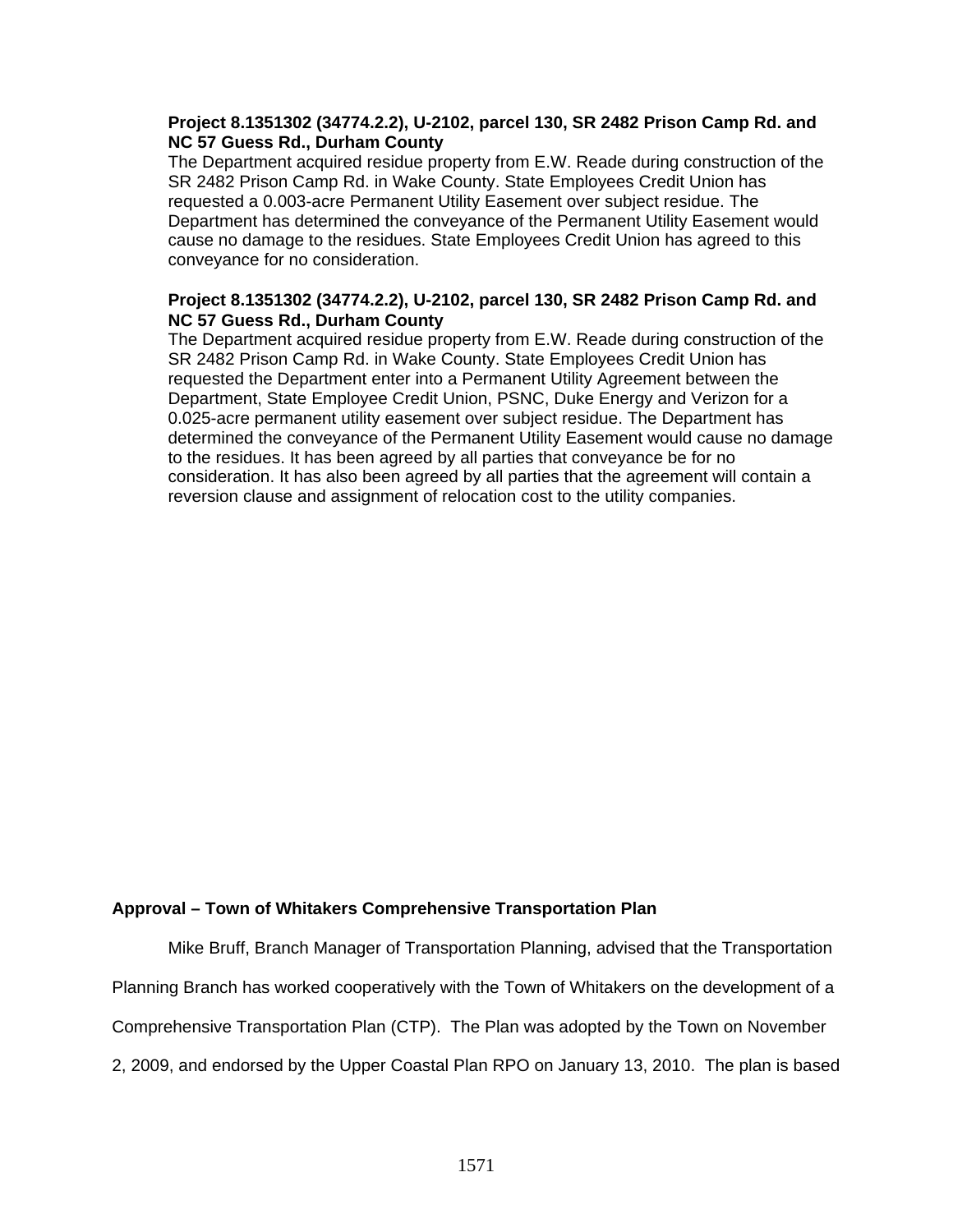on an analysis of existing and projected travel and land use, public involvement and field investigations of recommended improvements.

Accordingly, on a motion by Board Member Burrell, seconded by Board Member Overholt, the Board approved the Town of Whitakers Comprehensive Transportation Plan.

#### **Approval – Edgecombe County Comprehensive Transportation Plan**

Mike Bruff, Branch Manager of Transportation Planning, advised that the Transportation Planning Branch has worked cooperatively with Edgecombe County and the Town of Conetoe, Leggett, Macclesfield, Pinetops, Princeville, Sharpsburg, Speed, Tarboro and Whitakers on the development of a countywide Comprehensive Transportation Plan (CTP). The Plan was adopted by the County, the respective towns and endorsed by the Upper Coastal Plan RPO. The plan is based on an analysis of existing and projected travel and land use, public involvement and field investigations of recommended improvements.

Accordingly, on a motion by Board Member Burrell, seconded by Board Member Overholt, the Board approved the Edgecombe County Comprehensive Transportation Plan.

#### **Approval – Pamlico County Comprehensive Transportation Plan**

Mike Bruff, Branch Manager of Transportation Planning, advised that the Transportation Planning Branch has worked cooperatively with the Pamlico County Board of Commissioners on the development of their Comprehensive Transportation Plan (CTP). The Plan was adopted by the Down East RPO and adopted by Pamlico County and the Towns of Alliance, Arapahoe, Bayboro, Minnesott Beach, Oriental and Vandemere. The plan is based on an analysis of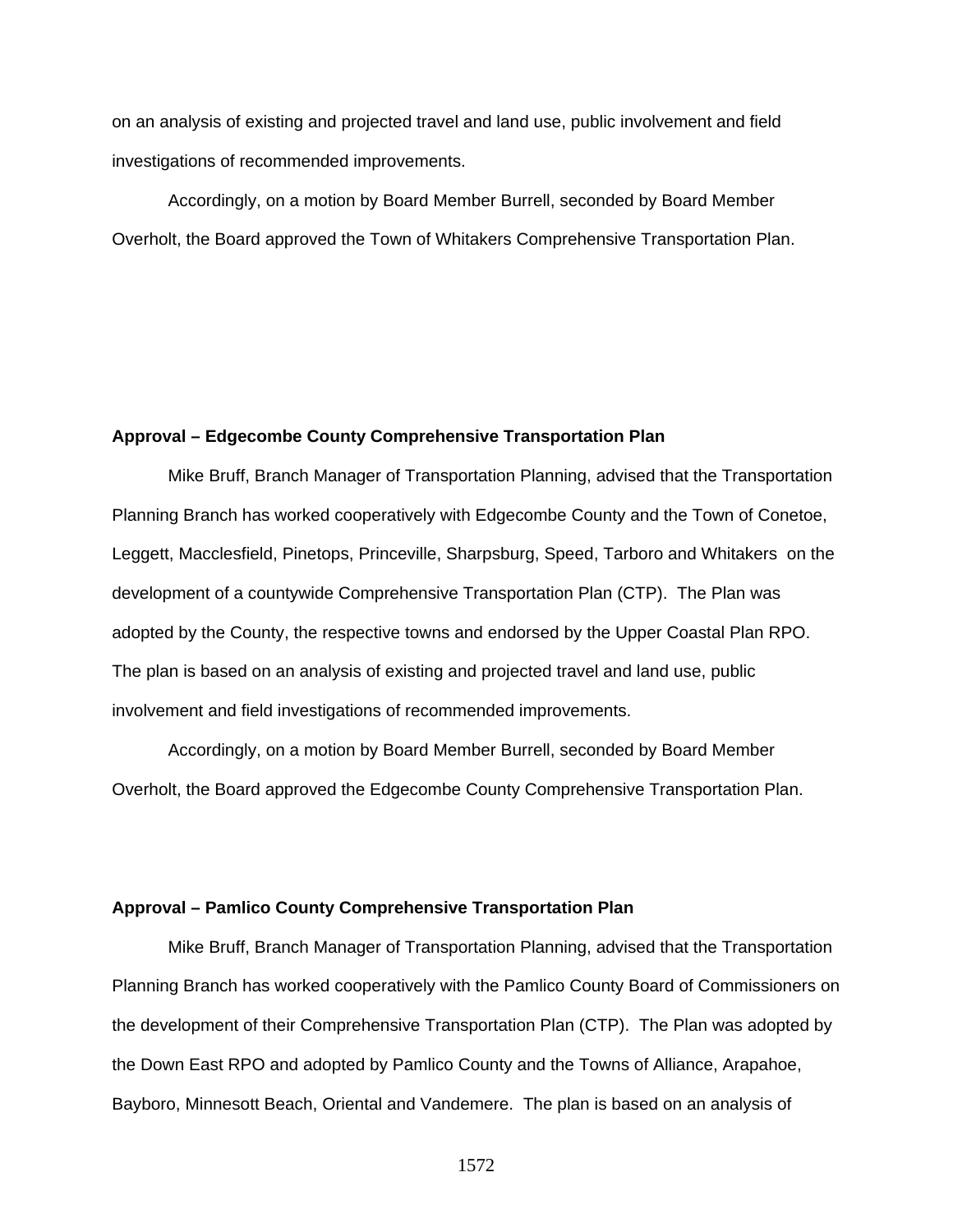existing and projected travel and land use, public involvement and field investigations of recommended improvements.

Accordingly, on a motion by Board Member Burrell, seconded by Board Member Overholt, the Board approved the Pamlico County Comprehensive Transportation Plan.

#### **Approval – Brunswick County Comprehensive Transportation Plan**

Mike Bruff, Branch Manager of Transportation Planning, advised that the Transportation Planning Branch has worked cooperatively with Brunswick County on the development of their Comprehensive Transportation Plan (CTP). The Plan has been endorsed by the Cape Fear RPO and adopted by the towns of Boiling Spring Lakes, Bolivia, Calabash, Carolina Shores, Caswell Beach, Holden Beach, Northwest, Oak Island, Ocean Isle, Sandy Creek, Shallotte, Southport, St. James, Sunset Beach, Varnamtown and Brunswick County. The plan is based on an analysis of existing and projected travel and land use, public involvement and field investigations of recommended improvements.

Accordingly, on a motion by Board Member Burrell, seconded by Board Member Overholt, the Board approved the Brunswick County Comprehensive Transportation Plan.

#### **Additional Business**

#### **Approval – Resolution for Benjamin F. Cox**

Upon a recommendation from the Road Naming Committee a motion was made by Board Member White, which was seconded by Board Member Burrell to approve the following resolution: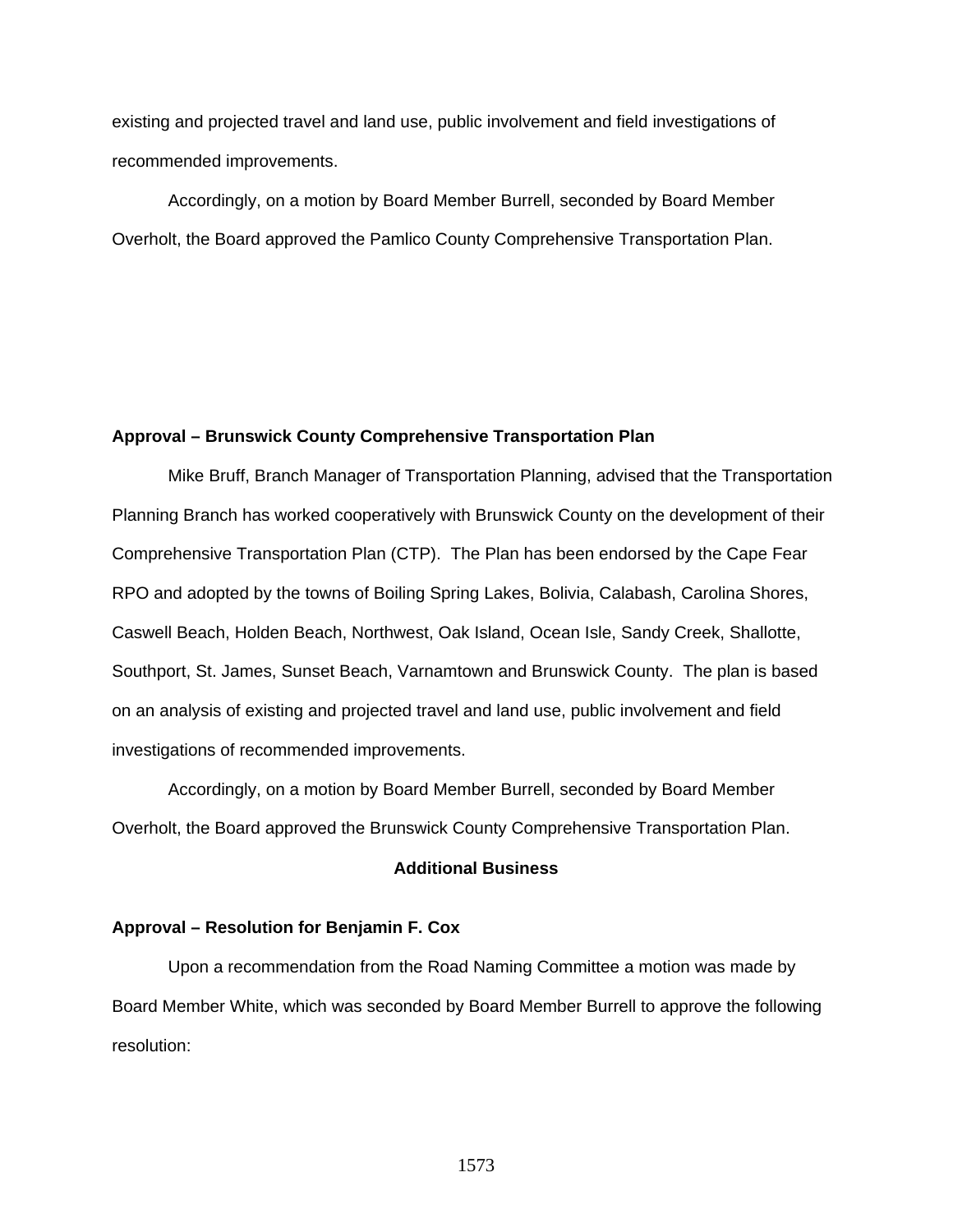**WHEREAS,** Benjamin F. Cox was a member and delegate to the Southern Albemarle Association advocating for improved highways between county seats of government and other area highway improvements; and

**WHEREAS,** Benjamin F. Cox was the first promoter of a highway being constructed between Tyrrell and Hyde counties and worked to get it completed in a timely manner when many people thought it to be an impossible task; and

**WHEREAS,** Benjamin F. Cox was a Columbia businessman and keeper of the Laurel Point Lighthouse for several years, as well as one of the founders of the Columbia Christian Church; and

**WHEREAS,** Benjamin F. Cox died on June 15, 1945 and buried in Columbia's Oakwood Cemetery; and

**WHEREAS,** the Town of Columbia and the Tyrrell County Board of Commissioners requested the North Carolina Department of Transportation honor Benjamin F. Cox for his selfless service and contributions to the community.

#### **NOW, THEREFORE, BE IT RESOLVED:**

That the North Carolina Board of Transportation dedicates N.C. 94 from the Hyde County line to S.R. 1322 near the community of Kilkenny in Tyrrell County, as the *Benjamin F. Cox Highway.* 

That appropriate signs be erected at a suitable time.

 Adopted, this the fourth day of March 2010 by the North Carolina Board of Transportation.

Pollies

Georgene Q. Cont. g.

# **Approval – Resolution for Steven Boehm and Gene Thomas**

Upon a recommendation from the Road Naming Committee a motion was made by

Board Member Alford, which was seconded by Board Member Tulloss to approve the following

resolution:

**WHEREAS,** Steven Boehm and Gene Thomas lost their lives in the line of duty on June 14, 2008 in a traffic accident, which occurred on U.S.17 in Onslow County; and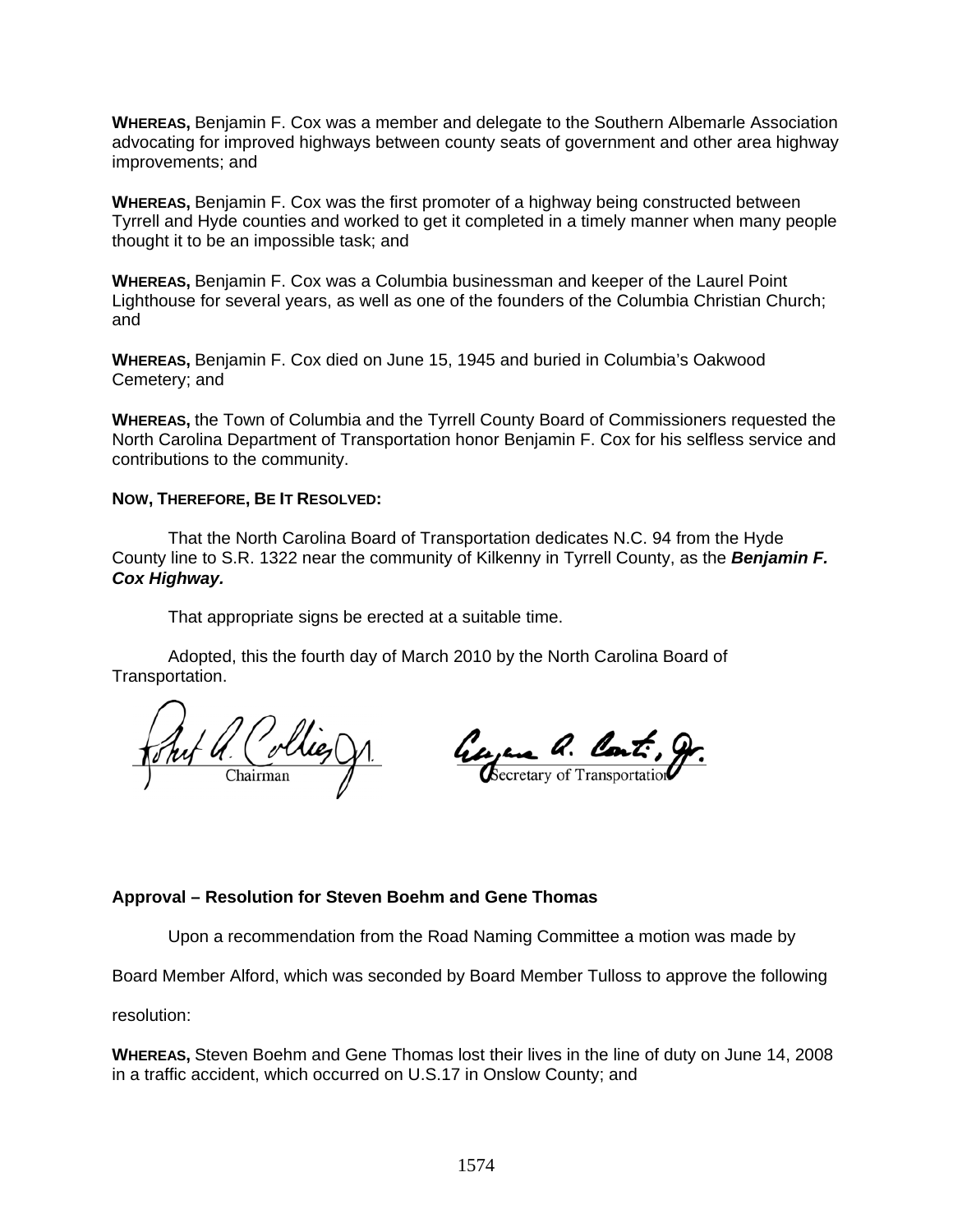**WHEREAS,** Steven Boehm and Gene Thomas were inspirational leaders in their community and families, and posthumously been honored with the Military Order of the Purple Heart; the Jacksonville Chapter 642 First Responders Program award to honor public safety personnel for sacrifice and service for the betterment of the community and the establishment of a scholarship program at White Oak High School funded by proceeds from a now annual motorcycle ride for the community to remember and reflect on the sacrifice of the fallen officers.

**WHEREAS,** Steven Boehm was a 10-year employee of the Onslow County Sheriff's Department and was assigned as a school resource officer at White Oak High School where he graduated; and

**WHEREAS,** Steven Boehm was recognized as a distinguished law enforcement officer and an individual who worked with young people encouraging them to follow their dreams and aspirations; and

**WHEREAS,** Gene Thomas was a 33-year volunteer and Assistant Fire Chief with the Verona Volunteer Fire Department where the tradition of a volunteer began with his parents and continues to this day with other family members; and

**WHEREAS,** Gene Thomas had been honored by fellow firefighters for his dedication to his volunteer vocation and commitment; and

**WHEREAS,** the Onslow County Board of Commissioners requested the North Carolina Department of Transportation honor the memory of two public servants, Steven Boehm and Gene Thomas, as a constant reminder of the ultimate sacrifice they made.

# **NOW, THEREFORE, BE IT RESOLVED:**

That the North Carolina Board of Transportation dedicates the bridge on U.S. 17 located 1.7 miles north from U.S. 210 and U.S. 17 intersection in Onslow County, as the *Steven Boehm and Gene Thomas Bridge.* 

That appropriate signs be erected at a suitable time.

 Adopted, this the fourth day of March 2010 by the North Carolina Board of Transportation.

Chairman' Com

anno a. Con Secretary of Transportation

The two items I have talked about on two prior occasions are a more efficient organizational and procedural operation for the Board and meetings from time to time outside of Raleigh. All of you seen to support these ideas.

It makes no practical sense to convene on Wednesday morning and adjourn at 2:00 and not reconvene until the next morning for an hour or so and leave town. For those from out of town particularly it is an undue and unfair waste of time and expense. The procedure of going through the agenda review the day before the formal board meeting of information that has been sent to us several days before and then going through it again at the board meeting is a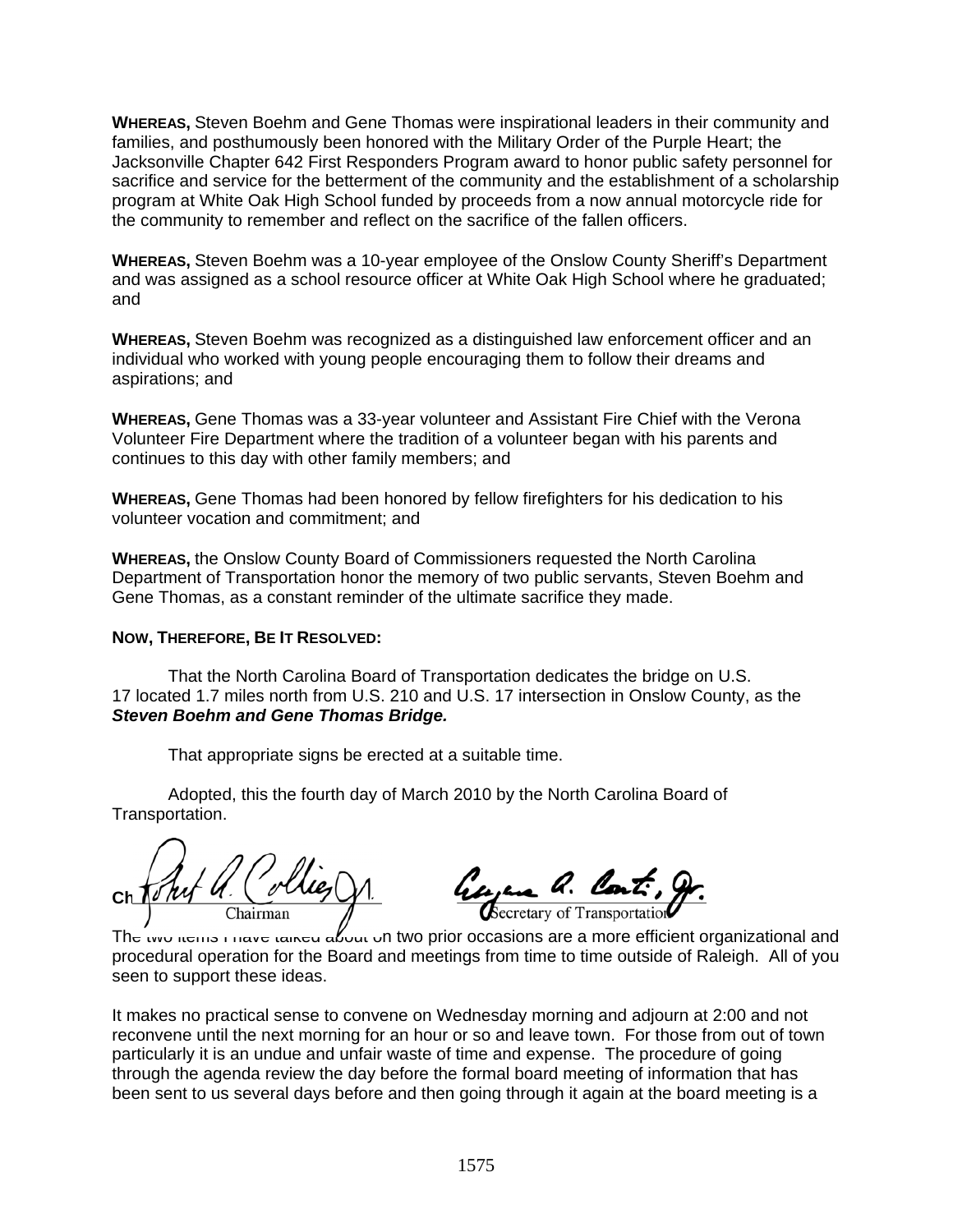waste of time unless there is some legal requirement for such procedure and I have asked the staff to review the law and see if there is any such requirement. G.S. 143B-350(g) provides that "the Board shall have the power to adopt and enforce rules and regulation for the government of its business and proceedings." Unless there is some other law that overrides that provision, I think we can eliminate the agenda review prior to the board meeting.

To further address the time and expense issue, I would propose that we convene our first committee meetings at 1:00 p.m. on Wednesday and let them continue until 5:00 p.m. and convene the board meeting at 9:00 each Thursday and have the remaining committee meetings, if any, after the board meeting. This would result in only one night in Raleigh for the out of towners and save everyone a lot of time.

With reference to the committee structure, Gene and Jim and I will work to eliminate the unnecessary committees, combine those that have similar or related responsibilities where practical. I think committee reports by the committee chairs or staff to the full board would be constructive to keep the full board up to date on what is going on with those committees they do not serve on. I want to propose one new committee to be called the Intergovernmental Relations Committee to deal with issues of mutual interest and concern with the military organizations in Eastern NC, the Corps of Engineers, the Ports Authority, the Wildlife Commission and any other federal or state agencies that have interaction with the DOT on a regular or occasional basis. Our staff obviously has on going dealings with groups like the Federal Highway officials, the state and federal environmental officials and others but we don't have a specific board component to deal with other federal and state units. I think it would be enlightening to have reports from time to time from such groups regarding their long range plans as they affect transportation and any particular or peculiar problems that they have or anticipate regarding any aspects of transportation.

We have held back a bit on committee changes and appointments until we have a full board. We thought we would have a full board in January and then in February but we are still one short which will hopefully be filled soon. In the meantime we invite all members to attend any committee meetings that interest you.

As to the out of Raleigh meetings, we have not yet received an answer to my letter to the Ethics Board , over a month ago, about what we could and could not do or accept at such meetings from local organizations or groups. That will have a lot to do with our planning and timing. We will continue to pursue it and keep you posted. We already have interest expressed in having us meet in three different areas. Shelby in the  $12<sup>th</sup>$  Division, Sylvia in the  $14<sup>th</sup>$  Division and Spencer in the  $9<sup>th</sup>$  Division where the Railroad Museum is located, which is under our jurisdiction and an extremely interesting facility.